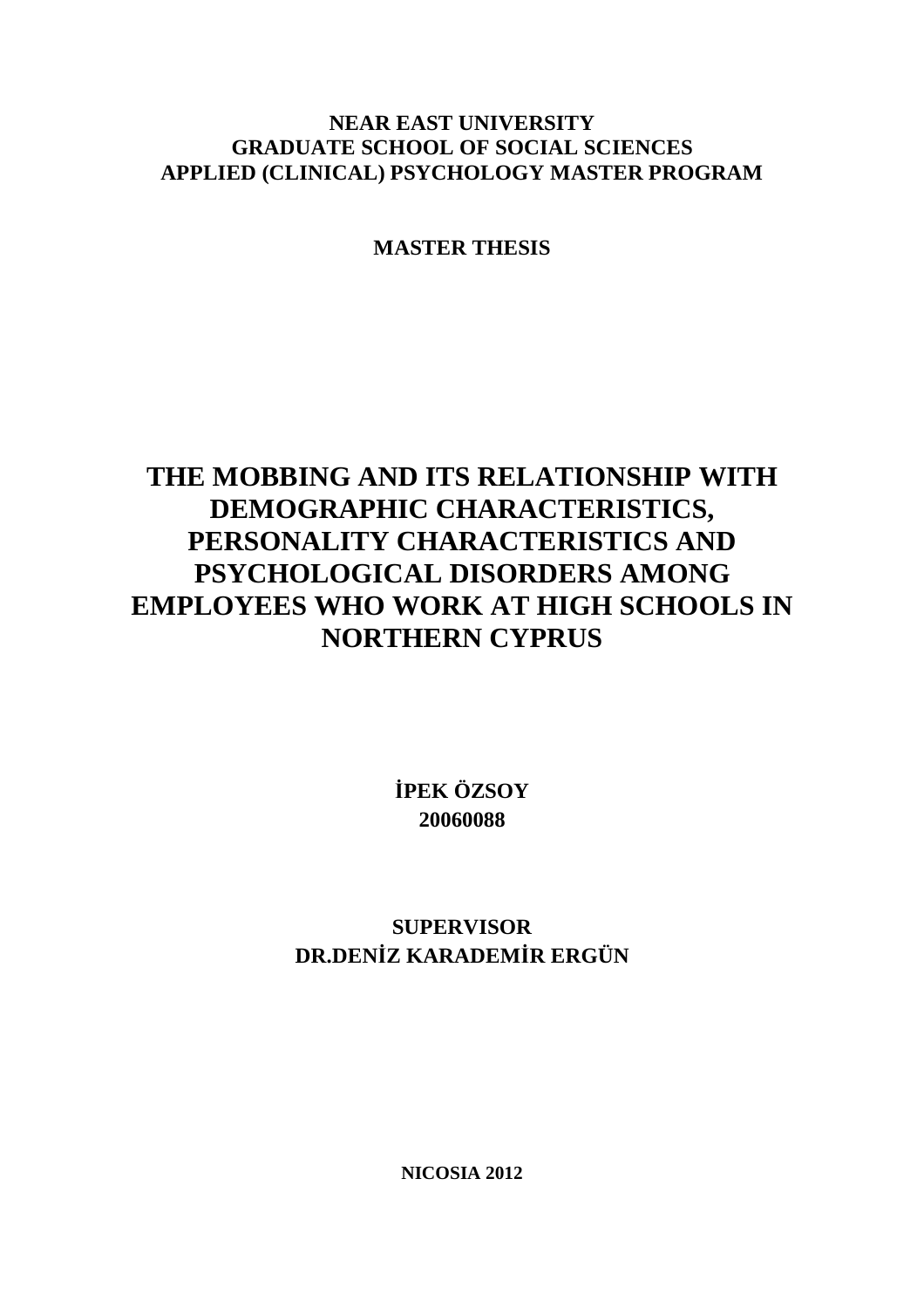# **NEAR EAST UNIVERSITY**

# **GRADUATE SCHOOL OF SOCIAL SCIENCES**

# **APPLIED (CLINICAL) PSYCHOLOGY MASTER PROGRAM**

# **MASTER THESIS**

The Mobbing And Its Relationship With Demographic Characteristics, Personality

Characteristics And Psychological Disorders Among Employees Who Work At High Schools In Northern Cyprus

Prepared by: İpek ÖZSOY

#### **Examining Committee in Charge**

Assoc.Prof.Dr. Mehmet ÇAKICI Chairman of the Committee,

Psychology Department, Near East University

Assoc.Prof.Dr. Ebru ÇAKICI Chairman of the Psychology

Department, Near East University

Dr. Deniz Karademir ERGÜN Department of Psychology,

Near East University (Supervisor)

**Approval of the Graduate School of Social Sciences** 

**Prof.Dr. Aykut POLATOĞLU**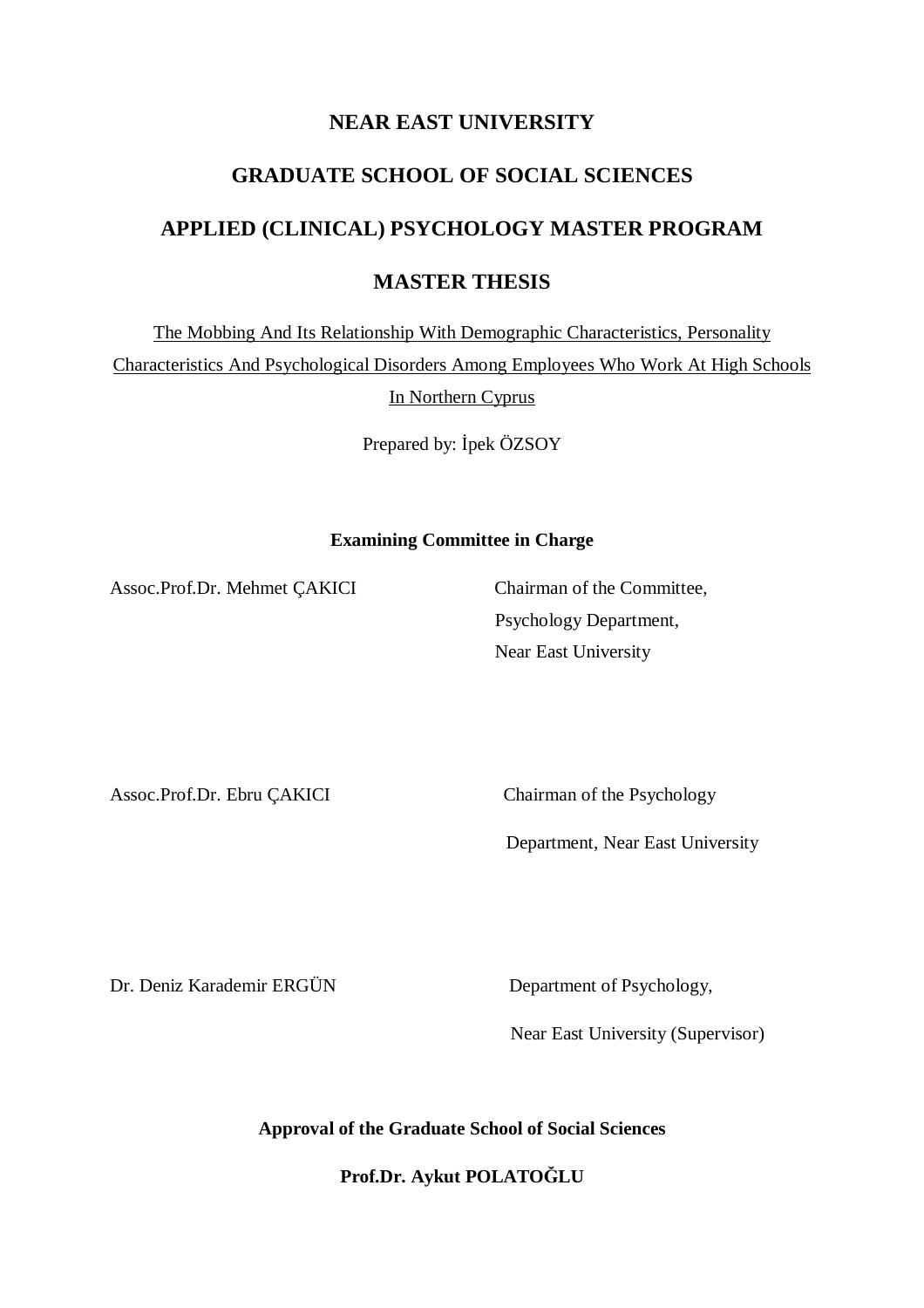#### **ÖZET**

### **Kuzey Kıbrıs'ta Liselerde Çalışanlarda Yıldırma(Mobbing) Ve Yıldırmanın Demografik Özellikler, Kişilik Özellikleri Ve Psikolojik Bozukluklarla İlişkisi**  Hazırlayan: **İpek ÖZSOY Kasım 2012**

İş yerindeki agresif davranış, diğer adıyla 'yıldırma' son zamanlarda ciddi bir problem olmaya başlamıştır. Bütün Dünya'da olduğu gibi Kuzey Kıbrıs'ta da yıldırma olgusu yeni ve az bilinen bir kavramdır. Bu çalışmanın amacı Kuzey Kıbrıs'ta Milli Eğitim, Gençlik Ve Spor Bakanlığı'na bağlı liselerde farklı pozisyonlarda çalışanlar arasında yıldırma düzeyini ve yıldırmanın demografik özellikler, kişilik özellikleri ve psikolojik sonuçlarıyla ilişkisini araştırmaktır.

Çalışmanın örneklemi Kuzey Kıbrıs'taki özel ve devlet liselerinde çalışan yöneticileri, öğretmenleri, sekreter ve memurları, temizlik görevlileri ile diğer çalışanları içeren 195 katılımcıdan oluşmaktadır. Katılımcılara sosyo-demografik form, Olumsuz Davranışlar Ölçeği (NAQ), Eysenck Kişilik Anketi-Gözden Geçirilmiş Kısaltılmış Formu (EKA-GGK), Belirti Tarama Listesi-90-R (SCL-90-R) uygulanmıştır.

Çalışmanın bulgularına göre; erkek katılımcılar Olumsuz Davranışlar Ölçeği'nden(NAQ) kadınlara göre daha yüksek puan almıştır (p=0.045). Şu anda çalışılan kurumdaki süre (r=-0.241,p=0.001) ve yıldırma arasında anlamlı ilişki bulunmuştur. EKA-GGK'nın alt ölçekleri olan nevrotizm ile yıldırma arasında pozitif korelasyon (r=0.340,p=0.000), dışadönüklük (r=-0.152,p=0.034) ve yalan (r=-0.389, p=0.000) ile yıldırma arasında negatif korelasyon olduğu, ayrıca yıldırma ile SCL-90-R'ın bütün alt ölçekleri ve Genel Belirti Ortalaması indeksi arasında pozitif korelasyon olduğu saptanmıştır.

Bu çalışmaya göre KKTC'de eğitim sektöründe yıldırma davranışları uygulanmaktadır ve yıldırmanın demografik özellikler, kişilik özellikleri ve psikolojik bozukluklarla ilişkisi vardır. Yıldırma ile mücadelede ilk adımın konuyla ilgili bilinçlendirme çalışmaları olması gerekmektedir. Ayrıca önleme programları oluşturulurken risk grupları göz önüne alınmalıdır.

# **Anahtar Kelimeler: yıldırma, demografik özellikler, kişilik özellikleri, psikolojik bozukluklar**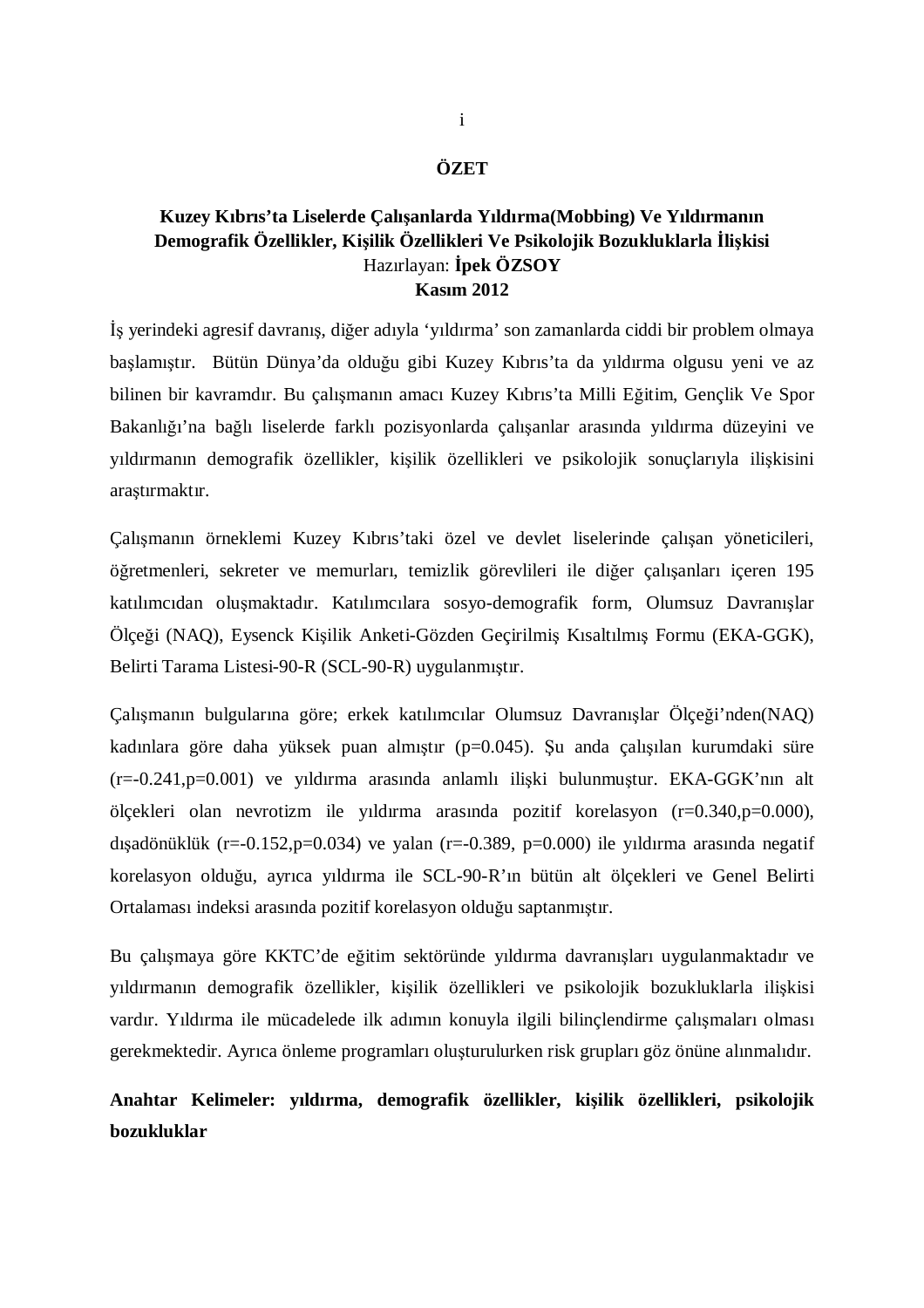#### **ABSTRACT**

# **The Mobbing And Its Relationship With Demographic Characteristics, Personality Characteristics And Psychological Disorders Among Employees Who Work At High Schools In Northern Cyprus**  Prepared by **İpek ÖZSOY November 2012**

Workplace aggressive behavior which is called 'mobbing' has become a serious problem recently. As all over the World, in Northern Cyprus the term mobbing is new and less known issue. The aim of the present study is to explore level of the mobbing and to examine the relationship between mobbing and demographic characteristics, personality characteristics and psychological consequences among employees who work at high schools of Ministry of Education, Youth and Sports in different positions.

Sample of this study was developed from 195 volunteer employees that include managers, teachers, secretaries/officers, servant staff and other workers from private and state high schools in Northern Cyprus. Socio-demographic form, Negative Acts Questionnaire (NAQ), The Revised-Abbreviated Version of the Eysenck Personality Questionnaire (EPQR-A) and Symptom Check List-90-Revised (SCL-90-R) were applied to the participants.

In the present study it was indicated that male participants had higher scores from NAQ than female participants(p=0.045), Duration of present work ( $r=0.241$ ,  $p=0.001$ ) had significant relationship with mobbing. It was found that there was significant relationship with some subscales of EPQR-A; positive correlation with neuroticism  $(r=0.340, p=0.000)$ , negative correlation with extroversion  $(r=-0.152, p=0.034)$  and lie  $(r=-0.389, p=0.000)$ . Also in this study it was indicated that there was positive correlation between mobbing and all sub-scales and Global Severity Index of SCL-90-R.

 In TRNC, mobbing occurs in education sector and it has relationship with demographic characteristics, personality characteristics and psychological disorders. The first thing on handling with mobbing should be making interventions to inform employees about mobbing behaviours. Also risk factors should be considered when preparing a prevention program.

**Keywords: mobbing, demographic characteristics, personality characteristics, psychological disorders**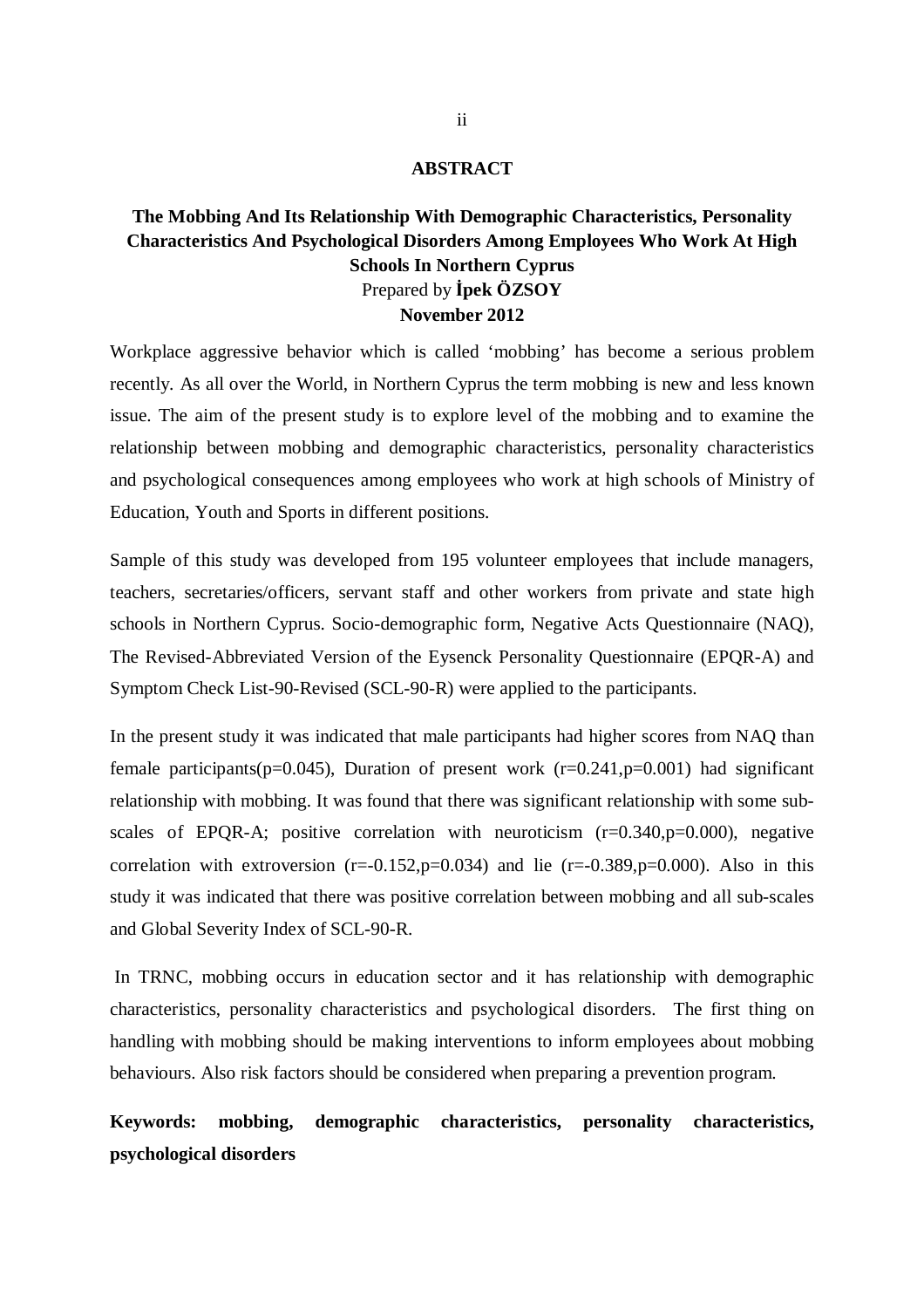### **ACKNOWLEDGEMENT**

I would like to thank my supervisor Dr.Deniz Karademir Ergün for her huge support on my work and for sharing lots of precious information with me.

 I would like to thank also my family for their great moral and material support; my parents for their support on whole my education life, and my husband for being the source of my inspiration and for his helping on going around the cities with me for gathering data from the participants.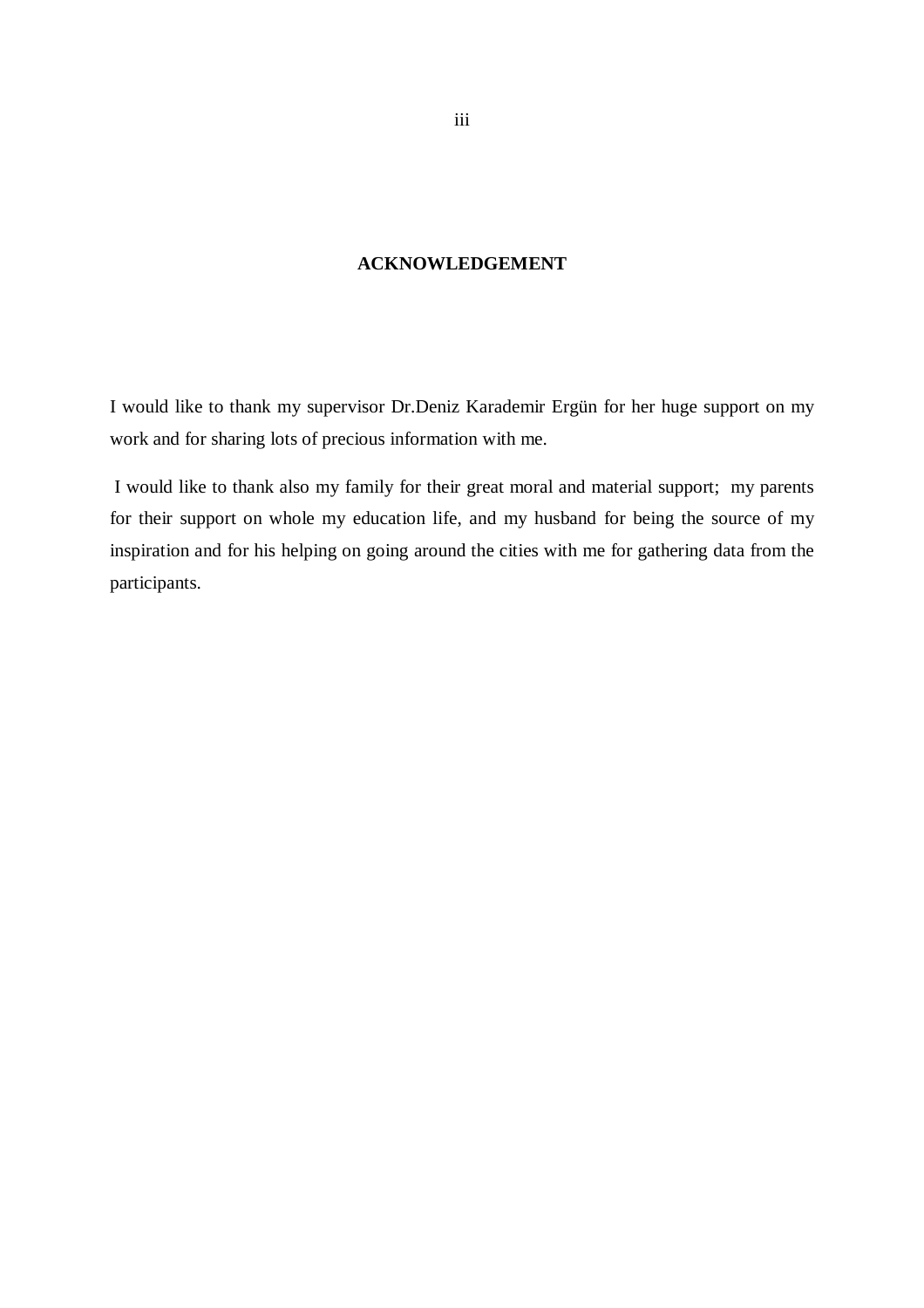# **TABLE OF CONTENTS**

# **THESIS APPROVAL PAGE**

| 1.1.5. Experiences Of Victims In The Process Of Mobbing |  |
|---------------------------------------------------------|--|
|                                                         |  |
|                                                         |  |
|                                                         |  |
|                                                         |  |
|                                                         |  |
| 1.2. DEMOGRAPHIC CHARACTERISTICS AND MOBBING16          |  |
|                                                         |  |
|                                                         |  |
|                                                         |  |
|                                                         |  |
|                                                         |  |
|                                                         |  |
|                                                         |  |
|                                                         |  |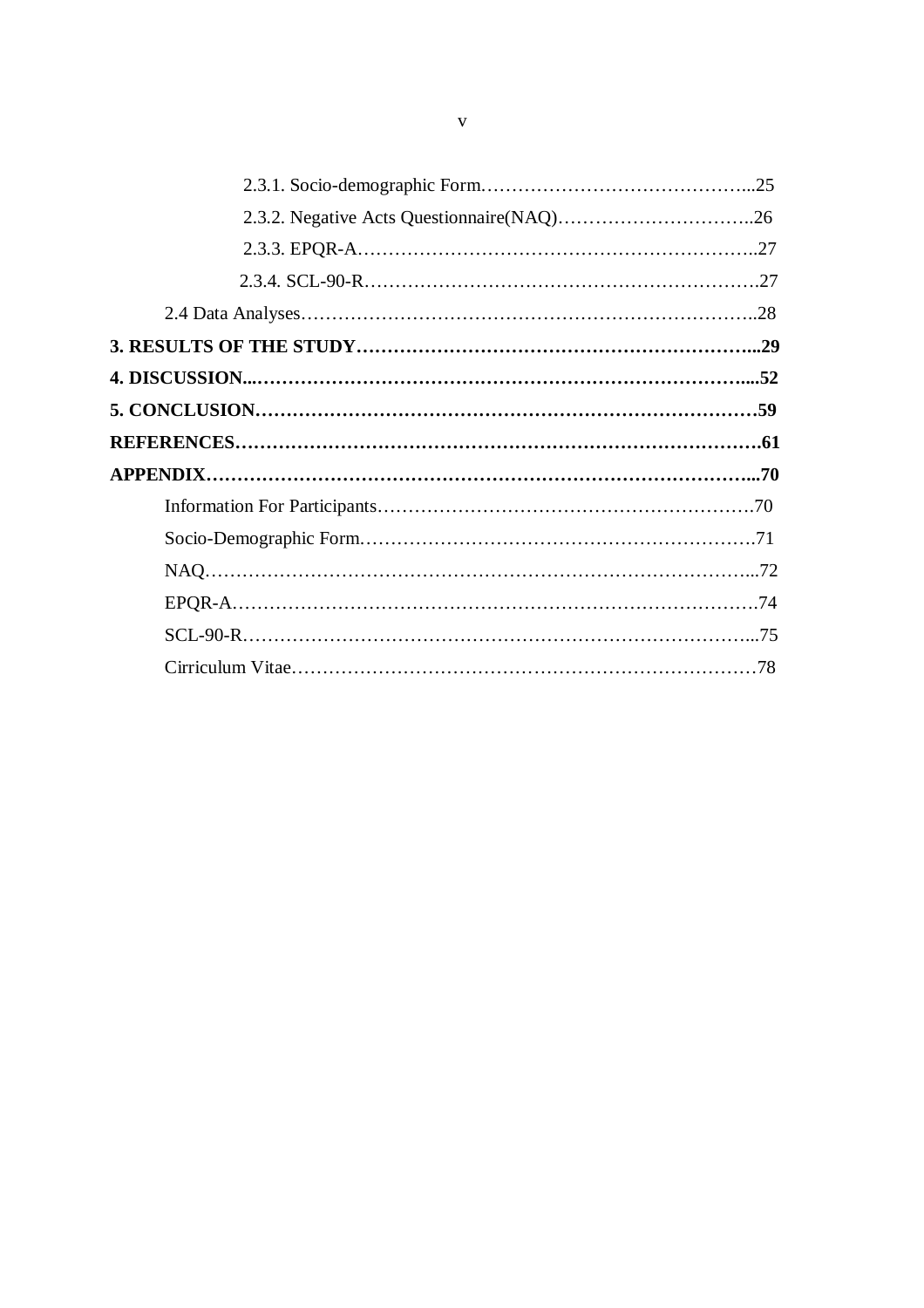# **LIST OF TABLES**

| Table 3. Perception Of Victim Or Non-victim According To Question 22 Of NAQ32     |
|-----------------------------------------------------------------------------------|
| Table4a. Percentage Of Personal Mobbing Items On The NAQ By Participants 33       |
| Table4b. Percentage Of Work-related Mobbing Items On The NAQ By Participants 35   |
| Table5a. Comparison of Personal Mobbing Behaviours Of Victims and Non-victims37   |
| Table5b. Comparison of Work-Related Behaviours Of Victims and Non-victims40       |
| Table6. The Comparison Of The Mean NAQ Scores According to Gender43               |
| Table 7. The Comparison Of The Mean NAQ Scores According To Work Position43       |
| Table 8. The Correlation Between Age, Duration Of Present Work, Total Duration Of |
|                                                                                   |
| Table 9. The Comparison Of NAQ Mean Scores Of Employees Working At Either Private |
|                                                                                   |
| Table 10. The Comparison Of NAQ Mean Scores According To Marital Status 45        |
| Table 11. The Comparison Of NAQ Mean Scores According To Nationality45            |
| Table 12: The Comparison Of NAQ Mean Scores According To Nationality Of Mother45  |
| Table 13. The Comparison Of NAQ Mean Scores According To Nationality Of Father46  |
| Table14. The Comparison Of NAQ Mean Scores According To Educational Level46       |
| Table15. The Comparison Of NAQ Mean Scores According To Monthly Income47          |
| Table16. The Comparison Of NAQ Mean Scores According To Working Condition47       |
| Table17. The Comparison Of NAQ Mean Scores According To Territory48               |
| Table18. Correlation Between GSI Of SCL-90-R And NAQ Mean Score48                 |
| Table19. Correlation Between Subscales Of SCL-90-R And NAQ Mean Score49           |
| Table20. Correlation Between Subscales of EPQR-A And NAQ Mean Score51             |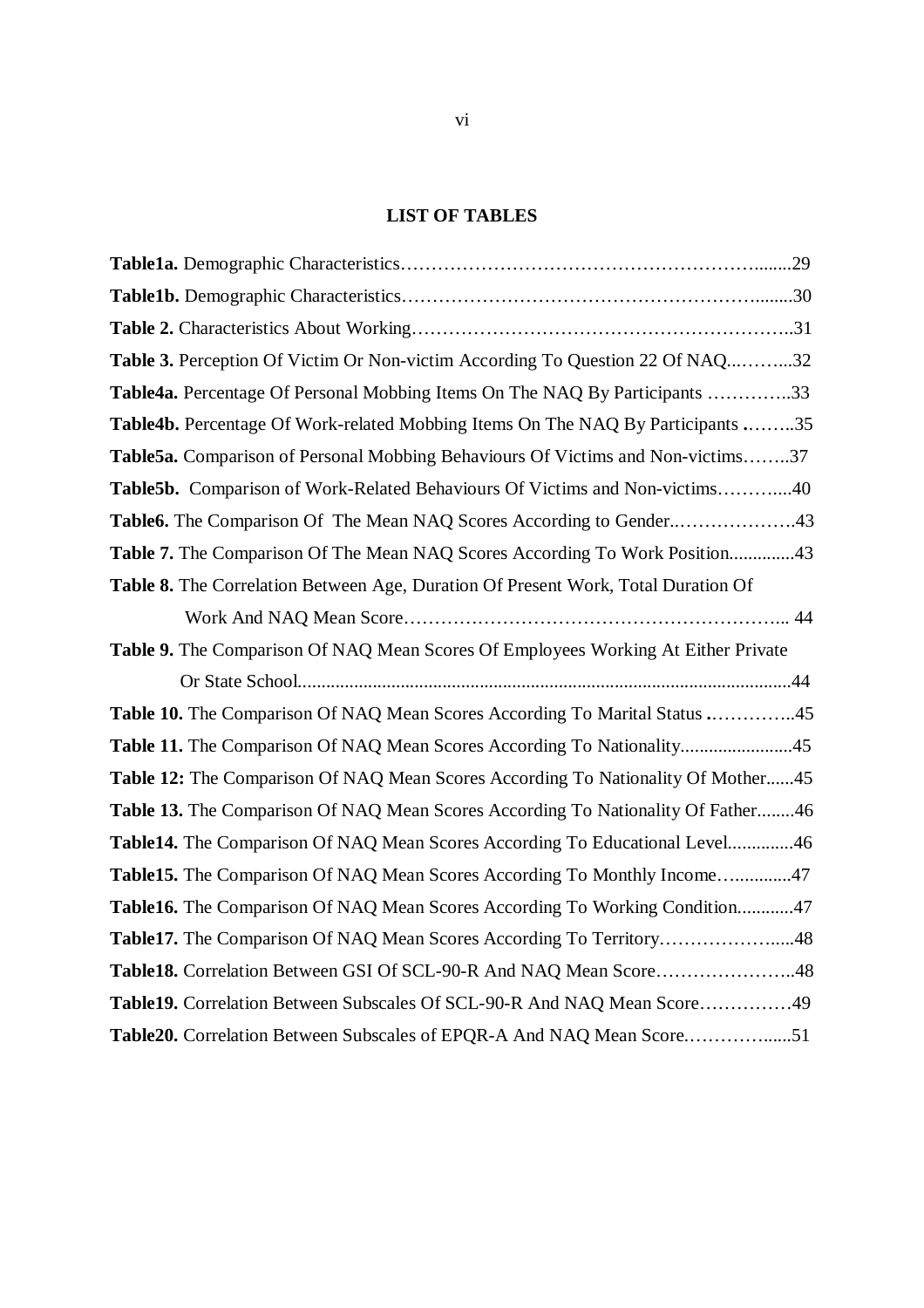# **LIST OF ABBREVIATION**

| <b>ADD</b>  | : Additional Items                                                                       |
|-------------|------------------------------------------------------------------------------------------|
| <b>ANX</b>  | : Anxiety                                                                                |
| <b>DEP</b>  | : Depression                                                                             |
|             | <b>EPQR-A</b> : The Revised-Abbreviated Version Of The Eysenck Personality Questionnaire |
| <b>GSI</b>  | : Global Severity Index                                                                  |
| <b>HOS</b>  | : Hostility                                                                              |
| $I-S$       | : Interpersonal Sensitivity                                                              |
| <b>NAQ</b>  | : Negative Acts Questionnaire                                                            |
| $O-C$       | : Obsessive-Compulsive                                                                   |
| <b>PAR</b>  | : Paranoid Ideation                                                                      |
| <b>PHOB</b> | : Phobic Anxiety                                                                         |
| <b>PTSD</b> | : Post Traumatic Stress Disorder                                                         |
| <b>PSY</b>  | : Psychoticism                                                                           |
|             | <b>SCL-90-R:</b> Symptom Check List-90-Revised                                           |
| <b>SOM</b>  | : Somatization                                                                           |
| <b>TR</b>   | : Republic of Turkey                                                                     |
| <b>TRNC</b> | : Turkish Republic Of Northern Cyprus                                                    |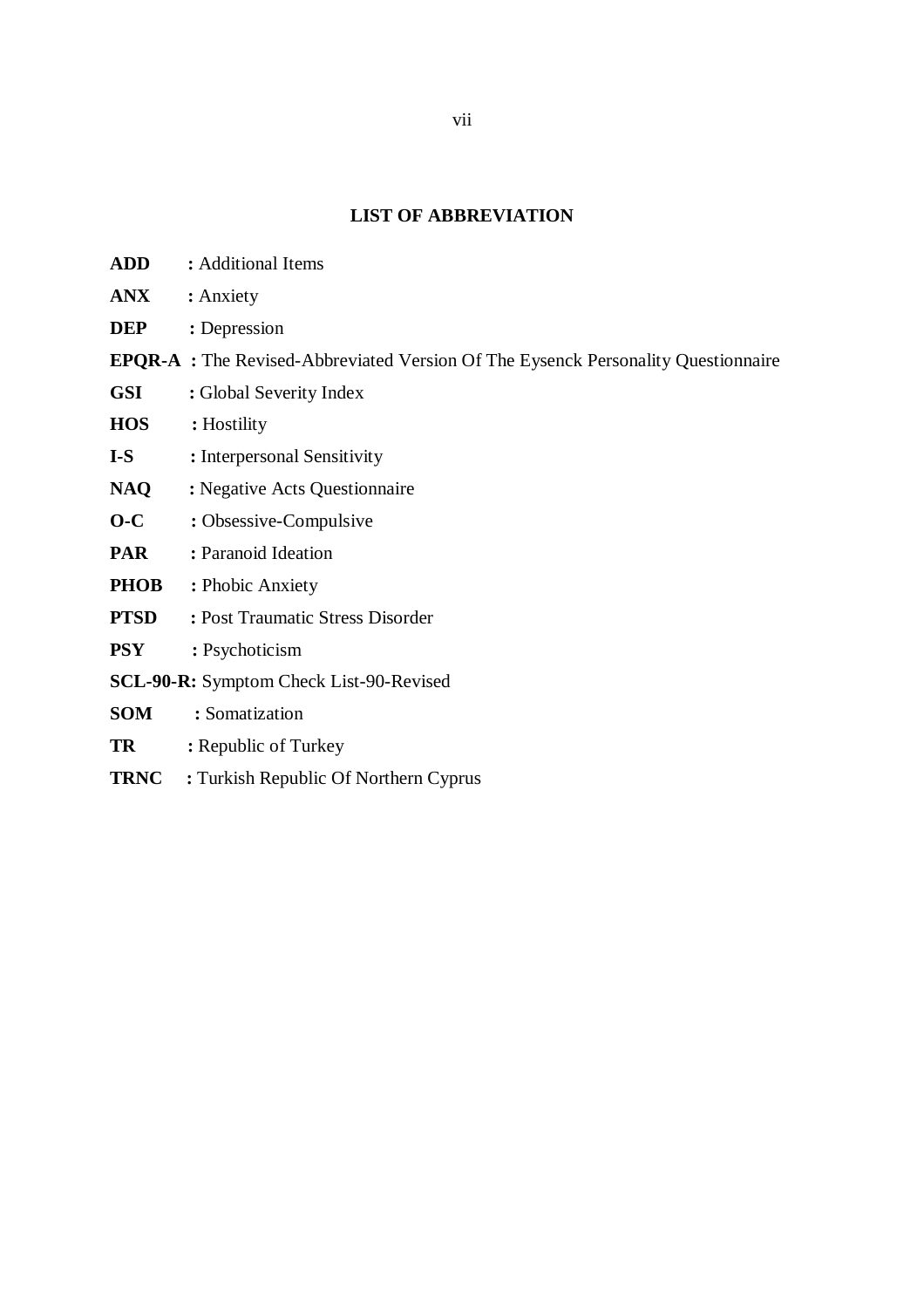#### **1. INTRODUCTION**

#### **1.1. MOBBING**

Nowadays, the world of work is very different from what it was in the past.Many issues such as efficiency, performance, motivation, personal relations became more important than just earning money in the work. The importance of another issue, "competition" increased in employee marketting and cause potential harmful and unethical behavior among employees and employers. Due to these behaviours workers negatively effected who devote the majority of their waking weekday to work.

In the past specialists mostly focus on improvement of physical workplace environment instead of psychological workplace environment. Recently the importance of psychological issues especially "mobbing" have been increased in work marketting.

Mobbing can be defined as "ganging up on someone" or psychic terror. It occurs as schisms, where the victim is subjected to a systematic stigmatizing through, inter alia, injustices, which after a few years can mean that the person in question is unable to find employment in his/her specific trade. Those responsible for this can either be workmates or managers ( Leymann, 1990).

Mobbing become important issue especiallly in Sweden, Germany, France, England, Japan, Australia and USA and researches and puplications about mobbing are made. Prevalance rates differs in countries.In an Irish study which includes 1009 participants, the prevalance rate was 17%. British studies have found that about 30% of employees report that they are faced with negative behaviour directed against them (Matthiesen, 2002).

According to the Fourth European Working Conditions Survey 2005, one in 20 (5%) European workers reported that they were being exposed to mobbing in the previous 12 months period (cited in Gök, 2011).

There are many researches about mobbing all around the World in different organizational sectors. When the researches about 'mobbing' are examined it is seen that most researches are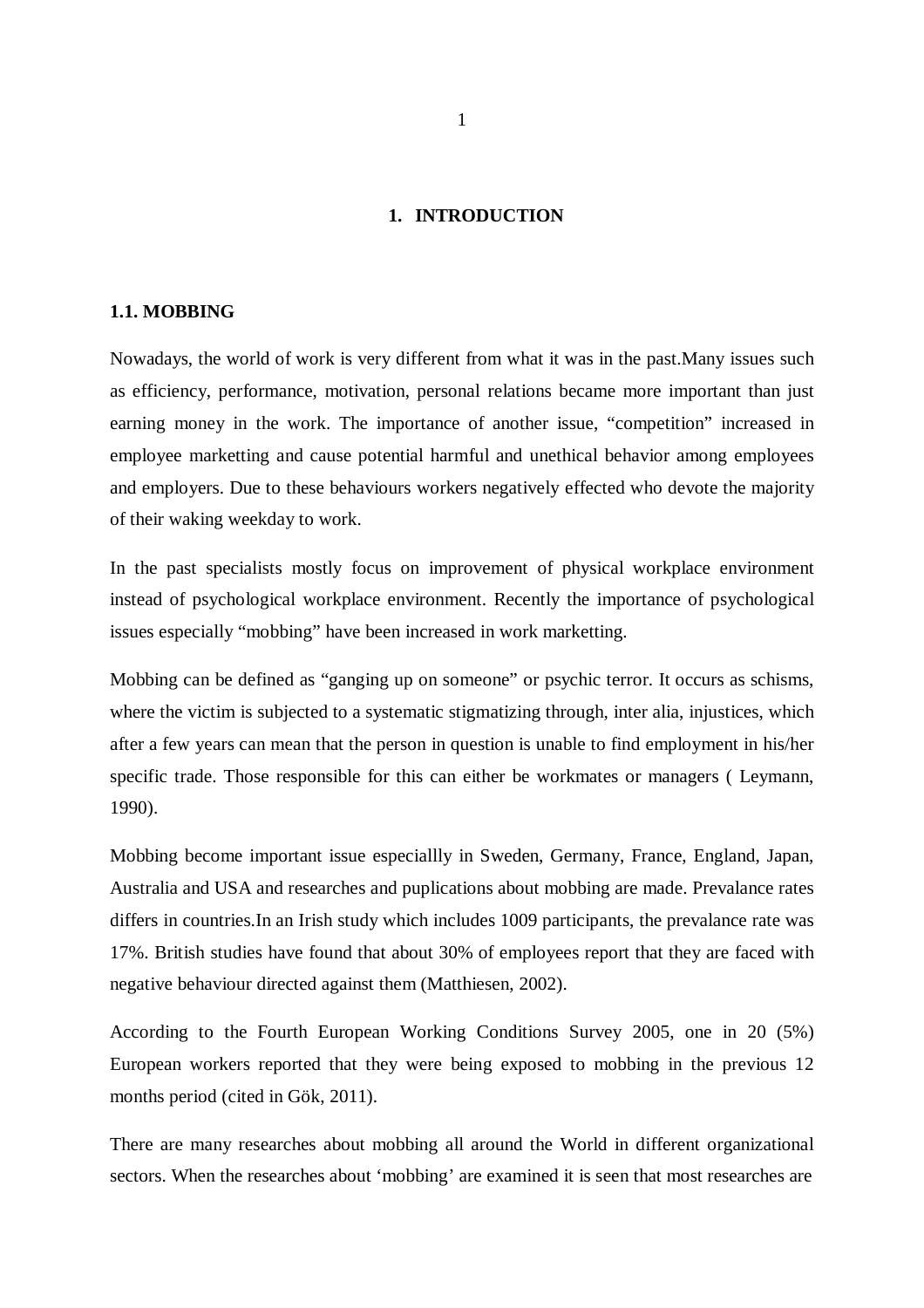made among workers from education sector or health sector (Stadnyk,2008; Ertürk&Cemaloğlu,2005).

Mobbing can be related many psychological factors. For instance, some individuals because of their specific personality characteristics vulnerable being exposed to mobbing. Some recent studies showed that there is relationship between mobbing and personality (Matthiesen&Einarsen,2007; Balducci,2009). On the other hand, Leymann was against the idea, he believed that regardless of any personality characteristics, the conflict between parties is the key factor of mobbing.(Leymann,1996).

Being exposed to any type mobbing behavior cause both physical and psychological disorders. The victims of mobbing suffer from some physical problems such as, cardiovascular disease, skin diseases, digestive system diseases (Vartia,2001; Tınaz,2006). Mobbing cause various types of psychological problems such as, panic disorders, posttraumatic disorders, depression, somatization even suicidal ideation (Leymann,1990; Balducci,2009).

As all the World, 'mobbing' is a new term and less known issue in TRNC. The working population of TRNC mostly work for government as an officer and rigid hierarchical positions, competition and political opinions have negative effects on the job. This situation increases the possibility of being exposed or carrying out mobbing. The aim of the present study is to explore level of the mobbing and to examine the relationship between mobbing and personality characteristics and psychological consequences among employees who work in high schools for 'Ministry of Education, Youth and Sports' in different positions.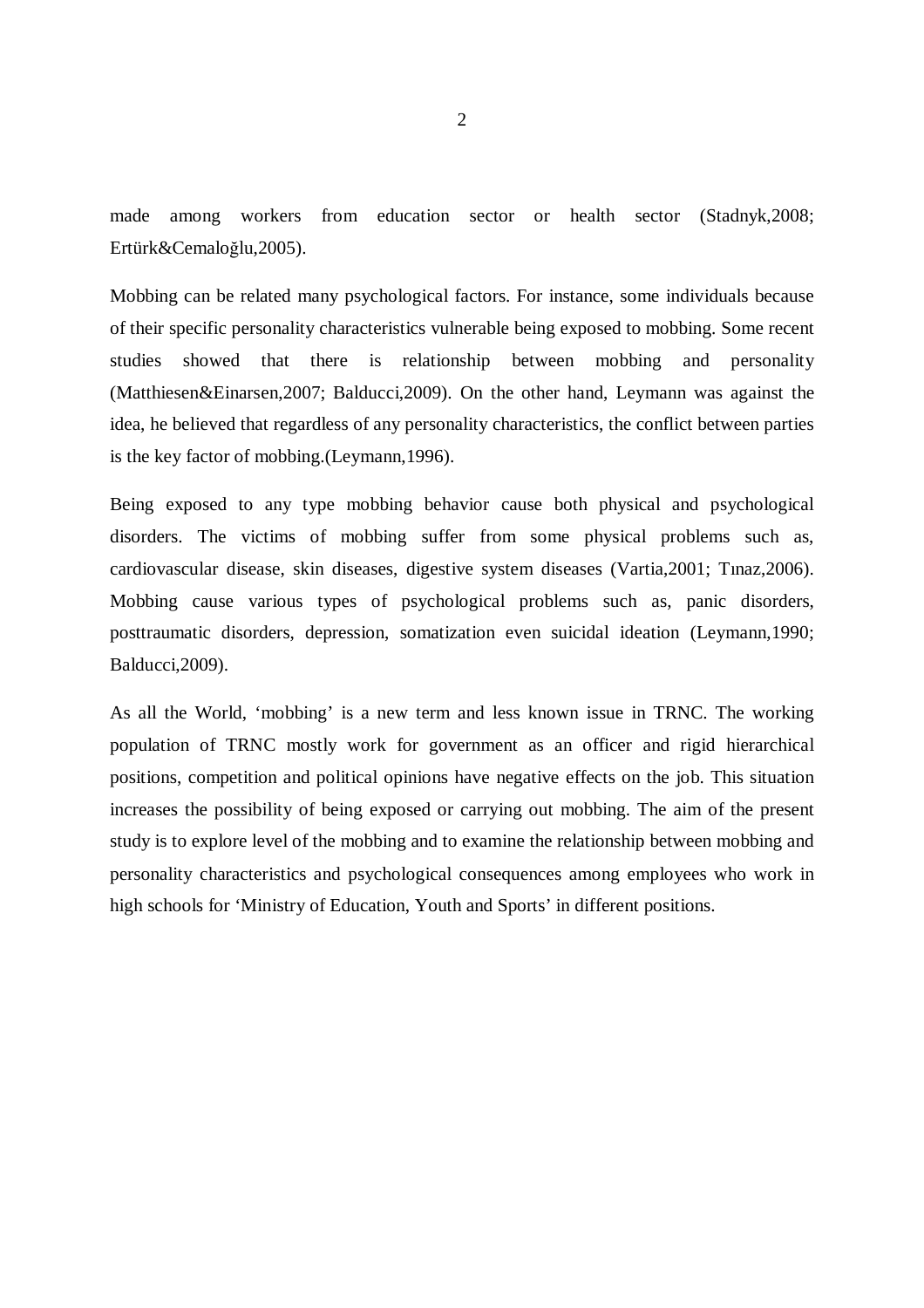#### **1.1.1. Meaning And Terminology**

Origin of the term 'Mobbing' is came from the word "mobile vulgus" in the Latin language which means "undecided crowd, society that tend to violence" (Çobanoğlu,2005). Also 'mob' in English as a verb means "a large crowd of people, especially one that may become violent or cause trouble" and have no specific changes from language to language (cited in Gülen,2008).

The term "mob" originates from an anti-predator behaviour observed in birds. When a threat to the flock is detected, an alarm signal is emitted. Birds respond to the alarm signal and swarm around the predator, at times swooping down to peck at the enemy. In the workplace, a mob consists of ordinary worker who, after deeming an individual worker a threat, collectively attack the perceived enemy. Like birds, the individual workers harm the target by collective and relentless small jobs. The mob of workers can be understood as an entity in and of itself. Once it is formed, it takes on a life of its own, even when members may question the benefit of continuing to punish the target. As an aggressive force, a mob is very different from the "toxic worker" described in bullying literature. The toxic worker is understood as an aggressive individual who wilfully attacks innocent others. By contrast, the mob is a collection of ordinary workers who collectively demonize an individual and destroy him or her (mobbingportal,2012).

The term was applied to the psychology in 70's, by the Swedish scientist, Peter Paul Heinemann in his book "Mobbing: Group Violence among Children" which was about harassment and violence in schools among students (Heinemann,1972 cited in Gülen,2008).

The term 'Mobbing' was defined firstly and was popularized during the 80's by an industrial psychologist Heinz Leymann, who called mobbing a kind of long-term hostile behavior detected in employees at workplaces. After his studies Leymann determined 45 different psycological terror behaviors (Carnero,Martinez&Sanchez-Mangas,2006). According to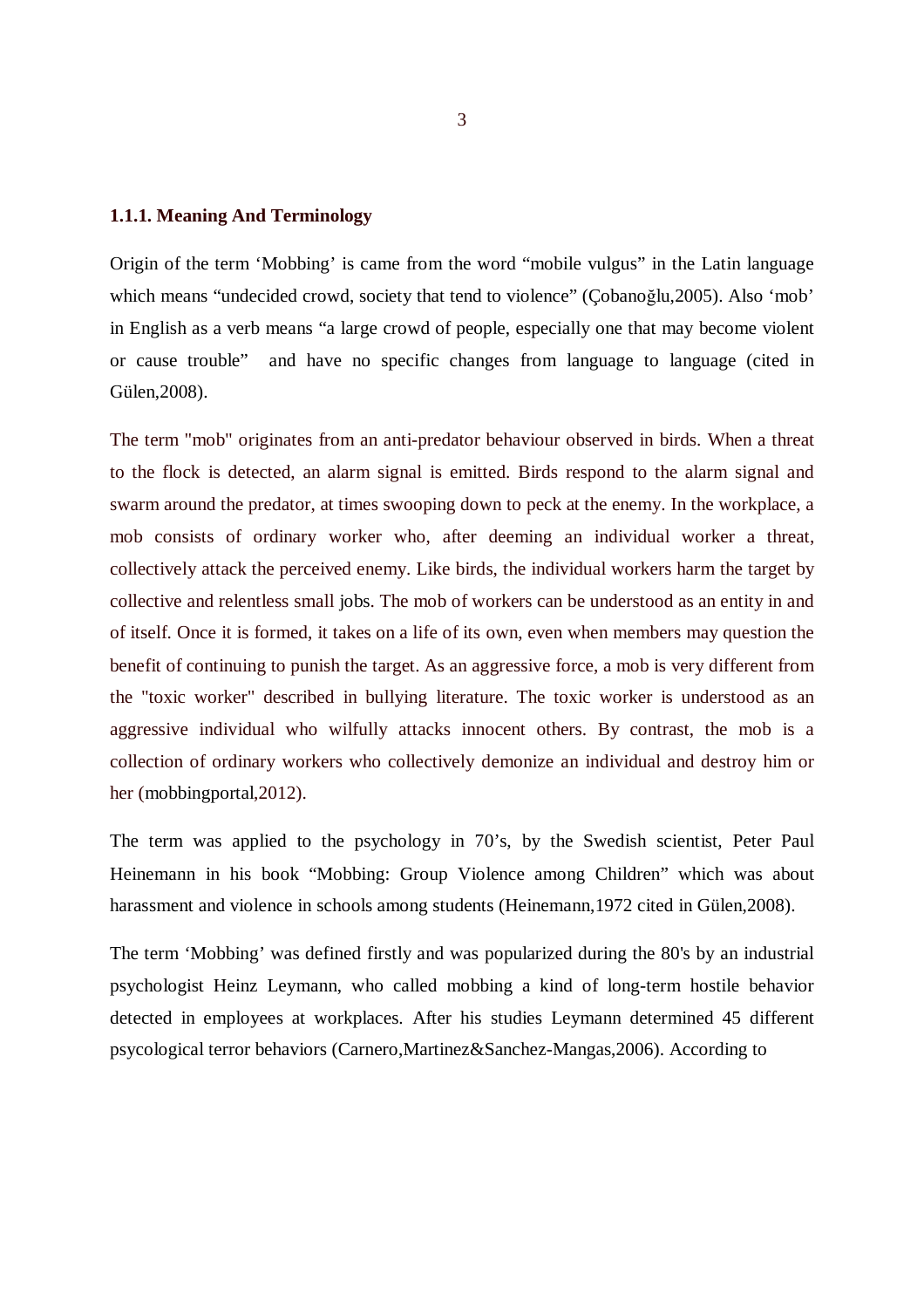Leymann, psychological terror or mobbing in working life involves hostile and unethical communication which is directed in a systematic manner by one or more individuals, mainly toward one individual, who, due to mobbing, is pushed into a helpless and defenseless position and held there by means of continuing mobbing activities. These actions occur on a frequent basis (at least once a week) and over a long period of time (at least six months' duration). Because of the high frequency and long duration of hostile behavior, this maltreatment results in considerable mental, psychosomatic and social misery (Leymann,1990; Leymann,1996; leymann.se,2012).

Workplace aggressive behavior defined as behavior carried out by an individual or a group of individuals that harms a co-worker or others in a work-related context. This named as ''mobbing''. In mobbing verbally, non-verbally, psychologically or physically violence is exposed to a victim. Workplace aggressive behavior can be defined as ''mobbing'' when the violence occurs continuously and systematically. So terms of frequency and continuity are important for researchers. According to the recent studies, negative behaviours in workplace can be defined as mobbing, if they continue at least 6 months and occurs at least once in a week (Balducci,2009; Tınaz,2011).

Leymann's ideas and studies, form basis about all workplace mobbing behaviors researches, all around the world. Leymann, not only defines the mobbing behavior, also he emphasizes the private characteristics of the behavior, manner of appearance, people who are the most influenced from the carried out violence, and also psychological disorders that can be formed as a consequence. Also he provides to widen the attention and interest of mobbing in the working life mainly in Germany and in other European countries, after Skandinavian countries.

The concept of mobbing was used by Heinz Leyman who is known as the Pioneer of the mobbing studies. He called also 'psychological terrorization' to that phenomenon instead of 'mobbing'. The term 'mobbing' is a term that is mostly used in Skandinavian countries. In United Kingdom and United States the term 'bullying' is mostly preferred. In United States also the terms 'workplace harrassment' or 'emotional abuse' are used instead of 'mobbing' (Leymann,1996; Einarsen,1999; Davenport,2012).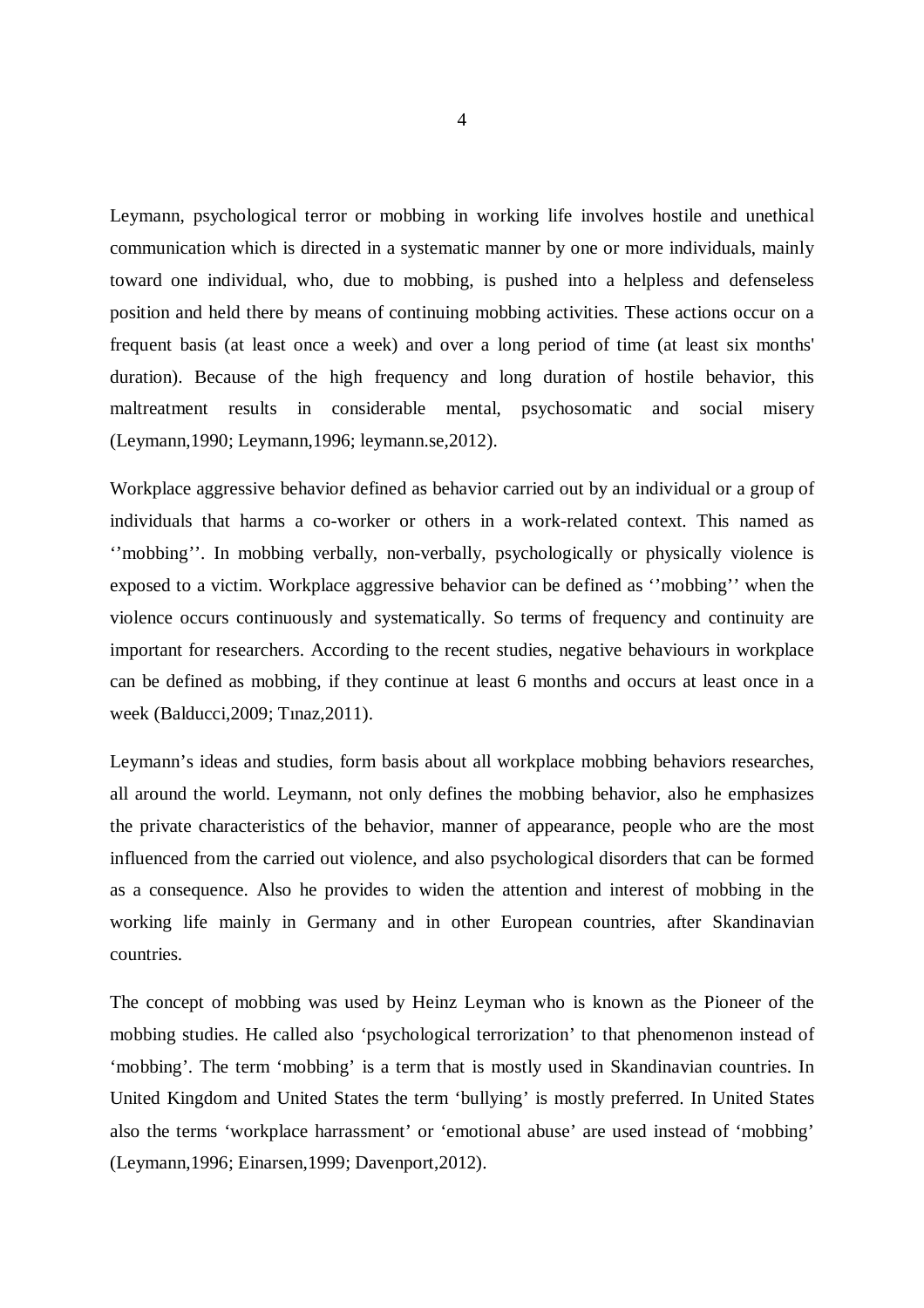In a recent study which was made in Italy, researchers named this phenomenon with 'workplace aggressive behavior' instead of 'mobbing'. According to this research, aggressive behavior is different from violent behavior in that the latter causes or is intended to cause physical harm (e.g. intentionally hitting or pushing someone at work), while the former may involve non-physical behavior such as humiliating or isolating someone at work. Thus aggressive behavior is a broader phenomenon than violent behavior, and may also include violent behavior (Balducci,2009).

According to Leymann, "There is a connotation between bullying and physical aggression and threat, along the lines of bullying at school being strongly characterized by such physically aggressive acts, whereas, in contrast, physical violence is very seldom found in mobbing behavior at work. Mobbing in the workplace is characterized by much more sophisticated behaviors such as, for example, the social isolation of the victim. Therefore, Leymann suggests retaining the word 'bullying' for activities between youths at school and reserving the word 'mobbing' for adult behavior in workplaces (Leymann,1996).

In Turkey the phenomenon contains different terminology; first of all Osman Cem Önertoy used the term "workplace emotional harrasment" (işyerinde duygusal taciz) in his translation of the Noa Davenport et al.'s book, then in 2004 Acar Baltaş used the term "workplace terrorization" (işyerinde yıldırma) instead of the term bullying, and in 2005 Saban Çobanoglu published a book named "workplace emotional attack" (isyerinde duygusal saldırı), and the same year Gülcan Arpacıoglu's article is named as "workplace bullying" (isyerinde zorbalık) and lastly Pınar Tınaz's book was " Workplace Psychological Harrassment" (İşyerinde Psikolojik Taciz). Additionally 11., 13., 14. and 15. Management and Organization Congress the term "yıldırma" is used for the phenomenon. In addition to these, it is seen that in thesis and studies as the second term "*mobbing*" find acceptance in Turkish literature. (Önertoy,2003; Baltaş,2004; Çobanoğlu,2005; Arpacıoğlu,2005; Tınaz,2011).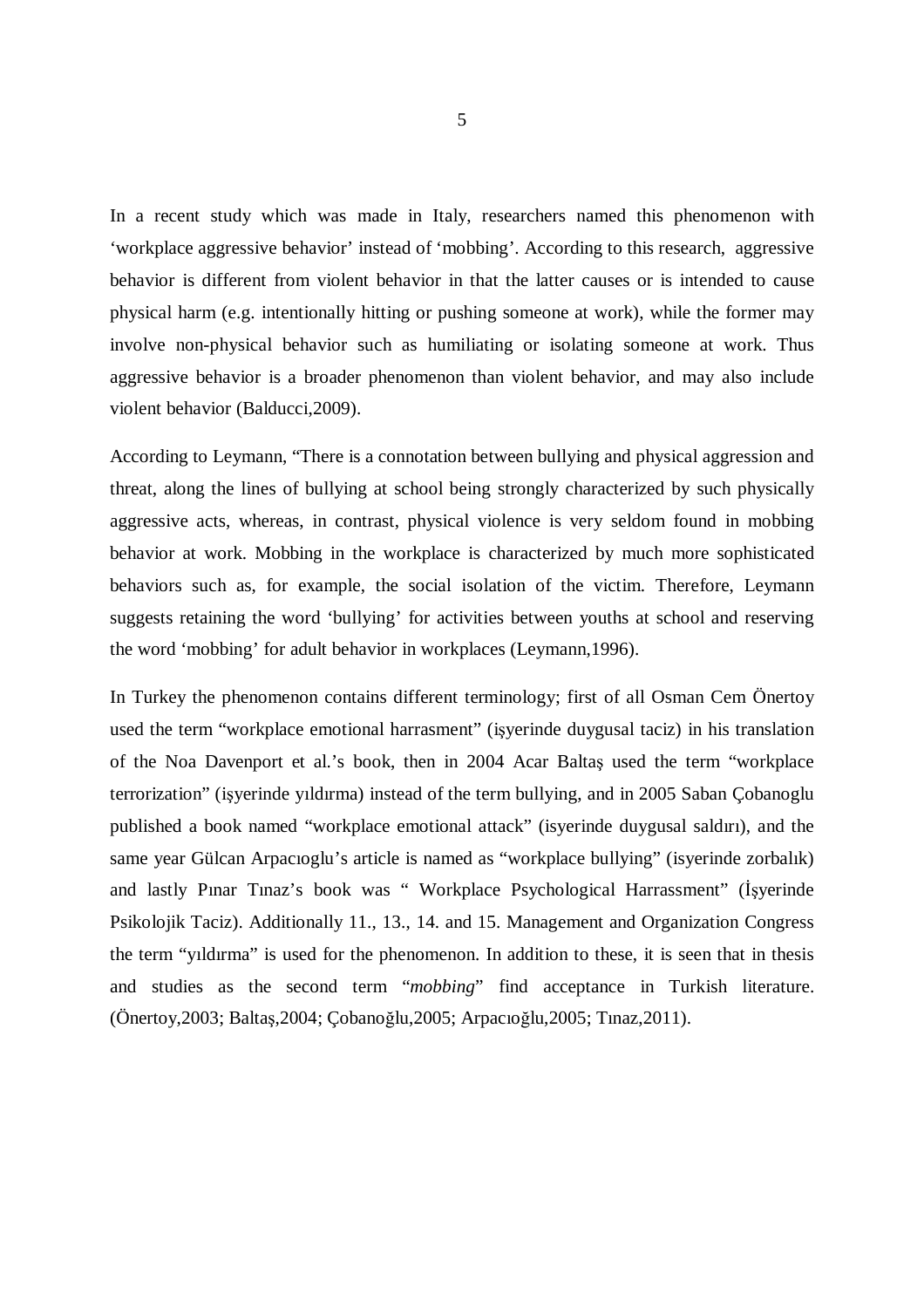#### **1.1.2. Prevalance**

Prevalence estimates, usually based on self-reports of victims, suggest that aggressive behavior is a very widespread phenomenon in the modern world of work. The most recent European working conditions survey (European Foundation,2007) indicates that, at European level, 5% of workers report having been subjected to different forms of aggression (e.g., harassment and discrimination on different grounds) in the last 12 months, and an identical 5% reports having been exposed to physical violence or threats of violence. This means that, in absolute terms, each of the two forms of aggression regards almost 12 million workers. As far as Italy is specifically concerned, according to the Italian National Institute of Statistics (ISTAT, 2008) 4.6% of workers report being currently exposed to harassment and intimidation at work, and 1.6% to physical violence or threats of violence (Balducci,2009).

In 1996, according to the consequences of 15.800 interviews that were made in 15 countries which are members of European Union; in the previous year 4% of workers (6 million workers) were exposed to physical violence, 2% of workers (3 million workers) were exposed to sexual harrasment, 8% of workers (12 million workers) were exposed to mobbing. According to consequences of another research which was made in England, 53% of workers were exposed to mobbing and 78% of workers testified this situation.

According to the results of an another comprehensive research of European Union, at least 12 million workers were exposed to mobbing, and this number represented 8% of the working people population. According to the working people population, the ratio of those who were exposed to mobbing were, in England 16%, in Sweden 10%, in France and in Finland 9%, in Ireland and in Germany 8%, in Italy 4%. It is recorded that hundreds of victims of mobbing in Sweden and Germany retired earlier or hospitalized in psychiatry clinics (Tınaz,2011).

Large scale studies and surveys across countries indicate: 8.6% of the Norwegian working population experienced workplace bullying over a six-month period (Einarsen&Skogstad, 1996); 3.5% of the Swedish working population experienced workplace bullying over a six month period (Leymann,1996; Einarsen&Skogstad,1996).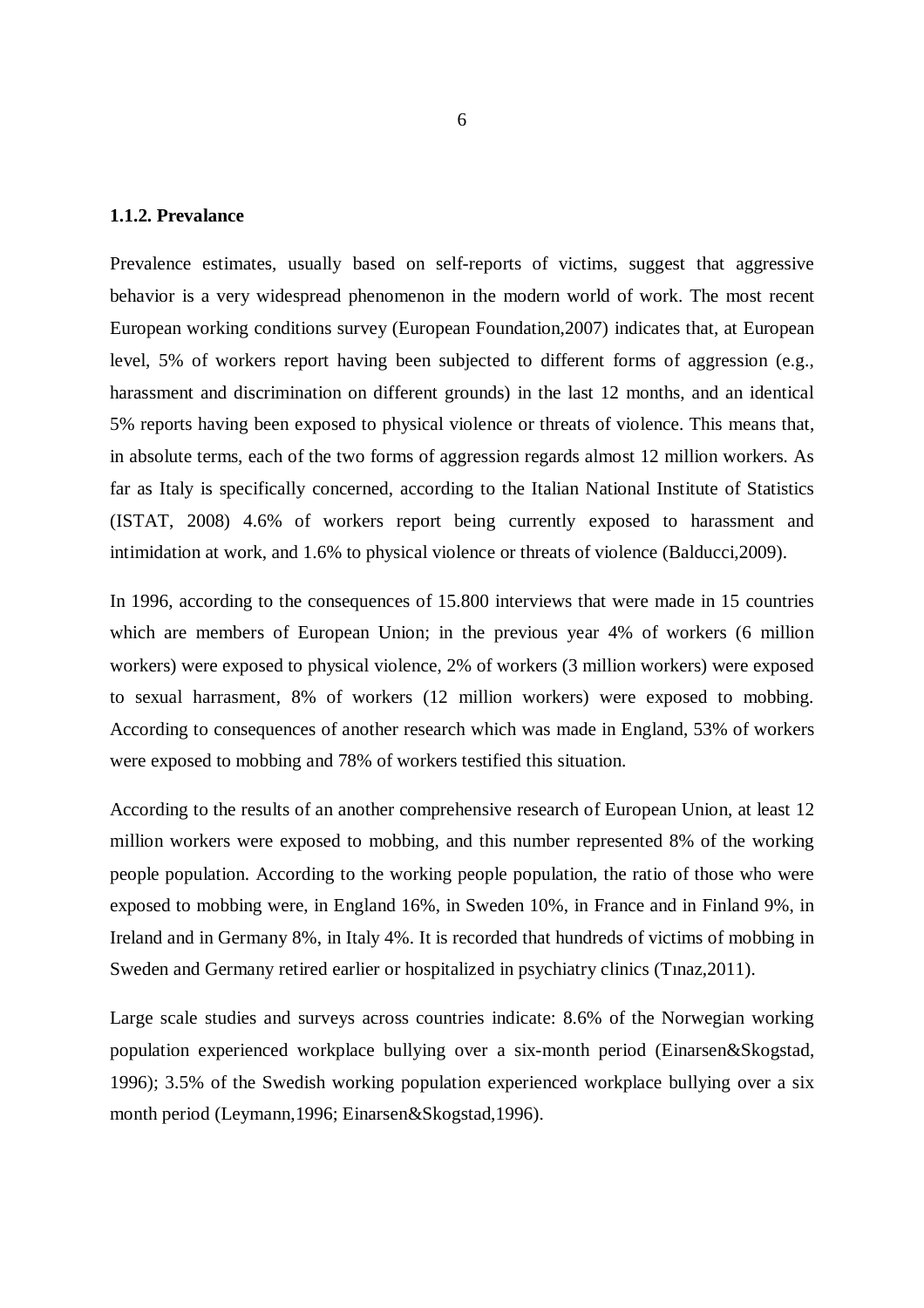8.8% of Finnish business professionals were bullied occasionally which was reduced to 1.6% when frequency was at least weekly (Salin,2001); 10.6% of workers from the UK reported being bullied over a six month period rising to 24.7% for within a five year period (Hoel et al.,2001); and 33.7% of employees from Portugal, Spain and the UK had experienced bullying behaviours on a regular basis (Jennifer et al.,2003 cited in Daniels,2005).

A study of over 1000 participants conducted in the United Kingdom found that 53% had experienced workplace bullying during their careers, and 77% had witnessed it happening to another employee during their careers (Rayner,1997).

Large variations in prevalence rates may be influenced by the differing definitions of workplace behaviours, differing measurements used for assessment and the differing time periods assessed(Balducci,2009).

As it was mentioned before, the term 'mobbing' is a new term and less known issue in Turkey and in North Cyprus. Below there are some researches and their consequences that were made in Turkey about mentioned phenomenon.

According to a research that was made by Gökçe in 2006 and was about mobbing in private and state primary schools, teachers and managers from both state and private schools were exposed to mobbing from time to time. Behaviors of looking down on achivements, being criticized in an unjustice way and cutting their words were the behaviors that most often seen. It was found that gender differencies played role in teachers, both teachers and managers were exposed mobbing by managers (Gökçe,2006).

According to the research which was made by Yavuz in 2007 and named as 'Factors that Effect Perception of Mobbing in Workplace', it was found that there was significant relation between mobbing perception of employees and their gender, marital status, educational backgrounds, occupations and weekly duration of working (Yavuz,2007).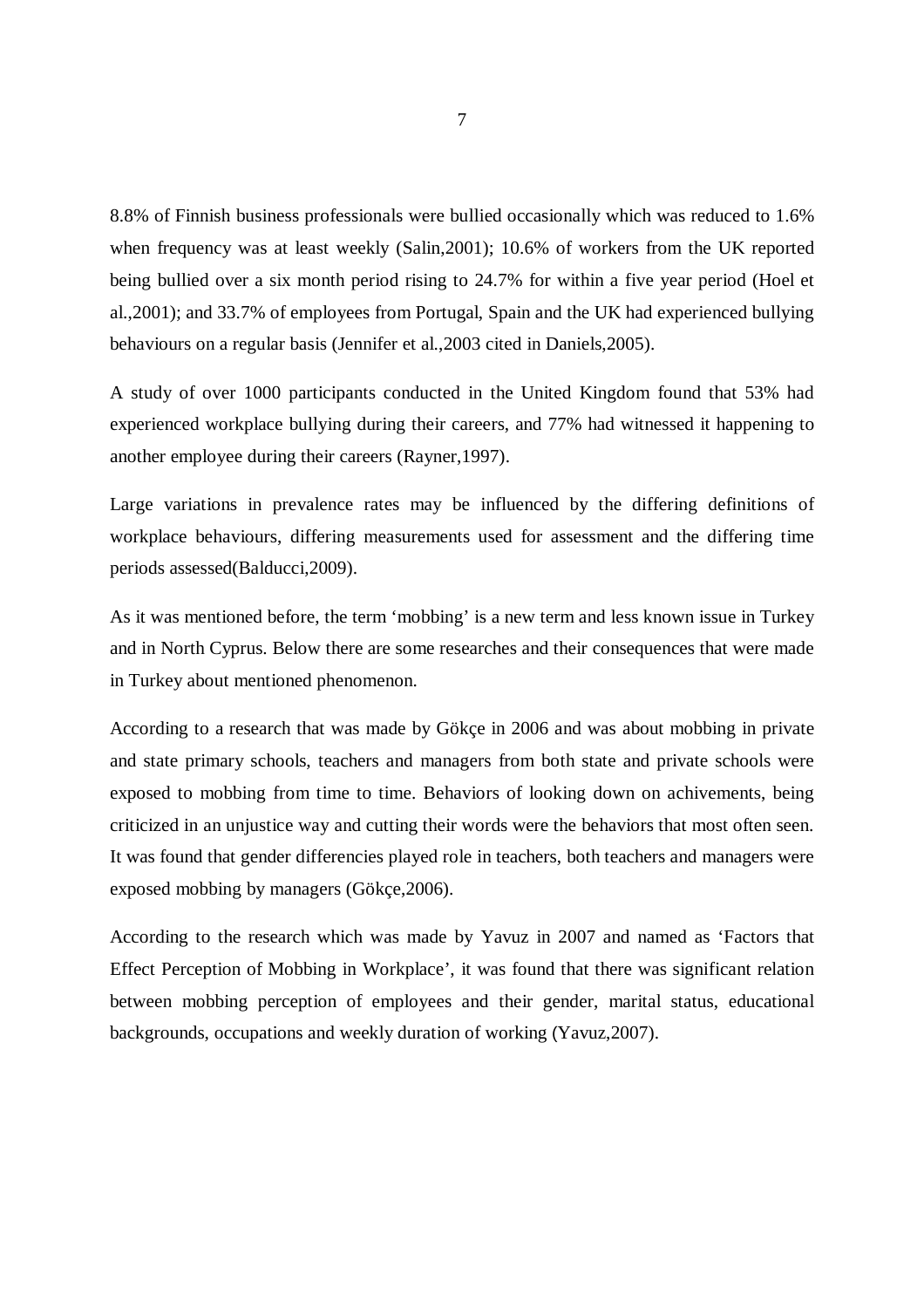#### **1.1.3. Types Of Mobbing**

Three types of mobbing can be considered depending on the power of victims and offenders. They are horizontal, up-down and down-up mobbing.

1. Horizontal Mobbing: When mobbing occurs between co-workers at the same hierarchical level it is called horizontal mobbing.

2. Up-down Mobbing: This type of mobbing occurs when a superior harasses one of her/his subordinates.

3. Down-up Mobbing: Down-up mobbing occurs when a worker or a group or workers harasses his/their superior (Branch, Sheehan, Barker & Ramsay,2004 cited in Yaman,2009).

#### **1.1.4. Actors That Role In Mobbing Process**

Victims: Risk of being a victim is equal for everybody in every organization, every culture. There's not determined personality type that it can be said this person will be a victim but some people have more risk to be a victim. For instance; a person who is the only woman in a workplace and the rest is men; different from others, successfull than others or a newcomer has more risk to be a victim. Minorities are always in a risk group (Tinaz, 2006).

Offenders:In mobbing process rules are determined by offenders not by victims. Types of offenders:

1. Narcissistic offender :People who have narcissistic personality disorder can be an offender and they behave to their victims in an arrogant, cocky and cutthroat way.

2. Irate offender: They are typical offenders, they try to control by inspiring fear. They can't control emotions; they act on impulse right after they continue their work as if nothing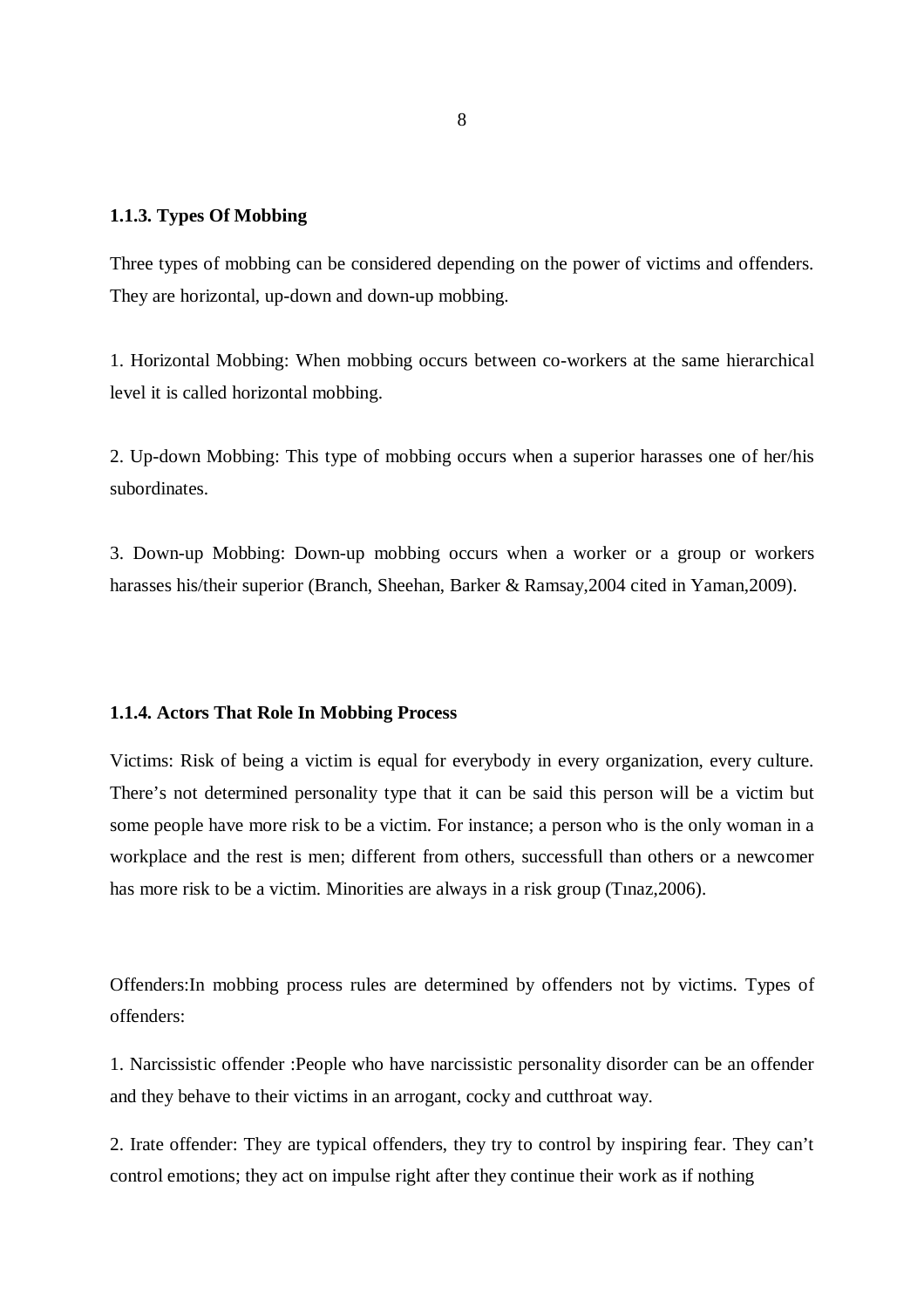happened a little before. It is impossible not to be exposed to mobbing if there is someone like this in the workplace.

3. Disingenuous offender: This type of offenders continuously tries to injure the victim, makes plan to beat. They play 'good guy' role, when required easily impute the fault to somebody else. Appropriate the good ideas or works to own.

4 Megalomaniac offender: Main characteristics of offenders that have megalomaniac personality are being cocky and faker. All afford is to have the wind of others. They want to have all information and source control and new rules belong to them. Communication and information possibilities are impeded.

5. Critical offender: Continuously behave, think and talk negatively, look for a fault. Because of their behaviors, workers have to work away on, so the managers like this offenders.

6. Frustrate offender: This type of offender's private life contains negative remembrance, problems and conflicts but the offender turn them to the others who don't have such problems in their life, try to get even with them. Generally because they are more emotional, women more frequently are seen (Kök,2006; Tınaz,2011; Gülen,2008).

#### **1.1.5. Experiences Of Victims In The Process Of Mobbing**

The symptoms of illnesses are seen, the individual becomes sick, so he/she can't go to work, he/she is fired.Victim feels stress, due to this psychosomatic symptoms are formed. Sometimes he/she experiences a heavy depression, he/she can think to have suicide, also he/she can commit suicide. Victim defines his/her role as a back role and he/she says 'They exclude me'.He/she believes that he/she has not got any guilt. On the other hand, he/she believes that he/she makes everything wrong everytime.Victim has not self-confidence, also he/she is in a general indecision. Because of the situation that he/she experiences, he/she refuses all of the responsibilities, or he/she thinks that he/she is responsible for everything (Tınaz,2011).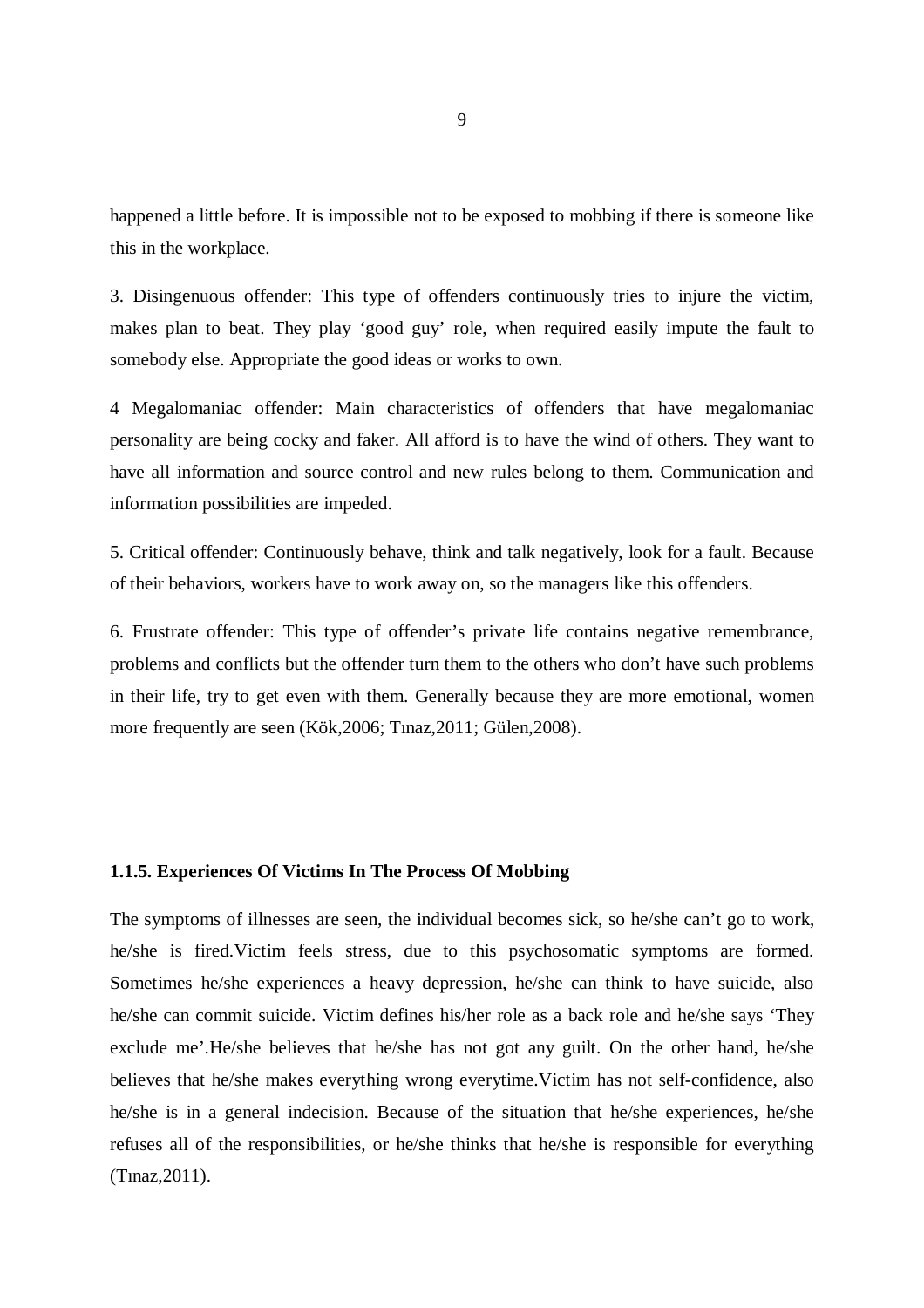According to Leymann, the victim is defined as the person in the schism who has lost his/her "coping resources". He mentioned that four critical incident phases which cause to start mobbing process can be found:

1. The Original Critical Incident: Conflict can be the cause of that situation, also it can be a triggering situation for mobbing. this phase is very short and the next phase will be entered into as soon as the focused person's workmates and management reveal stigmatizing actions.

2. Mobbing And Stigmatizing: In mobbing process, many of the communicative actions have an injurious effect as these actions are used consistently and systematically over a long period, with the intention of causing damage or putting someone out of action. All the observed actions have the common denominator of being based on the desire to "get at a person" or punish him/her. Thus manipulation is the main characteristic of the event. Aggressive acts play an important role in this phase.

3. Personnel Administration: During this phase, people can be confronted with serious violations of justice. Management tends to take over the prejudices of the victim's workmates. This is one of the outcomes of the mobbing situation, which turns the person into a marked individual. The isolation and expulsion process for victim is started..

4. Expulsion: At the end of mobbing process expulsion occurs. Victim is fired from the workplace. Expulsion can be a triggering situation for Post-Traumatic Stres Disorder, emotional distress, psychosomatic problems, depression and many of other psycholocigal problems. Victim can start to get psychological treatment so his/her name enters in sick list, then he/she has difficulties to find a new job (Leymann,1990).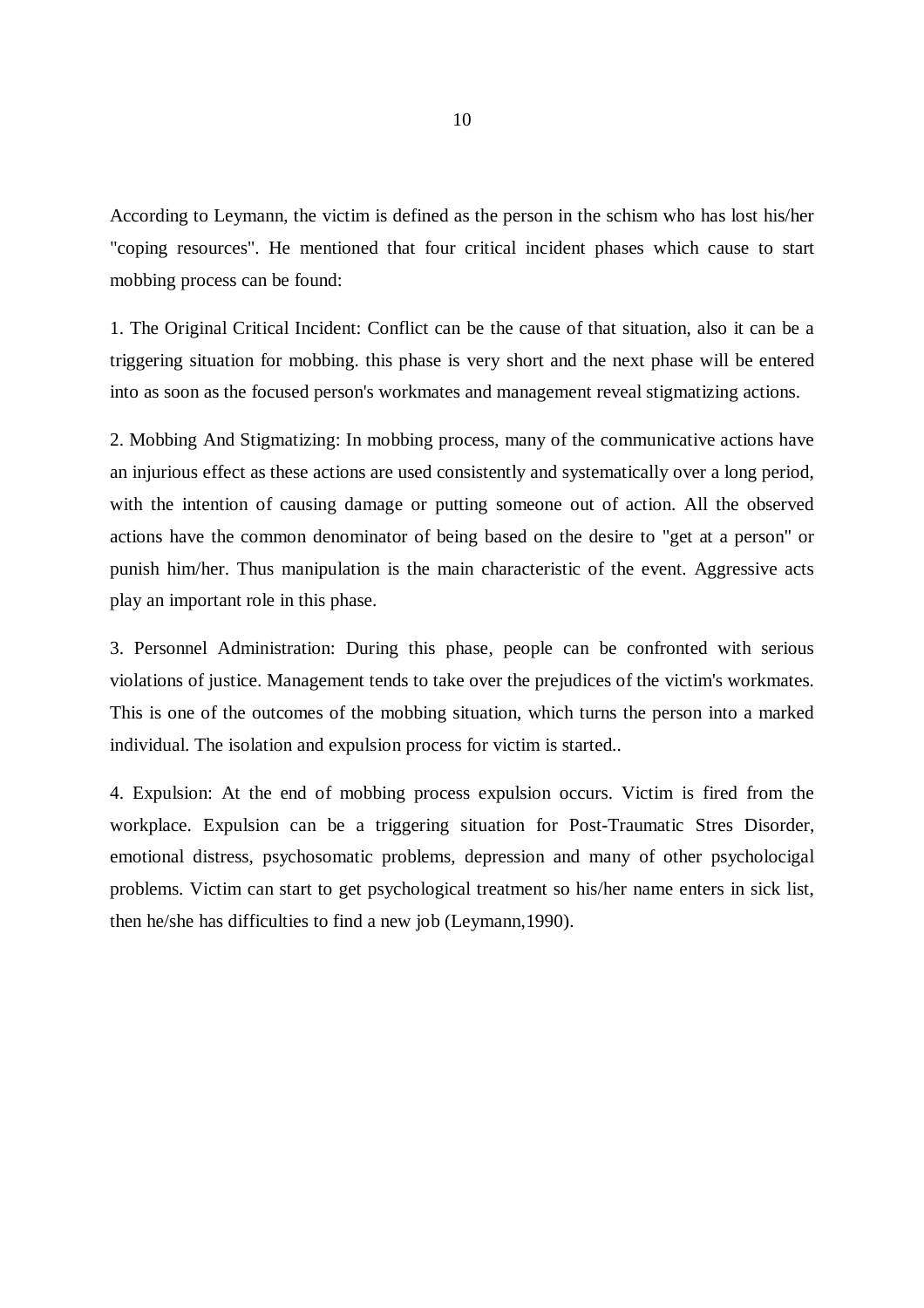#### **1.1.6. The Mobbing Categories**

#### 1.1.6.1. Personal Mobbing Behaviours:

- Ignoring/excluding/silent treatment/isolating
- Malicious rumours or gossip
- Belittling remarks/undermining integrity/ lies told about you/ sense of judgement questioned/ opinions marginalized
- Public humiliation / eg making someone look stupid
- Ridiculing/insulting/teasing/jokes/ 'funny surprises'/sarcasm
- Shouted or yelled at / 'Bawling out'
- Threats of violence (or threats in general)
- Insulting comments made about your private life
- Physical attacks
- Attacking person's beliefs, attitudes, lifestyle/appearance / devaluing with ref to gender / accusations of being mentally disturbed
- Persistent criticism (often in front of others)
- Using obscene/offensive language/gestures/material
- Ganging up Colleagues/clients encouraged to criticise you or spy on you / Witch hunt/dirty tricks campaign / Singled out
- Intimidation / acting in a condescending or superior manner
- Intruding on privacy e.g., spying, stalking, harassed by calls etc when on leave/weekends
- Sexual approaches/offers (unwanted) or unwanted physical contact
- Verbal abuse
- Inaccurate accusation
- Insinuative glances/gestures/dirty looks
- Tampering with personal effects / Theft/destruction of property
- Encouraged to feel guilty (Beswick, 2006).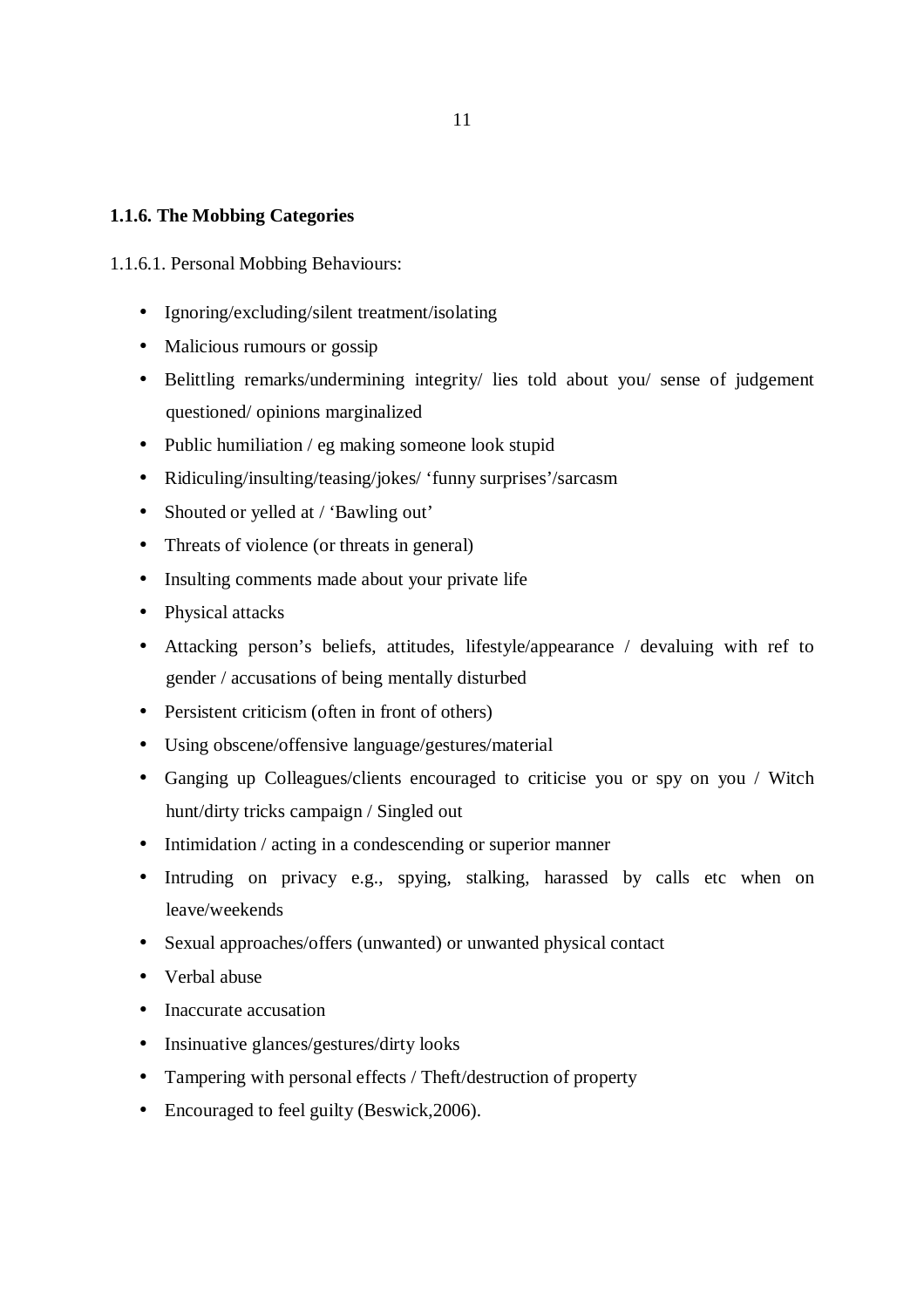- 1.1.6.2.Work-Related Behaviours:
	- Giving unachievable tasks/impossible deadlines/overloading/demands/'setting up to fail' / unmanageable workloads
	- Meaningless tasks / unpleasant jobs / Belittling person's ability / Undermined
	- Withholding information deliberately / info goes missing / concealing information / failing to return calls / failing to pass on messages
	- Undervaluing contribution / No credit where due / Taking credit for work that is not their own
	- Constant criticism
	- Under work / working below competence / removing responsibility / Demotion
	- Unreasonable/inappropriate monitoring
	- Offensive administrative penal sanctions e.g., denying leave
	- Exclude/isolate/views ignored
	- Changing goalposts/targets
	- Not providing enough training/resources
	- Reducing opportunities for expression / interrupting when speaking
	- Negative attacks on person for no reason/sabotage
	- Supplying incorrect / unclear information
	- Making threats/hints about job security
	- No support from manager
	- Abuse/threats
	- Denial of opportunity
	- Judging wrongly
	- Forced/unjustified disciplinary hearings
	- Lack of clarity re. Role
	- Not trusting
	- Scapegoating (Beswick, 2006).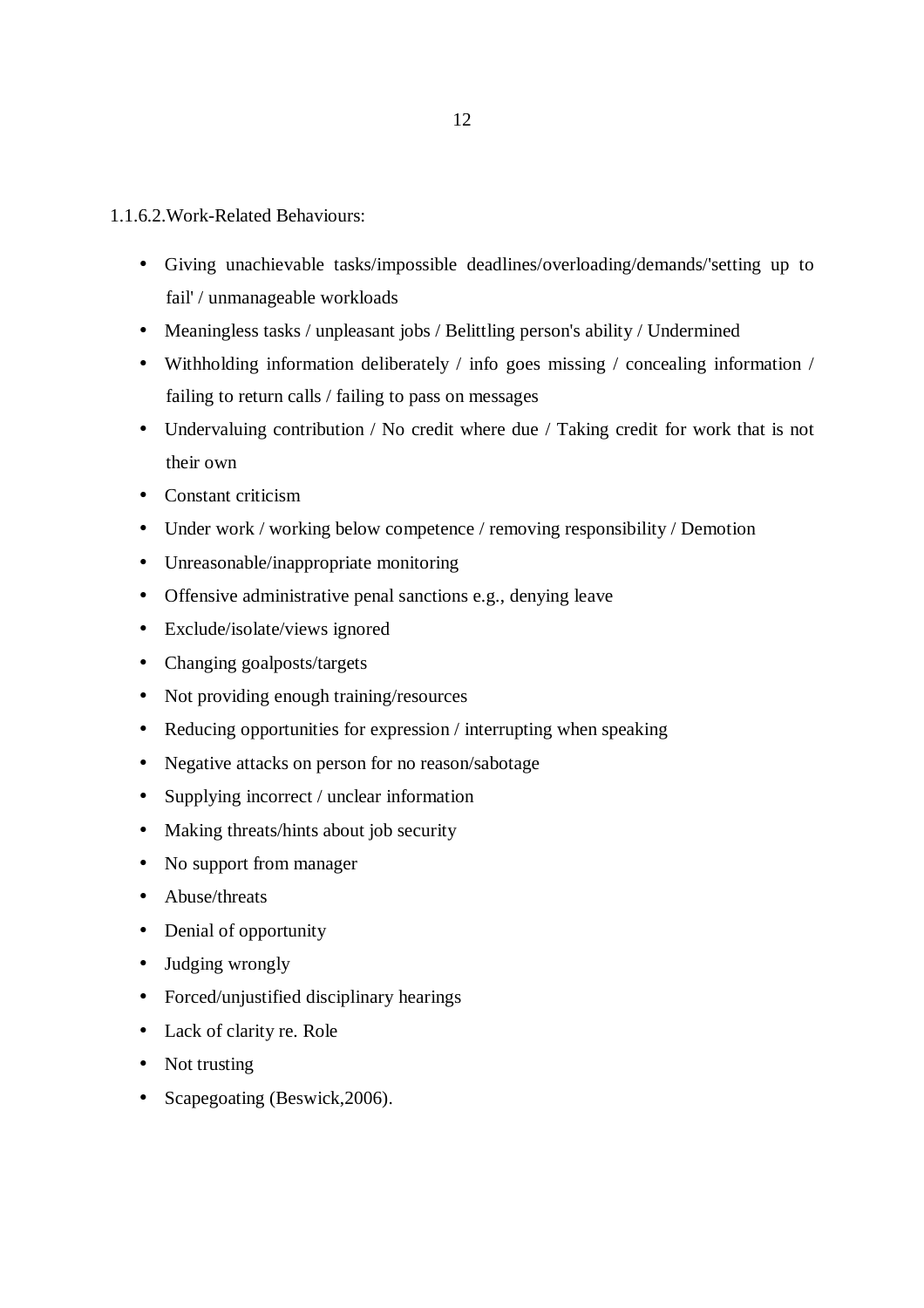#### **1.1.7. Consequences Of Mobbing**

1. Physical Consequences: About brain; distress, panic atack, depression, half head ache, vertigo, amnesia, concentration problems, insomnia. About skin; skin problems like itching, red spots, desquamation, skin eruption. About eyes; sudden feeling near fainting, turbidity on seeing. About neck and dorsal side; pain in neck muscles and dorsal side. About heart; rapid and unsysyematic palpitation, heart attack. About joints; tremors, sweating, feeling of weakness on legs, pain in joints.About digestive system; stomach problems like heartburn, pyrosis, indigestion, gastric ulcer. About respiratory sysyem; respiration problems like being breathless, unable to breath. About immune system; weakness in organism's defense units, becoming ill very often and earlier (Tınaz,2006).

2.Social Consequences: Social isolation, stigmatizing, voluntary unemployment, social maladjustment.

3.Social-psychological Consequences: Loss of coping resources; many coping resources are linked to social situations, and as these change in a negative direction, the coping system breaks down.

4.Psychological Consequences: A feeling of desperation and total helplessness, a feeling of great rage about lack of legal remedies, great anxiety and despair.

5. Psychosomatic and psychiatric Consequences: Depressions, hyperactivity, compulsion, suicides, psychosomatic illness. There are suspicions that the experiences deriving from this social situation have an effect on the immune system (one company physician observed a couple of "mysterious" cases of cancer) (Leymann,1990).

6.Economic Consequences: Treatment payments for recovering psychological and physiological health. Loss of systematic salary after loss of work (Tınaz,2006).

As consequence of mobbing, workplaces damage economically. Permissions because of illnesses increase, qualified expert employees leave from work, cost of education and taking new employees after increasing leavings from work increases, general low performances occur, low quality of work occurs, compensations that paid for workers, costs of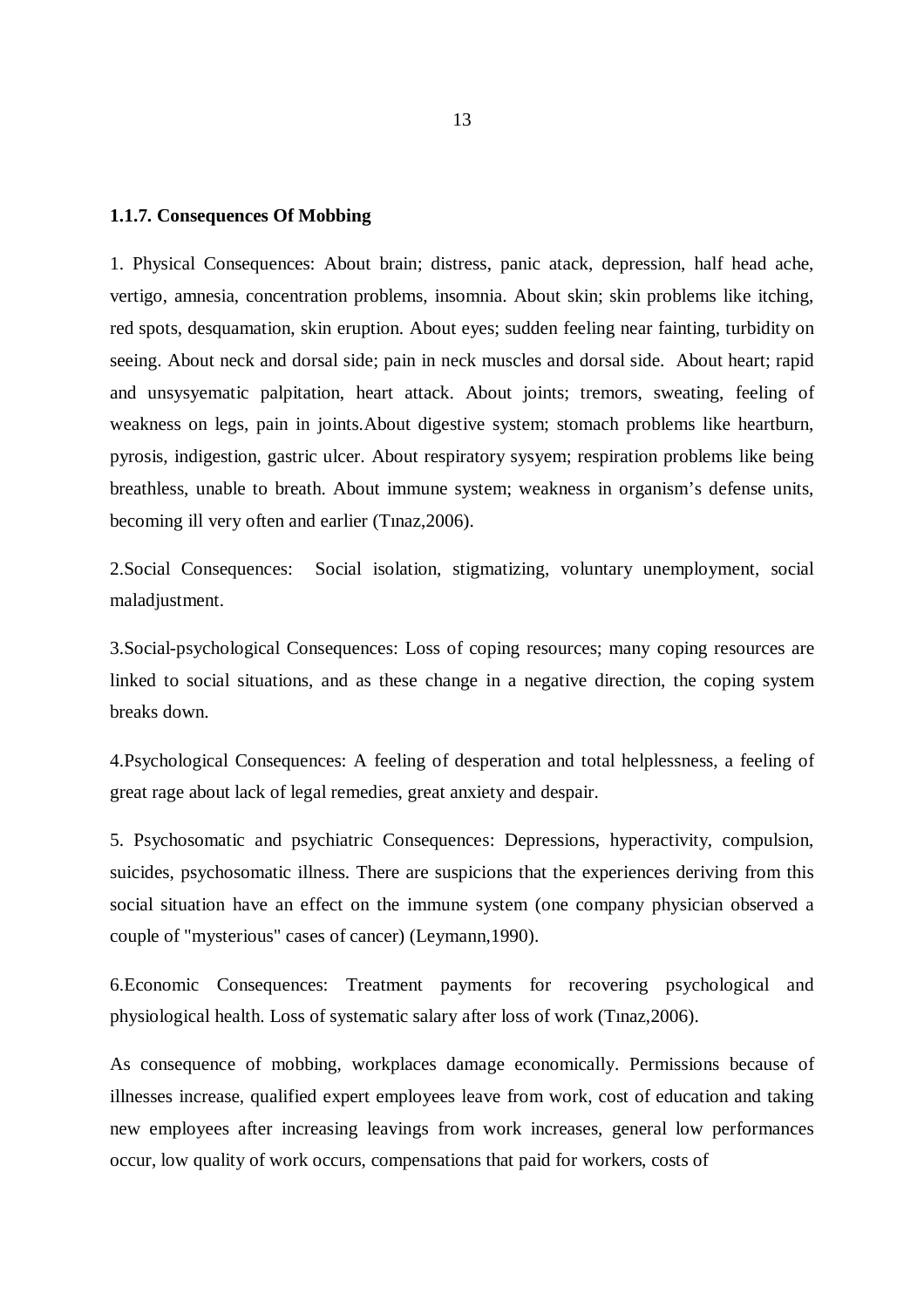unemployment, costs of legal situations, payments for early retirement increase. Because of all those consequences, workplaces damage economically (Tınaz,2006).

#### **1.1.8. Mobbing And Laws**

Three Skandinavian countries recognize the employee's right to remain physically and mentally healthy at work (Sweeden, Finland, Norway). The Swedish National Board of Occupational Safety and Health has, on top of this legislation, submitted three ordinances in order to enforce this act, one of them especially regarding mobbing. One ordinance enforces the employer to internal control of the work environment on a regular basis in order to be able to take measures at an early stage. Another ordinance enforces direct interventions as mobbing occurs at the workplace. A third ordinance in this area enforces the employer's responsibility for vocational rehabilitation once an employee has been on sick leave for at least one month (Leymann,1996).

Almost all the establishments of the World mobbing actions are considered. But uncover the impacts of these actions which are employees faced with is so difficult. As employees do not want to lose their jobs want to avoid embarassing situation in the community, many times they hide mobbing which they were exposed. Foreign law systems has given way to code article for he/she needs of society, consequently wants to punish people who applies mobbing. (Özkul&Çarıkçı,2010).

Before 2011, it was a great lack of not being article concerned with mobbing in Turkish law system. In 2011 a commission was developed for prevention of mobbing. Under the ordinance of 417, law of protection of employees personality was established. According to article 417, employers have responsibility for protect employee's personalities, employers also have to take precautions for employees to protect them from psychological and sexual harrasments. Employers have to take all precautions for occupational health and confidence and for this situation they also have to keep all requirements available in full; employees have to obey all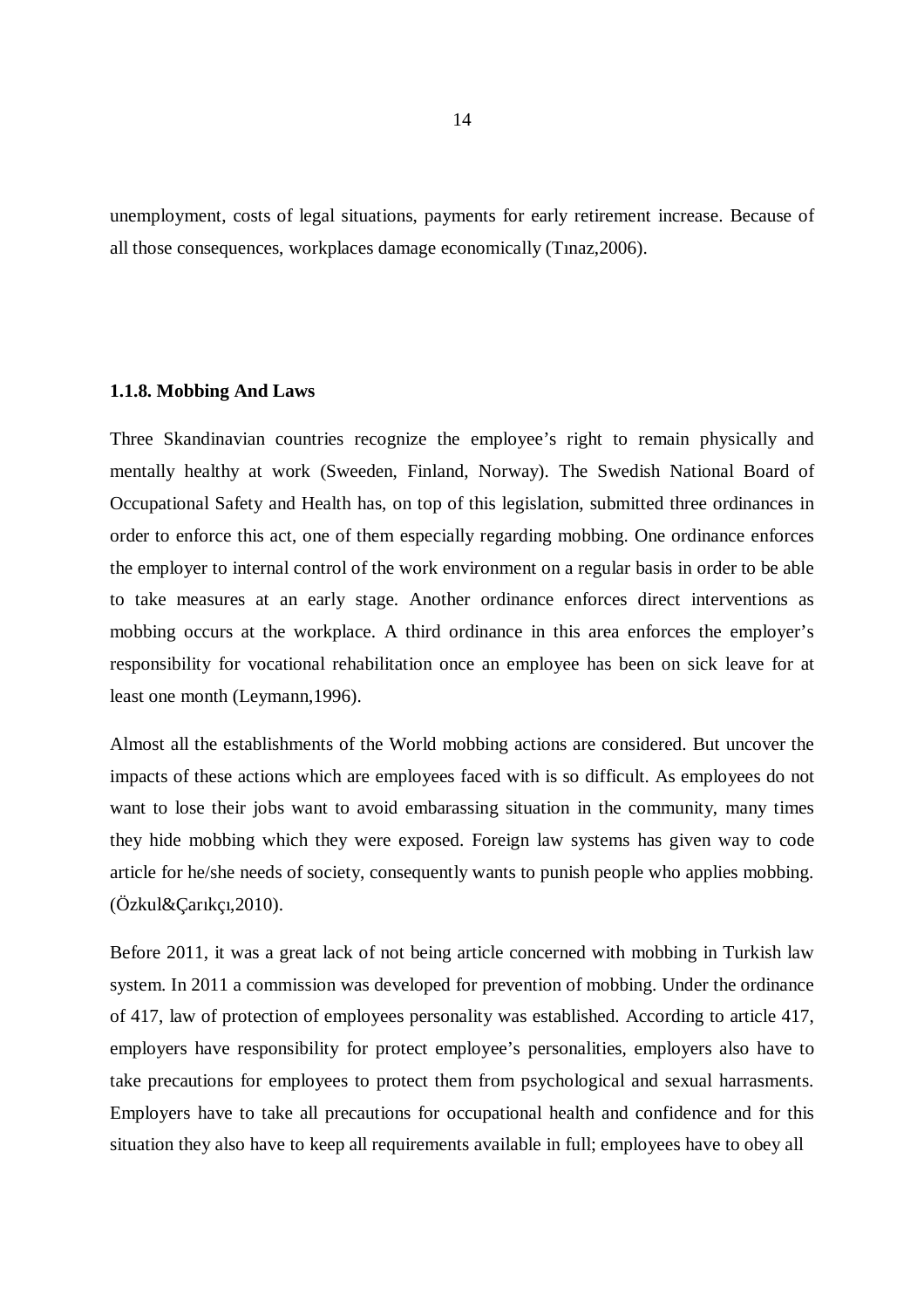the precautions that were taken for occupational health and confidence (Kadın Erkek Fırsat Eşitliği Komisyonu,2011).

In March 2011, Turkish prime minister released a circular letter about mobbing in The Official Gazette(mobbing.org,2012).

Unfortunately, in North Cyprus law system there is not any article concerned directly with mobbing. There are some indirect articles about employee's health and work security that if can not be obeyed it can cause judgement in the courts. According to article Y.25/2000's 54. item; employers have to take all precautions for occupational health and confidence and for this situation they also have to keep all requirements available in full; employees have to obey all the precautions that were taken for occupational health and confidence (Şahoğlu&Mamalı,2006).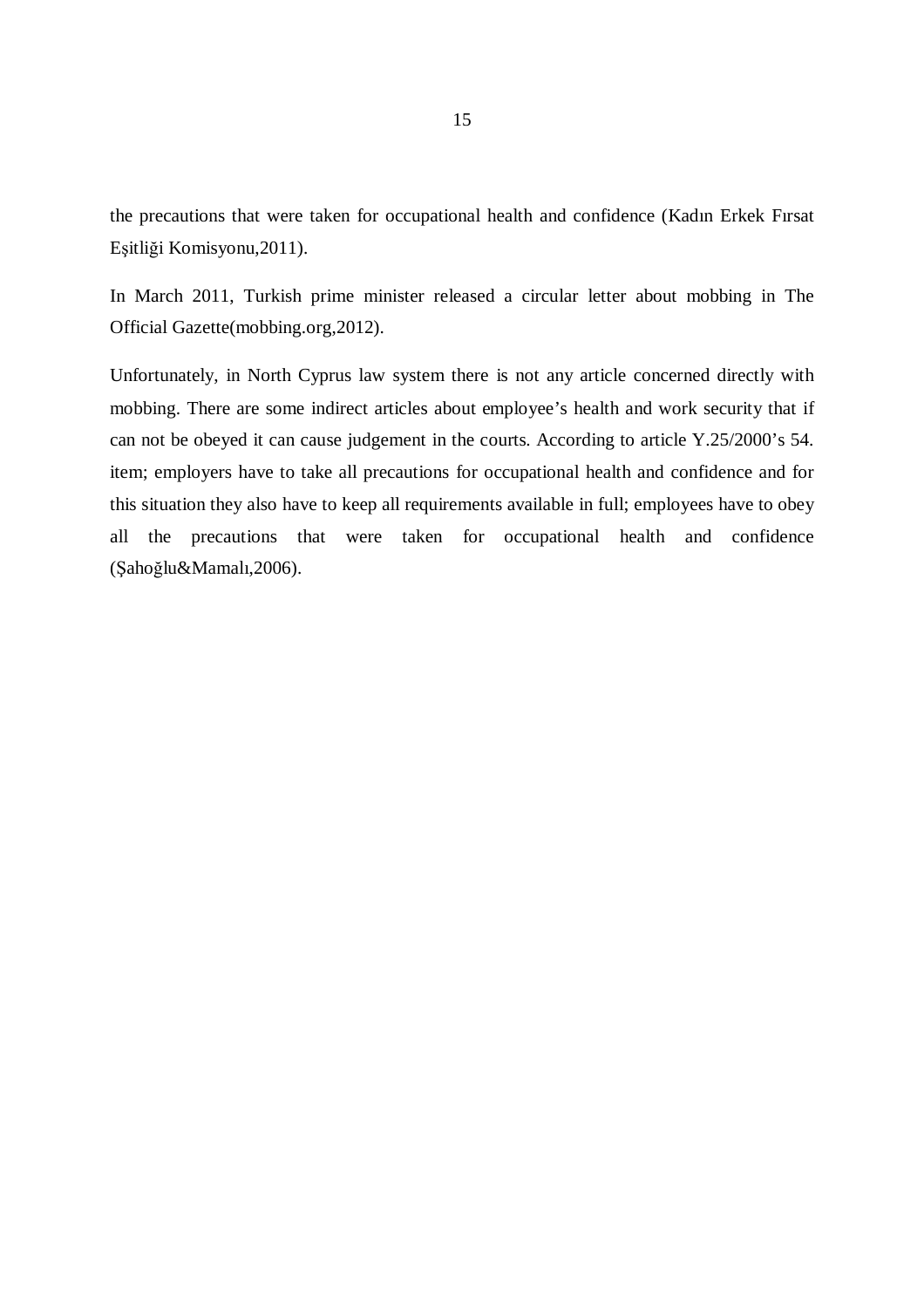#### **1.2. DEMOGRAPHIC CHARACTERISTICS AND MOBBING**

Nowadays mobbing is a fact that comes true in all workplaces and all cultures without discrimination of gender and hierarchy. So, risk of being exposed to mobbing, that is risk of being a victim is equal for everybody. About being a victim, Leymann said ' Victim is an individual who feels himself/herself as a victim' (Leymann,1990).

In recent studies researchers indicated that some demographic characteristics can be effective on being exposed to mobbing, also this characteristics can be changeable from one culture to another (Matthiesen,2002; Tınaz,2011).

According to the research that was made by Necati Cemaloğlu and Abbas Ertürk in 2004- 2005 education year and was named as "Mobbing Acts That Teachers And Administrators Exposed In School Environment" which showed that male teachers and managers in subcategories "capturing attention and communication, social relations, damage to reputation, life quality, and professional status" were exposed to mobbing more than female teachers and managers. According to the results of the survey, three-fourths of those subjecting those people to mobbing were male and the remaining one-fourths were females. The sample of this research were 347 teacher and manager from 16 primary shool in Ankara (Ertürk & Cemaloğlu,2005). On the other hand, in a Scandinavian research, it was found that there was not significant relationshipp between mobbing and gender differencies (Einarsen,Raknes&Matthiesen,1994).

Necati Cemaloğlu made another research in 2006-2007 education year which name was 'The Relationship Between School Administrators' Leadership Styles and Bullying'. At the end of this research, it was concluded that, school administrators showed low level leadership behaviours, teachers were victims of bullying at mid level, bullying behaviors directed to teachers increased if school administrators (principals) used laissez-faire leadership behaviors, motivation by inculcation and laissez-faire leadership had meaningful predictive ability for bullying (Cemaloğlu,2007).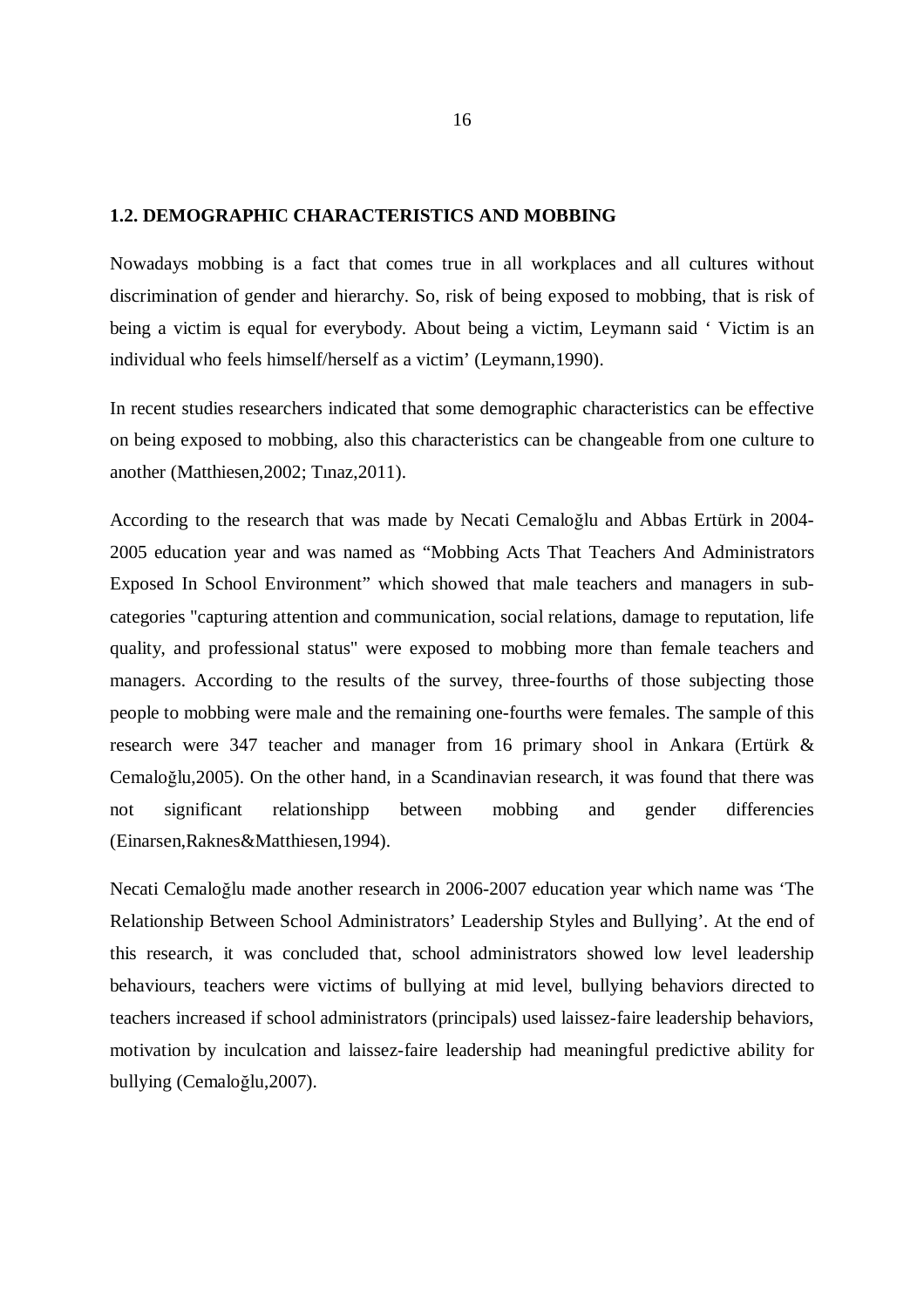In 2008, another research was made by Öznur Gülen and named as 'The Relationship Between Personality And Being Exposed To Workplace Bullying Or Mobbing'. According to the results of this research, the employee whose ages were below 30 was exposed bullying more than older ones, being at primary school level employee was significantly effective on being exposed to workplace bullying in the factors "physical violence" comparing to being both in high school and university level but not being at master or doctorate level (Gülen, 2008).Contrastly to this, there are researches that found, when age become older risk of exposure to mobbing increase (Einarsen&Skogstad,1996).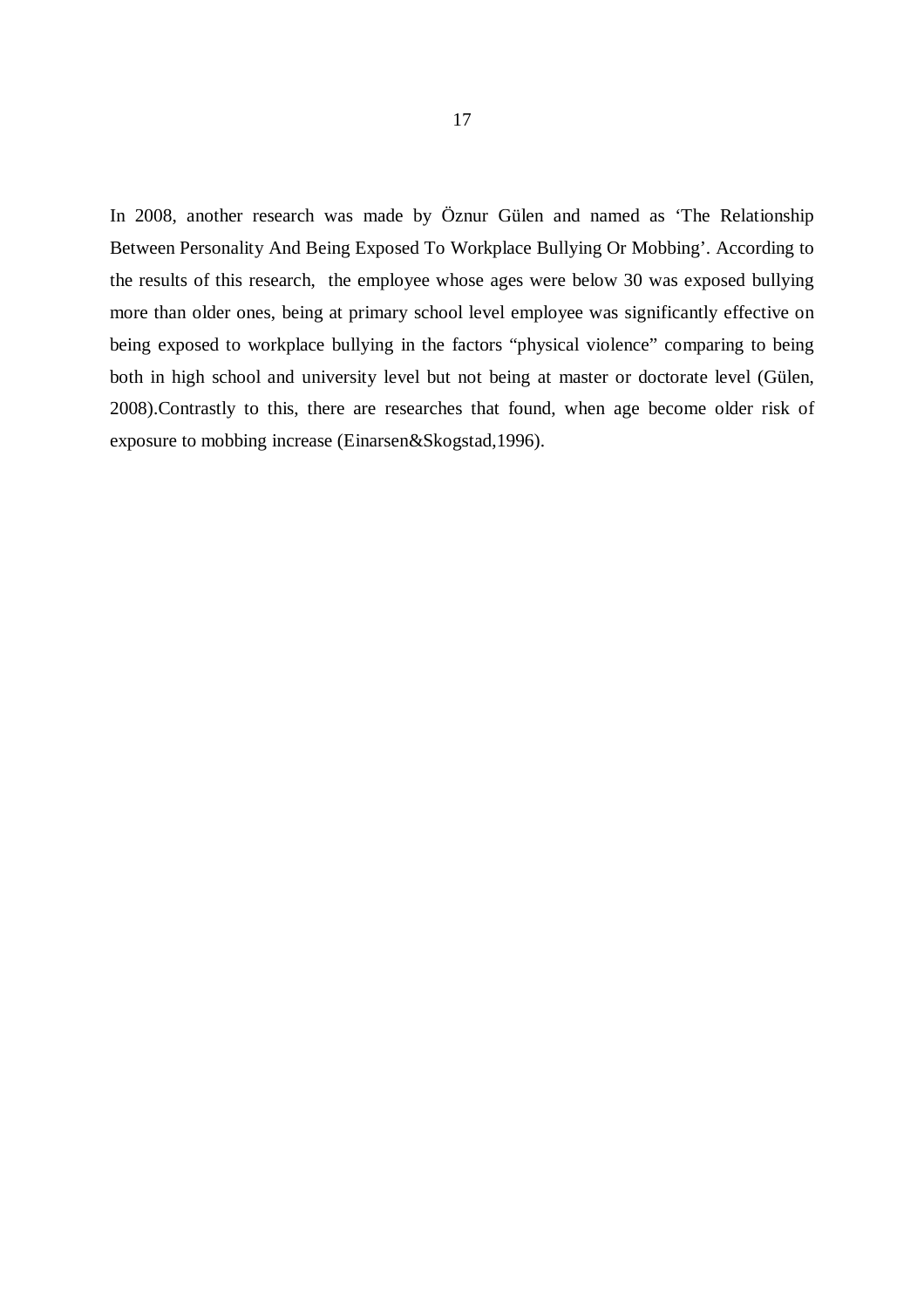#### **1.3. PERSONALITY AND MOBBING**

According to Ewen, personality refers to important, relatively stable characteristics within the individual that account for consistent patterns of behavior. Aspects of personality may be observable or unobservable, and conscious or unconscious.

Personality is a dynamic and organized set of characteristics possessed by a person that uniquely influences his or her cognitions, motivations, and behaviors in various situations. It can also be thought of a psychological construct- a complex abstraction that encompasses the person's unique genetic background (except in the case of identical twins) and learning history and the ways in which these factors influence his or her responses to various environments or situations (Ryckman,2000 cited in Gülen,2008).

British psychologist Hans Eysenck developed a model of personality based upon three universal traits: Introversion/Extraversion; introversion involves directing attention on inner experiences, while extraversion relates to focusing attention outward on other people and the environment.So, a person high in introversion might be quiet and reserved, while an individual high in extraversion might be sociable and outgoing. Neuroticism/Emotional Stability; neuroticism refers to an individual's tendency to become upset or emotional, while stability refers to the tendency to remain emotionally constant. Psychoticism; individuals who are high on this trait tend to have difficulty dealing with reality and may be antisocial, hostile, non-empathetic and manipulative (Cherry,2012).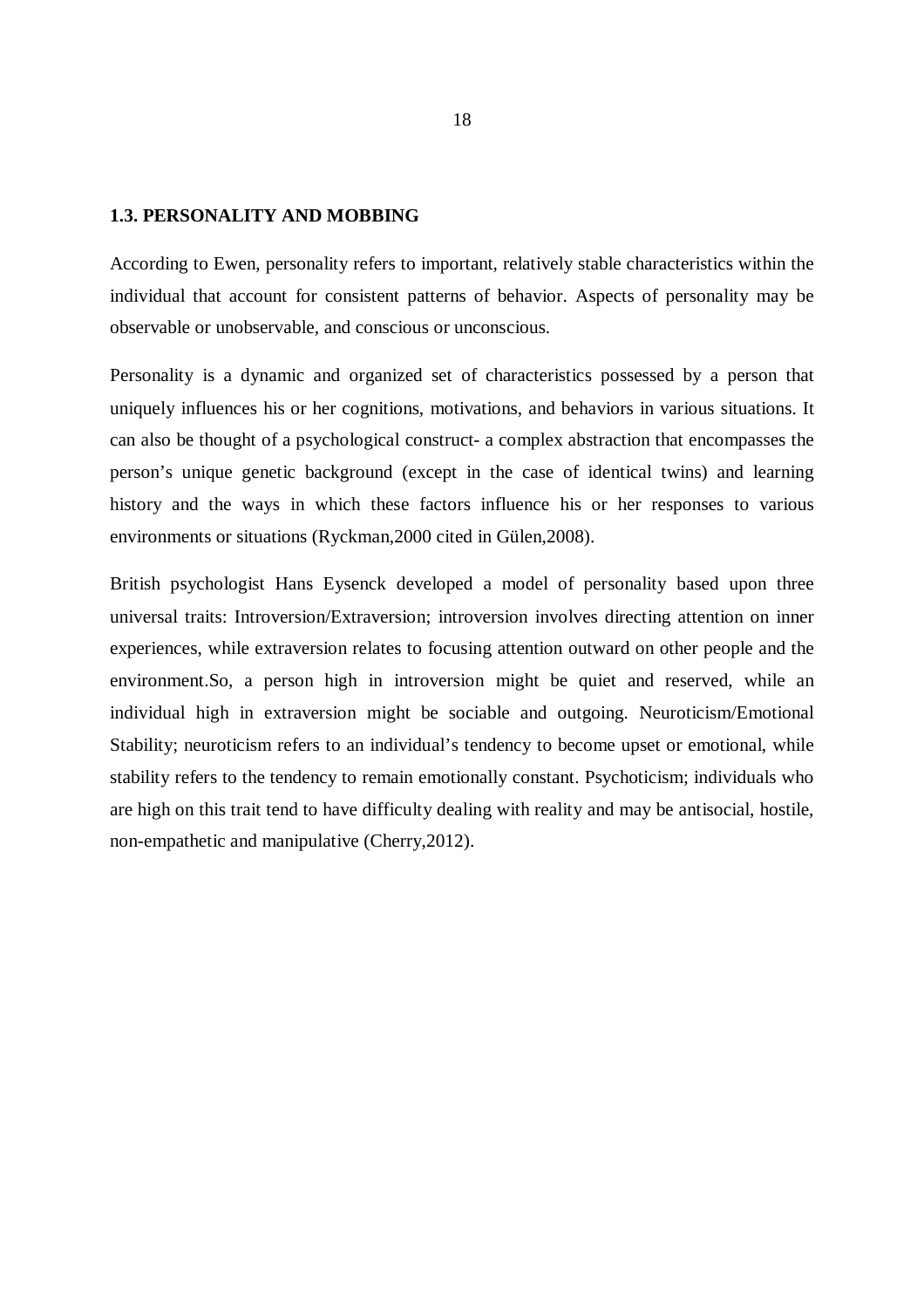#### **1.3.1. Characteristics Of Victim:**

Leymann strongly against the idea that personality of a person can be reason for being victim because victims develop changes in personality due to workplace bullying; the symptoms of bullying are misunderstood and interpreted as being that which the individual brings into the organization in the first place (Leymann,1996). According to Leymann, personality characteristics are not important for mobbing. If 'conflict' occurs, the mobbing will start and behaviors of individuals will be shaped. So, 'conflict' is the key factor. Leymann thinks that the workplace should not be confused with other situations in life. A workplace is regulated by behavioral rules. One of this rules deals with effective co-operation, controlled by the supervisor. Conflicts can always arise, but must, according to these, behavioral rules, be settled. One of the supervisor's obligation is to manage this kind of situation. By neclecting this obligation, a supervisor promotes the escalation of the conflict in the direction of mobbing process. Mobbing in its early stages, is most often a sign that a conflict around the organization of work tasks has taken on a private touch. When a conflict is privatized or if the power behind its further development begins to become grounded in a deeper dislike between two individuals, then conflict concerning work tasks has become a situation that an employer has the obligation to stop. Once a conflict has reached this stage in its escalation, it is meaningless to blame someone's personality for it. He think that further researches should reveal personality as a source of conflicts of this kind.In another study Leymann mentiones that he is against the view to look an individual's personality as a cause of mobbing process. According to Leymann, when post-traumatic stress syndrome develops, the individual can develop major personality changes as a symptom of a major mental disorder due to the mobbing process (Leymann,1996). Also Brodsky says that if organizational climate doesn't permit, workplace bullying can't be occur (Shin, 2005). According to Zapf; the responses of the target can be thought at least in the early phases of conflict, but he stress on not to blaming victim (Zapf,1999).

Contrastly to these, there are opinions that personality is an effective factor on being exposed to mobbing or caring out mobbing. According to Einarsen, Rayner and others organizational factors naturally important but can't explain the whole of the picture without individual side.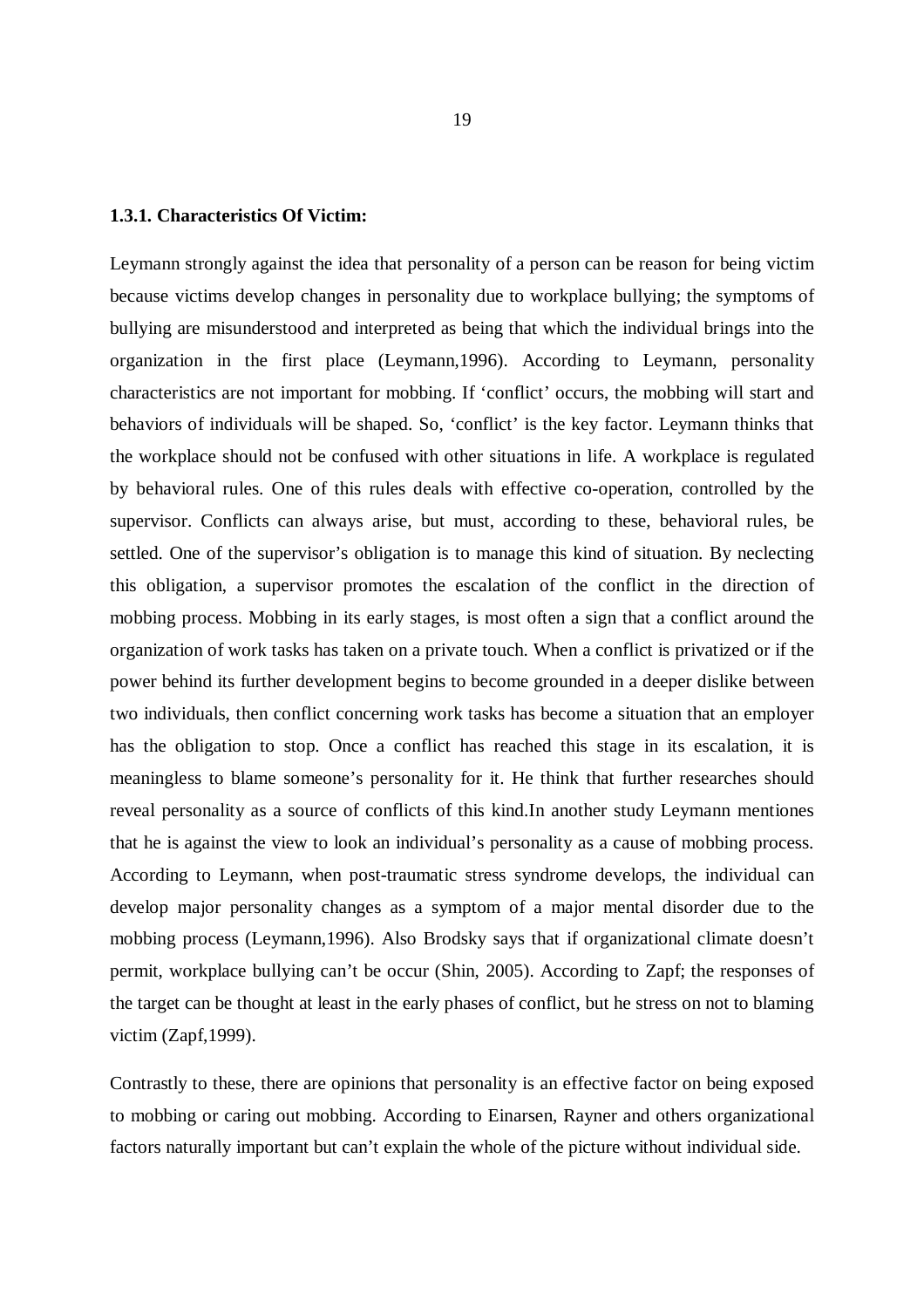The experiences of being bullied which is a cognitive process of evaluation affected by both situational and personality variables (Rayner,1997; Matthiesen&Einarsen,2007).

According to Einarsen, Raknes and Matthiesen, in a Norwegian survey it is found that victims coping and conflict management skills are lower than others as well as shyness contributed to being bullied (Einarsen,Raknes&Matthiesen,1994).

As another research Vartia in a survey in Finland reported that victims were higher in neuroticism than non-victims but when work environment and climate were controlled the relation was reduced. The targets also expressed feelings of low self-confidence more often than did those who had not been subjected to bullying. According to the research of Öznur Gülen there is a significant relationship between personality and being exposed to workplace bullying or mobbing. It is found that being exposed to workplace bullying by organizational measures and being a neurotic person is positively related to each other. It can be said as well, neurotic people are exposed to such behaviors more than others. Also it is found that being a psychotic person and being exposed to verbal violence are in relation with each other (Vartia,2001; Gülen,2008).

In 2007, Derya Deniz made a research which name was 'Personality Factors And Ego Defense Mechanisms Of Employees Who Were Exposed to Mobbing'. A questionnaire consists of the mobbing scale, the DSQ (Defense Style Questionnaire), the EPQ (Eysenck Personality Questionnaire) and the JSQ (Job Satisfaction Questionnaire) was applied to 113 participants. As a result of this research, positive relations are found between mobbing and neurotic personality and fantasy cross ego defence mechanisms (Deniz,2007).

Previous researches has provided initial evidence on the relationship between mobbing and personality as comprehensively described. According to many researches about the relationship between personality and mobbing, neuroticism personality type by both school bullying and workplace bullying (mobbing) studies found in relation with being exposed to mobbing significantly. Due to those findings, in this study personality and being exposed to mobbing investigated parallel to international studies the scale used in the study contains neuroticism personality type as well.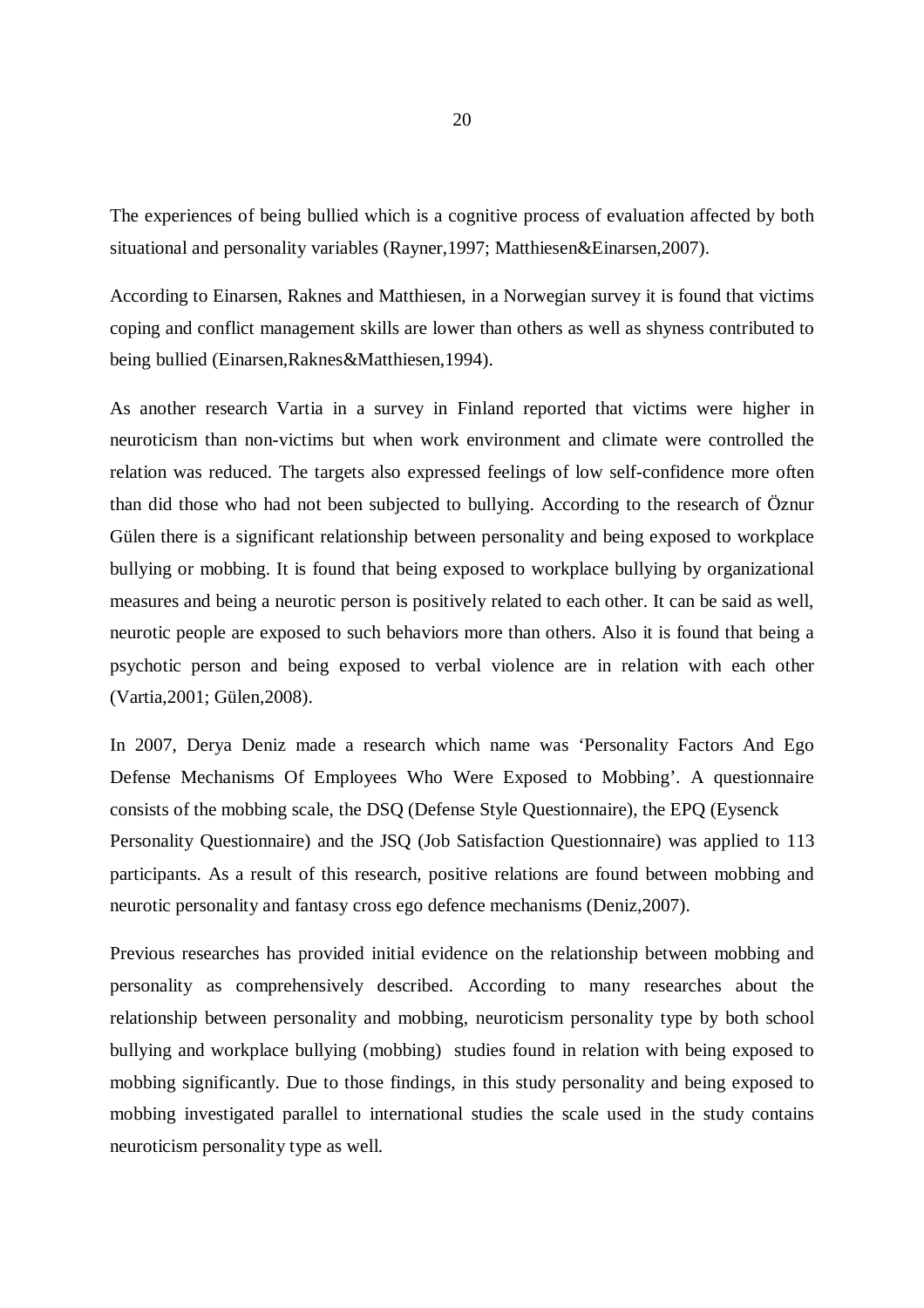#### **1.3.2. Characteristics Of Offenders:**

There is not any empirical research about the personality and the psychological situations of offenders (Einarsen, 2002). But in researches that are about why individuals carry out mobbing, psychological situations and actions of offenders are based and generally it is seen that offenders carry out mobbing to get rid of deficiencies of themselves(Tınaz,2011).

According to Walter, offenders are individuals who; choose behavior which is more aggressive than other,do everything for continuity and being heated of conflict, when they catch a mobbing situation, know and accept the negative effects of mobbing on victims with an unconcern way,do not feel any guiltiness,not only believe that they are innocent but also think that they make a good thing, accuse others for their behavior and believe that they behave like that as reaction for others' provocations (Walter,1993 cited in Tınaz,2011).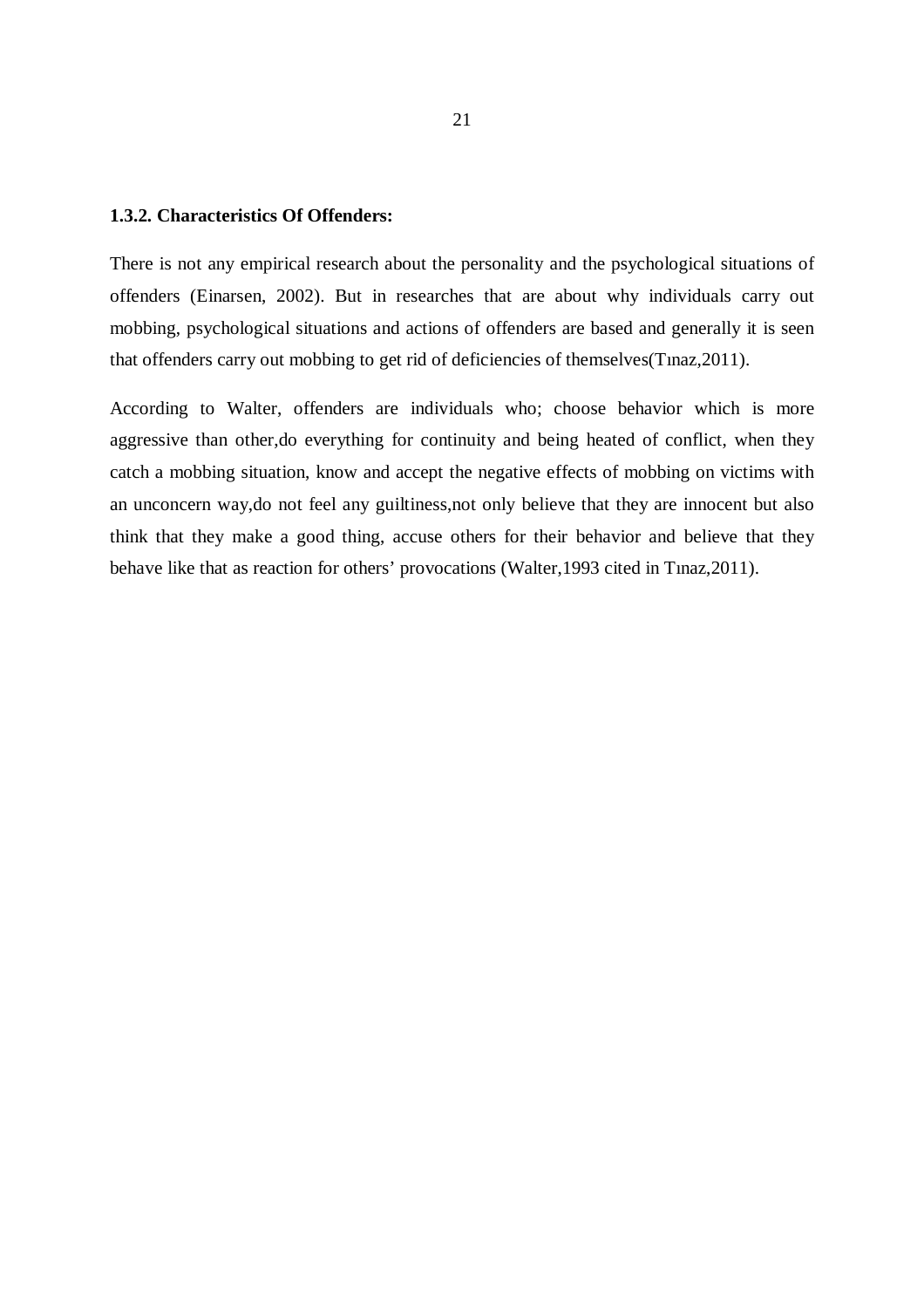#### **1.4. PSYCHOLOGICAL DISORDERS AND MOBBING**

A psychological disorder is a psychological pattern or anomaly, potentially reflected in behavior, that is generally associated with distress or disability and which is not considered part of normaldevelopment of a person's culture. Psychological disorders are generally defined by a combination of how a person feels, acts, thinks or perceives. (wikipedia,2012).

According to the recent studies about that fact it was seen that there was relationship between mobbing and psychological disorders. It was mentioned that psycholological disorders are mainly accepted as consequences of mobbing process. Post-traumatic stress disorder, depression, panic disorders, panic attacks, somatization, even suicides can occur as consequences of mobbing, due to recent findings (Leymann,1990; Leymann,1996).According to the statistical results of a research that was made in Sweden, the reason of %10-%15 of the suicides that occured in last one year, was mobbing(Tınaz,2011).

According to Leymann, the typical psychiatric diagnosis for bullying victims is Post-Traumatic Stress Disorder (PTSD), a disorder which usually ensues from an overwhelming traumatic event and is manifest in symptoms of re-experiencing (e.g., sudden flashbacks of the traumatic experience, painful memories, nightmares), avoidance (e.g., difficulties in remembering aspects of the trauma, progressive social withdrawal, emotional numbing), and arousal (e.g., irritable and angry behavior, concentration difficulties, being "superalert"), and which has a strong negative impact on the individual's level of functioning. In a study carried out on 62 bullying victims, Leymann found that PTSD was the correct diagnosis in 92% of cases. Leymann has gone further by suggesting that a long-term effect of bullying may also be, in the most extreme cases, the suicide of the victim (Leymann,1990; Leymann,1996).

Recent studies have found that work stress is a significant risk factor for the development of depression. According to researchers at the University of Rochester Medical School, stress and a lack of support from co-workers and supervisors is related to depression in both men and women. Workplace mobbing is an extreme form of stress where all social support at work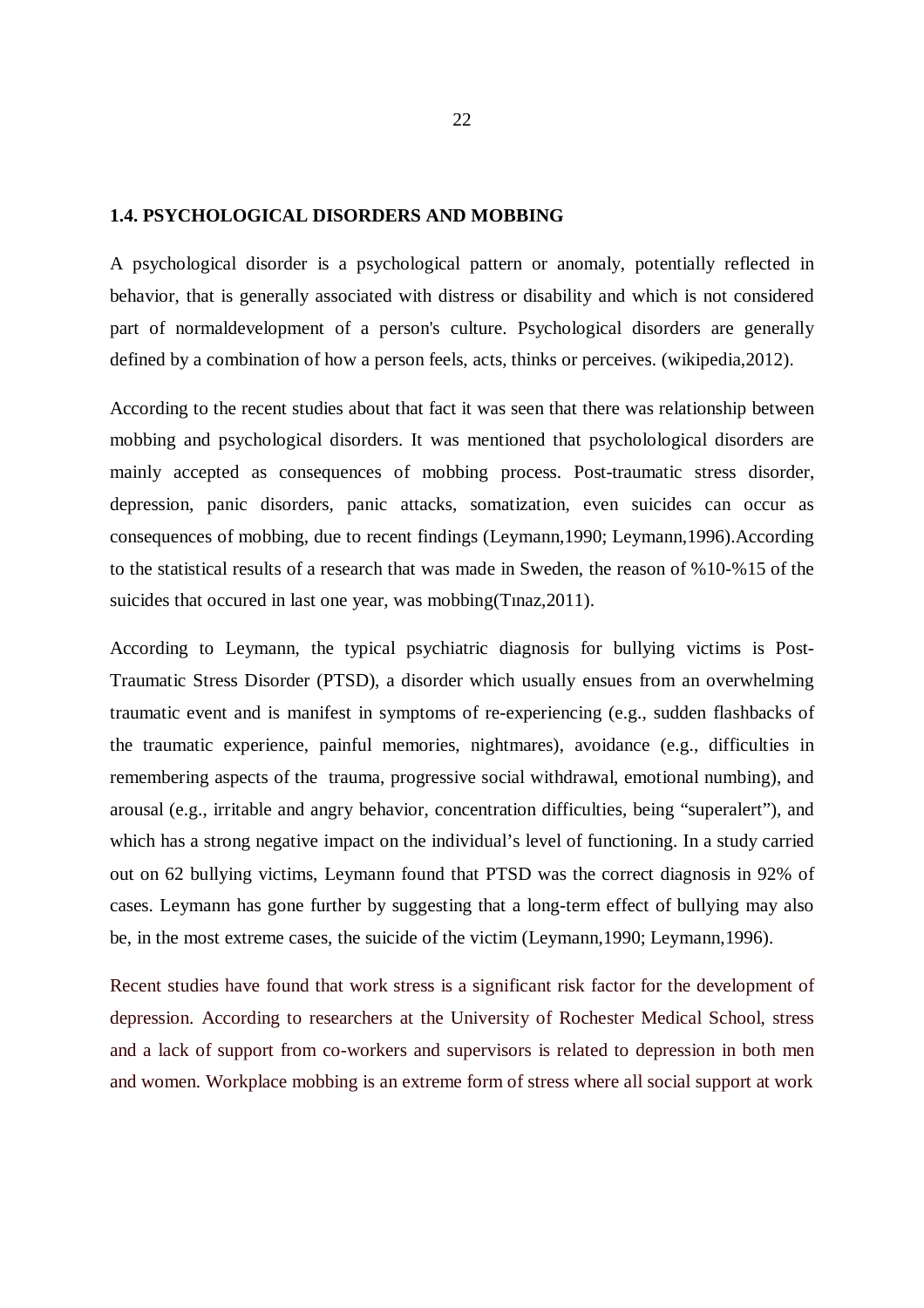is turned against the target, making depression even more likely (mobbingportal,2012).

Findings or recent studies showed that, psychological consequences like psychosomatic complaints, obsession and compulsive behaviors, lower self-esteem and lower selfconfidence, depression, anxiety disorders mainly post-traumatic stress disorder, sleeping and eating disorders were seen as consequence of mobbing (Ballducci,2009; Niedl,1996; Zapf,1999; Vartia,2001; Leymann,1996).

In another study that was made in Spain, it was found that there was significant and positive relation between workplace mobbing and psychosomatic symptoms (Pedro et al.,2008). According to a study which was made among psychiatry nurses it was indicated that in participants who reported probable post-traumatic stress disorder also reported significantly higher symptom levels in anxiety, depression, hostility, obsessive compulsive, somatization, interpersonal sensitivity, paranoid ideation and psychoticism (Stadnyk,2008).

By the light and the proved evidence of those previous information, in this research it was made an investigation about psychological disorders as a result of mobbing process.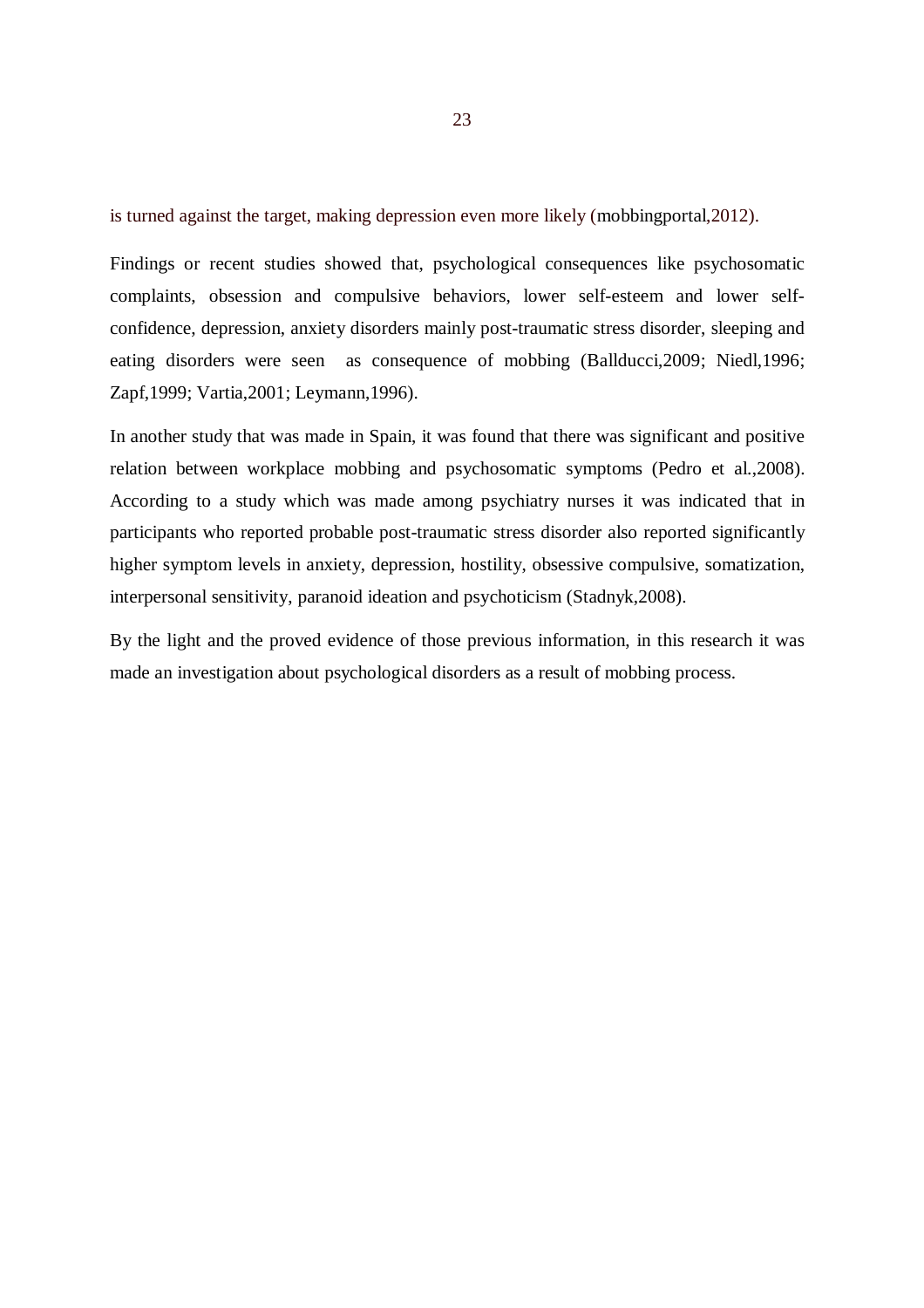### **2. METHOD OF THE STUDY**

#### **2.1. Aim Of The Study**

Like all the World, 'mobbing' is a new term and less known issue in TRNC. Because of the competition, hierarchical positions and negative effect of political opinions in Northern Cyprus, possibility of being exposed to or carrying out mobbing is an expected situation. Education sector is one the most suitable sectors for the mobbing process; there can be both exposing or carrying out mobbing. The aim of the present study is to explore level of the mobbing and to examine the relationship between mobbing and personality characteristics and psychological consequences among employees who work in high schools of 'Ministry of Education, Youth and Sports' in different positions. There are four hypothesis in the present study:

Hypothesis 1: The mobbing occurs among employees that work in education sector in Northern Cyprus.

Hypothesis 2: Some demographic variables are effective on being exposed to mobbing.

Hypothesis 3: Some personality characteristics are related with mobbing.

Hypothesis 4: Psychological disorders are seen in the mobbing process.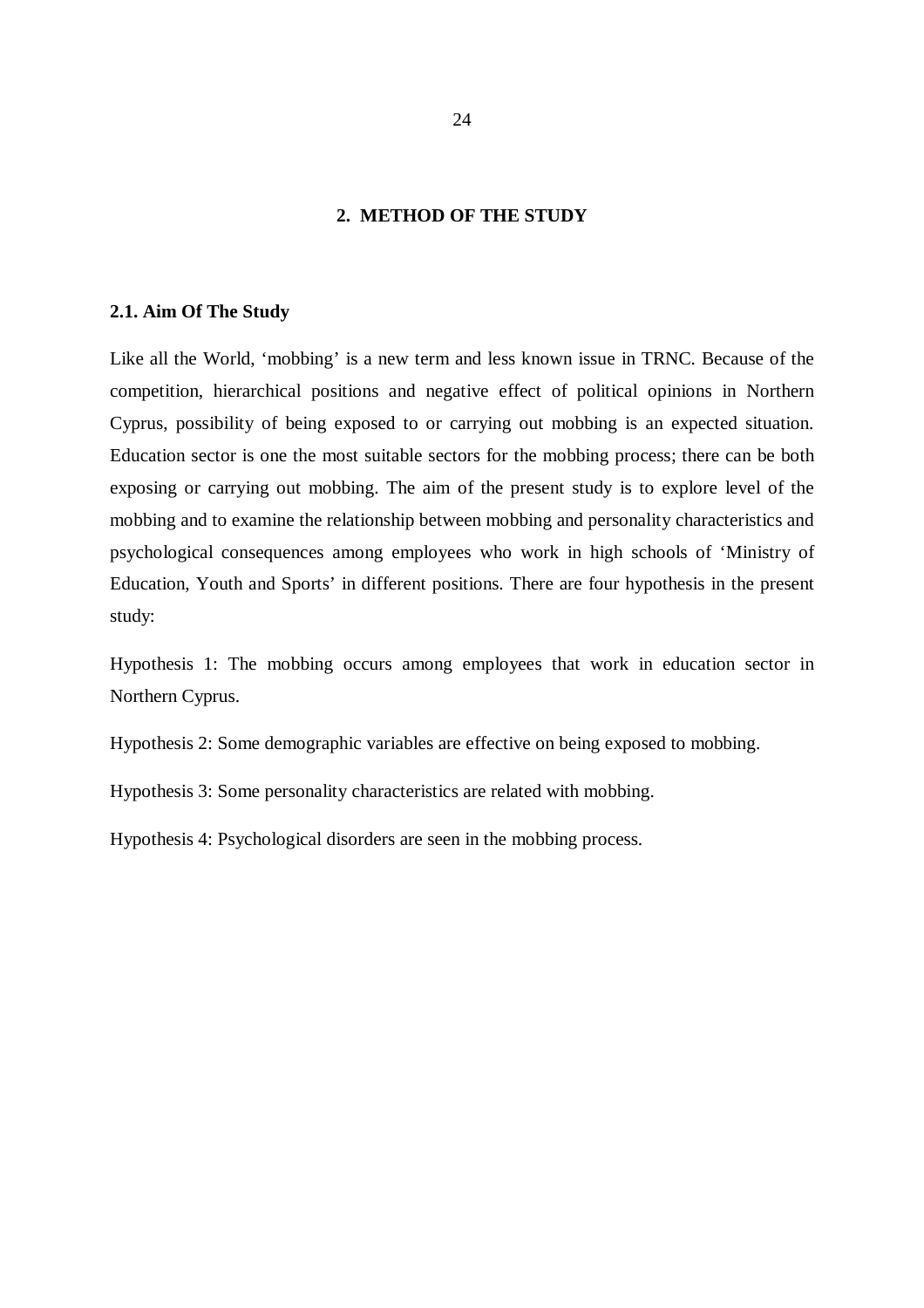#### **2.2. Participants**

This study was a cross-sectional study. Survey technique was used for gathering data. Data gathered in the spring semester of 2011-2012 education year and before gathering, written permission from Ministry of Education, Youth and Sportsfor applying questionnaires was taken. The sample was formed from 8 high schools in Nicosia, Famagusta, Kyrenia, Morphou and 195 (n=195) volunteer employees who workin high schools for Ministry of Education, Youth and Sports in North Cyprus participated to the study. In this study, voluntarines of the participants was the basis. The sample of this study included the managers (headmasters,deputy principals) (n=21), teachers (n=154), secretaries/officers (n=9), servant staff ( $n=7$ ) and other workers ( $n=4$ ) from private and state high schools that were working for Ministry of Education, Youth and Sports in North Cyprus.

#### **2.3. Instruments**

#### **2.3.1. Socio-Demographic Form:**

Socio-Demographic Form was developed by the researcher. It consisted of 15 questions about socio-demographic variables that include demographic characteristics; gender, age, marital status, nationality, mother's nationality, father's nationality, educational level, monthly income, number of children, habitat, characteristics about working; quality of workplace, position in the work, working condition, duration of work at present workplace, total duration of work.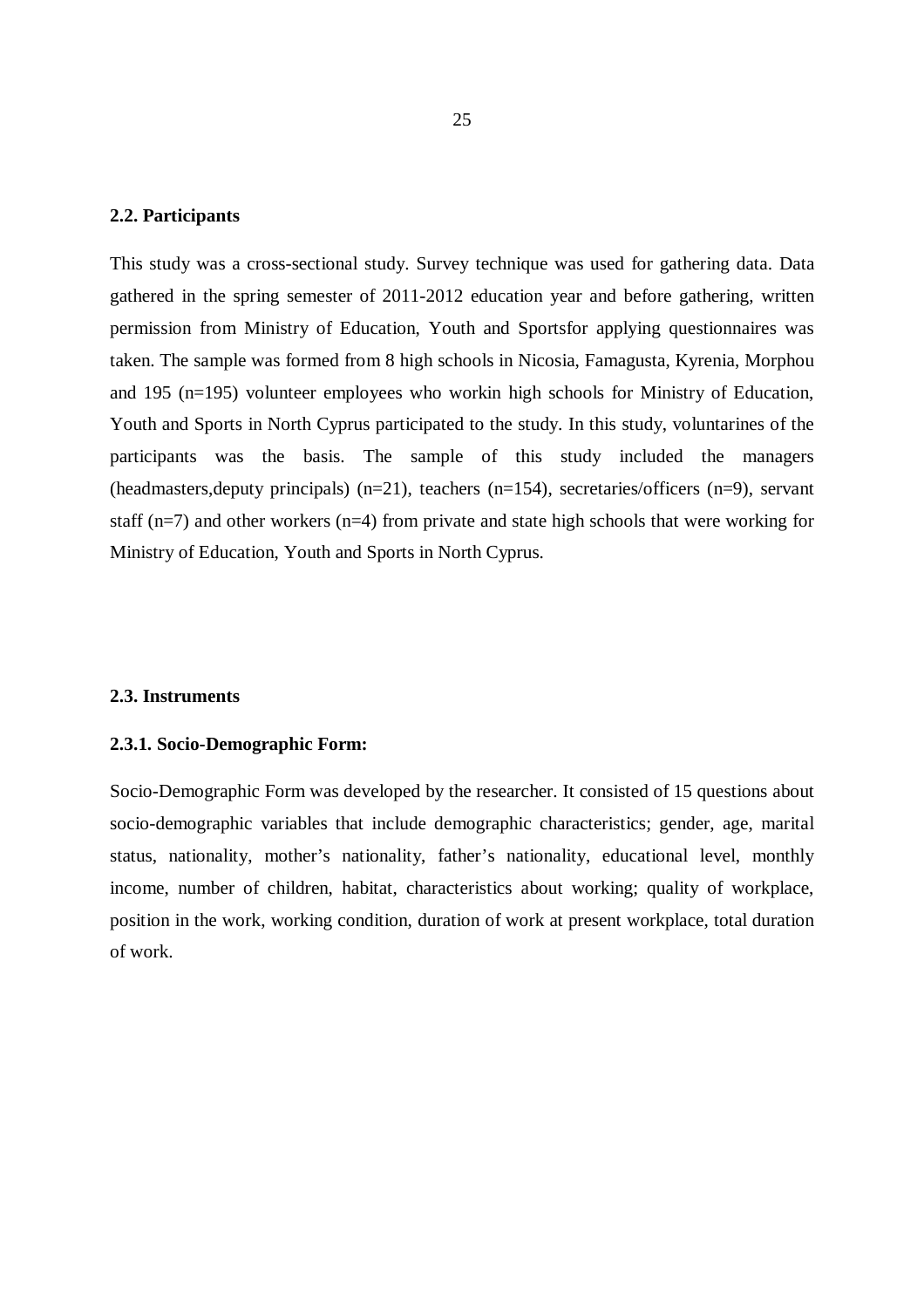#### **2.3.2. Negative Acts Questionnaire:**

Negative Acts Questionnaire (NAQ) was used for analysing the level of mobbing. Negative Acts Questionnaire was developed by Einarsen and Raknes in 1997, originally consists of 22 items which aims to examine negative and potentially harassing behaviors experienced at workplace. The scale measures the frequency of the negative behaviors within the last six months. And a five-point Likert Type scale 'never', 'sometimes', 'every month', 'every week', 'everyday'. All questions are about acts, the term bullying is pointed out nowhere. The advantage of this is to measure exposure degree of the person who answered the questions without imposing to name it as bullying (**Error! Hyperlink reference not valid.**; Cemaloğlu,2007).

Negative Acts Questionnaire (NAQ) was translated into Turkish by Necati Cemaloğlu in 2007. The translation was checked by three different language experts and after necessary changes, it was retranslated into English. Language was analyzed in terms explanation and meaning. It was implamented to 145 teachers chosen by random method. At the end of factor analyze results, it was concluded that 22 items were brought together under one factor (Cemaloğlu,2007). In 2009, Orhan Aydın and Hatem Öcel were also made a research for validity and reliability of Turkish version of NAQ. A total of 100 public and private sector employees participated in the study. Principle component analysis revealed that one factor solution accounted for 39 % of the total variance. The convergent and criterion related validities of the scale were explored by relating the scale scores with another workplace bullying scale and adverse outcomes such as low self esteem and high state anxiety respectively. The results indicated high convergent and criterion related validities. Reliability analyses showed that the scale had high internal consistency and high test-retest and split half reliabilities. Based on the findings, it was concluded that Turkish version of the NAQ had sufficiently high reliability and validity to justify its use as a tool to measure workplace bullying in Turkey (Aydın&Öcel,2009).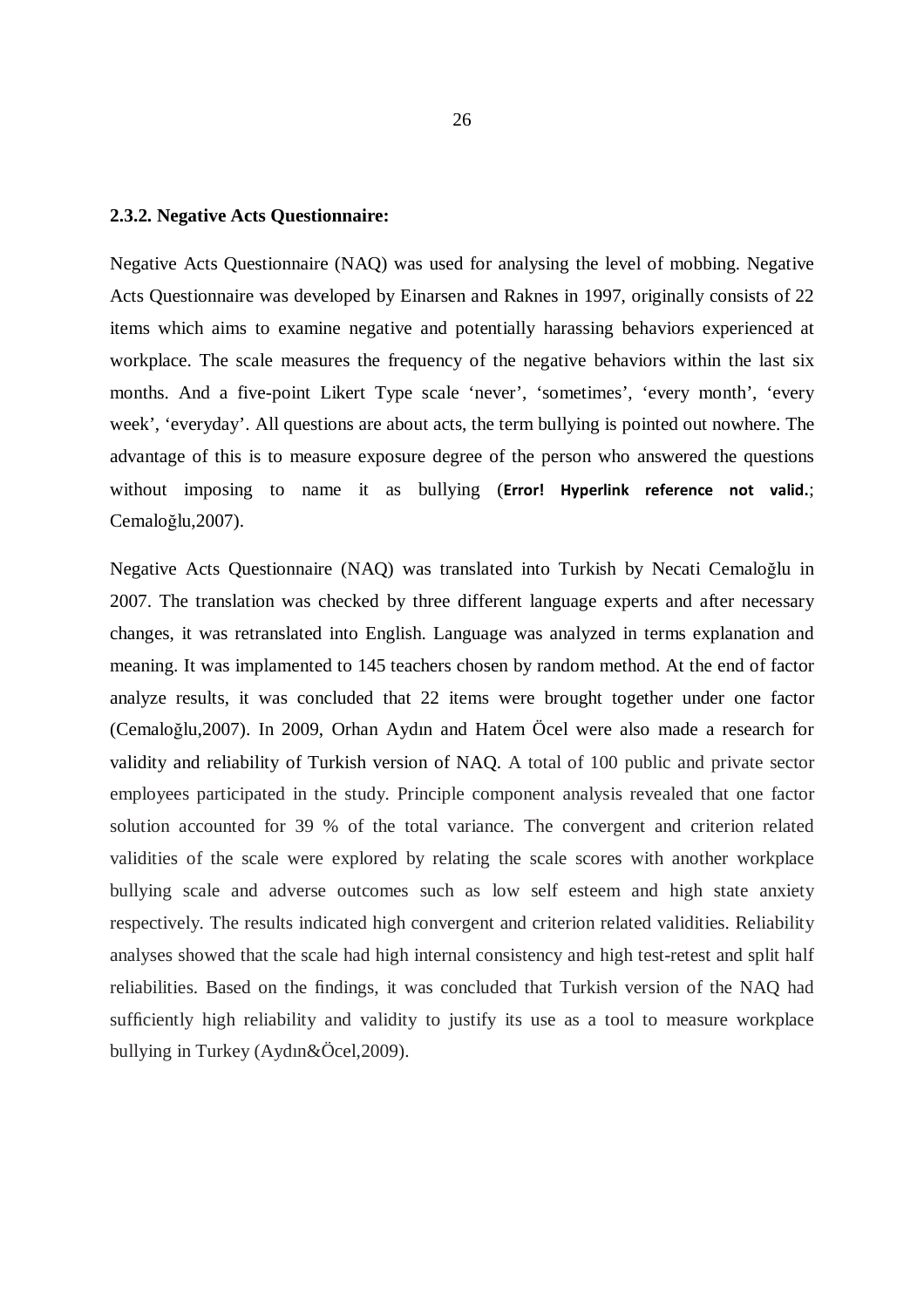# **2.3.3. The Revised-Abbreviated Version Of The Eysenck Personality Questionnaire (EPQR-A):**

The Revised-Abbreviated version of the Eysenck Personality Questionnaire (EPQR-A) was designed by Hans Eysenck and shortens by Francis et al, in 1992 to 24 questions. The questionnaire contains three main factors that were subscales (extroversion, neuroticism, psychoticism) and by the lie subscale aim was controlling the validity of answers. All factors contain 6 questions, at total participants answer 24 questions for the scale and the answers were yes (1) - no (0) so the points for every factor was between 0 and 6 (Francis,Brown&Philipchalk,1992). By the cultural scales the validity and reliability for adopting Turkish literature was examined. The translation and adapting was done by Nuray Karancı, Gülay Dirik and Orçun Yorulmaz. Factor analysis, similar to the original scale, yielded 4 factors; the neuroticism, extraversion, psychoticism, and lie scales. Kuder-Richardson alpha coefficients for the extraversion, neuroticism, psychoticism, and lie scales were 0.78, 0.65, 0.42, and 0.64, respectively, and the test-retest reliability of the scales was 0.84, 0.82, 0.69, and 0.69, respectively. The relationships between EPQR-A-48, FSI-III, EMBU-C, and RSES were examined in order to evaluate the construct validity of the scale. Our findings support the construct validity of the questionnaire. To investigate gender differences in scores on the subscales, MANOVA was conducted. The results indicated that there was a gender difference only in the lie scale scores. After the study the scale was found reliable and valid (Karancı,Dirik&Yorulmaz,2007).

#### **2.3.4. Symptom Check List-90-Revised (SCL-90-R):**

The Symptom Checklist-90-Revised (SCL-90-R) is a 90-item self-report symptom inventory developed by Leonard R. Derogatis in the mid-1970s to measure psychological symptoms and psychological distress. It is designed to be appropriate for use with individuals from the community, as well as individuals with either medical or psychiatric conditions. The SCL-90-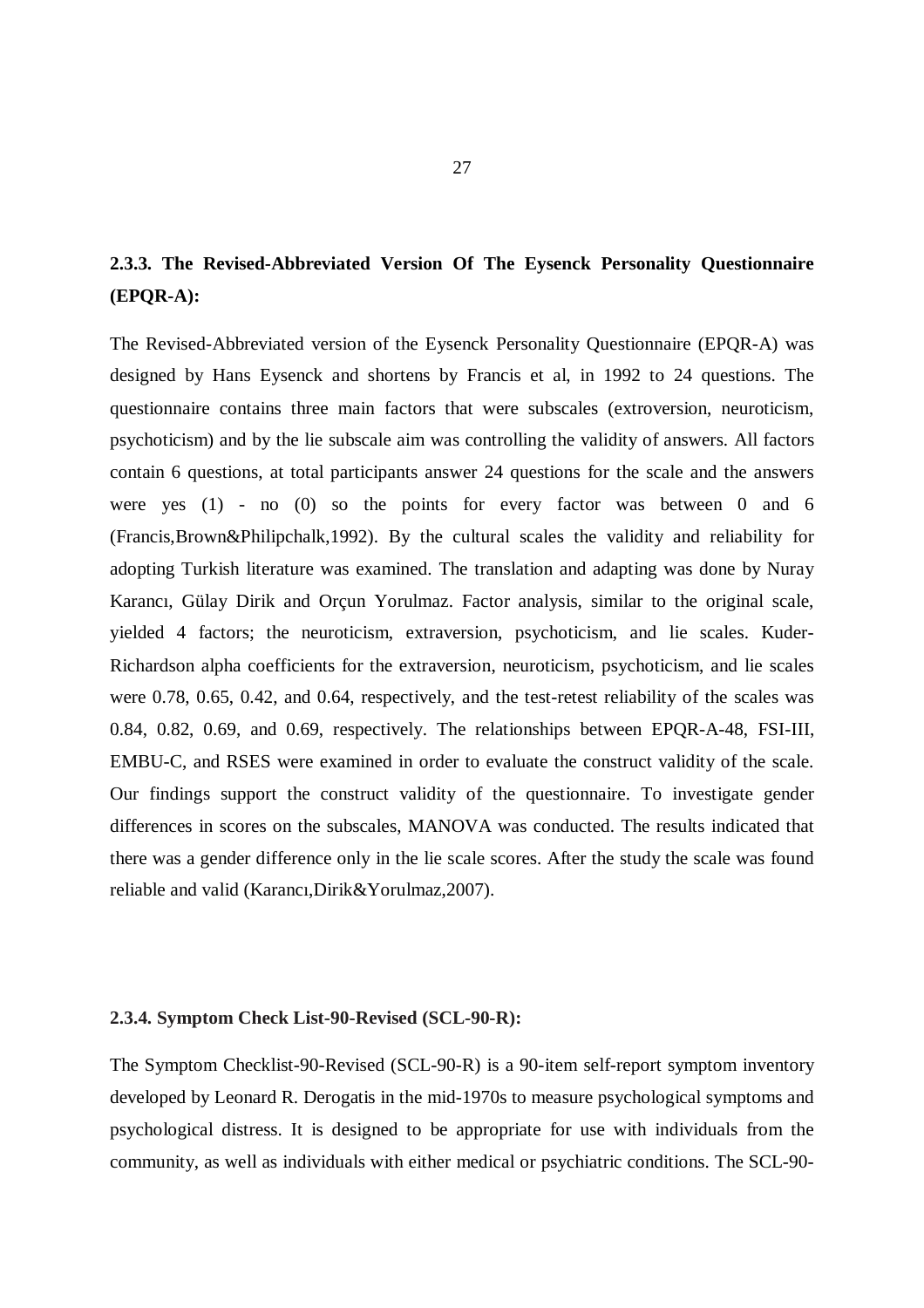R assesses psychological distress in terms of nine primary symptom dimensions and three summary scores termed global scores. The principal symptom dimensions are labeled

Somatization (SOM), Obsessive-Compulsive (OBS), Interpersonal Sensitivity (INT), Depression (DEP), Anxiety (ANX), Hostility (HOS), Phobic Anxiety (PHOB), Paranoid Ideation (PAR), and Psychoticism (PSY). The global measures are referred to as the Global Severity Index (GSI), the Positive Symptom Distress Index (PSDI), and the Positive Symptom Total (PST).SCL-90-R was translated and adapted to Turkish by Dağ and Kılıç.In 1991, İhsan Dağ made a study among university students in Turkey for reliability and validity of Turkish version of SCL-90-R. At the same year, Mustafa Kılıç made another study for reliability and validity of Turkish version of SCL-90-R. According to both studies SCL-90-R was a reliable and valid instrument for Turkey as a psychiatric screening device (Dağ,1991; Kılıç,1991).

## **2.4. DATA ANALYSIS**

All of the statistical analysis of questionnaires were performed by using Statistical Package for the Social Sciences Version 17 (SPSS 17). Frequency analysis, Student's t-test, ANOVA, Chi-square and correlations were done among factors of questionnaires.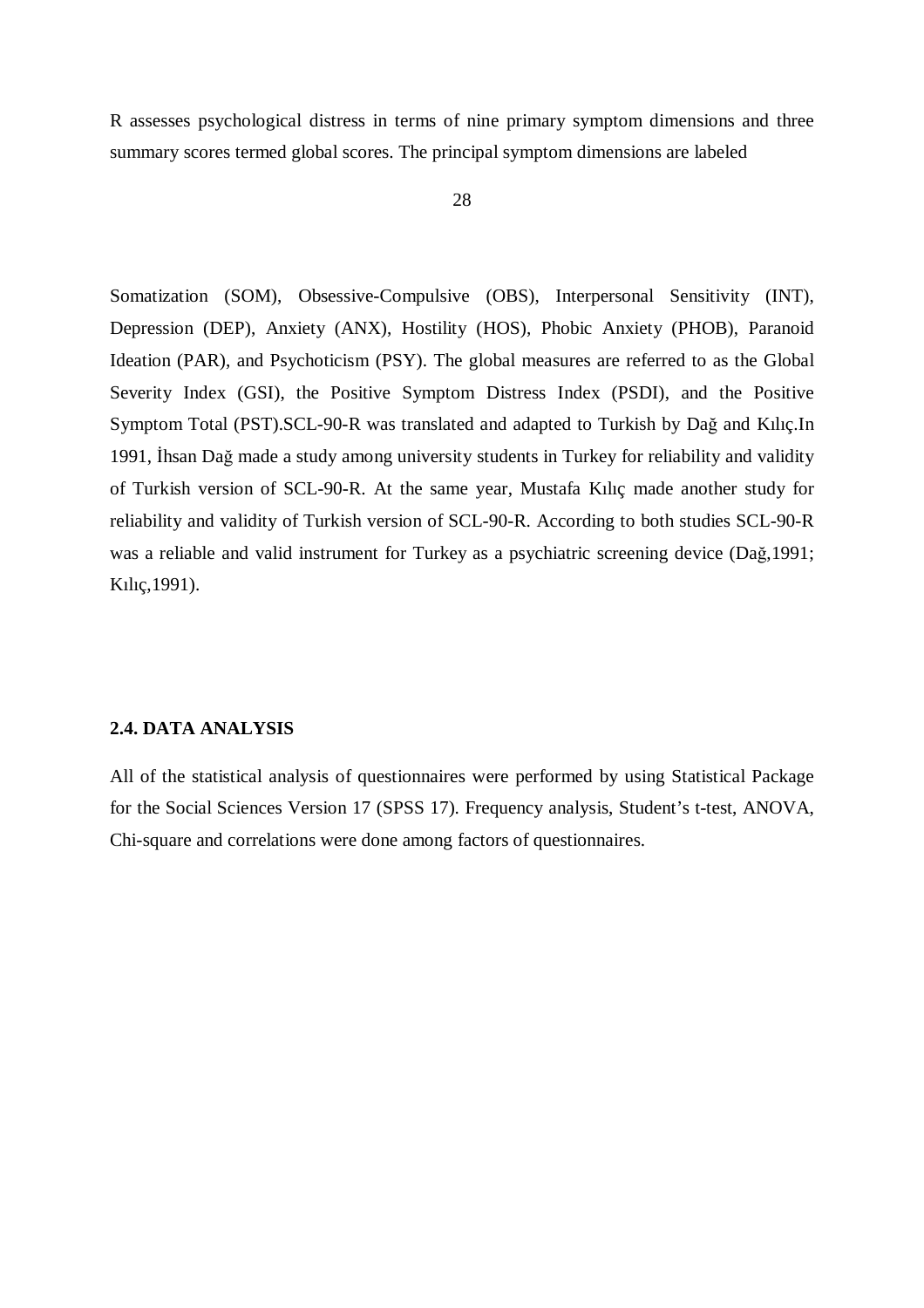# **3. RESULTS OF THE STUDY**

The present study include 195 participants. The mean age of the sample was 38.52 (22-56).

|                          |                       | $n(\%)$   |
|--------------------------|-----------------------|-----------|
| Gender                   | Female                | 133(68.2) |
|                          | Male                  | 62(31.8)  |
| <b>Marital Status</b>    | Married               | 156(80.0) |
|                          | Single                | 22(11.3)  |
|                          | Engaged               | 8(4.1)    |
|                          | Divorced              | 8(4.1)    |
|                          | Widow                 | 1(0.5)    |
| Nationality              | <b>TRNC</b>           | 180(92.3) |
|                          | <b>TR</b>             | 15(7.7)   |
| <b>Educational level</b> | Primary school        | 4(2.1)    |
|                          | Secondary school      | 2(1.0)    |
|                          | Highschool            | 9(4.6)    |
|                          | University and higher | 180(92.3) |
| Mothers' nationality     | <b>TRNC</b>           | 171(87.7) |
|                          | <b>TR</b>             | 22(11.3)  |
|                          | Other                 | 2(1.0)    |
| Father's nationality     | <b>TRNC</b>           | 164(84.1) |
|                          | <b>TR</b>             | 29(14.9)  |
|                          | Other                 | 2(1.0)    |

**Table 1a. Demographic Characteristics** 

According to the demographic characteristics, 68.2% (n=133) of 195 participants were female,  $31.8\%$  (n=62) of them were male. While  $80.0\%$  (n=156) of them were married, 11.3%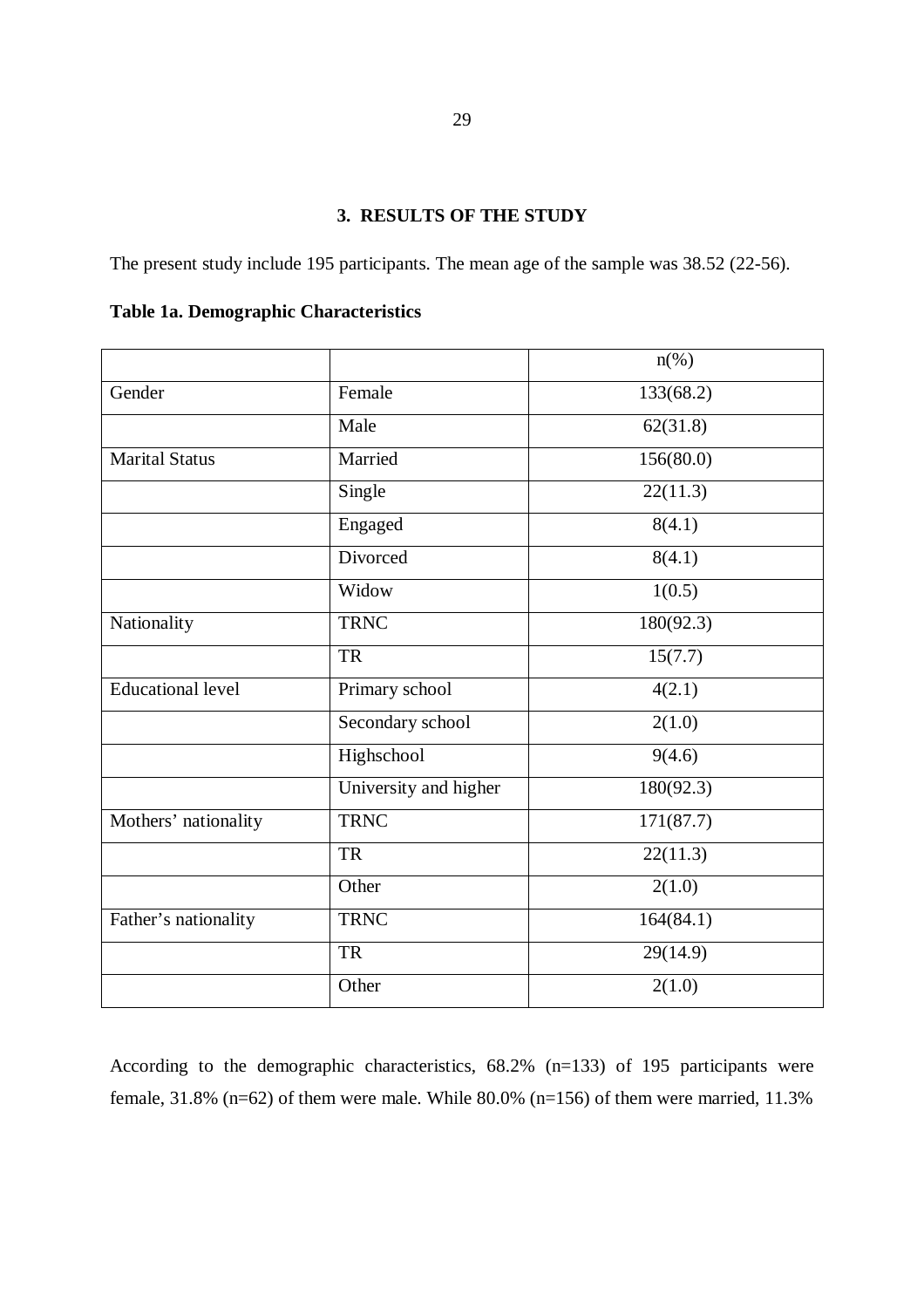$(n=22)$  of them were single, 4.1%  $(n=8)$  of them were engaged, 4.1%  $(n=8)$  of them were divorced and  $0.5\%$  (n=1) of them were widow. Nationality of 92.3% (n=180) of the participants were TRNC and nationality of 7.7% (n=15) of the participants were TR. 2.1%  $(n=4)$  of them graduated from primary shcool, 1.0%  $(n=2)$  of them graduated from secondary school, 4.6% (n=9) of them graduated from highschool,92.3% (n=180) of them graduated from university and higher. 87.7% (n=171) of the participants' mother's nationality was TRNC, 11.3%  $(n=22)$  of the participants' mothers' nationality was TR and 1.0%  $(n=2)$  of the participants' mothers' nationality was other nationalities except TRNC and TR. 84.1%  $(n=164)$  of the participants' fathers's nationality was TRNC, 14.9%  $(n=29)$  of the participants' fathers' nationality was TR and 1.0% (n=2) of the participants' mothers' nationality was other nationalities except TRNC and TR.

|                    |                  | $n\left(\%\right)$ |
|--------------------|------------------|--------------------|
| Monthly income     | Less than 1300TL | 8(4.1)             |
|                    | 1300TL-2500TL    | 36(18.5)           |
|                    | 2500TL-5000TL    | 96(49.2)           |
|                    | More than 5000TL | 55(28.2)           |
| Number of children | $\overline{0}$   | 48(24.6)           |
|                    | 1                | 54(27.7)           |
|                    | $\overline{2}$   | 82(42.1)           |
|                    | 3 and more       | 11(5.6)            |
| Territory          | City             | 155(79.5)          |
|                    | Town             | 14(7.2)            |
|                    | Village          | 26(13.3)           |

#### **Table 1 b.Demographic Characteristics**

4.1% (n=8) of the participants had monthly income less than 1300TL, while 18.5% (n=36) of them had between 1300TL and 2500TL, 49.2% (n=96)of them had 2500TL and 5000TL,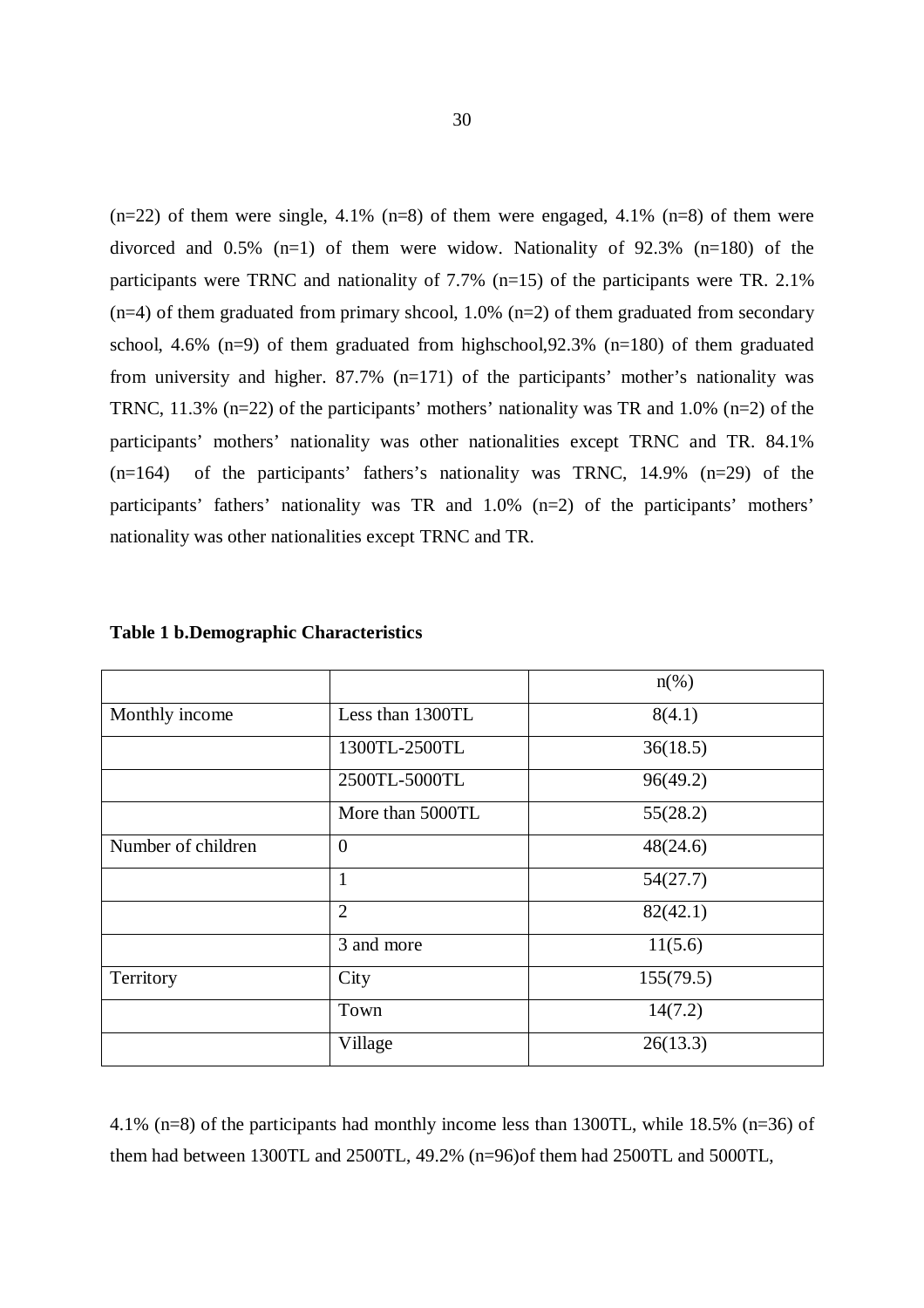28.2% (n=55) of them had more than 5000TL. 24.6% (n=48) of the participants had not got any children,  $27.7\%$  (n=54) of them had one child,  $42.1\%$  (n=8) of them had two children, 5.6% (n=11) of them had three and more children. While 79.5% (n=155) of them were living in a city,  $7.2\%$  (n=14) of them were living in a town and 13.3% (n=26) of them were living in a village.

|                           |                   | $n\left(\%\right)$ |
|---------------------------|-------------------|--------------------|
| The type of working place | Private school    | 27(13.8)           |
|                           | State school      | 168(86.2)          |
| Position                  | Manager           | 21(10.8)           |
|                           | Teacher           | 154(79.0)          |
|                           | Secretary/Officer | 9(4.6)             |
|                           | Servant staff     | 7(3.6)             |
|                           | Other             | 4(2.1)             |
| <b>Working Condition</b>  | Permanent staff   | 161(82.6)          |
|                           | Temporary staff   | 34(17.4)           |

**Table 2. Characteristics of Work** 

13.8% (n=27) of the participants were working in a private school while 86.2% (n=168) of them were working in a state school. The position in the workplace of 10.8% (n=21) of the participants were manager, 79.0% (n=154) of them were teacher, 4.6% (n=9) of them were secretary or officer,  $3.6\%$  (n=7) of them were servant staff,  $2.1\%$  (n=4) of them had other posiritions. 82.6% (n=161) of them were permanent staff, while 17.4% (n=34) of them were temporary staff.

The mean 'duration of work at present workplace' of sample was 9.18 (0.50-35). The mean 'total duration of work' of sample was 14.39 (0.50-40).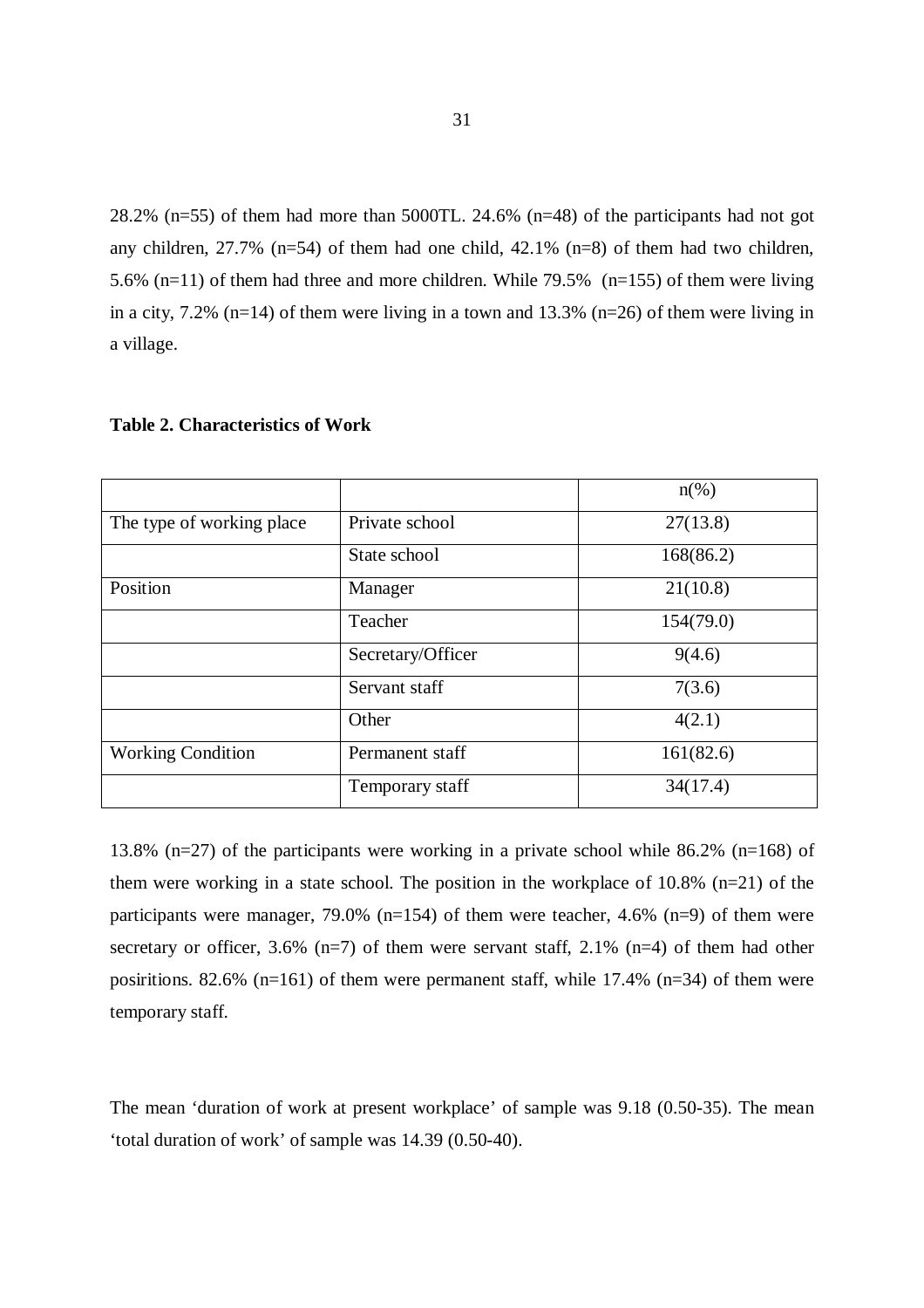|            | $n(\%)$   |
|------------|-----------|
|            |           |
| Victim     | 13(6.7)   |
|            |           |
| Non-victim | 182(93.3) |
|            |           |

According to perception of victim or non-victim, it was seen that 6.7% (n=13) of the participants percevied themselves as victim, 93.3% (n=182) of them perceived themselves as non-victim.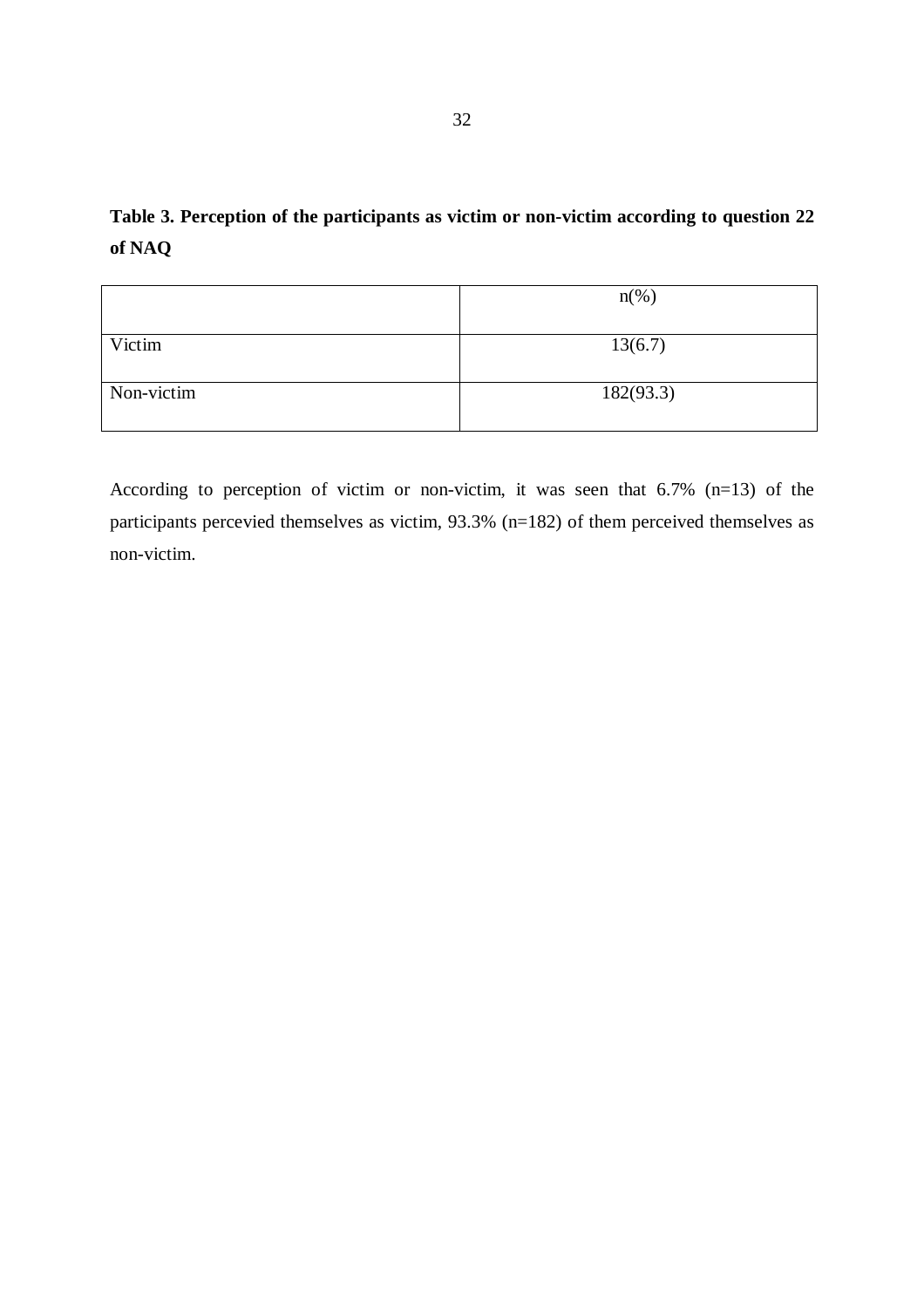| <b>Personal Mobbing</b> |                    |                       |                    |                     |                          |  |  |
|-------------------------|--------------------|-----------------------|--------------------|---------------------|--------------------------|--|--|
|                         |                    |                       |                    |                     |                          |  |  |
|                         | Never              | Sometimes             | Every month        | Every week          | Every day                |  |  |
|                         | $n\left(\%\right)$ | $n\left(\%\right)$    | $n\left(\%\right)$ | $n\left(\%\right)$  | $n\left(\%\right)$       |  |  |
| NAQ <sub>5</sub>        | 92(47.2)           | 93(47.7)              | 4(2.1)             | $\overline{4(2.1)}$ | 2(1)                     |  |  |
| NAQ6                    | 127(65.1)          | 54(27.7)              | 8(4.1)             | 3(1.5)              | 3(1.5)                   |  |  |
| NAQ7                    | 151(77.4)          | $\overline{37(19)}$   | 4(2.1)             | 2(1)                | 1(0.5)                   |  |  |
| NAQ8                    | 109(55.9)          | 79(40.5)              | 5(2.6)             | 1(0.5)              | 1(0.5)                   |  |  |
| NAQ <sub>9</sub>        | 162(83.1)          | $\overline{29(14.9)}$ | 2(1)               | 2(1)                | $\overline{\phantom{0}}$ |  |  |
| NAQ12                   | 116(59.5)          | 68(34.9)              | 10(5.1)            | ۰                   | 1(0.5)                   |  |  |
| NAQ14                   | 94(48.2)           | 82(42.1)              | 12(6.2)            | 1(0.5)              | 6(3.1)                   |  |  |
| NAQ15                   | 141(72.3)          | 48(24.6)              | 4(2.1)             |                     | 2(1)                     |  |  |
| NAQ17                   | 135(69.2)          | 54(27.7)              | 3(1.5)             | 1(0.5)              | 2(1)                     |  |  |
| <b>NAQ20</b>            | 174(89.2)          | 12(6.2)               | 4(2.1)             | 5(2.6)              |                          |  |  |

**Table 4a. Percentage of personal mobbing items on the NAQ by participants** 

According to the personal behaviors of mobbing; %47.7 (n=93) of the participants answered sometimes, %2.1 (n=4) every week, %1 (n=2) answered ever day to the question 5 'Spreading gossips and rumors about you'.  $\frac{627.7 \text{ (n=54)}}{0.54}$  of them answered as sometimes,  $\frac{64.1 \text{ (n=8)}}{0.54}$  as every month, %1.5 (n=3) as every week, %1.5 (n=3) as every day to the question 6 'Being ignored, excluded or being 'sent to Coventry'. For the question 7 'Having insulting or offensive remarks made about your person (i.e.habits and backgrounds), your attitudes or your private life',  $\% 19$  (n=37) of them gave the answer sometimes,  $\% 2.1$  (n=4) of them every month, %1 (n=2) of them every week, %0.5 (n=1) of them every day. %40.5 (n=79) of the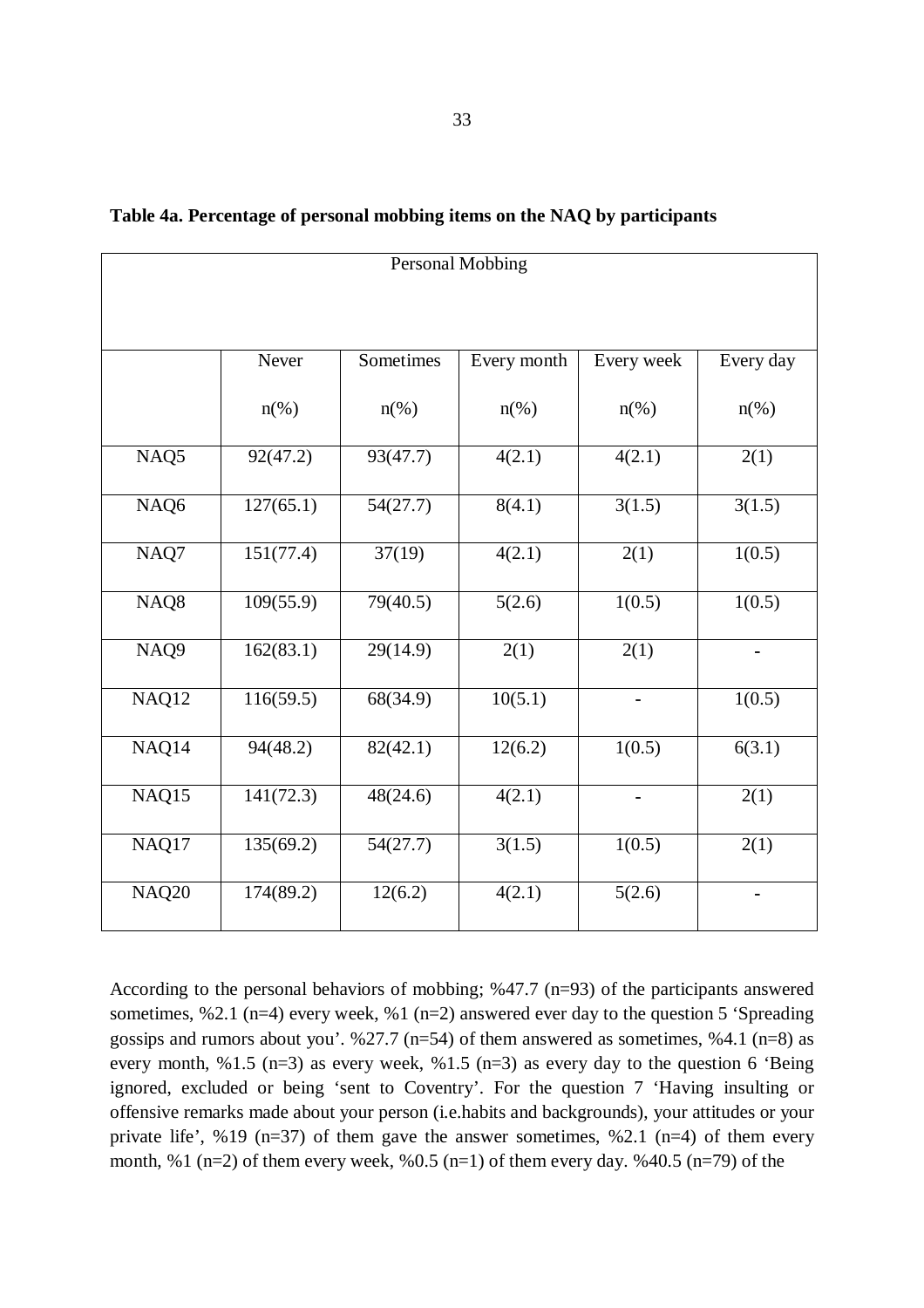participants gave the answer of sometimes,  $\frac{62.6}{n=5}$  of them every month,  $\frac{60.5}{n=1}$  of them every week and %0.5 (n=1) of them every day to the question 8 'Being shouted at or being target of spontaneous anger (or rage)'. To the question 9 'Intimidating behavior such as finger-pointing, invasion of personal space, shoving, blocking/barring the way', %14.9 (n=29) of the participants gave the answer sometimes, %1 (n=2) of them every month and %1 (n=2) of them every week. %34.9 (n=68) of them answered as sometimes, %5.1 (n=10) O them every month, %0.5 (n=1) of them every day for the question 12 'Being ignored or facing a hostile reaction when you approach'. For the question 14 'Having your opinions and views ignored', %42.1 (n=82) of the participants gave the answer sometimes, %6.2 (n=12) of them every month, %0.5 (n=1) of them every week and %3.1(n=6) of them every day. To the question 15 'Practical jokes carried out by people you don't get on with', %24.6 (n=48) of them said sometimes, %2.1 (n=4) every month, %1 (n=2) every day. For the question 17 'Having allegations made against on you',%27.7 (n=54) of the participants answered as sometimes,  $\%$ 1.5 (n=3) of them every month,  $\%$ 0.5 (n=1) of rhem every week,  $\%$ 1 (n=2) of them every day. %6.2 (n=12) of the participants gave the answer of sometimes, %2.1 (n=4) of them every month, %2.6 (n=5) of them every week to the question 20 'Being the subjects of excessive teasing or sarcasm'.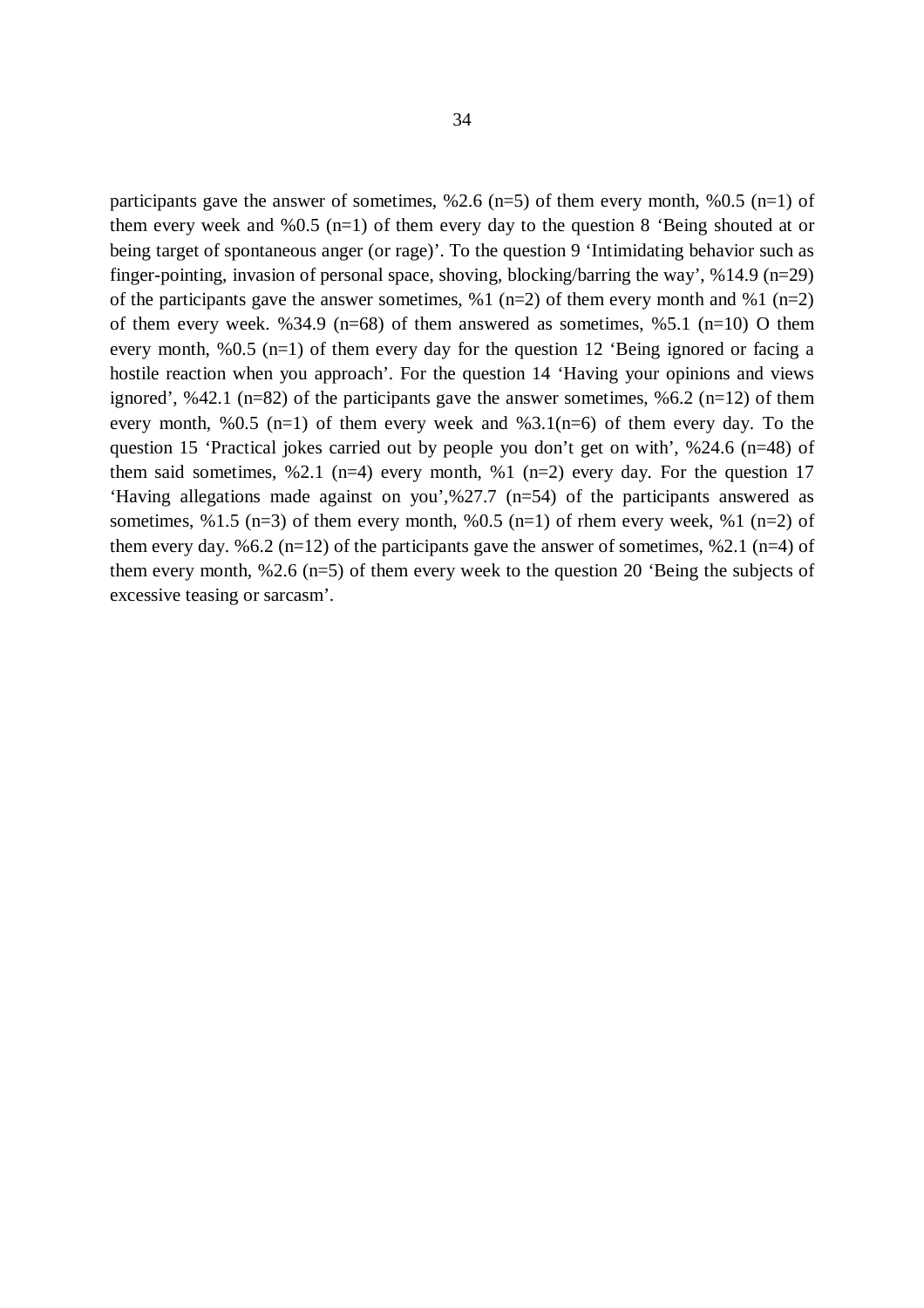| Work-related Mobbing |                    |                    |                     |                     |                    |  |  |  |
|----------------------|--------------------|--------------------|---------------------|---------------------|--------------------|--|--|--|
|                      | Never              | Sometimes          | Every month         | Every week          | Every day          |  |  |  |
|                      | $n\left(\%\right)$ | $n\left(\%\right)$ | $n\left(\%\right)$  | $n\left(\%\right)$  | $n\left(\%\right)$ |  |  |  |
| NAQ1                 | 93(47.7)           | 96(49.2)           | 2(1)                | 2(1)                | 2(1)               |  |  |  |
| NAQ <sub>2</sub>     | 139(71.3)          | 42(21.5)           | 8(4.1)              | $3(1.\overline{5})$ | 3(1.5)             |  |  |  |
| NAQ3                 | 110(56.4)          | 70(35.9)           | 8(4.1)              | 3(1.5)              | 4(2.1)             |  |  |  |
| NAQ4                 | 126(64.6)          | 59(30.3)           | $\overline{6(3.1)}$ | 2(1)                | 2(1)               |  |  |  |
| NAQ10                | 167(85.6)          | 21(10.8)           | 3(1.5)              | 3(1.5)              | 1(0.5)             |  |  |  |
| NAQ11                | 133(68.2)          | 55(28.2)           | 4(2.1)              | 3(1.5)              | $\qquad \qquad -$  |  |  |  |
| NAQ13                | 127(65.1)          | 56(28.7)           | 9(4.6)              | 2(1)                | 1(0.5)             |  |  |  |
| NAQ16                | 114(58.5)          | 66(33.8)           | 9(4.6)              | 5(2.6)              | 1(0.5)             |  |  |  |
| NAQ18                | 118(60.5)          | 66(33.8)           | 6(3.1)              | 2(1)                | 3(1.5)             |  |  |  |
| NAQ19                | 142(72.8)          | 47(24.1)           | 2(1)                | 2(1)                | 2(1)               |  |  |  |
| NAQ21                | 123(63.1)          | 60(30.8)           | 4(2.1)              | 3(1.5)              | 5(2.6)             |  |  |  |

**Table 4b. Percentage of work-related mobbing items on the NAQ by participants** 

According to work-related behaviours of mobbing; %49.2 (n=96) of the participants answered as sometimes, %1 (n=2) of them every month, %1 (n=2) of them every week, %1 (n=2) of them every day to the question 1 'Someone witholding information which affects your performance'. To the question 2 'Being humiliated or ridiculed in connection with your work' %21.5 (n=42) of them gave the answer sometimes, %4.1 (n=8) every month, %1.5 (n=3) every week, %1.5 (n=3) every day. %35.9 (n=70) of them answered as sometimes, %4.1  $(n=8)$  every month, %1.5 (n=3) every week, %2.1 (n=4) every day to the question 3 'Being ordered to do work below your level of competence'. %30.3 (n=59) of the participants gave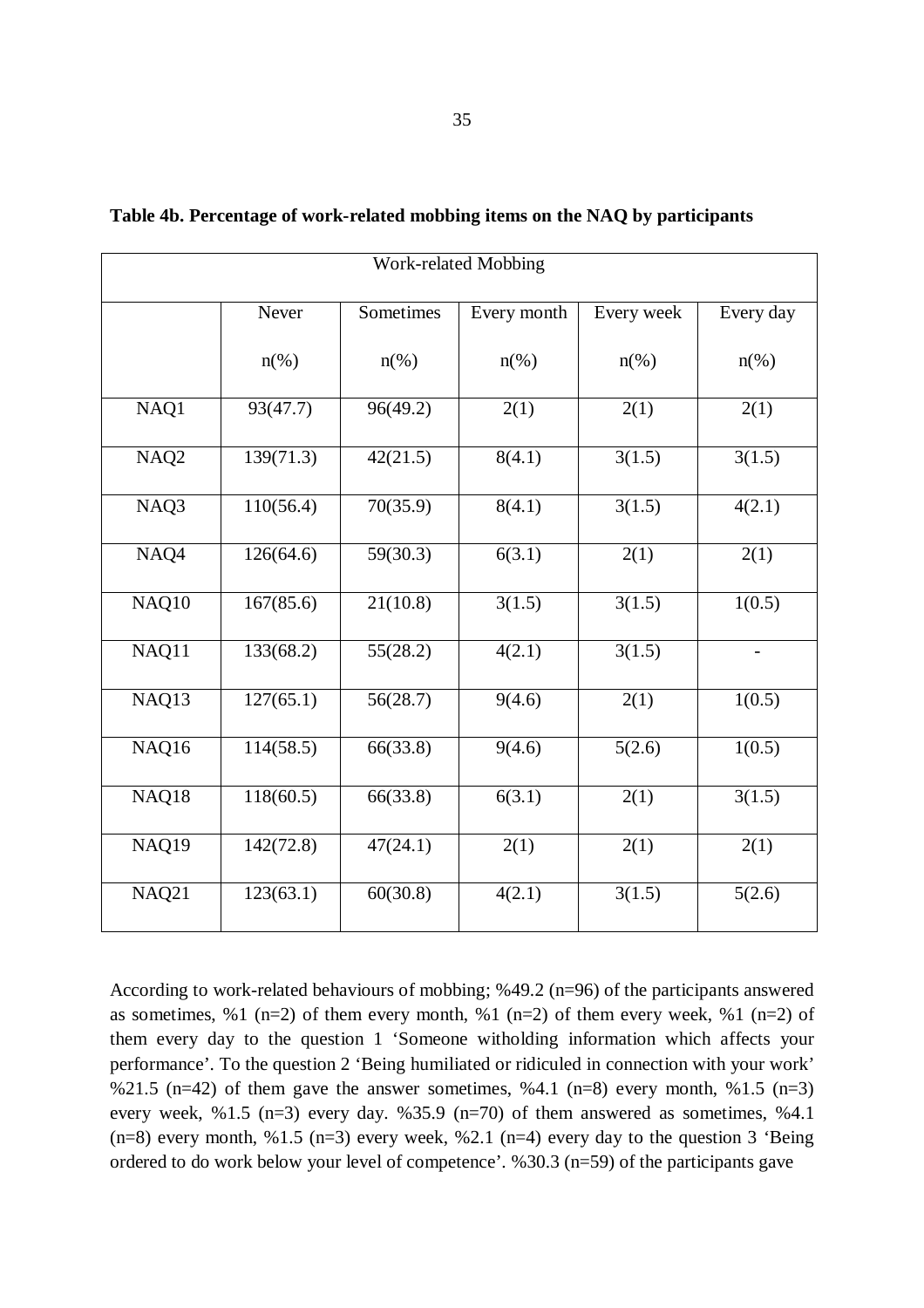the answer of sometimes,  $\frac{63.1 \text{ (n=6)}}{6}$  of them every month,  $\frac{61 \text{ (n=2)}}{6}$  of them every week, %1 (n=2) of them every day to the question 4 'Having key areas of responsibility removed or replaced with more trivial or unpleasant tasks'. For the question 10 'Hint or signals from others that you should quit your job', %10.8 (n=21) of the participants gave the answer of sometimes,  $\%$ 1.5 (n=3) of them every month,  $\%$ 1.5 (n=3) of them every week,  $\%$ 0.5 (n=1) of them every day. For the question 11 'Repeated reminders of your errors or mistakes', %28.2  $(n=55)$  of them answered as sometimes, %2.1 (n=4) of them every month, %1.5 (n=3) of them every week. %28.7 ( $n=56$ ) of the participants gave the answer sometimes, %4.6 ( $n=9$ ) of them every month, %1 (n=2) of them every week, %0.5 (n=1) of them every day for the question 13 'Persistent criticism of your work and effort'. %33.8 (n=66) of them gave the answer sometimes, %4.6 (n=9) every month, %2.6 (n=5) every week, %0.5 (n=1) every day to the question 16 'Being given tasks with unreasonable or imposible targets or deadlines'. For the question 18 'Excessive monitoring of your work', %33.8 (n=66) of them answered as sometimes, %3.1 (n=6) of them every month, %21 (n=2) of them every week, %1.5 (n=3) of them every day. %24.1 (n=47) gave the answer sometimes, %1 (n=2) every month, %1 (n=2) every week, %1 (n=2) every day for the question 19 'Pressure not to claim something which by right you are entitled to (e.g.sick leave,holiday entitlement, travel expenses)'. For the question 21 'Being exposed to an unmanageable workload', %30.8 (n=60) of them answered as sometimes, %2.1 (n=4) of them every month, %1.5 (n=3) of them every week, %2.6 (n=5) of them every day.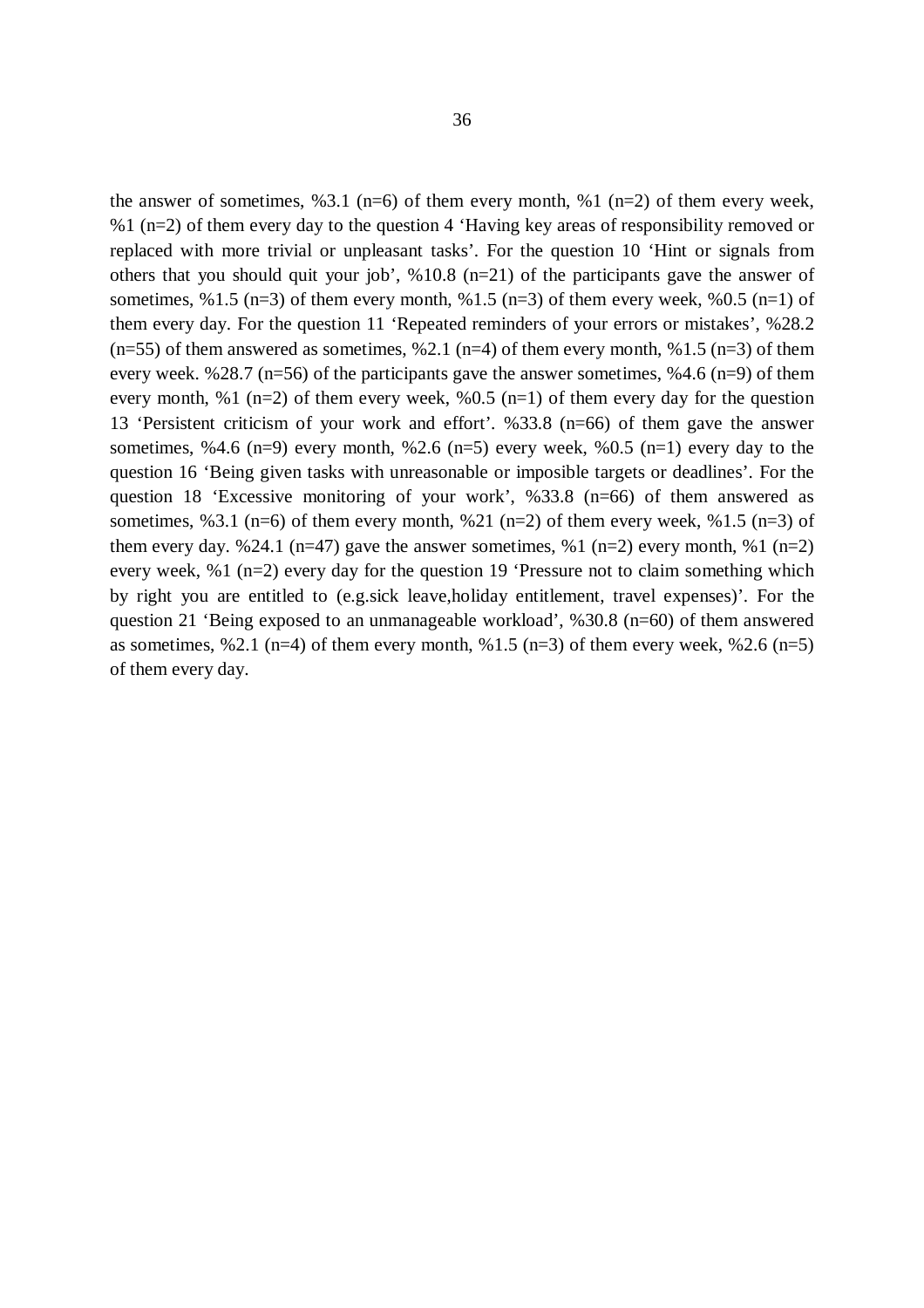|                  |                | Never              | Sometimes          | Every                    | Every               | Every                    |              |
|------------------|----------------|--------------------|--------------------|--------------------------|---------------------|--------------------------|--------------|
|                  |                |                    |                    | month                    | week                | day                      | $\mathbf{p}$ |
|                  |                | $n\left(\%\right)$ | $n\left(\%\right)$ | $n(\%)$                  | $n(\%)$             | $n(\%)$                  |              |
|                  | Victim         | 7(53.8)            | 5(38.5)            | 1(7.7)                   |                     |                          |              |
| NAQ5             | Non-<br>victim | 85(46.7)           | 88(48.4)           | 3(1.6)                   | 4(2.2)              | 2(1.1)                   | 0.563        |
|                  | Victim         | 7(53.8)            | 5(38.5)            | $\overline{\phantom{a}}$ |                     | 1(7.7)                   |              |
| NAQ6             | Non-<br>victim | 120(65.9)          | 49(26.9)           | 8(4.4)                   | 3(1.6)              | 2(1.1)                   | 0.280        |
|                  | Victim         | 8(61.5)            | 4(30.8)            | 1(7.7)                   |                     | $\qquad \qquad -$        |              |
| NAQ7             | Non-<br>victim | 143(78.6)          | 33(18.1)           | 3(1.6)                   | $\overline{2(1.1)}$ | 1(0.5)                   | 0.427        |
|                  | Victim         | 3(23.1)            | 10(76.9)           |                          |                     | $\overline{\phantom{0}}$ |              |
| NAQ8             | Non-<br>victim | 106(58.2)          | 69(37.9)           | 5(2.7)                   | 1(0.5)              | 1(0.5)                   | 0.101        |
|                  | Victim         | 6(46.2)            | 7(53.8)            |                          |                     | $\overline{\phantom{0}}$ |              |
| NAQ <sub>9</sub> | Non-<br>victim | 156(85.7)          | 22(12.1)           | 2(1.1)                   | 2(1.1)              | $\qquad \qquad -$        | $0.001**$    |
|                  | Victim         | 4(30.8)            | 9(69.2)            |                          |                     |                          |              |
| NAQ12            | Non-<br>victim | 112(61.5)          | 59(32.4)           | 10(5.5)                  |                     | 1(0.5)                   | 0.059        |
|                  | Victim         | 1(7.7)             | 10(76.9)           | 1(7.7)                   | 1(7.7)              | $\qquad \qquad -$        |              |
| NAQ14            | Non-<br>victim | 93(51.1)           | 72(39.6)           | 11(6)                    |                     | 6(3.3)                   | $0.000^{**}$ |
| NAQ15            | Victim         | 5(38.5)            | 7(53.8)            | $\overline{\phantom{0}}$ |                     | 1(7.7)                   | $0.004\,ast$ |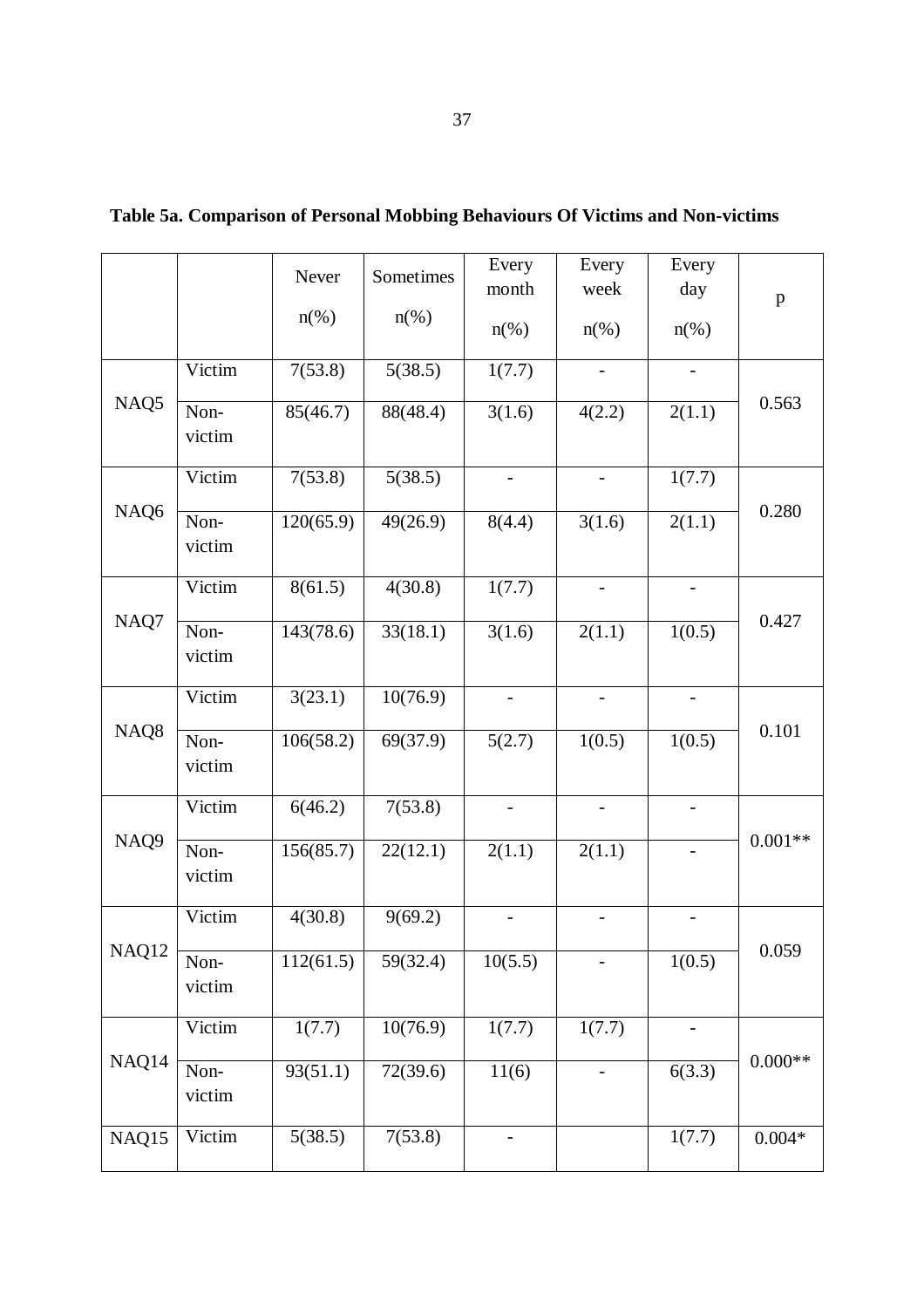|              | Non-           | 136(74.7) | 41(22.5) | 4(2.2) |                          | 1(0.5) |           |
|--------------|----------------|-----------|----------|--------|--------------------------|--------|-----------|
|              | victim         |           |          |        |                          |        |           |
|              | Victim         | 5(38.5)   | 7(53.8)  | 1(7.7) |                          |        | 0.061     |
| NAQ17        | Non-<br>victim | 130(71.4) | 47(25.8) | 2(1.1) | 1(0.5)                   | 2(1.1) |           |
|              | Victim         | 6(46.2)   | 6(46.2)  | 1(7.7) | $\overline{\phantom{a}}$ |        |           |
| <b>NAQ20</b> | Non-<br>victim | 168(92.3) | 6(3.3)   | 3(1.6) | 5(2.7)                   |        | $0.000**$ |

\*P≤0.05, \*\*p<0.001

According to the personal behaviors of mobbing; %38.5 (n=5) of the victims answered sometimes, %7.7 (n=1) every month;%48.4 (n=88) of the non-victims answered sometimes, %1.6 (n=3) every month, %2.2 (n=4) every week, %1.1 (n=2) every day to the question 5 'Spreading gossips and rumors about you'. %38.5 (n=5) of the victims answered as sometimes,  $\frac{6}{7}$ .7 (n=1) as every day;  $\frac{6}{26.9}$  (n=49) of them answered as sometimes,  $\frac{6}{4.4}$  $(n=8)$  every month, %1.6 (n=3) every week, %1.1 (n=2) as every day to the question 6 'Being ignored , excluded or being 'sent to Coventry'. For the question 7 'Having insulting or offensive remarks made about your person (i.e.habits and backgrounds), your attitudes or your private life', %30.8 (n=4) of the victims gave the answer sometimes, %7.7 (n=1) of them every month;%18.1 (n=33) of the non-victims gave the answer sometimes, %1.6 (n=3) of them every month, %1.1 (n=2) every week, %0.5 (n=1) every day. %76.9 (n=10) of the victims gave the answer of sometimes; %37.9 (n=69) of the non-victims gave the answer of sometimes, %2.7 (n=5) every month, %0.5 (n=1) every week, %0.5 (n=1) every day to the question 8 'Being shouted at or being target of spontaneous anger (or rage)'. To the question 9 'Intimidating behavior such as finger-pointing, invasion of personal space, shoving, blocking/barring the way',  $\%53.8$  (n=7) of the victims gave the answer sometimes;  $\%12.1$  $(n=22)$  of the non-victims gave the answer sometimes, %1.1 (n=2) every month, %1.1 (n=2) every week. %69.2 (n=9) of the victims answered as sometimes; %32.4 (n=59) of them answered as sometimes,  $\frac{65.5}{n}$  (n=10) every month,  $\frac{60.5}{n}$  (n=1) for the question 12 'Being ignored or facing a hostile reaction when you approach'. For the question 14 'Having your opinions and views ignored',  $\frac{676.9 \text{ (n=10)}}{20 \text{ of the victims}}$  gave the answer sometimes,  $\frac{67.7 \text{ (n=10)}}{20 \text{ (n=10)}}$  $(n=1)$  of them every month, %7.7  $(n=1)$  of them every week; %39.6  $(n=72)$  of the non-victims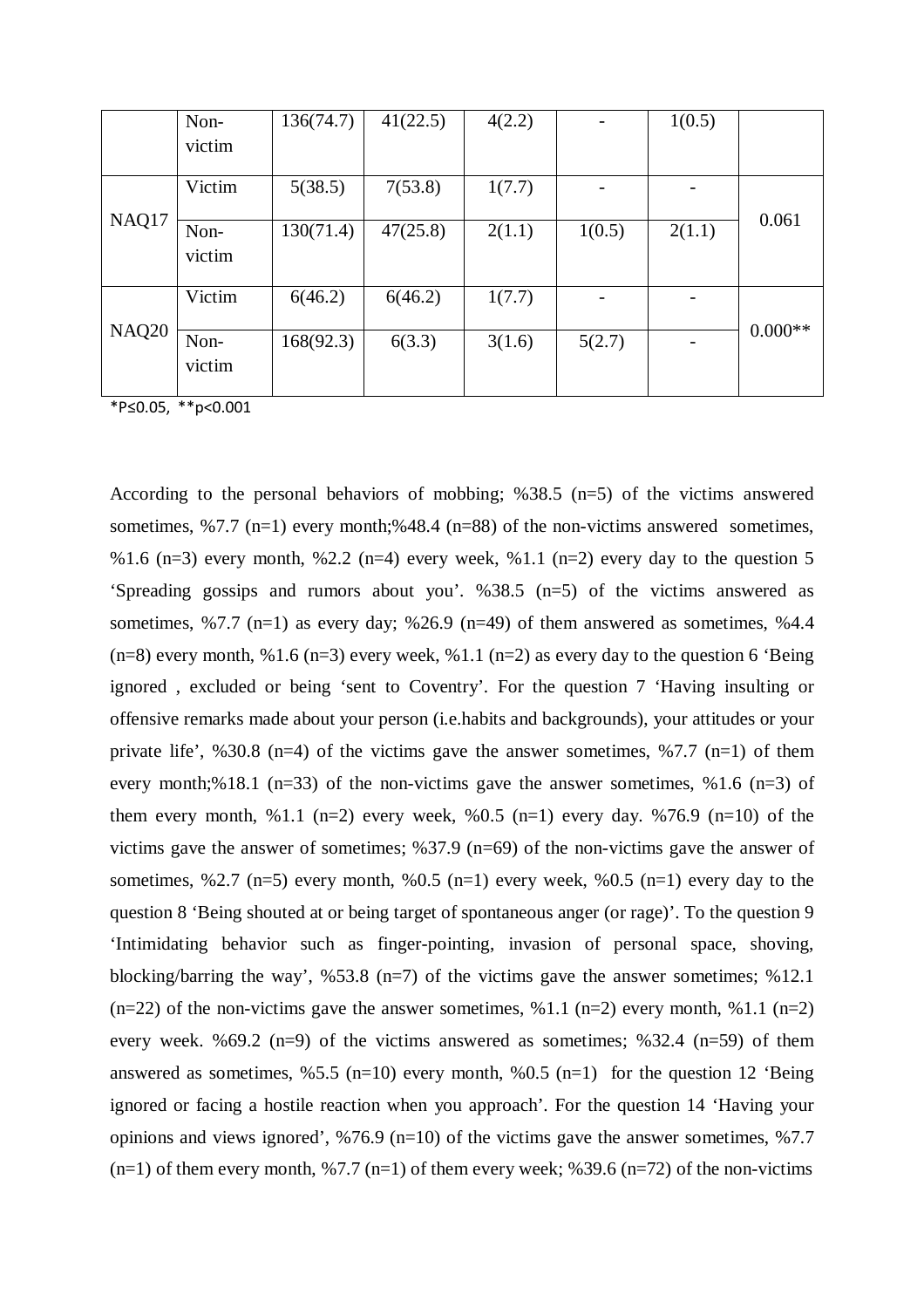gave the answer sometimes, %6 (n=11) of them every month, %3.3 (n=6) of them every day. To the question 15 'Practical jokes carried out by people you don't get on with', %53.8  $(n=7)$ of the victims said sometimes, %7.7  $(n=1)$  every day;%22.5  $(n=41)$  of them said sometimes, %2.2 (n=4) every month, %0.5 (n=1) every day. For the question 17 'Having allegations made against on you',%53.8 (n=7) of the victims answered as sometimes, %7.7  $(n=1)$  of them every month; ,%25.8  $(n=47)$  of the non-victims answered as sometimes, %1.1  $(n=2)$  of them every month, %0.5  $(n=1)$  every week, %1.1  $(n=2)$  every day. %46.2  $(n=6)$  of the victims gave the answer of sometimes,  $\frac{6}{7.7}$  (n=1) of them every month;%3.3 (n=6) of the non-victims gave the answer of sometimes,  $\%$ 1.6 (n=3) of them every month,  $\%$ 2.7 (n=5) every week to the question 20 'Being the subjects of excessive teasing or sarcasm'.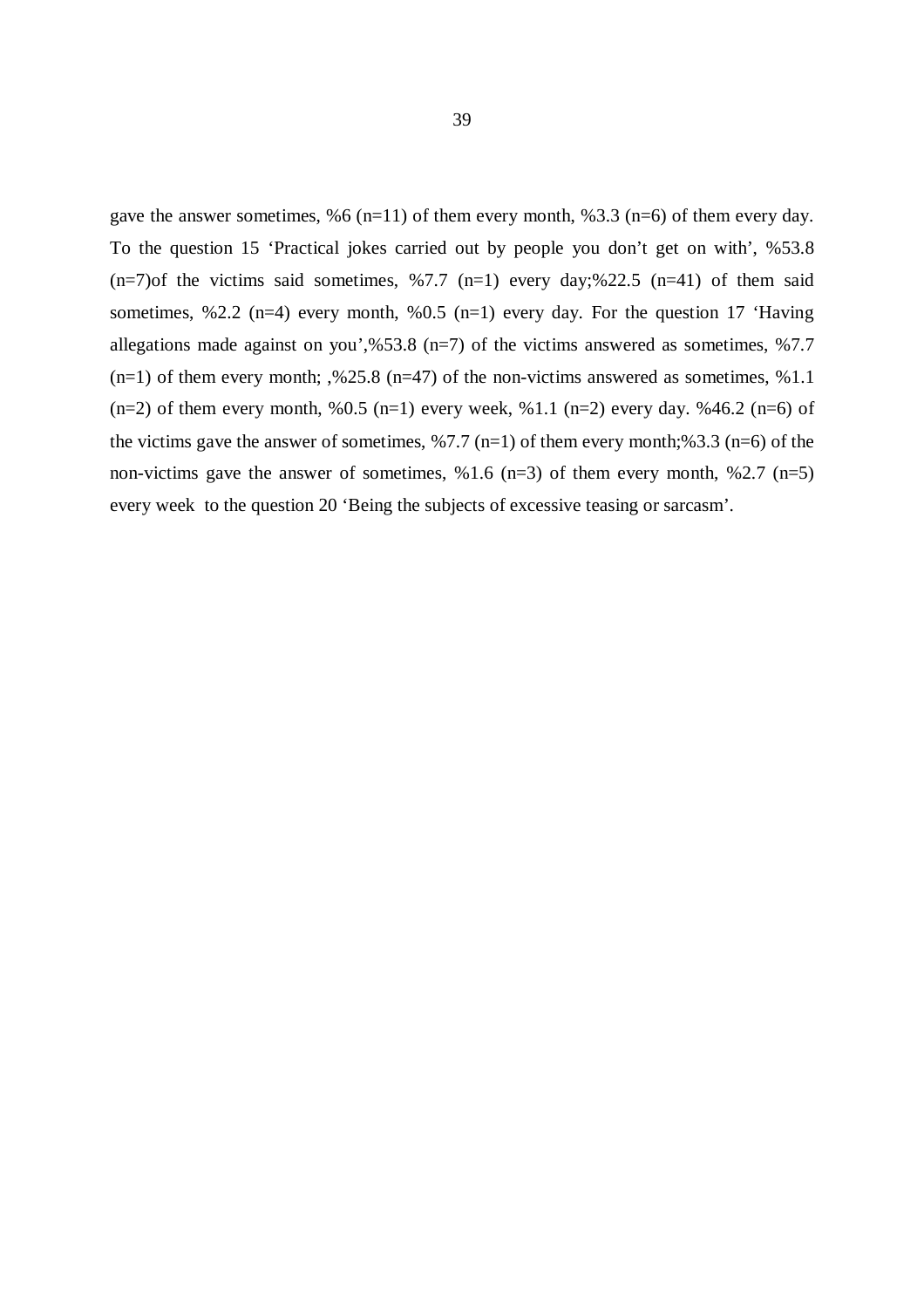| 40 |  |
|----|--|
|    |  |

# **Table 5b. Comparison of Work-Related Mobbing Behaviours Of Victims and Nonvictims**

|                  |                | Never                | Sometimes          | Every<br>month           | Every<br>week            | Every<br>day             | $\mathbf{p}$ |
|------------------|----------------|----------------------|--------------------|--------------------------|--------------------------|--------------------------|--------------|
|                  |                | $n\left(\%\right)$   | $n\left(\%\right)$ | $n$ (%)                  | $n(\%)$                  | $n\left(\%\right)$       |              |
|                  | Victim         | 5(38.5)              | 8(61.5)            | $\overline{\phantom{a}}$ | $\overline{\phantom{a}}$ | $\blacksquare$           |              |
| NAQ1             | Non-<br>victim | 88(48.4)             | 88(48.4)           | 2(1.1)                   | $\overline{2(1.1)}$      | 2(1.1)                   | 0.893        |
|                  | Victim         | 8(61.5)              | 5(38.5)            |                          |                          |                          |              |
| NAQ <sub>2</sub> | Non-<br>victim | 131(72)              | 37(20.3)           | 8(4.4)                   | 3(1.6)                   | 3(1.6)                   | 0.552        |
|                  | Victim         | 4(30.8)              | 8(61.5)            | $\overline{\phantom{0}}$ |                          | 1(7.7)                   |              |
| NAQ3             | Non-<br>victim | 106(58.2)            | 62(34.1)           | 8(4.4)                   | 3(1.6)                   | 3(1.6)                   | 0.212        |
|                  | Victim         | 6(46.2)              | 7(53.8)            | $\overline{\phantom{a}}$ | $\overline{\phantom{a}}$ | $\blacksquare$           |              |
| NAQ4             | Non-<br>victim | 120(65.9)            | 52(28.5)           | 6(3.3)                   | 2(1.1)                   | 2(1.1)                   | 0.515        |
|                  | Victim         | $8(6\overline{1.5})$ | 4(30.8)            | 1(7.7)                   |                          | $\overline{\phantom{a}}$ |              |
| NAQ10            | Non-<br>victim | 159(87.4)            | 17(9.3)            | 2(1.1)                   | 3(1.6)                   | 1(0.5)                   | $0.043*$     |
|                  | Victim         | 8(61.5)              | 5(38.5)            |                          |                          |                          |              |
| NAQ11            | Non-<br>victim | 125(68.7)            | 50(27.5)           | 4(2.2)                   | 3(1.6)                   |                          | 0.775        |
|                  | Victim         | 7(53.8)              | 5(38.5)            | 1(7.7)                   |                          |                          |              |
| NAQ13            | Non-<br>victim | 120(65.9)            | 51(28)             | 8(4.4)                   | $\overline{2(1.1)}$      | 1(0.5)                   | 0.873        |
| NAQ16            | Victim         | 3(23.1)              | 9(69.2)            |                          | 1(7.7)                   |                          | $0.036*$     |
|                  | Non-           | 111(61)              | 57(31.3)           | 9(4.9)                   | 4(2.2)                   | 1(0.5)                   |              |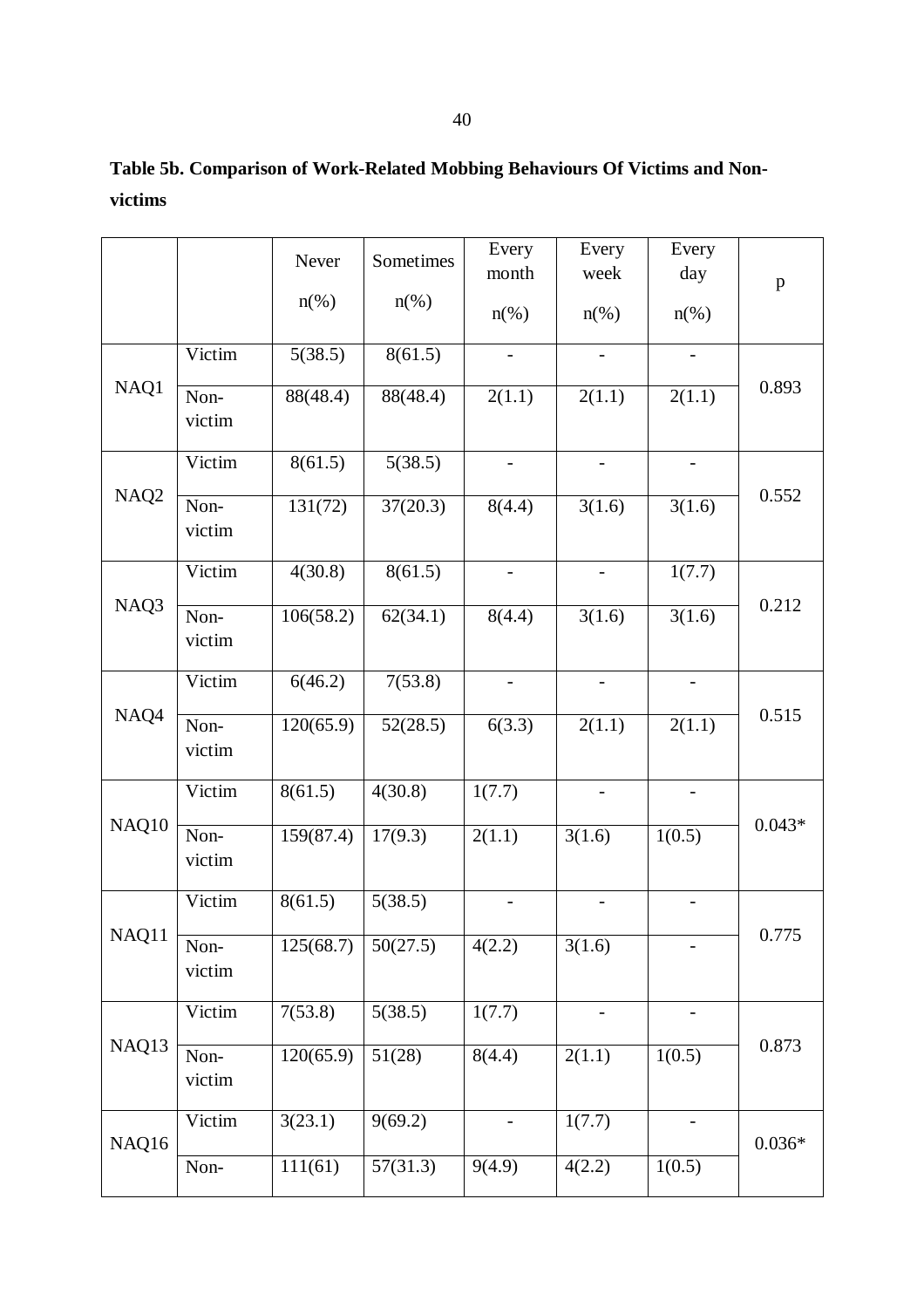|              | victim         |           |          |                          |        |        |          |
|--------------|----------------|-----------|----------|--------------------------|--------|--------|----------|
|              | Victim         | 4(30.8)   | 7(53.8)  | $\overline{\phantom{a}}$ | 1(7.7) | 1(7.7) |          |
| NAQ18        | Non-<br>victim | 114(62.6) | 59(32.4) | 6(3.3)                   | 1(0.5) | 2(1.1) | $0.009*$ |
|              | Victim         | 6(46.2)   | 6(46.2)  | 1(7.7)                   |        |        |          |
| NAQ19        | Non-<br>victim | 136(74.7) | 41(22.5) | 1(0.5)                   | 2(1.1) | 2(1.1) | $0.033*$ |
|              | Victim         | 4(30.8)   | 7(53.8)  | 1(7.7)                   |        | 1(7.7) |          |
| <b>NAQ21</b> | Non-<br>victim | 119(65.4) | 53(29.1) | 3(1.6)                   | 3(1.6) | 4(2.2) | 0.074    |

 $*_{p \leq 0.05, *_{p < 0.001}$ 

According to work-related behaviours of mobbing; %61.5 (n=8) of the victims answered as sometimes; %48.4 (n=88) of the non-victims answered as sometimes, %1.1 (n=2) every month, %1.1 (n=2) every week, %1.1 (n=2) every day to the question 1 'Someone witholding information which affects your performance'. To the question 2 'Being humiliated or ridiculed in connection with your work' %38.5 (n=5) of the victims gave the answer sometimes;%20.3 (n=37) of the non-victims gave the answer sometimes, %4.4 (n=8) every month, %1.6 (n=3) every week, %1.6 (n=3) every day. %61.5 (n=8) of the victims answered as sometimes,  $\frac{6}{7}$ .7 (n=1) every day;  $\frac{634.1}{1}$  (n=62) of the non-victims answered as sometimes, %4.4 (n=8) every month, %1.6 (n=3) every week, %1.6 (n=3) every day to the question 3 'Being ordered to do work below your level of competence'. %53.8 (n=7) of the victims gave the answer of sometimes;  $\frac{628.5 \text{ (n=52)}}{20}$  of the non-victims gave the answer of sometimes, %3.3 (n=6) every month, %1.1 (n=2) every week, %1.1 (n=2) every day to the question 4 'Having key areas of responsibility removed or replaced with more trivial or unpleasant tasks'. For the question 10 'Hint or signals from others that you should quit your job', %30.8 (n=4) of the victims gave the answer of sometimes, %7.7 (n=1) of them every month; %9.3 (n=17) of the non-victims gave the answer of sometimes, %1.1 (n=2) of them every month, %1.6 (n=3) every week, %0.5 (n=1) every day. For the question 11 'Repeated reminders of your errors or mistakes', %38.5 (n=5) of the victims answered sometimes;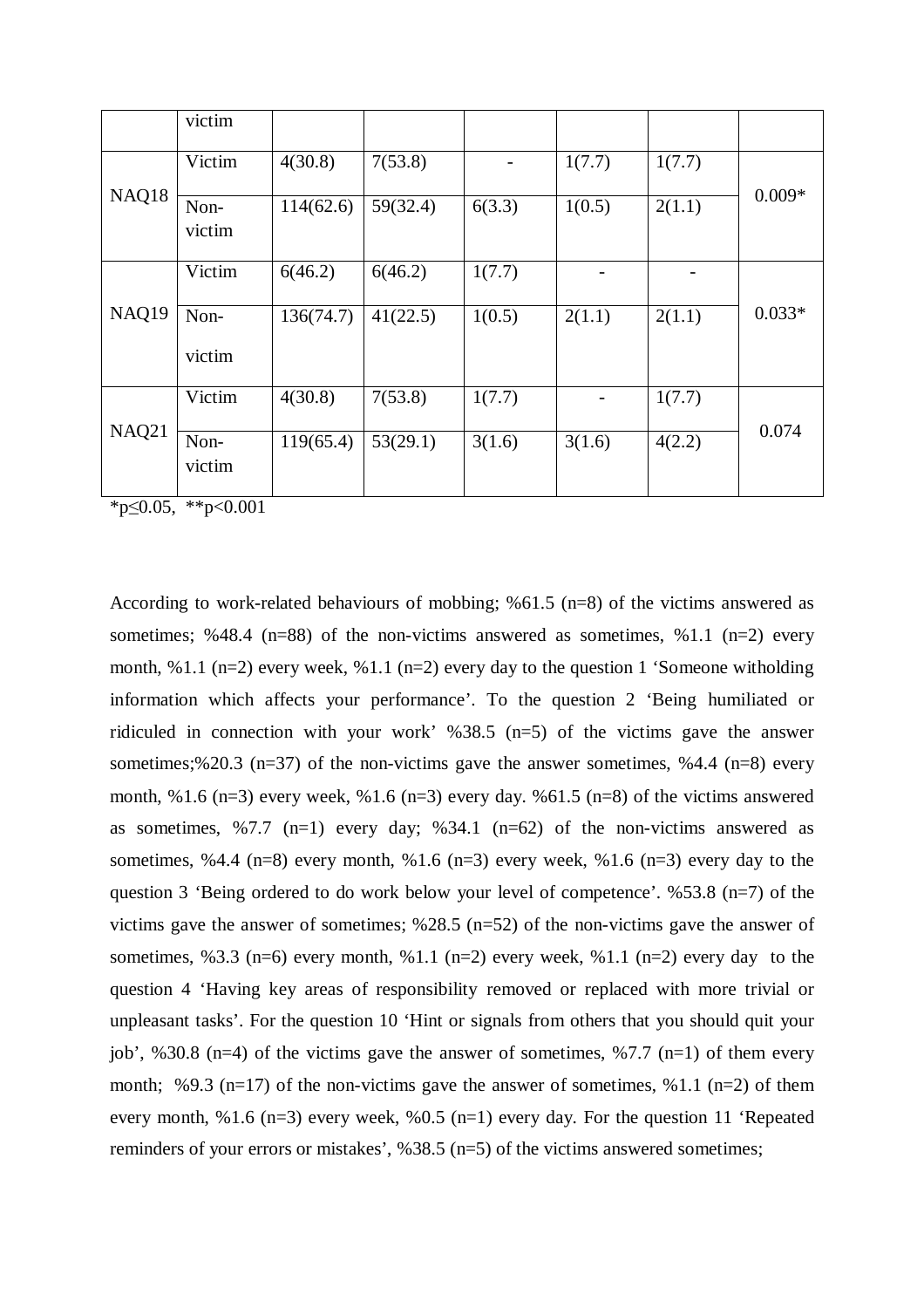%27.5 (n=50) of the non-victims answered sometimes, %2.2 (n=4) every month, %1.6 (n=3) every week. %38.5 (n=5) of the victims gave the answer sometimes, %7.7 (n=1) of them every month; %28 (n=51) of the non-victims gave the answer sometimes, %4.4 (n=8) of them every month, %1.1 (n=2) every week, %0.5 (n=1) every day for the question 13 'Persistent criticism of your work and effort'. %69.2 (n=9) of the victims gave the answer sometimes, %7.7 (n=1) every week; %31.3 (n=57) of them gave the answer sometimes, %4.9 (n=9) every month, %2.2 (n=4) every week, %0.5 (n=1) every day to the question 16 'Being given tasks with unreasonable or imposible targets or deadlines'. For the question 18 'Excessive monitoring of your work', %53.8 (n=7) of the victims answered as sometimes, %7.7 (n=1) of them every week, %7.7 (n=1) of them every day;%32.4 (n=59) of them answered as sometimes, %3.3 (n=6) every month, %0.5 (n=1) of them every week, %1.1 (n=2) of them every day. %46.2 (n=6) of the victims gave the answer sometimes, %7.7 (n=1) every month;%22.5 (n=41) of the non-vicitms gave the answer sometimes, %0.5 (n=1) every month, %1.1 (n=2) every week, %1.1 (n=2) every day for the question 19 'Pressure not to claim something which by right you are entitled to (e.g.sick leave,holiday entitlement, travel expenses)'. For the question 21 'Being exposed to an unmanageable workload',  $\frac{653.8}{m}$  (n=7) of the victims answered as sometimes,  $\frac{6}{7.7}$  (n=1) of them every month,  $\frac{6}{7.7}$  (n=1) of them every day;%29.1 ( $n=53$ ) of them answered as sometimes, %1.6 ( $n=3$ ) of them every month, %1.6 (n=3) every week, %2.2 (n=4) of them every day.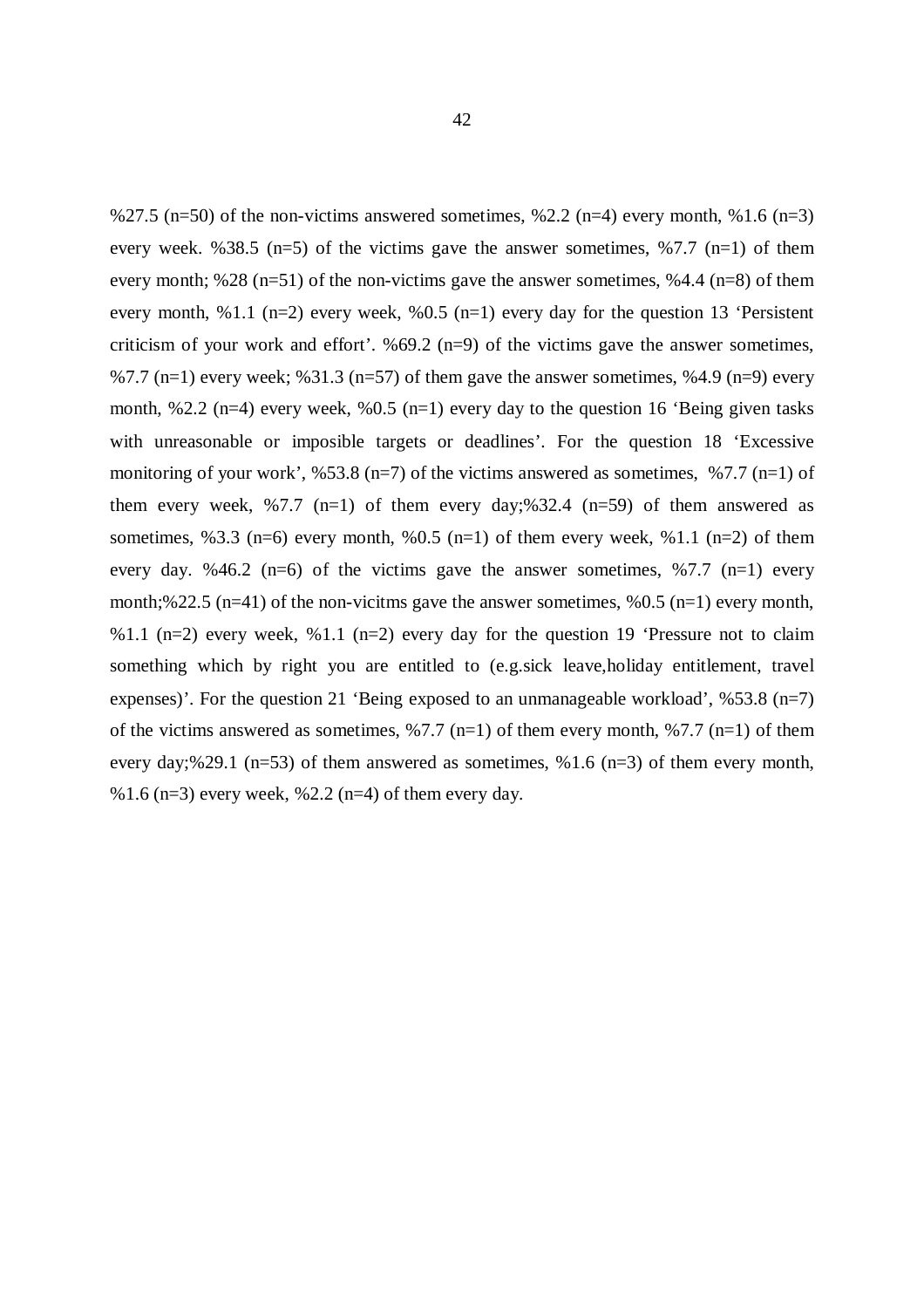43

## **Table 6. The comparison of the mean NAQ scores according to gender**

|        | $m \pm sd$        | t(p)             |
|--------|-------------------|------------------|
| Female | $30.65 \pm 7.01$  | $-2.042(0.045*)$ |
| Male   | $34.42 \pm 13.74$ |                  |

\*p≤0.05

When we compare the mean NAQ scores of female and male employees with Student's t-test, we found that male participants had significantly higher scores (p=0.045). It was reported that male participants were exposed to mobbing more than female participants.

## **Table 7. The comparison of the mean NAQ scores according to work position**

|                      | $m\pm sd$         | f(p)         |
|----------------------|-------------------|--------------|
| Manager              | $32.62 \pm 8.43$  |              |
| Teacher              | $31.94 \pm 10.26$ |              |
| Secretary/officer    | $31.33 \pm 7.16$  | 0.255(0.906) |
| Servant staff        | $28.43 \pm 7.74$  |              |
| Others               | $31.25 \pm 8.26$  |              |
| $\sim$ $\sim$ $\sim$ |                   |              |

p≤0.05

When we compare the mean NAQ scores of employees working at different work position with ANOVA, we found no statistically significant differences ( $p=0.906$ ).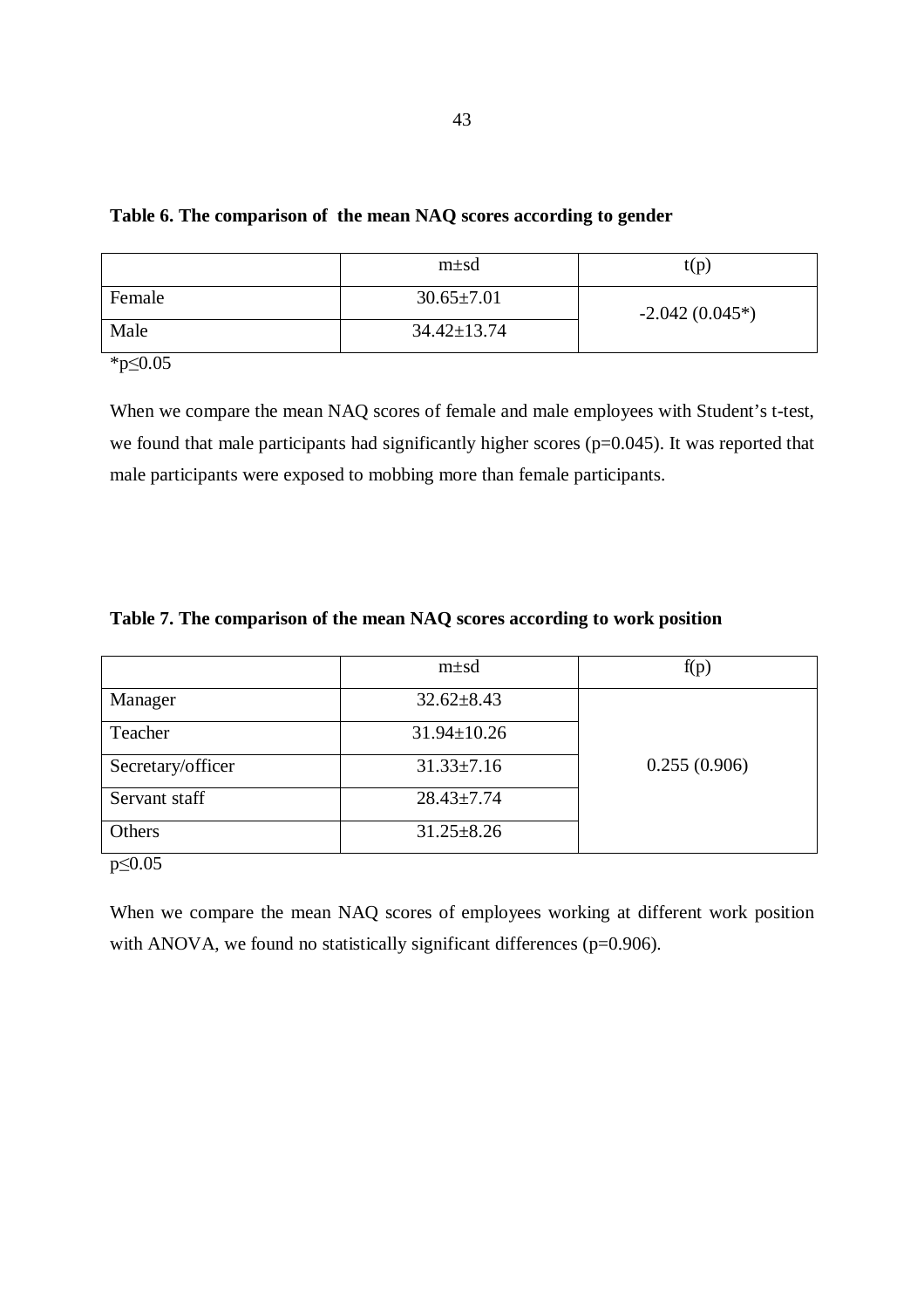| 1.NAQ             |          | 0.10     | $0.24**$ | 0.10     |
|-------------------|----------|----------|----------|----------|
| 2.Age             | 0.10     |          | $0.60**$ | $0.85**$ |
| 3. Duration of    | $0.24**$ | $0.60**$ |          | $0.62**$ |
| present work      |          |          |          |          |
| 4. Total duration | 0.10     | $0.85**$ | $0.62**$ |          |
|                   |          |          |          |          |
|                   |          |          |          |          |
|                   |          |          |          |          |

**Table 8. The correlation between age, duration of present work, total duration of work and NAQ mean score** 

\*\*Correlation is significant at the 0.01 level (2-tailed)

When the correlation between age, duration of present work, total duration of work and NAQ mean score was investigated with Pearson correlation, positive weak correlation between duration of present work and total score NAQ  $(r=0.241, p=0.001)$ . There were not any correlations between age and total score NAQ  $(r=0.103, p=0.152)$ . There were not any correlations between total duration of work and total score NAQ (r=0.108, p=0.134).

**Table 9. The comparison of NAQ mean scores of employees working at either private or state school**

|                      | $m\pm sd$         | t(p)            |
|----------------------|-------------------|-----------------|
| Private school       | $31.41 \pm 8.16$  | $-0.250(0.803)$ |
| State school         | $31.91 \pm 10.05$ |                 |
| $\sim$ $\sim$ $\sim$ |                   |                 |

p≤0.05

When we compare the mean scores of NAQ between employees working at either private or state school by Student's t-test, no statistical difference was found ( $p=0.803$ ).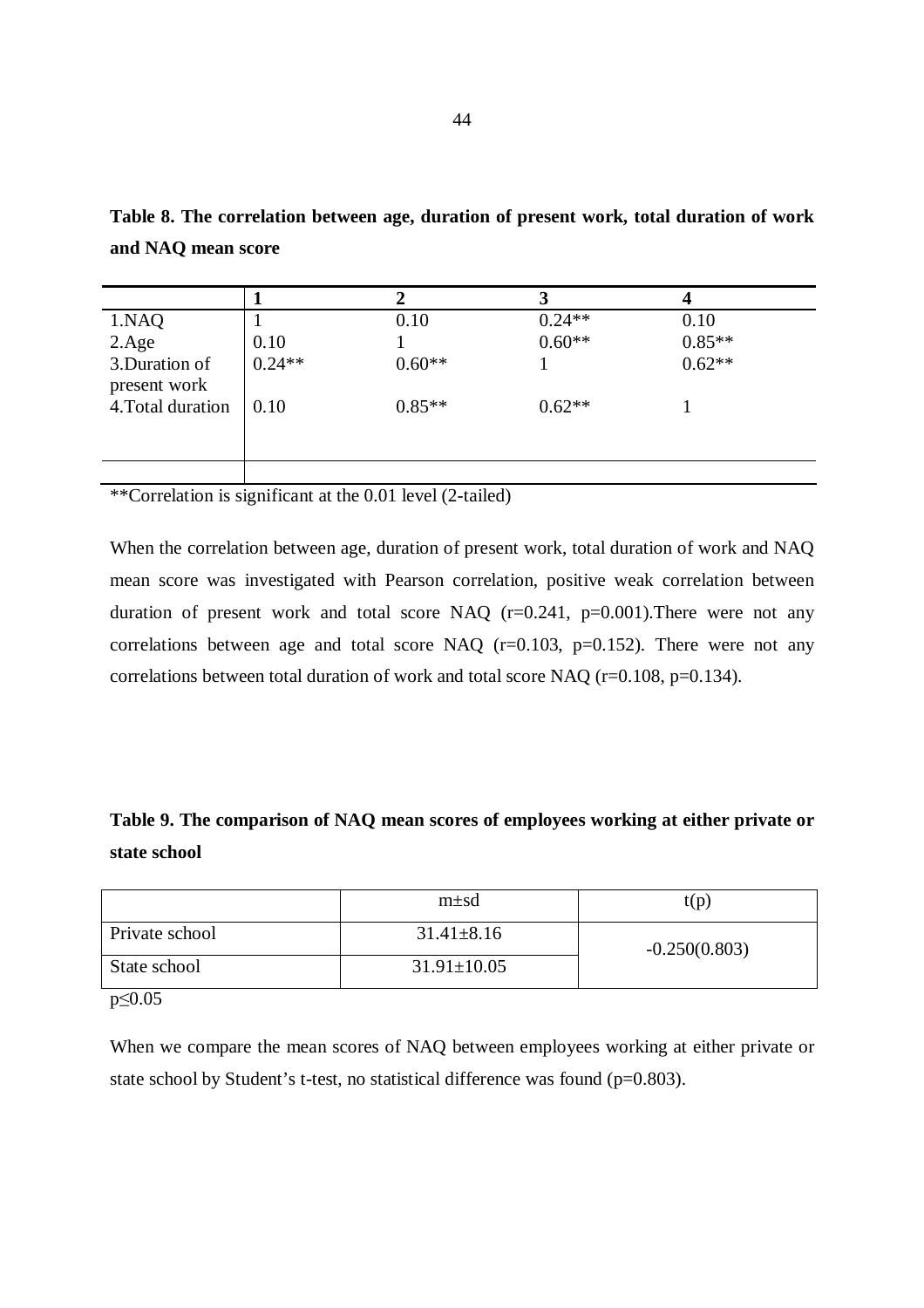|          | $m\pm sd$         | f(p)         |
|----------|-------------------|--------------|
| Married  | $31.97 \pm 10.35$ |              |
| Single   | $31.81 \pm 7.20$  |              |
| Engaged  | $28.25 \pm 3.99$  | 0.376(0.826) |
| Divorced | $32.38 + 9.62$    |              |
| Widow    | 38.00             |              |

# **Table 10.The comparison of NAQ mean scores according to marital status**

p≤0.05

When we compare the NAQ mean scores according to marital status with ANOVA analysis, no statistical difference was found (p=0.826).

# **Table 11. The comparison of NAQ mean score according to nationality**

|                      | $m \pm sd$        | t(p)         |
|----------------------|-------------------|--------------|
| TRNC                 | $32.07 \pm 10.06$ | 1.118(0.265) |
| TR                   | $29.13 \pm 5.04$  |              |
| $\sim$ $\sim$ $\sim$ |                   |              |

p≤0.05

When we compare the NAQ mean scores according to nationality with Student's t-test, no statistical difference was found (p=0.265).

|  | Table 12. The comparison of NAQ mean score according to nationality of mother |  |
|--|-------------------------------------------------------------------------------|--|
|  |                                                                               |  |

|             | $m\pm sd$         | f(p)         |
|-------------|-------------------|--------------|
| <b>TRNC</b> | $32.15 \pm 10.22$ |              |
| TR          | $30.00 \pm 5.67$  | 0.830(0.438) |
| Other       | $26.00 \pm 1.41$  |              |

p≤0.05

When we compare the NAQ mean scores according to nationality of mother with ANOVA analysis, no statistical difference was found (p=0.438).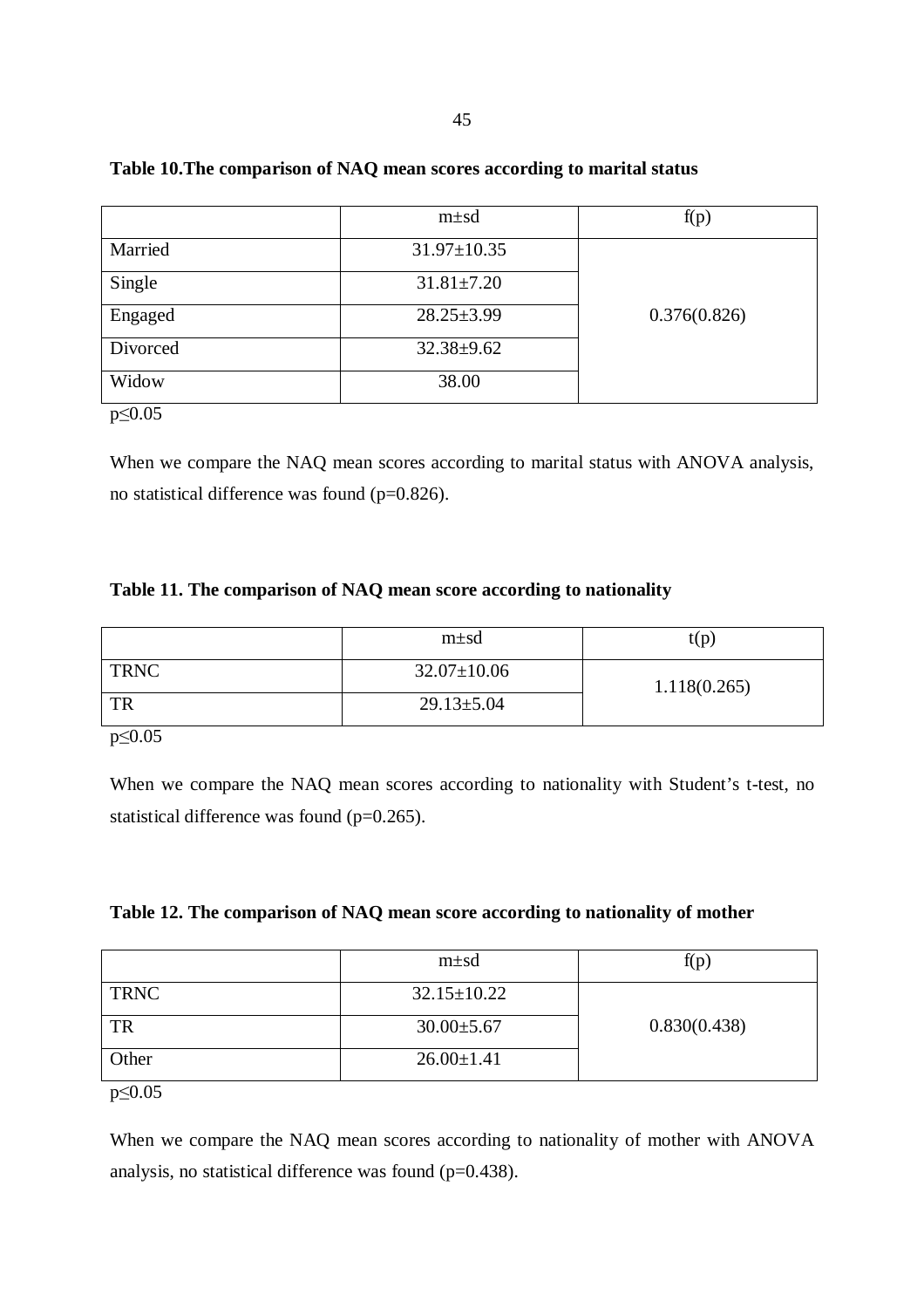|             | $m\pm sd$         | f(p)         |
|-------------|-------------------|--------------|
| <b>TRNC</b> | $32.37 \pm 10.31$ |              |
| TR          | $29.28 \pm 5.89$  | 1.602(0.204) |
| Other       | $26.00 \pm 1.41$  |              |

# **Table 13. The comparison of NAQ mean score according to nationality of father**

p≤0.05

When we compare the NAQ mean scores according to nationality of father with ANOVA analysis, no statistical difference was found (p=0.204).

# **Table 14.The comparison of NAQ mean scores according to educational level**

|                       | $m\pm sd$         | f(p)         |
|-----------------------|-------------------|--------------|
| Primary school        | $26.00\pm3.56$    |              |
| Secondary school      | $35.00 \pm 14.14$ | 0.733(0.533) |
| Highschool            | $29.56 \pm 5.65$  |              |
| University and higher | $32.05 \pm 9.99$  |              |
| $\sim$ $\sim$ $\sim$  |                   |              |

p≤0.05

When we compare the NAQ mean scores according to educational level with ANOVA analysis, no statistical difference was found (p=0.533).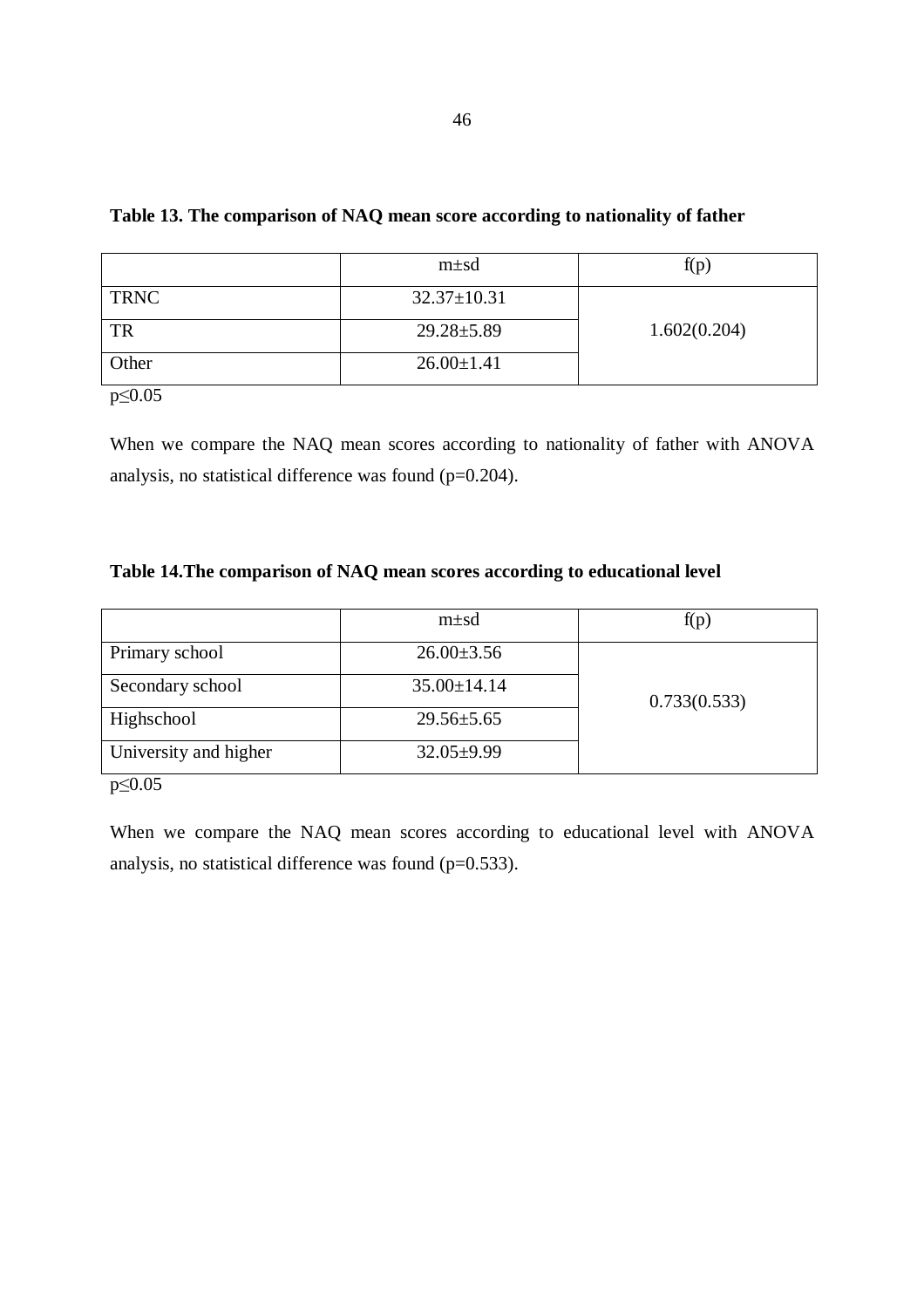|                  | $m\pm sd$         | f(p)            |
|------------------|-------------------|-----------------|
| Less than 1300TL | $30.38 \pm 6.59$  |                 |
| 1300TL-2500TL    | $29.97 \pm 6.35$  | $2.762(0.043*)$ |
| 2500TL-5000TL    | $33.86 \pm 11.96$ |                 |
| More than 5000TL | $29.76 \pm 6.84$  |                 |
| $p\leq 0.05$     |                   |                 |

### **Table 15. The comparison of NAQ mean scores according to monthly income**

When we compare the NAQ mean scores according to monthly income with ANOVA, we found statistically significant differences (p=0.043), advanced analysing with Tukey, we did not find statistically significant differences. The participants who had 2500TL-5000TL monthly income had higher mean score of NAQ than others. It was reported that The participants who had 2500TL-5000TL monthly income were exposed to mobbing more than others.

# **Table 16. The comparison of NAQ mean scores according to working condition**

|                        | $m \pm sd$        | t(p)         |
|------------------------|-------------------|--------------|
| Permanent staff        | $31.96 \pm 10.06$ | 0.361(0.718) |
| <b>Temporary Staff</b> | $31.29 \pm 8.50$  |              |

p≤0.05

When we compare the mean scores of NAQ with working condition by Student's t-test, no statistical difference was found (p=0.718).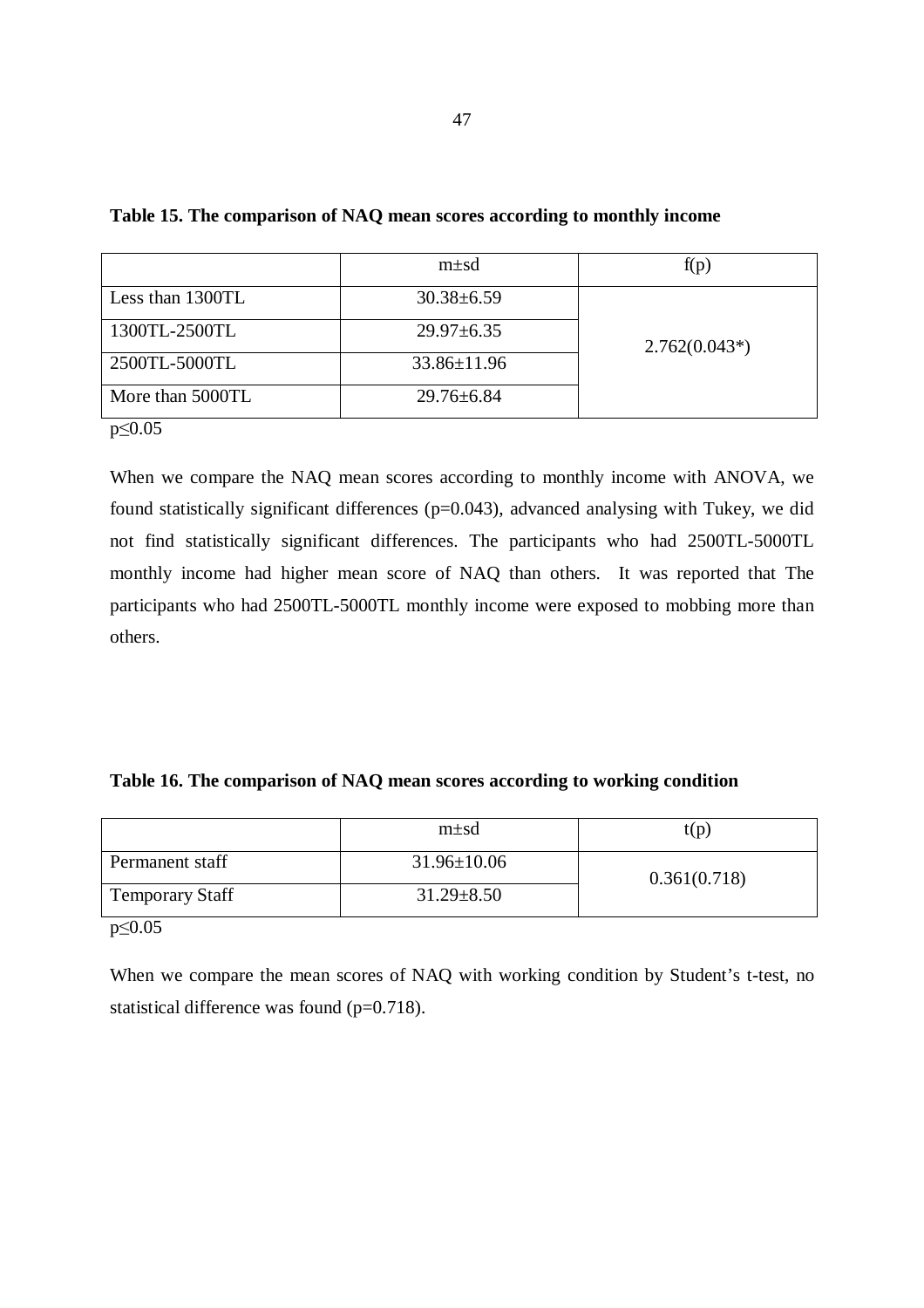|         | $m\pm sd$         | f(p)         |
|---------|-------------------|--------------|
| City    | $32.20 \pm 10.36$ |              |
| Town    | $30.36 \pm 6.08$  | 0.492(0.612) |
| Village | $30.54 \pm 7.75$  |              |

## **Table 17.The comparison of NAQ mean scores according to territory**

p≤0.05

When we compare the NAQ mean scores according to territory with ANOVA analysis, no statistical difference was found (p=0.612).

# **Table 18. Correlation between GSI of SCL-90-R and NAQ mean score**

| 1.NAQ |           | $0.576**$ |
|-------|-----------|-----------|
| 2.GSI | $0.576**$ |           |

\*\*Correlation is significant at the 0.01 level (2-tailed)

There were positive moderate correlation between Global Severity Index (GSI) of SCL-90-R and NAQ mean score  $(r=0.576, p=0.000)$ . It was reported that there were relationship between the distress that increased because of the psychiatric symptoms and mobbing.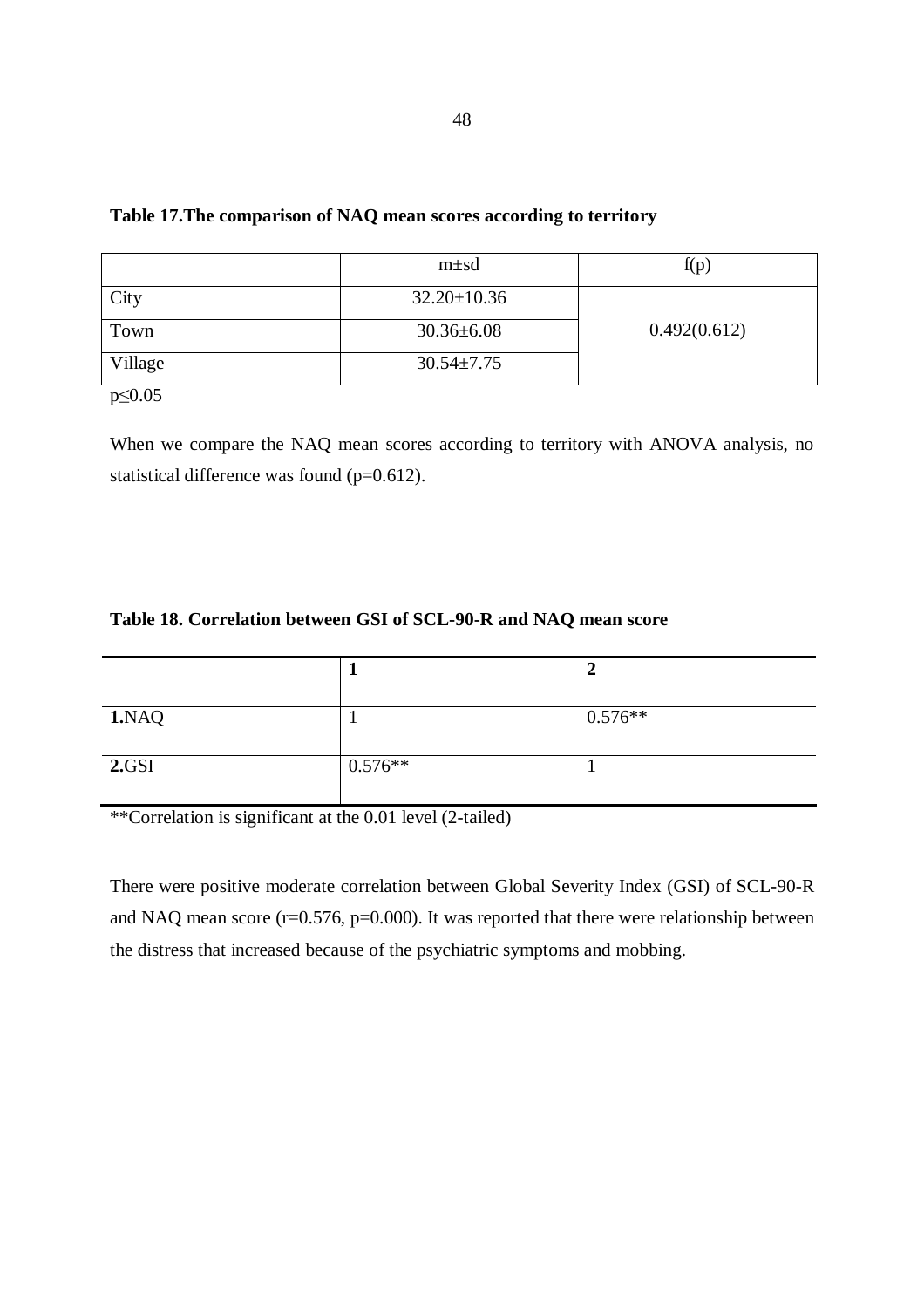|         | $\mathbf{1}$ | $\overline{2}$                                                                                                                                                                                                                                                                         | 3            | 4            | 5            | 6            | $\overline{7}$ | 8            | 9            | <b>10</b>    | 11           |
|---------|--------------|----------------------------------------------------------------------------------------------------------------------------------------------------------------------------------------------------------------------------------------------------------------------------------------|--------------|--------------|--------------|--------------|----------------|--------------|--------------|--------------|--------------|
| 1.NAQ   |              | $0.475**$                                                                                                                                                                                                                                                                              | $0.455**$    | $0.517**$    | $0.489**$    | $0.511**$    | $0.550**$      | $0.524**$    | $0.508**$    | $0.580**$    | $0.428**$    |
| 2.SOM   | $0.475**$    | $\mathbf{1}$                                                                                                                                                                                                                                                                           | $0.665**$    | $0.607**$    | $0.679**$    | $0.771**$    | $0.607**$      | $0.661**$    | $0.619**$    | $0.656**$    | $0.693**$    |
| $3.0-C$ | $0.455**$    | $0.665**$                                                                                                                                                                                                                                                                              | $\mathbf{1}$ | $0.809**$    | $0.768**$    | $0.777**$    | $0.672**$      | $0.639**$    | $0.717**$    | $0.710**$    | $0.791**$    |
| $4.I-S$ | $0.517**$    | $0.607**$                                                                                                                                                                                                                                                                              | $0.809**$    | $\mathbf{1}$ | $0.829**$    | $0.806**$    | $0.690**$      | $0.716**$    | $0.764**$    | $0.755**$    | $0.746**$    |
| 5.DEP   | $0.489**$    | $0.679**$                                                                                                                                                                                                                                                                              | $0.768**$    | $0.829**$    | $\mathbf{1}$ | $0.854**$    | $0.756**$      | $0.641**$    | $0.797**$    | $0.733**$    | $0.755**$    |
| 6.ANX   | $0.511**$    | $0.771**$                                                                                                                                                                                                                                                                              | $0.777**$    | $0.806**$    | $0.854**$    | $\mathbf{1}$ | $0.770**$      | $0.767**$    | $0.755**$    | $0.837**$    | $0.737**$    |
| 7.HOS   | $0.550**$    | $0.607**$                                                                                                                                                                                                                                                                              | $0.672**$    | $0.690**$    | $0.756**$    | $0.770**$    | $\mathbf{1}$   | $0.594**$    | $0.655**$    | $0.700**$    | $0.629**$    |
| 8.PHOB  | $0.524**$    | $0.661**$                                                                                                                                                                                                                                                                              | $0.639**$    | $0.716**$    | $0.641**$    | $0.767**$    | $0.594**$      | $\mathbf{1}$ | $0.615**$    | 0.788**      | $0.602**$    |
| 9.PAR   | $0.508**$    | $0.619**$                                                                                                                                                                                                                                                                              | $0.717**$    | $0.764**$    | $0.797**$    | $0.755**$    | $0.655**$      | $0.615**$    | $\mathbf{1}$ | $0.753**$    | $0.673**$    |
| 10.PSY  | $0.580**$    | $0.656**$                                                                                                                                                                                                                                                                              | $0.710**$    | $0.755**$    | $0.733**$    | $0.837**$    | $0.700**$      | $0.788**$    | $0.753**$    | $\mathbf{1}$ | $0.692**$    |
| 11.ADD  | $0.428**$    | $0.693**$                                                                                                                                                                                                                                                                              | $0.791**$    | $0.746**$    | $0.755**$    | $0.737**$    | $0.629**$      | $0.602**$    | $0.673**$    | $0.692**$    | $\mathbf{1}$ |
|         |              |                                                                                                                                                                                                                                                                                        |              |              |              |              |                |              |              |              |              |
|         |              | $*$ $\mathcal{L}_{\text{c}}$ $\mathcal{L}_{\text{c}}$ $\mathcal{L}_{\text{c}}$ $\mathcal{L}_{\text{c}}$ $\mathcal{L}_{\text{c}}$ $\mathcal{L}_{\text{c}}$ $\mathcal{L}_{\text{c}}$ $\mathcal{L}_{\text{c}}$ $\mathcal{L}_{\text{c}}$ $\mathcal{L}_{\text{c}}$ $\mathcal{L}_{\text{c}}$ |              |              |              |              |                |              |              |              |              |

**Table 19. Correlation between subscales of SCL-90-R and NAQ mean score** 

\*\*Correlation is significant at the 0.01 level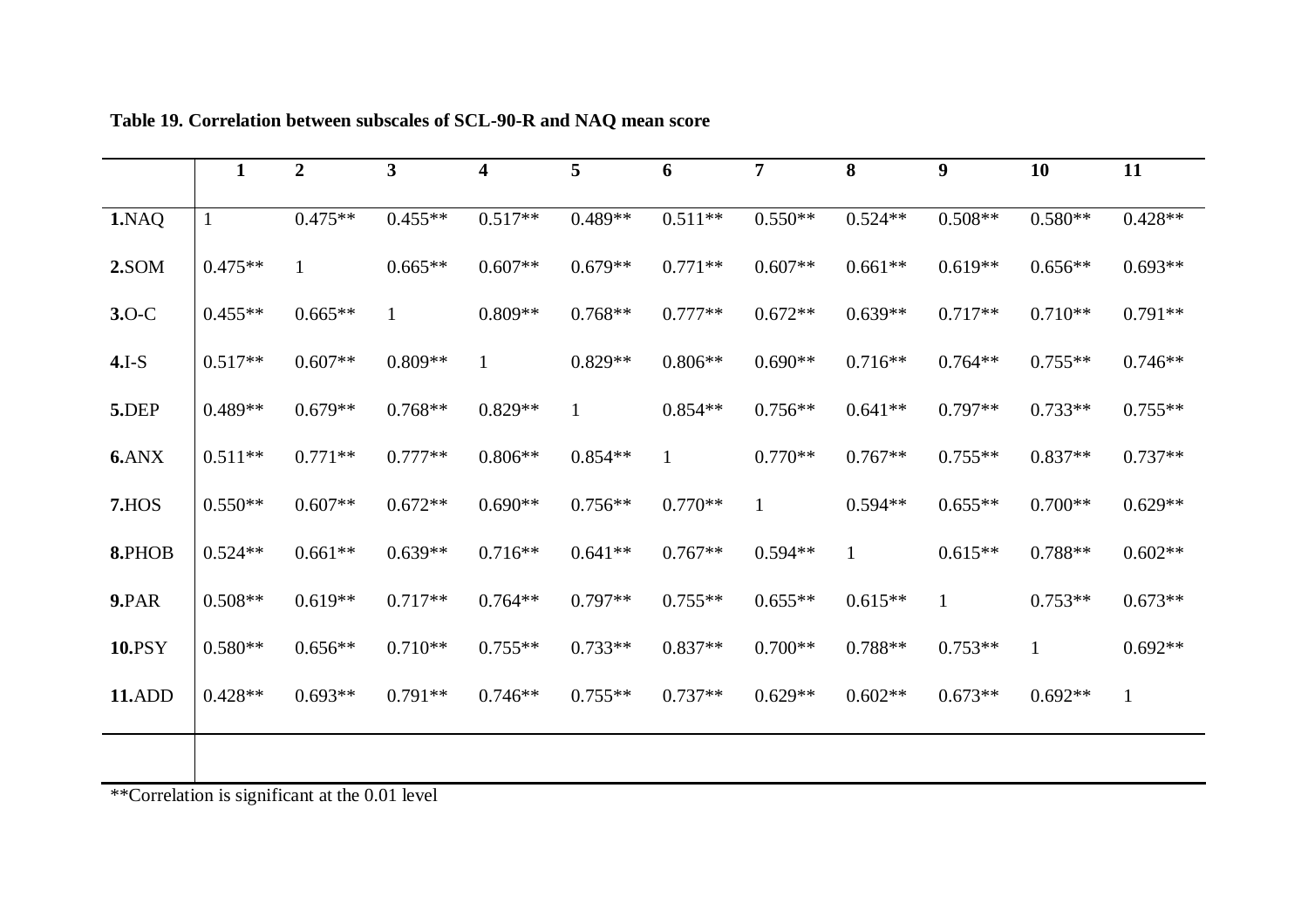In the present study there were positive correlation between NAQ and SCL 90 subscales; somatization subscale ( $r=0.475$ ,  $p=0.000$ ), obsessive-compulsive subscale ( $r=0.455$ ,  $p=0.000$ ), interpersonal sensitivity subscale  $(r=0.517, p=0.000)$ , depression subscale and NAQ  $(r=0.489, p=0.000)$ p=0.000), anxiety subscale (r=0.511, p=0.000), hostility subscale (r=0.550, p=0.000), phobicanxiety subscale  $(r=0.524, p=0.000)$ , paranoid ideation subscale  $(r=0.508, p=0.000)$ , psychoticism subscale ( $r=0.580$ ,  $p=0.000$ ), additional items subscale ( $r=0.428$ ,  $p=0.000$ ).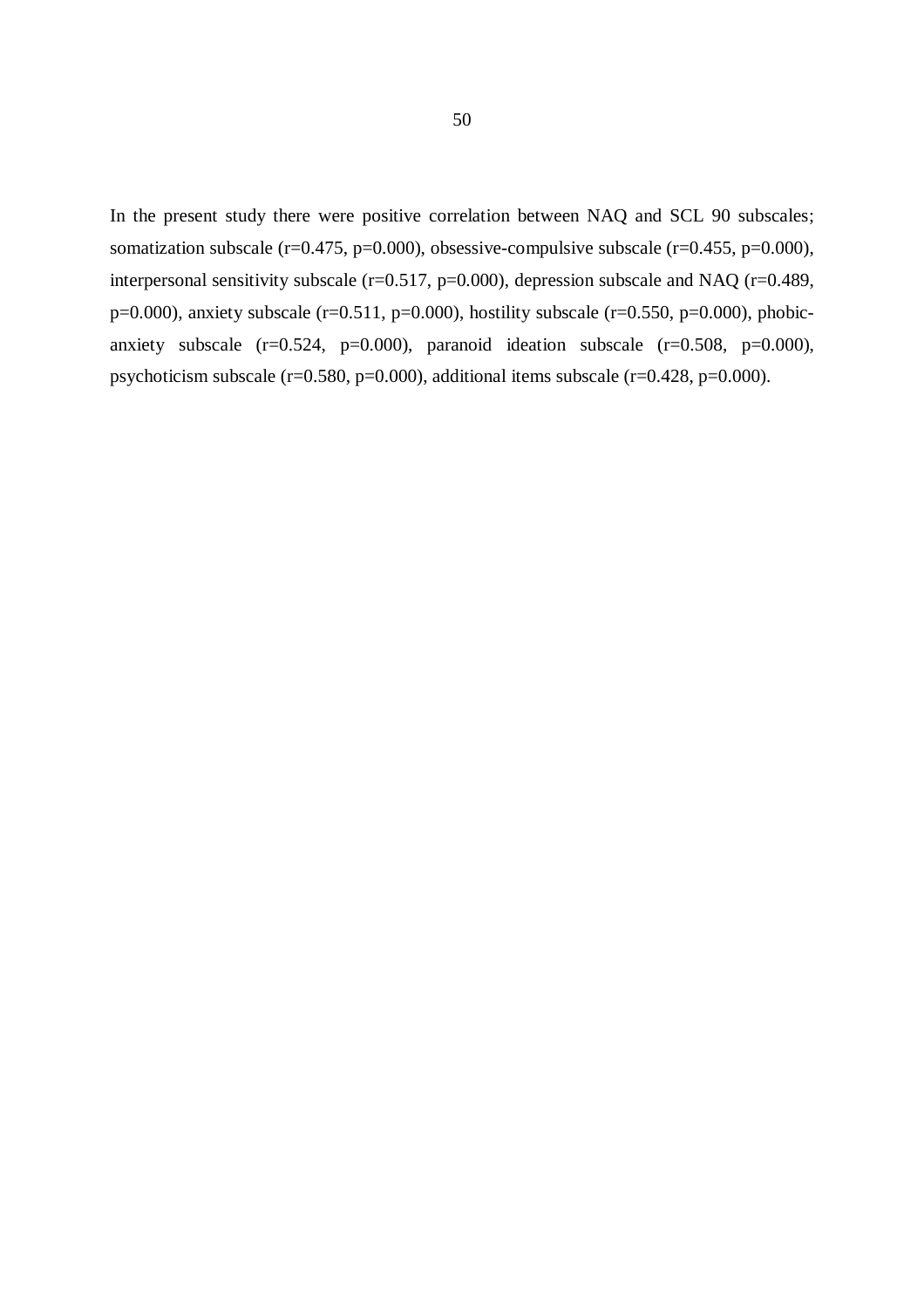|                 | Т          | $\mathbf{2}$ | 3<br>4     |           | 5          |  |
|-----------------|------------|--------------|------------|-----------|------------|--|
| 1.NAQ           | 1          | $0.340**$    | $-0.152*$  | 0.069     | $-0.389**$ |  |
| 2. Neuroticism  | $0.340**$  |              | $-0.220**$ | $-0.033$  | $-0.341**$ |  |
| 3. Extroversion | $-0.152*$  | $-0.220**$   |            | 0.058     | 0.091      |  |
| 4. Psychoticism | 0.069      | $-0.033$     | 0.058      |           | $-0.142*$  |  |
| 5.Lie           | $-0.389**$ | $-0.341**$   | 0.091      | $-0.142*$ | 1          |  |

**Table 20. Correlation between subscales of EPQR-A and NAQ mean score** 

\*\*Correlation is significant at the 0.01 level (2-tailed)

\*Correlation is significant at the 0.05 level (2-tailed)

In the correlational analysis of subscales of EPQR-A and NAQ, it was found that there were positive moderate correlation between neuroticism total score and NAQ total score (r=0.340, p=0.000). There were negative weak correlation between extroversion total score and NAQ total score ( $r=-0.152$ ,  $p=0.034$ ). There were not correlation between psychoticism total score and NAQ total score (r=0.069, p=0.338). There were negative moderate correlation between lie total score and NAQ total score (r=-0.389, p=0.000).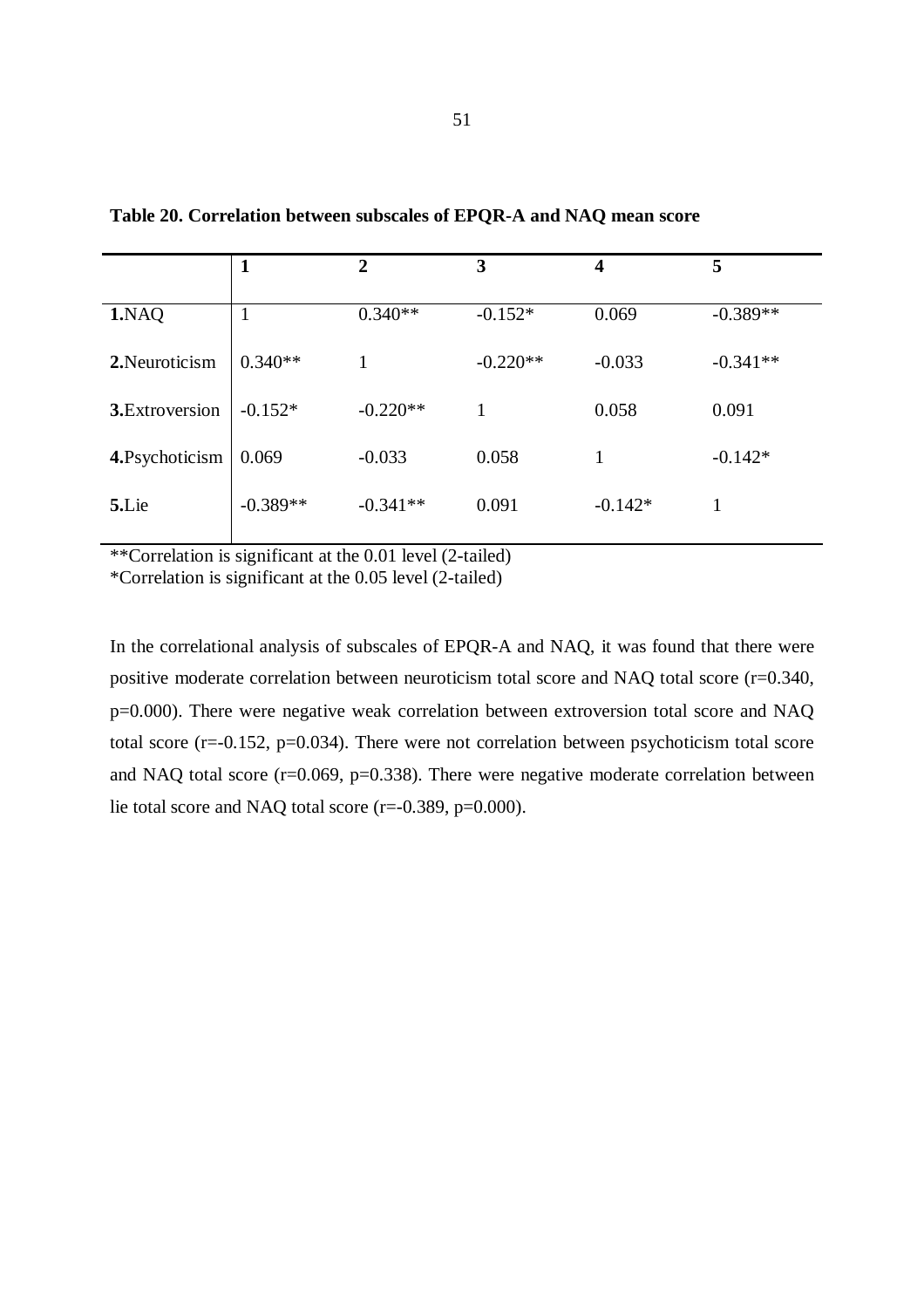#### **4. DISCUSSION**

The present study indicated that negative acts of mobbing behaviors occured among employees who work at high schools of 'Ministry of National Education, Youth And Sports' in North Cyprus. 6.7% of the participants percieved themselves as victim. Also participants who were not percieved themselves as victim reported that they exposed many forms of mobbing behavior in work place.

In the present study, it was found that; there was relationship between gender differences and being exposed to mobbing. It was reported that male participants were exposed to mobbing more than female participants. Studies on the subject showed different results. In a study about mobbing that was made in Turkey it was found that male participants were exposed to mobbing more than female participants parallel to the present study (Ertürk& Cemaloğlu,2005). However, according to the findings of Scandinavian studies about mentioned phenomenon, no significant gender differences were found (Einarsen,Raknes&Matthiesen,1994; Einarsen&Skogstad,1996). In another study about mobbing that was made in USA among 9000 participants, it was found that 42% of women and %15 of men were exposed to mobbing in last two years (cited in Arpacıoğlu,2005). Those different findings according to some countries can be explained by different cultures of countries. The present study was made in North Cyprus and in this study it was found parallel findings with Turkey about gender differencies and mobbing. Both countries have the same cultural characteristics. There is a cultural respect for women, so it can be the reason for carring out negative acts of mobbing toward men more than women.

According to present study, there were not any relationship between work position and the mobbing. Recent studies indicated different findings about that fact. According to the findings of a study which was made among banking employees, there were not significant differencies between job title and mobbing parallel to the present study's findings (Gök,2011). Parallel to the present study's findings, according to Leymann's study in 1992, the differences with regard to hierarchical position were not statistically significant (cited in Gülen,2008). On the other hand, in another study it was found that according to the organizational status, managers had the highest rates of victimization (Çöl,2008).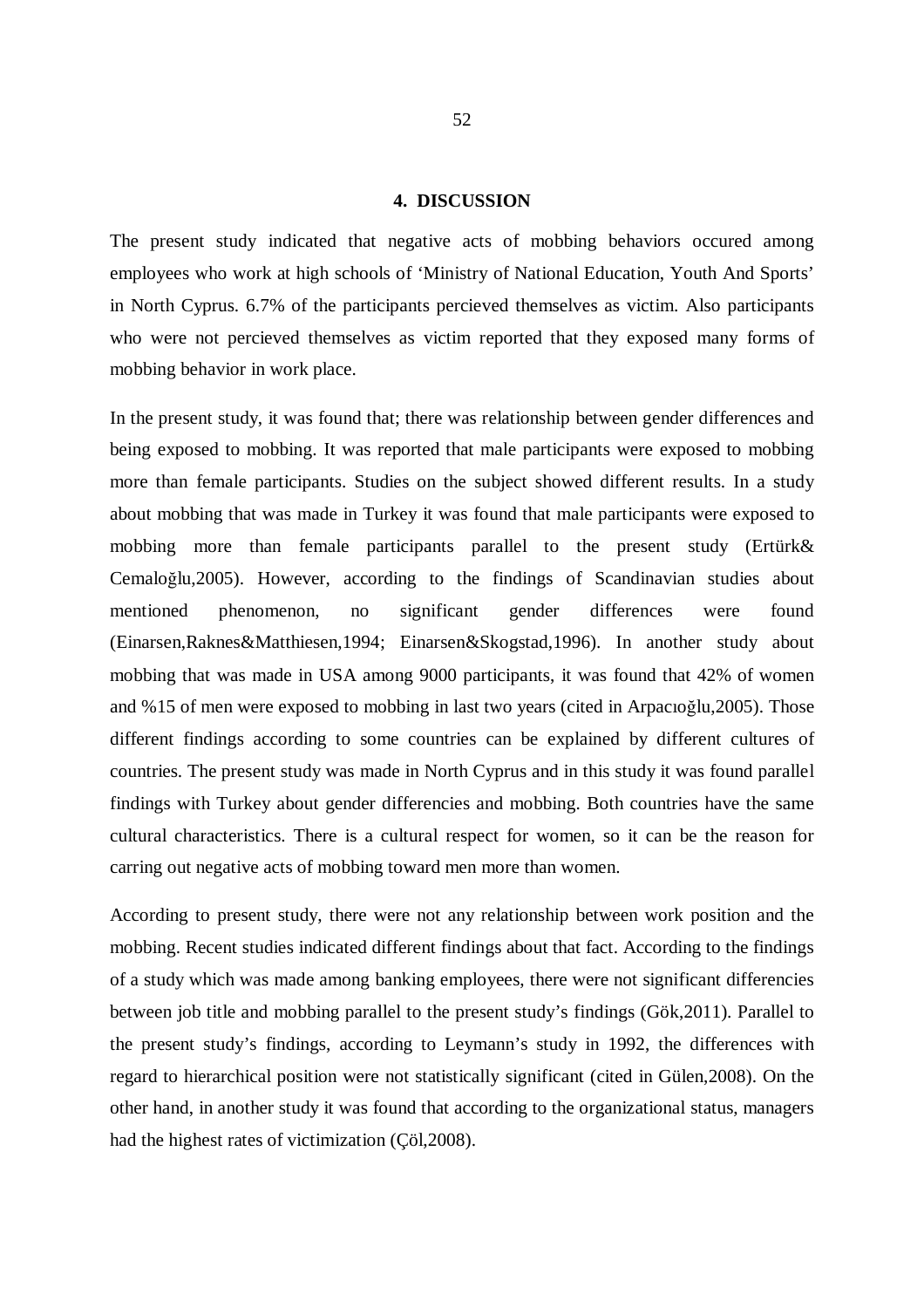In the present study, it was indicated that there was not any relationship between age and the mobbing. In literature there are different findings. In one study, it was shown that older workers were at a higher risk of victimization than younger ones (Einarsen&Skogstad,1996). Due to the findings of another study it was found that the employees whose ages were below 30 were exposed to mobbing more than older ones (Gülen,2008). In another study it was found that employees at the ages between 15 and 36 were exposed to mobbing more than older ones, that is rate of victimization decreases while age increases (Çöl,2008).

 According to the findings of the present study, there was significant relationship between duration of present work and being exposed to mobbing. On the other hand there was not any significant relationship between total duration of work and mobbing. In another study which was also made analysis between duration of work and mobbing found that, there were significant differencies between tenure (duration of work) of the participants and their exposure to mobbing (Gök,2011). Parallel to recent findings, the fact that there was significant relationship between duration of present work and being exposed to mobbing, can be explained by decreasing job satisfaction. Recent studies showed that when mobbing was occured job satisfaction was decreased (Einarsen,Matthiesen&Skogstad,1998 cited in Vartia,2002). Also it was found that symptoms of lower job satisfaction causes to feel experiences of victimization (Matthiesen,2002).It can be said that with increasing duration at workplace, employees can lose their motivation for work and so their job satisfaction can decrease. This situation can be effective on their feeling of victimization and on exposure to mobbing.

The present study did not show any relationship between type of school and the mobbing. In a recent study, which analyzed relationship between school type and mobbing, findings were parallel to the present study. According to that study, there was not any difference about the most encountered mobbing behaviors by school type (Gökçe,2006).

According to the present study's findings, there was not any relationship between marital status and the mobbing. Contrastly to the present study's findings, in another study it was found that marital status had an impact on mobbing behaviors (Tunçel,2009). On the other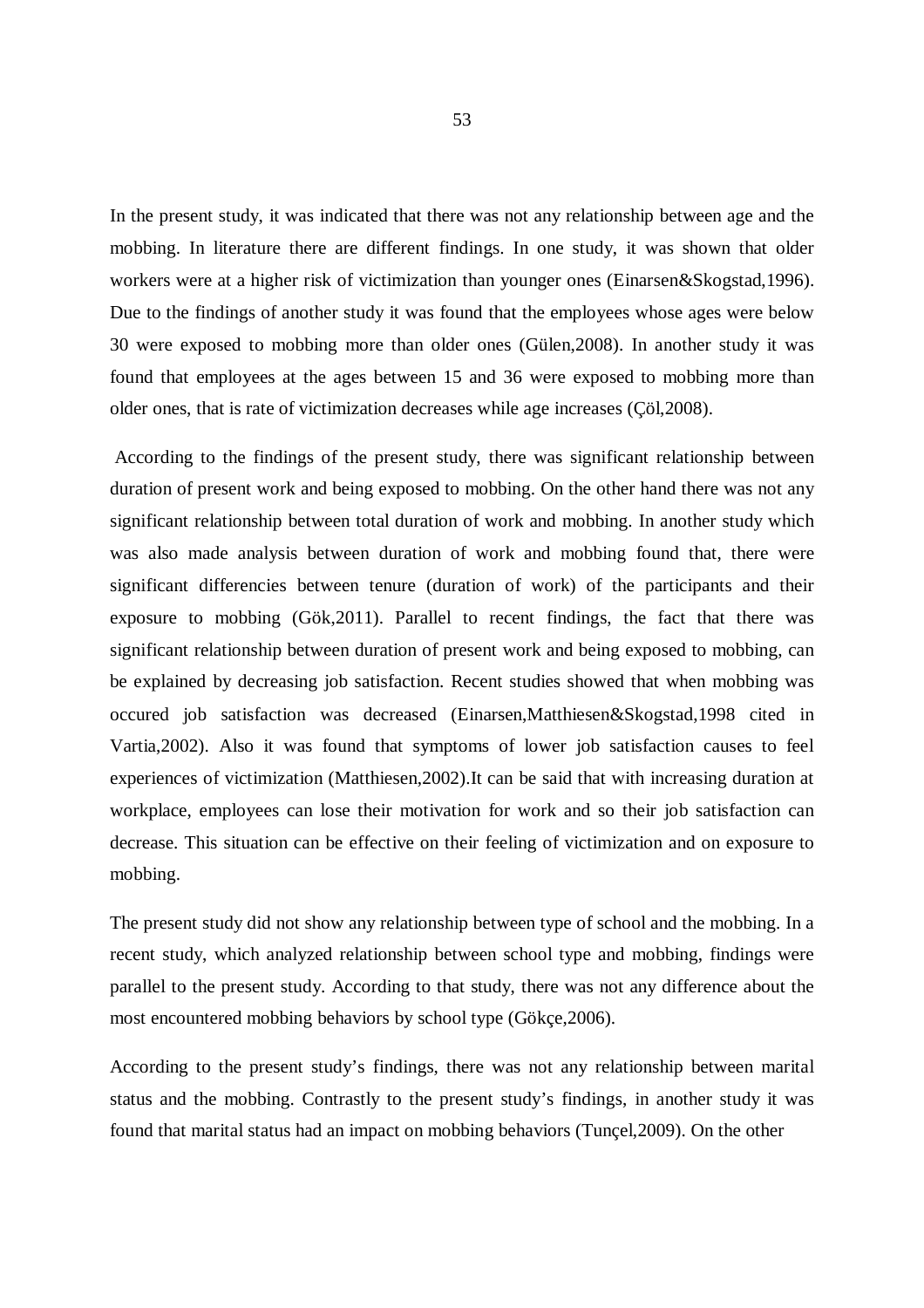hand in another study there was similar findings with present study, that is; , there were not any significant differences between marital status and mobbing behaviors (Karcıoğlu&Çelik,2012).

Any relationship between nationality of the participants and mobbing was not found in this study. Also there was not any relationship between mothers' nationality and mobbing, and fathers' nationality and mobbing. In a study which was made in Australia among Australian and Korean teachers, found that victims in Australia are more likely to withdraw, while those in Korea are more likely to acknowledge shame (Shin, 2005). In another study about relationship between the nationality differencies and mobbing indicated that employees from Central America emphasized the physical component of workplace bullying more than the Southern European employees (Escartin, Zapf, Arrieta & Carballeira,2010).

In a study that was made in Turkey, indicated that being at primary school level employee was significantly effective on being exposed to workplace bullying in the factors physical violence comparing to being both in high school and university level but not being at master and doctorate level. There was significant difference between the high school and university level employee on being exposed to workplace bullying on "attacking on personal attributes" factor, high school level employees are being exposed to workplace bullying more than university levels (Gülen,2008). Contrastly to those findings, in this study it was not indicated any relationship between educational level and mobbing.

When the relationship between monthly income and mobbing was examined in the present study, it was found that there was significant relationship between monthly income and mobbing. According to the results, the participants who had 2500TL-5000TL monthly income were exposed to mobbing more than others. This can be the reason of different perceptions of mobbing. While the participants of lower and upper income groups were considering a behavior was not a negative act of mobbing, the participants of medium-level group were considering same behaviour as a negative act of mobbing. Parallel to those findings in a study indicated that teachers who had perception that they have lower socio-economic level were exposed to mobbing more than others (Koç&Bulut,2009).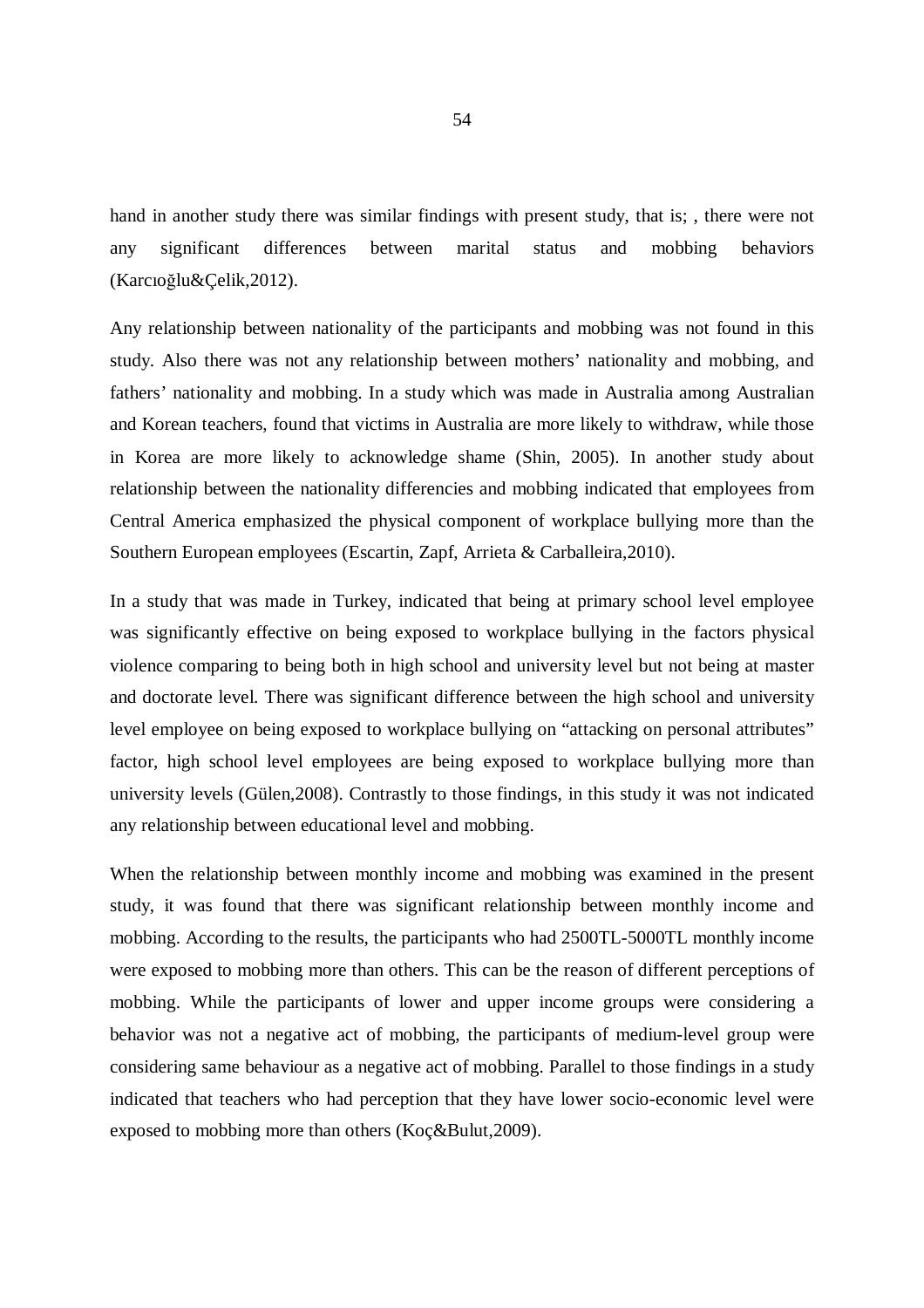In the present study, it was indicated that there was not any relationship between working condition and mobbing; that is, being permanent staff or temporary staff were not effective on being exposed to mobbing. Parallel to this, also a recent study did not find any relationship between cotracts of the participant and mobbing (Escartin, Zapf, Arrieta & Carballeira,2010).

According to the indications of the present study, there was not any relationship between the territory and mobbing. North Cyprus is a small country, villages and towns are too close to the cities. As a result of this there are not big differencies between the lives in cities, towns and villages. So this can be the reason of why there was not any relationship between territory and being exposed to mobbing.

In this study, it was found that there was relationship between some personality characteristics and negative acts of the mobbing. According to the findings of this study, there was relationship between some subscales of EPQR-A and mobbing; neuroticism, extroversion, lie subscales and being exposed to mobbing. However, there was not any relationship between psychoticism subscale and being exposed to mobbing. While neuroticisim had positive correlations with mobbing, extroversion and lie had negative correlations with mobbing. Many of the recent studies found similar results with the present study. According to the recent findings about the relationship between personality characteristics and being exposed to mobbing, parallel findings with the present study were indicated. In a study which was made among municipal employees, prison workers and hospital employees, it was reported that neuroticism was correlated with perceived bullying (Vartia,2002). In another study about the same subject that was made in Italy, it was found that bullying victims are individuals with a psychological functioning mainly of neurotic type (Balducci, 2009). Another study which was made in Turkey about this subject it was found that neurotic people were exposed to mobbing more than others (Gülen,2008). As a result of another study which was among participants that were from different occupations and different organizational fields, it was found that there was positive relationship between mobbing and neurotic personality (Deniz,2007). Contrastly the present study's findings in a recent study it was reported that there was not any relationship between being an extrovert person and being exposed to mobbing (Gülen,2008). Parallel to the present study's findings of a recent study indicated that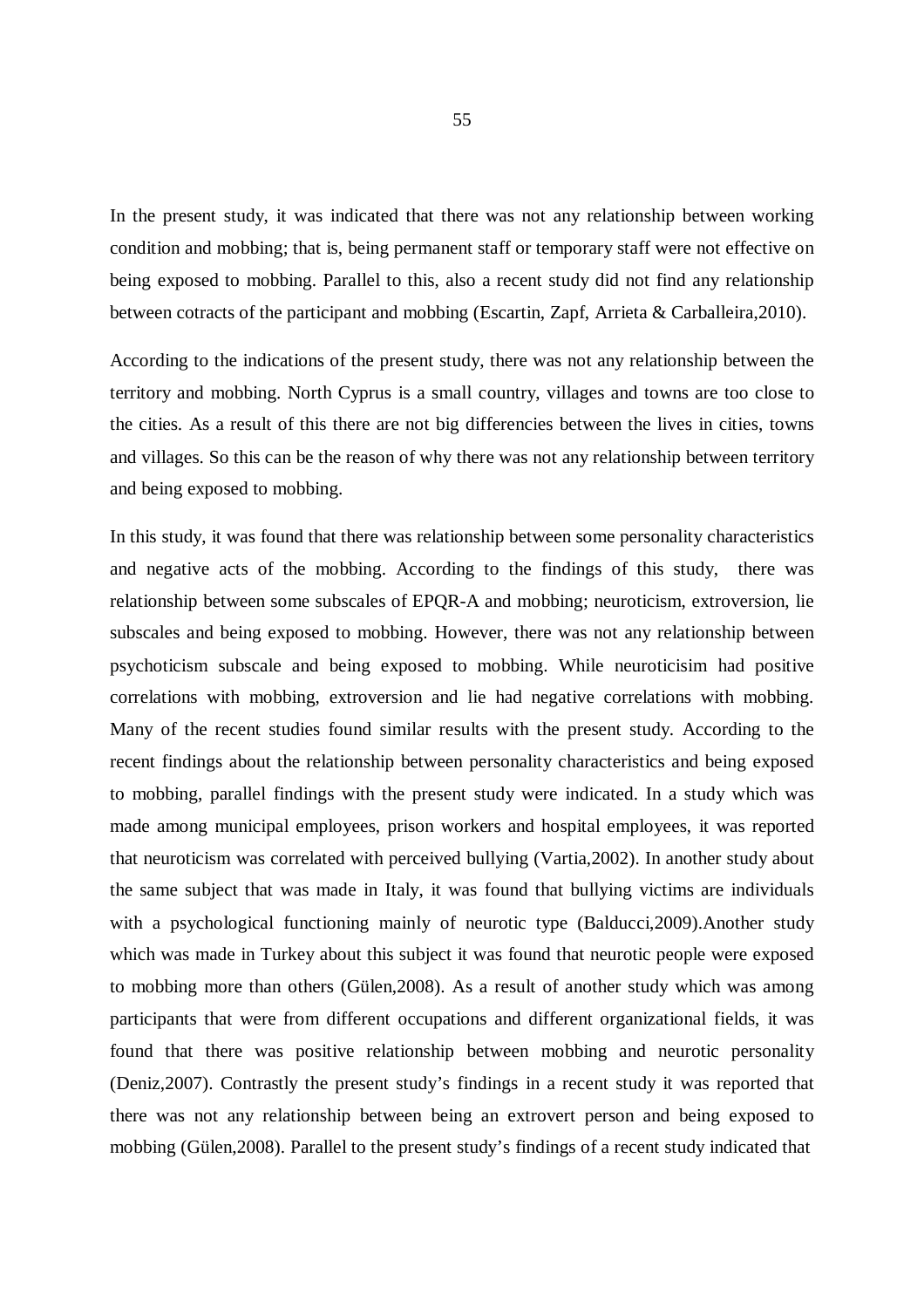victims of mobbing tended to be more introverted than non-victims (Glaso, Matthiesen, Nielsen& Einarsen cited in Matthiesen,2006).

Positive correlation of neuroticism and negative correlation of exroversion with mobbing in this study can be explained like that: Participants who had personality characteristics of neuroticism and who are less extrovert than others were being exposed to mobbing more than others. Lie subscale was developed mostly for testing the participants if they answer the questions of EPQR-A with honesty and sincerity. Expressions in this subscale mostly examines the bahaviours that assumed that they are wrong by society but can be exhibited by everybody at times. So this subscale reflects and triggers the sensibility about social desirability (Karancı,Dirik&Yorulmaz,2007). Negative relationship between lie and mobbing can be explained that victims of mobbing are tended to hide this situation, they can feel humiliated, so they can give socially desirable answers to the questions. Parallel to this; although it was not one of the hypothesis of this study, in the present study it was seen that some participants perceived and labelled themselves as mobbing victim, while some others perceived that they were not victim. But when it was examined it was interestingly seen that participants who perceived that they were not victim, were being exposed to personal and work-related mobbing behaviours same as other participants. That is; mobbing was occured, some participants accepted that they were victim, some others rejected that they were victims, may be they felt humiliated because of the situation and tended to hide it.

The present study indicated that there was relationship between Global Severity Index of SCL-90-R and the mobbing. As a result of this it can be said when mobbing occurs the distress because of the symptoms of the psychiatric dysfuntions increases, when mobbing was carried out participants had psychological distress. In a previous study, it was mentioned that; symptoms such as anxiety, sleep disorders, digestive disorders, irritation, depression and psychosomatic complaints are common among bullying victims (Lucas, INF 387C). Also it was reported that there were positive relationship between all subscales of SCL-90-R and the negative acts of the mobbing. So, it can be said that there were relationship between psychological disorders and being exposed to mobbing. In literature there were similar findings. According to the recent findings psycgological consequences can be occured as a result of mobbing (Leymann,1990; Leymann,1996; Balducci,2009). According to the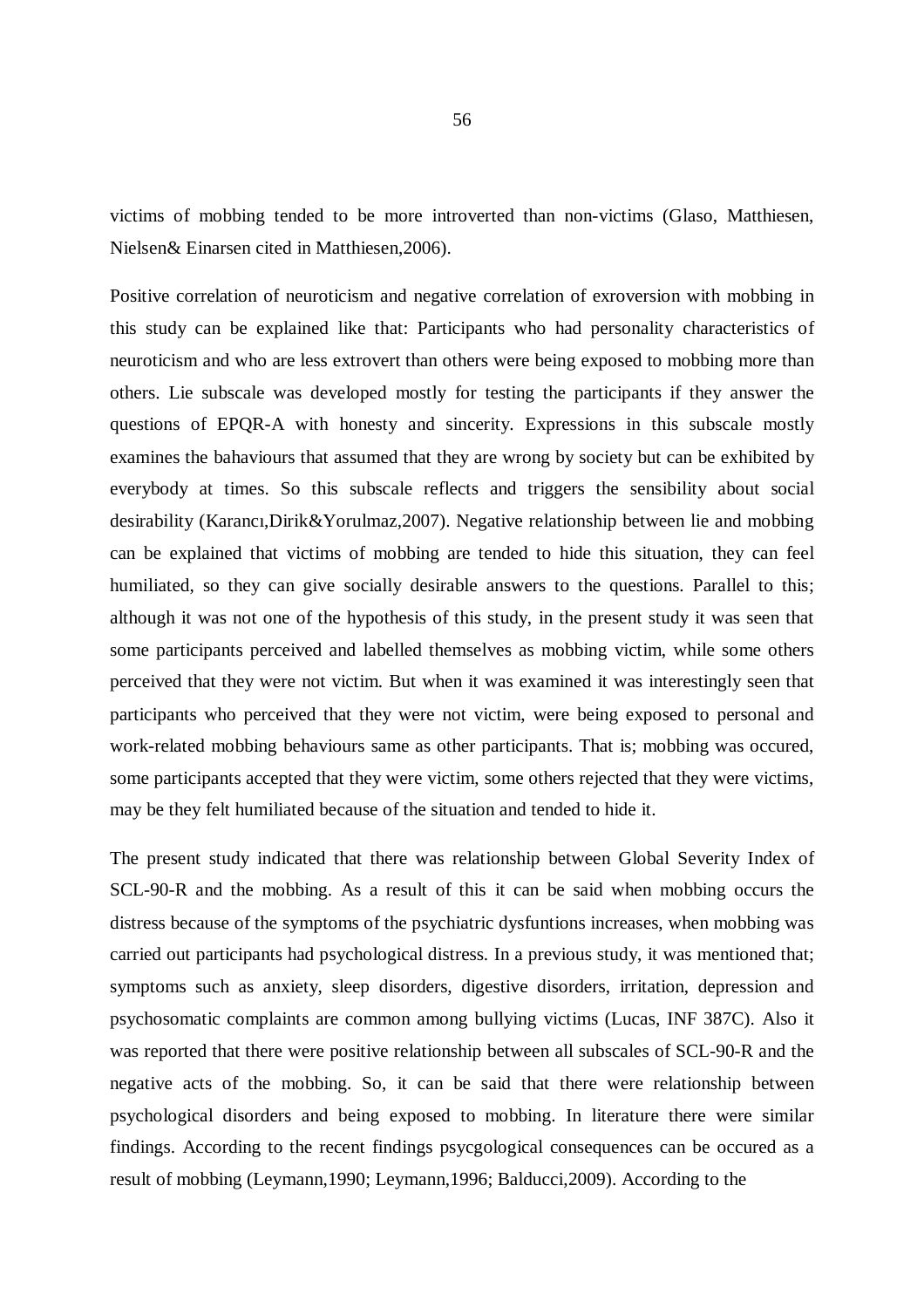indications of this study somatization and mobbing had relationship with each other, similar to the recent studies' indications, that, there were psycosomatic consequences and some physical consequences like chronic fatique, weakness, pains, various aches, cardiovascular diseases occured as a result of mobbing (Leymann,1990; Brodsky,1976 cited in Matthiesen&Einarsen,2004; Vartia,2002).

The relationship between obsessive compulsive symptoms and the mobbing was found in the present study. In recent studies it was mentioned that many of the targets of the bullying suffered from obsession and compulsive behaviour (Niedl,1996; Zapf,1999).

 As another indication of the present study, it was found that there was relationship between interpersonal sensitivity and mobbing parallel to recent indications. In another words it can be said participants who were exposed to mobbing had lower self esteem, lower self confidence, felt themselves smaller than others, had damaged interpersonal relations, as similar as recent findings (Vartia,2001; Vartia,2002).

 In previous researches about mobbing and its consequences, it was seen that depression and mobbing had relationship. Many of the victims of the mobbing who experienced negative acts of mobbing behaviour suffered from depression, even suicidal ideation (Vartia,2002; Tınaz,2006; Balducci,2009). In the present study it was found that depression and the mobbing had positive relationship, parallel to recent findings.

Previous researches about the mobbing showed that great anxiety, high anxiety levels can be seen on individuals who were exposed to mobbing. As a anxiety disorder post-traumatic stress disorder can be seen generally (Leymann,1990; Leymann,1996; Matthiesen&Einarsen,2004). In the present study it was indicated that there was relationship between anxiety and being exposed to mobbing, parallel to those recent studies.

According to the indications of the present study there were positive relations between hostility and mobbing, there were positive relations between phobic anxiety and mobbing and there were positive relations between paranoid thoughts and mobbing. It can be said that participants who were exposed to mobbing had irritability, hostile behaviors, agressive behaviors and resentments toward others.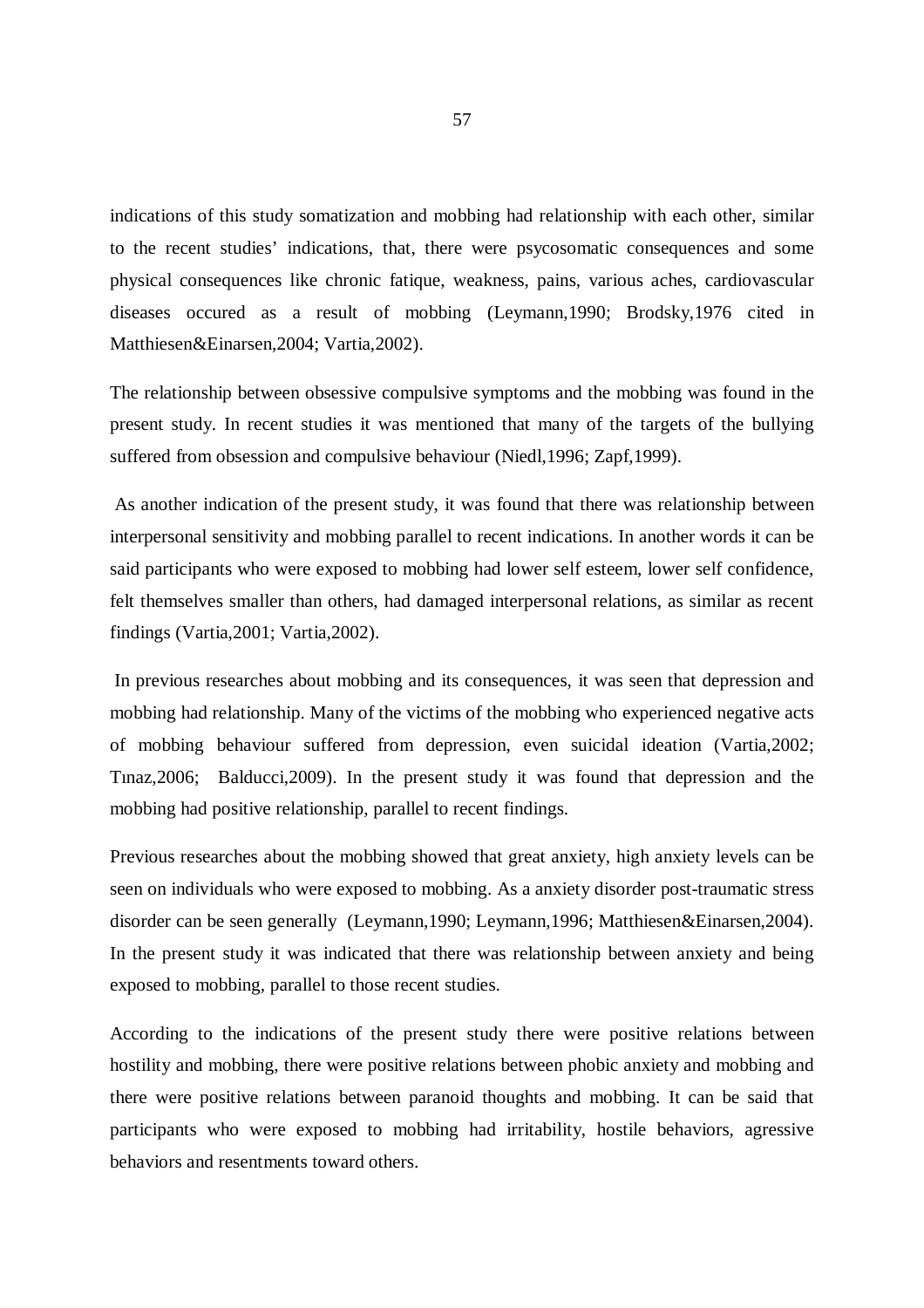Also participant who were exposed to mobbing had some insistent phobic reactions toward a specific object or someone may be the offender. Participants were also suspicious and had fear of losing autonomy. In a study which was made among 17 victim of mobbing in Finland indicated that victims had socio-phobia (Björkqvist,1994). In another study it was indicated that victims of mobbing were over-sensitive, suspicious, angry and to be anxious in social settings (Einarsen,Raknes&Matthiesen,1994).

 Another indication of the present study was finding positive relation between psychoticism and being exposed to mobbing. This situation can be explained by being introverted and preferring to stay alone by victims who were exposed to mobbing. According to recent findings being exposed to mobbing also impairs the relationships outside of work, also this situation has disastrous effects on family functioning, relationships and communication (Jennifer,Cowie&Anaiadou,2003; Rayner et al.,2002; Tracy et al.,2006 cited in Lutgen-Sandvik&Sypher,2009).

The present study indicated that there were positive relation between additional items of SCL-90-R, which represents sleeping problems, eating problems and feelings of guiltiness, and being exposed to mobbing. According to a Finnish research victims of mobbing suffered from insomnia (Björkqvist,1994). In another research it was indicated that 34% of victims of mobbing had sleeping problems (Vartia,2001). In a Norwegian study it was indicated that victims blamed themselves by their own shyness, low self esteem, lack of self-efficacy and lack of conflict management skills (Einarsen,Raknes&Matthiesen,1994).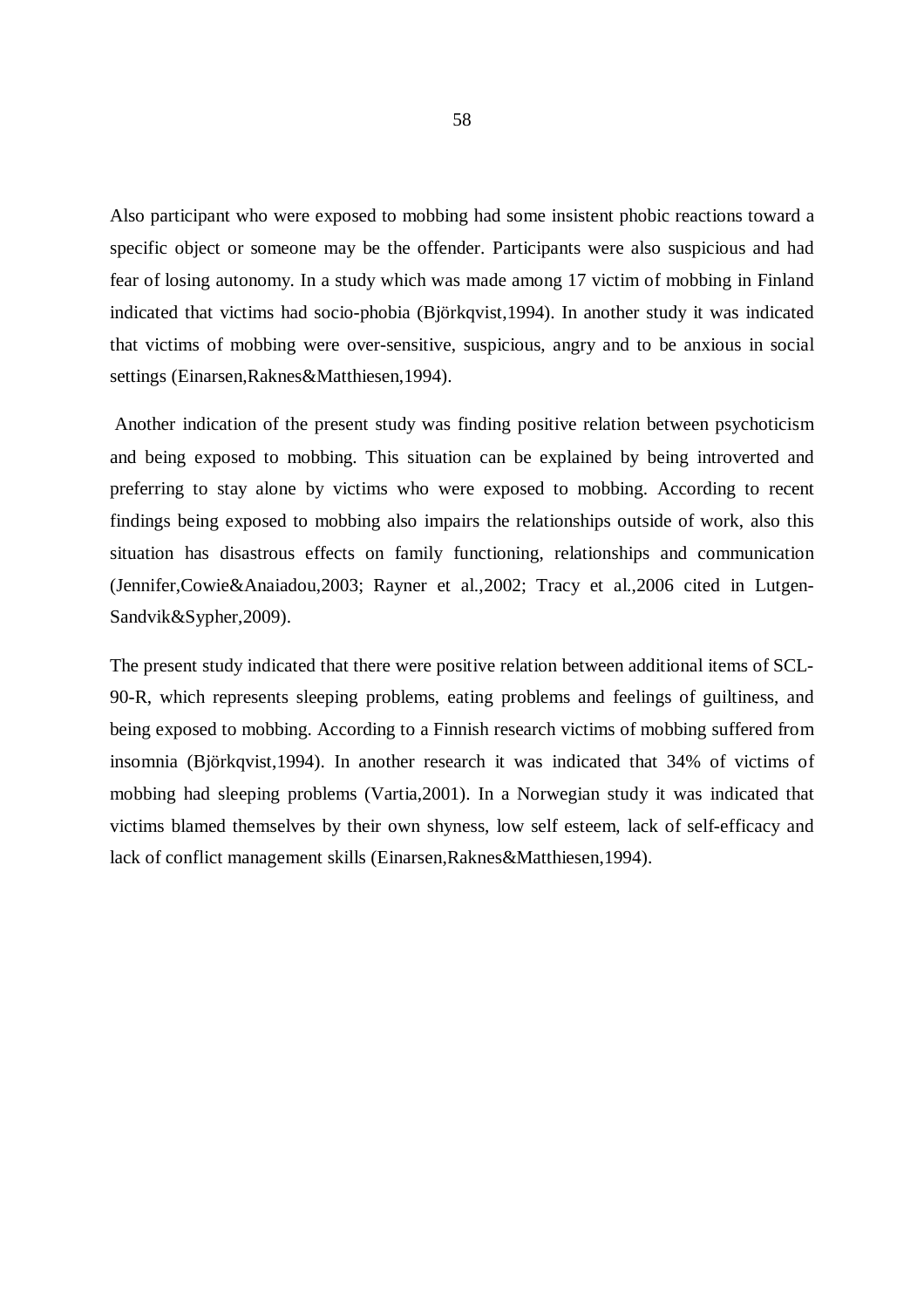### **5. CONCLUSION**

The present study indicated that there were mobbing among employees who work at high schools of 'Ministry Of Education, Youth and Sports' and mobbing had relationship between demographic characteristics, personality characteristics and psychological disorders.

According to the results of the present study male gender, working for a longer time at one place and moderate income are high risk factors for mobbing. These factors should be considered when preparing a prevention program.

Findings of this study showed that some people who had some personality characteristics had higher risk for exposing mobbing because of their personality. Results about victims were expected because there are many researches about that subject. It can be said that personality characteristics of offenders are also effective on carring out mobbing behaviours, but there are not enough researches and evidences about that subject. Further researchers should also examine offenders personality characteristics instead of victims personality characteristics.

Another finding of this study is the relationship between psychological disorders and mobbing. Psychological disorders are generally consequences of mobbing rather than causes. So importance and necessity of psychologists in workplaces are seen. Unfortunately in Northern Cyprus, the idea of going to psychologists are not common yet. There should be psychologists in workplaces to educate employees and to help about their problems. Also going to a psychologist should be in insurance coverage for increasing continuity of therapies. If a person's psychological situation becomes better, his/her family life also becomes better, and at the end society becomes better.

Some negative acts of mobbing can be regarded normal in different cultures. Employees should be informed about continuity, frequency of mobbing and what are negative acts of mobbing and what are not. Participants who perceived themselves as non-victim, were being exposed to mobbing almost more than others. This situation shows us that people are feeling embarrassed or humiliated because of exposing mobbing and tend to hide it, or they don't know what behaviours are negative acts of mobbing. So there should be some interventions for informing employees about mobbing to let them know what behaviours are negative acts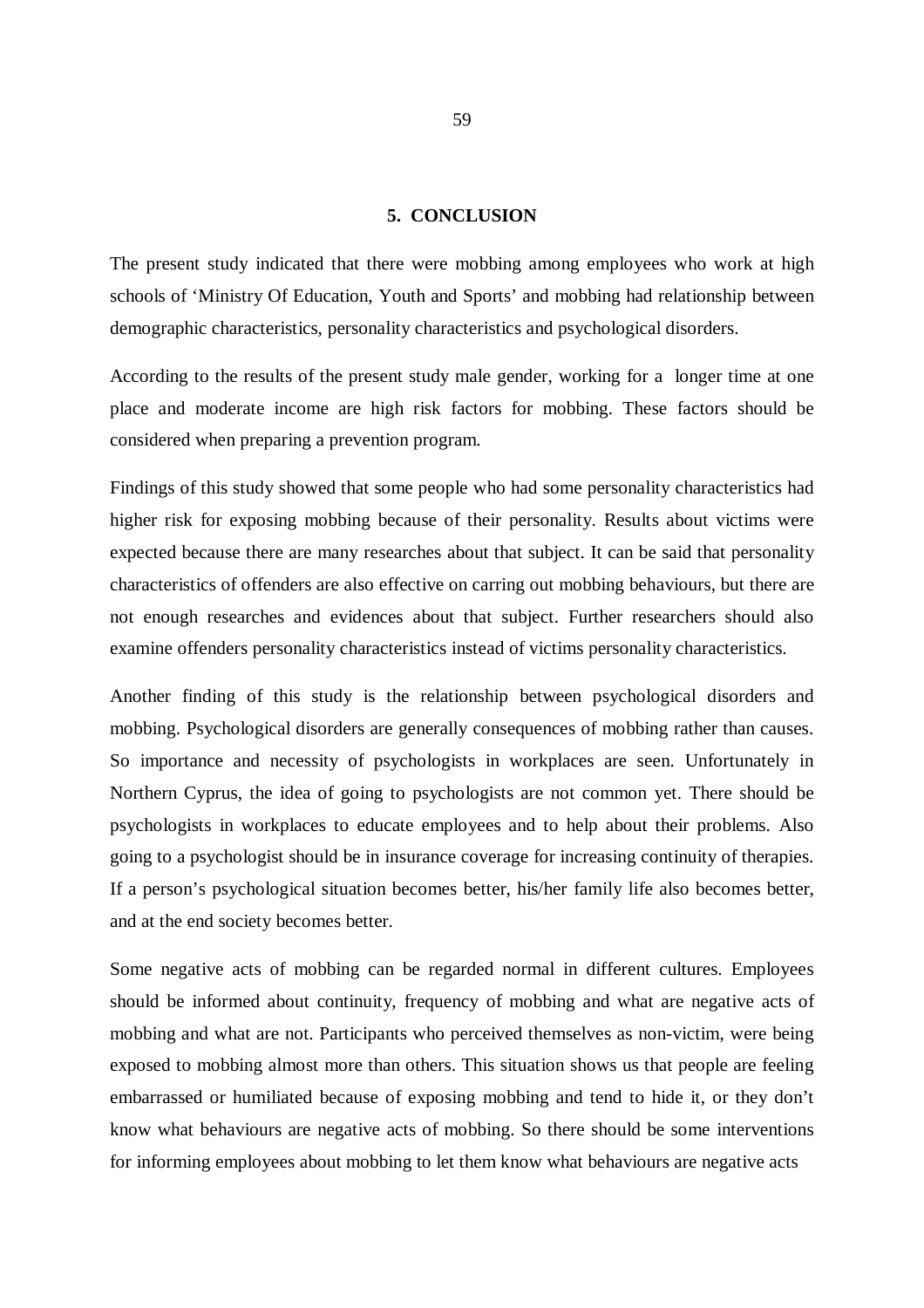of mobbing and what are not. Specialists or researchers should inform employees about causes and consequences of mobbing, if they learn they can protect themselves. The main issue on protection and struggling with mobbing should be educating and informing employees and society in general.

Further researches should examine other workplace sectors such as health, sports, government and private sectors besides education sector. People should regain knowledge about the mobbing phenomenon. Because as all the World in Northern Cyprus, some people are offenders, some others are victims of mobbing. Further researches should focus the mobbing phenomenon more, to increase attention and inform the society. If the society learns what behaviors are negative behaviors of mobbing, what are the causes and what are the consequences, they can also learn prevention and how to handle it. So this means; healthy people, healthy organizations and a healthy society.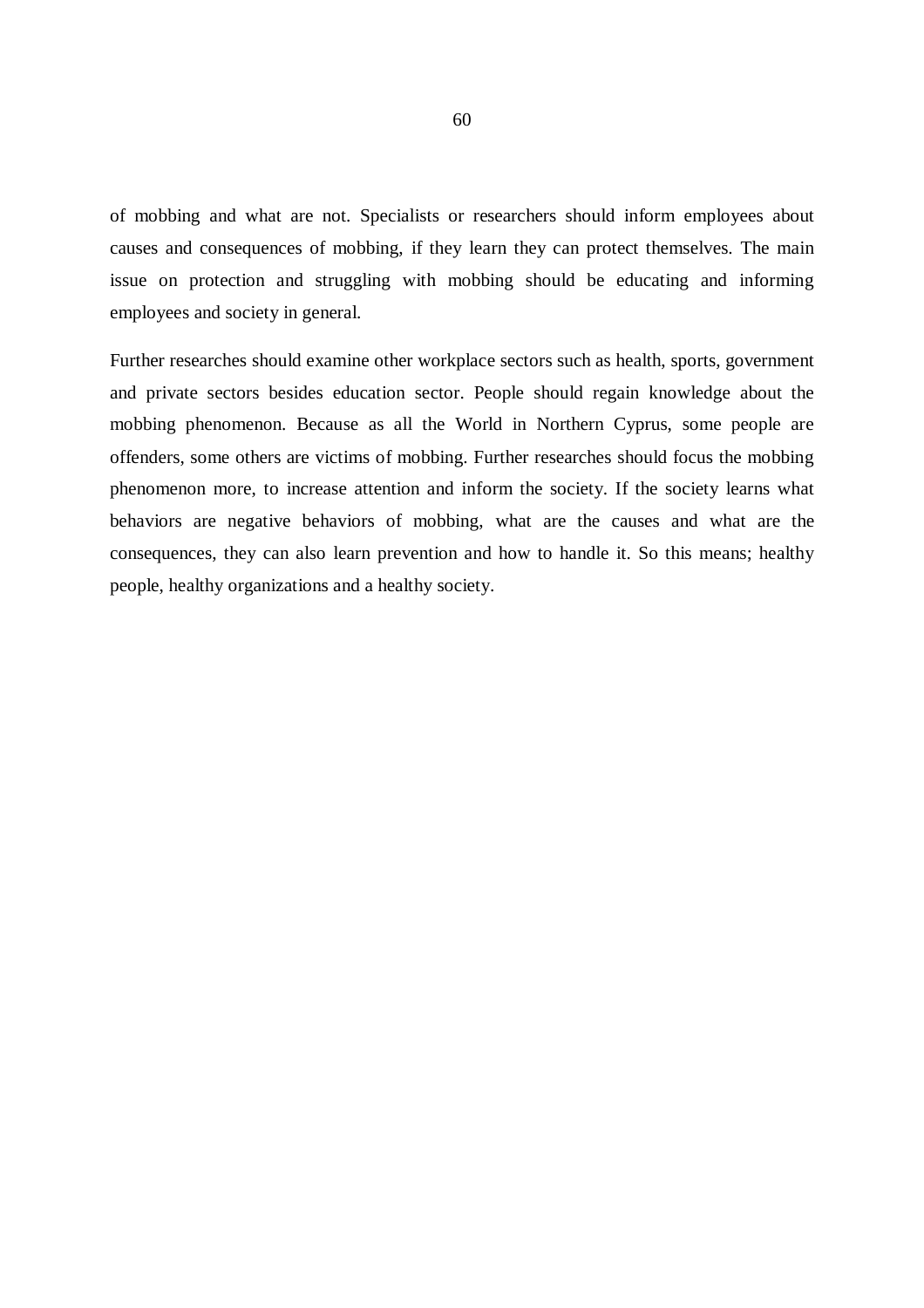#### **REFERENCES**

Arpacıoğlu, G. (2005). **İşyerinde Zorbalık**.Donanma Komutanlığı Kurum Gelişimi Bülteni.

Aydın, O., Öcel, H. (2009). İşyeri Zorbalığı Ölçeği: Geçerlik ve Güvenirlik Çalışması. **Türk Psikoloji Yazıları** 12(24): 94-103.

Başbakanlık Mobbing Genelgesi 2011/2. (2011). İşyerinde Psikolojil Tacizin (Mobbing) Önlenmesi. **Resmi Gazete 27879**. Retrieved May 2012 from the World Wide Web: http://www.mobbing.org.tr/index.php?option=com\_content&view=article&id=261:babakanlı k-mobbing-genelges&catid=48:mevzuat&Itemid=17.

Balducci, C. (2009). **Aggressive Behavior at Work: Investigating and Integrating the Target's and Actor's Perpectives**. Unpublished Doctorate Thesis, Italy.

Baltaş, A. (2004). **Adı Yeni Konmuş Bir Olgu: İşyerinde Yıldırma 'Mobbing'**.

Beswick, J. (2006). **Bullying At Work: A Review Of The Literature**. Health And Safety Laboratory Project, Harpur Hill, Buxton, Derbyshire, SK17 9JN.

Branch, S., Sheenan,M., Barker, M., Ramsay, S. (2004). **Perceptions Of Upwards Bullying: An Interview Study**. Fourth International Conference On Bullying And Harrassment In The Workplace. UK: London, 32-34 cited in Yaman, E. (2009).**Yönetim Psikolojisi Açısından İşyerinde Psikoşiddet-Mobbing**. Nobel Yayın Dağıtım.

Björkqvist, K., Österman, K., Hjelt-Back, M. (1994). Aggression Among University Employees. **Aggressive Behavior** 20:173-184.

Brodsky, C.M. (1976). The Harrassed Worker. Toronto: Leixton Books cited in Matthiesen, S.B., Einarsen, S. (2004). Psychiatric Distress and Symptoms of PTSD Among Victims of Bullying at Work. **British Journal Of Guidance and Counseling** 32(3): 335-356.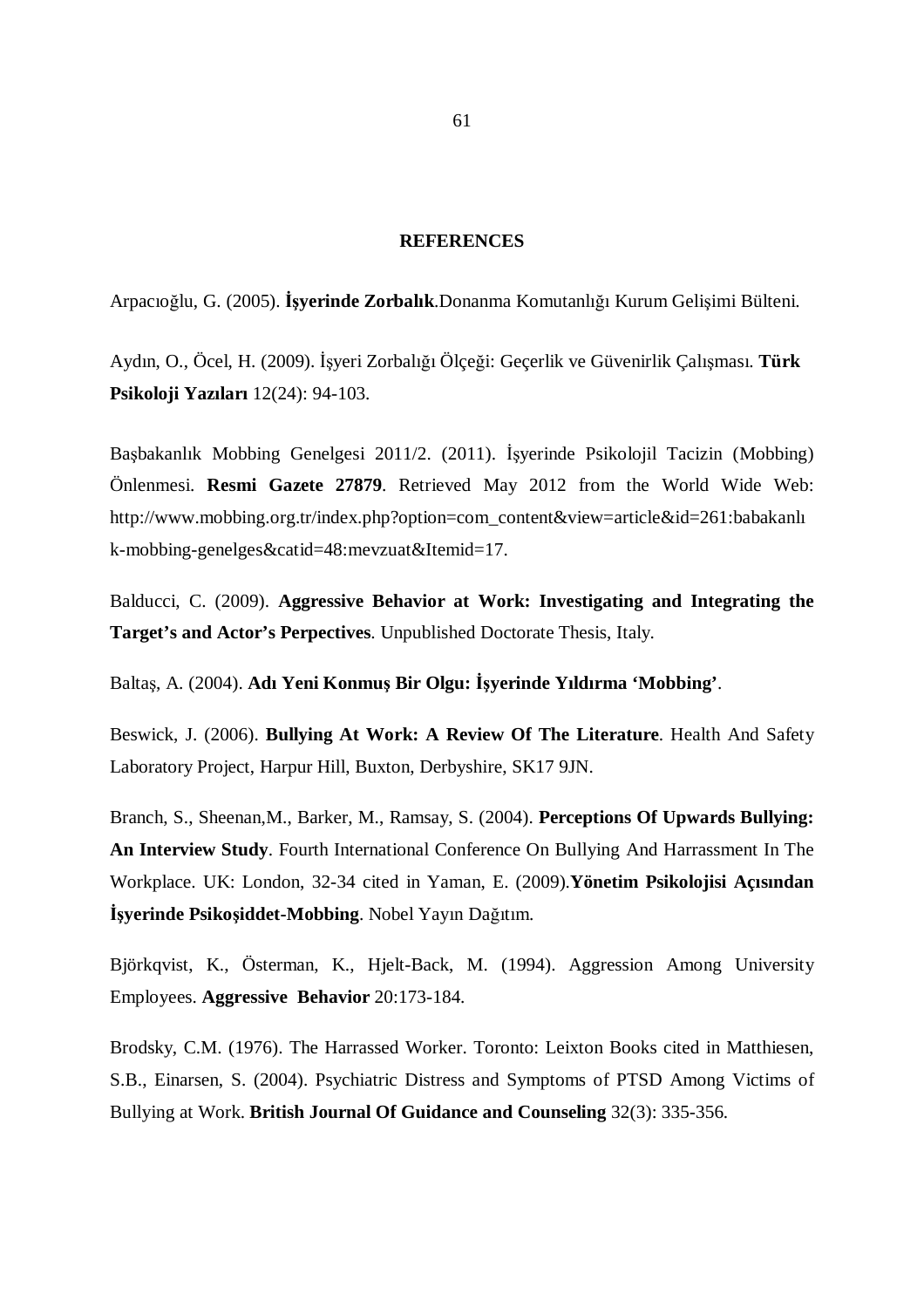Carnero, M.A., Martinez, B., Sanchez-Mangas, R. (2006). **Mobbing and Its Determinants: The Case of Spain**. Spain.

Cemaloğlu, N. (2007). The Relationship Between School Administrators' Leadership Styles And Bullying. **Hacettepe Üniversitesi Eğitim Fakültesi Dergisi (H.U. Journal Of Education)** 33: 77-87.

Cherry, K. **The Trait Approach To Personality**. Retrieved July 2012 from the World Wide Web: http://psychology.about.com/theoriesofpersonality/a/trait-theory.htm.

Çobanoğlu, Ş. (2005). **Mobbing: İşyerinde Duygusal Saldırı Ve Mücadele Yöntemleri**. Timaş Yayınları, İstanbul.

Çöl, S. (2008). İşyerinde Psikolojik Şiddet: Hastane Çalışanları Üzerine Bir Araştırma. **Çalışma Ve Toplum**.

Dağ, İ. (1991). Belirti Tarama Listesi (SCL-90-R)'nin Üniversite Öğrencileri İçin Güvenirliği ve Geçerliği. **Türk Psikiyatri Dergisi** 2(1): 5-12.

Daniels, D-L. (2005). **Workplace Bullying or Bad Behaviour in Australian Organisations: Prevalence and Employers' and Employees' Perceptions and Interpretations of the Phenomenon**. Unpublished Master Thesis, Australia, Swinburne University of Technology.

Davenport, N., Schwartz, R., Elliot, G. (2005). **Mobbing: Emotional Abuse In The American Workplace**. Retrieved May 2012 from the World Wide Web: http://www.mobbinusa.com/B\_Excerpts.html.

Deniz, D. (2007). **İşyerinde Örgütsel Yıldırmaya Maruz Kalan Çalışanların Kişilik Yapıları Ve Kullandıkları Ego Savunma Mekanizmaları**. Unpublished Master Thesis, İstanbul, İstanbul University, Institute of Social Sciences.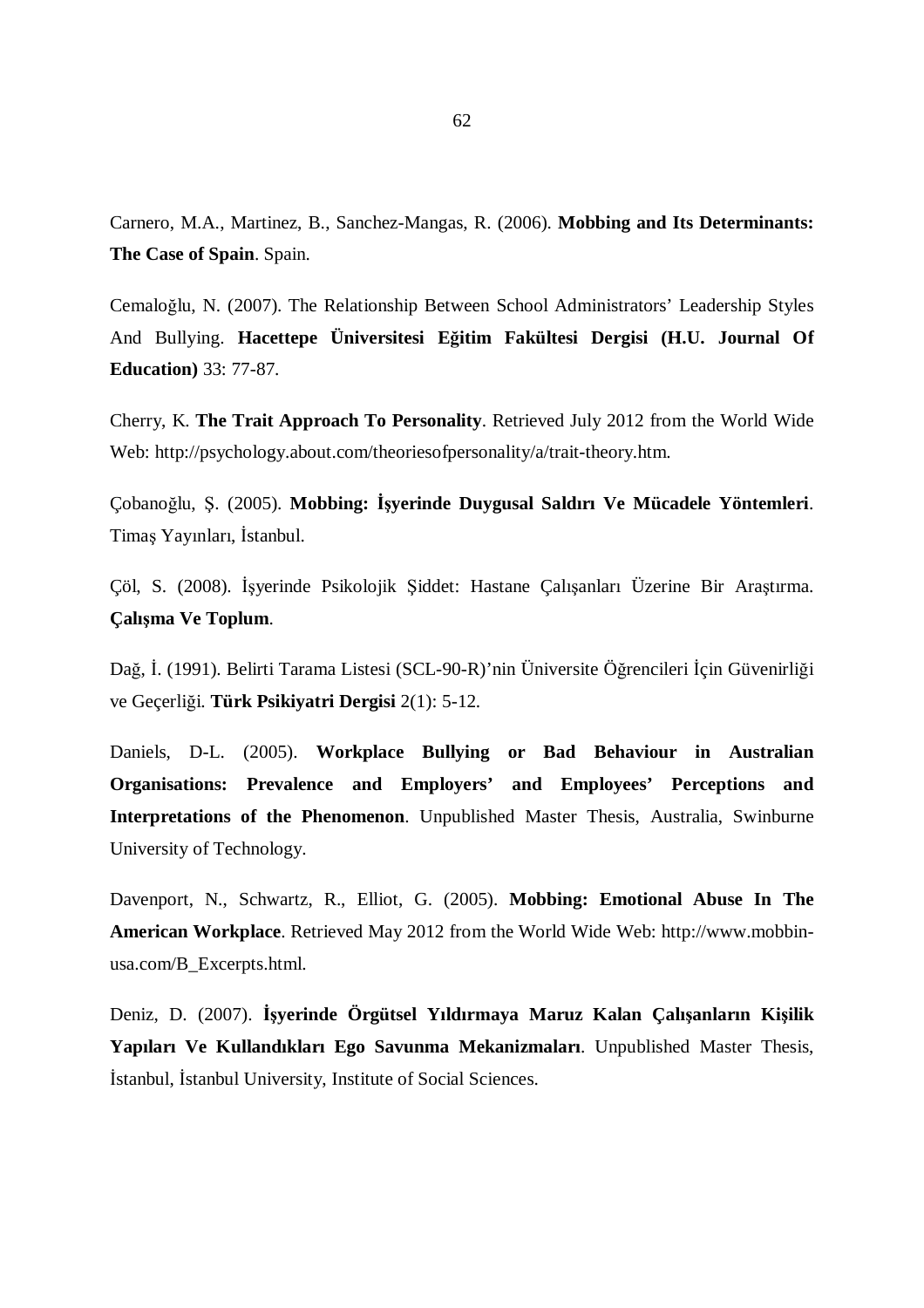Doğan, M.A. (2009). **İlköğretim Okullarında Öğretmenlere Uygulanan Psikolojik Şiddetin (Mobbing) İş Doyumuna Etkisi: Ankara İli Sincan İlçesi Örneği**. Unpublished Master Thesis, Ankara, Atılım University, Institute of Social Sciences.

**Depression.** Retrieved from the World Wide Web: http://www.mobbingportal.com/glossaryofterms.html.

Ertürk, A., Cemaloğlu, N. (2005**). Öğretmen Ve Okul Yöneticilerinin Okul Ortamında Maruz Kaldıkları Yıldırma Eylemleri (Ankara İli İlköğretim Okulları Örneği)**. Unpublished Master Thesis, Ankara, Gazi University, Institute of Educational Sciences.

Einarsen, S. (1999). The Nature And Causes Of Bullying At Work. **International Journal Of Manpower** 20(1/2): 16-27.

Einarsen, S. (2002). Bullying At Work. **Working On Stress** 5: 25-27.

Einarsen, S., Skogstad, A. (1996). Bullying At Work: Epidemiological Findings In Public And Private Organizations. **European Journal Of Work And Organizational Psychology** 5(2): 185-201.

Einarsen, S., Raknes, B.I., Matthiesen, S.B. (1994). Bullying And Harrassment At Work And Their Relationship To Work Environment Quality: An Exploratory Study. **European Work And Organizational Psychologist** 4(4): 381-401.

Einarsen, S., Matthiesen, S.B., Skogstad, A. (1998). Bullying, Burnout And Well-Being Among Assistant Nurses. **Journal Of Occupational Health And Safety** 14(6): 563-568 cited in Vartia, M. (2002). **Workplace Bullying: A Study On The Work Environment, Wellbeing And Health**. Academic Dissertation, Finland.

European Foundation. (2007). **Fourth European Working Conditions Survey**. Luxembourg: Office For Official Publications Of The European Communities cited in Balducci, C. (2009). **Aggressive Behavior at Work: Investigating and Integrating the Target's and Actor's Perpectives**. Unpublished Doctorate Thesis, Italy.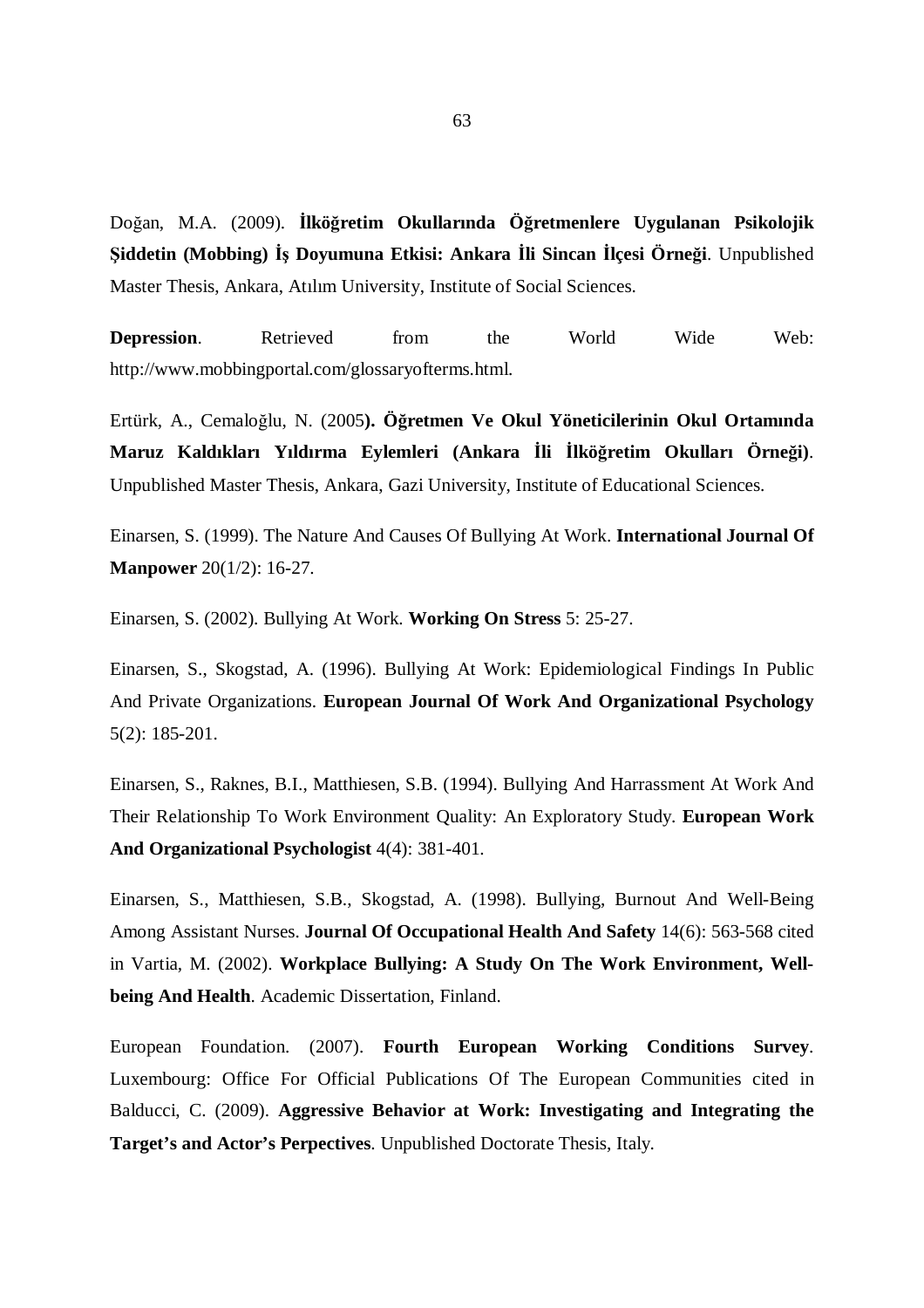Escartin, J., Zapf, D., Arrieta, C., Rodriguez-Carballeira, A. (2010). Workers' Perception Of Workplace Bullying: A Cross-Cultural Study. **European Journal Of Work And Organizational Psychology** 0(00): 1-28.

Francis, L., Brown, L., Philipchalk, R. (1992). The Development Of An Abbreviated Form Of The Revised Eysenck Personality Questionnaire (EPQR-A): Its Use Among Students In England, Canada, The USA And Australia. **Personality And Individual Differencies** 13(4): 443-449.

Gülen, Ö. (2008). **The Relationship Between Personality and Being Exposed to Workplace Bullying or Mobbing**. Unpublished Master Thesis, İstanbul, Marmara University, Institute of Social Sciences.

Gökçe, A.T. (2006). **İş Yerinde Yıldırma: Özel Ve Resmi İlköğretim Okulu Öğretmen Ve Yöneticileri Üzerinde Yapılan Bir Araştırma**. Unpublished Doctorate Thesis, Ankara, Ankara University, Institute of Educational Sciences.

Gök, S. (2011). Prevalence And Types Of Mobbing Behavior: A Research On Banking Employees. **International Journal Of Human Sciences** 8(1): 318-334.

Glaso, L., Matthiesen, S.B., Nielsen, M.B., Einarsen, S. (submitted paper). Do Targets Of Workplace Bullying Portray A General Victim Personality Profile?. **Scandinavian Journal Of Psychology** cited in Matthiesen, S.B. (2006). **Bullying At Work: Antecedent And Outcomes**. Unpublished Doctorate Thesis, Norway, University of Bergen.

Heinemann, P. (1972). **Mobbing: Group Violence Among Children** cited in Gülen, Ö. (2008). **The Relationship Between Personality and Being Exposed to Workplace Bullying or Mobbing**. Unpublished Master Thesis, İstanbul, Marmara University, Institute of Social Sciences.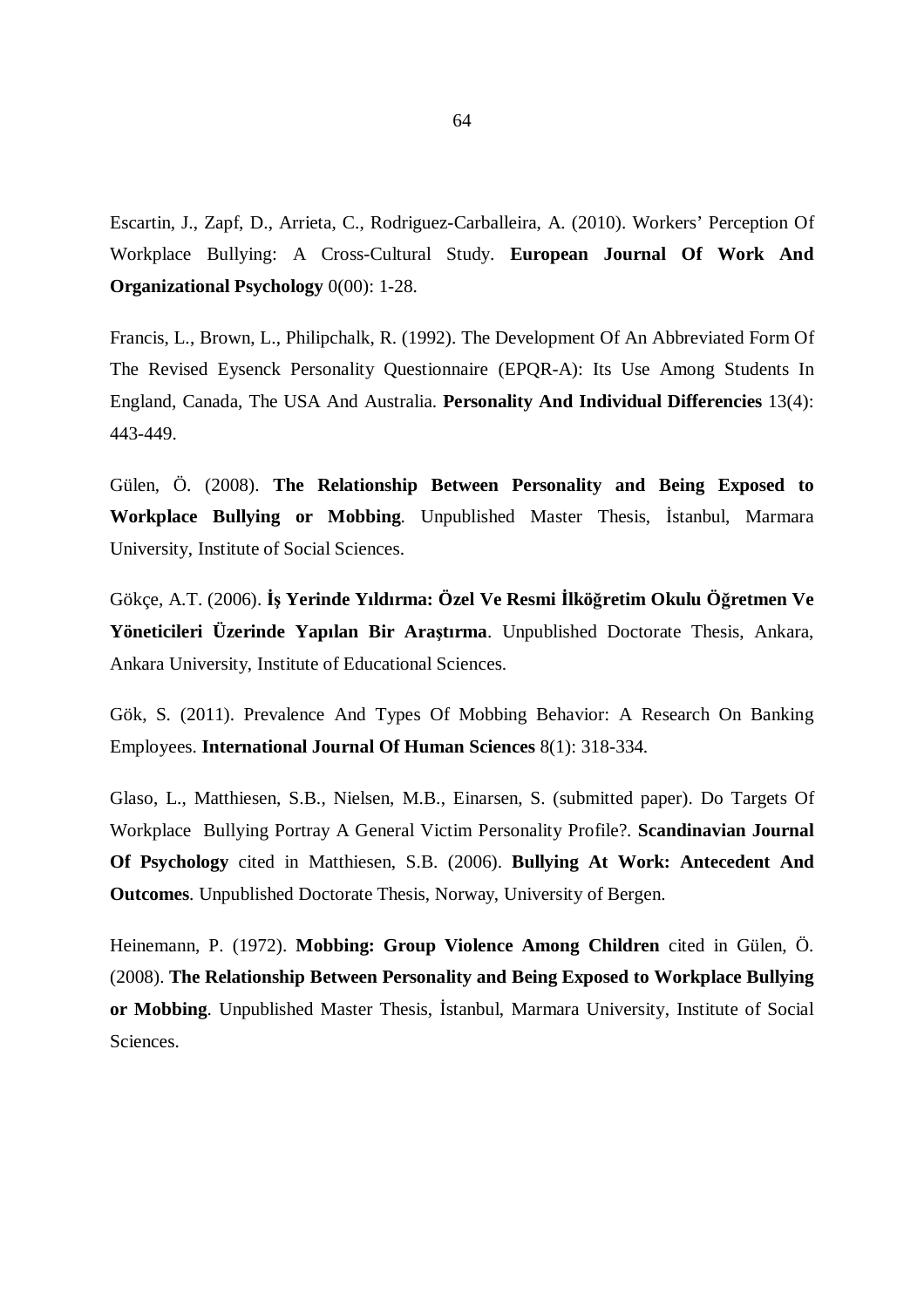Hoel, H., Cooper, C., Faragher, B. (2001). The Experience Of Bullying In Great Britain: The Impact Of Organizational Status. **European Journal Of Work And Organizational Psychology** 10: 443-465 cited in Daniels, D-L. (2005). **Workplace Bullying or Bad Behaviour in Australian Organisations: Prevalence and Employers' and Employees' Perceptions and Interpretations of the Phenomenon**. Unpublished Master Thesis, Australia, Swinburne University of Technology.

ISTAT, Italian National Institute Of Statistics. (2008). Salute e sicurezza sul lavoro. **Health And Safety At Work** cited in Balducci, C. (2009). **Aggressive Behavior at Work: Investigating and Integrating the Target's and Actor's Perpectives**. Unpublished Doctorate Thesis, Italy.

Jennifer, D., Cowie, H., Ananiadou, K. (2003). Perceptions And Experience Of Workplace Bullying In Five Different Working Populations. **Aggressive Behavior** 29: 489-496 cited in Daniels, D-L. (2005). **Workplace Bullying or Bad Behaviour in Australian Organisations: Prevalence and Employers' and Employees' Perceptions and Interpretations of the Phenomenon**. Unpublished Master Thesis, Australia, Swinburne University of Technology.

Jennifer, D., Cowie, H., Ananiadou, K. (2003). Perceptions And Experience Of Workplace Bullying In Five Different Working Populations. **Aggressive Behavior** 29: 489-496 cited in Lutgen-Sandvik, P., Sypher, B.D. (2009). Workplace Bullying: Causes, Consequences And Corrections. **Destructive Organizational Communication**. New York: Routledge Press.

Kök, S.B. (2006). **İş Yaşamında Psiko-Şiddet Sarmalı Olarak Yıldırma Olgusu Ve Nedenleri**. 14. Ulusal Yönetim Ve Organizasyon Kongresi.

Kadın Erkek Fırsat Eşitliği Komisyonu. (2011). İş Yerinde Psikolojik Taciz (Mobbing) Ve Çözüm Önerileri Komisyon Raporu. **Kadın Erkek Fırsat Eşitliği Komisyonu Yayınları** 6, Ankara.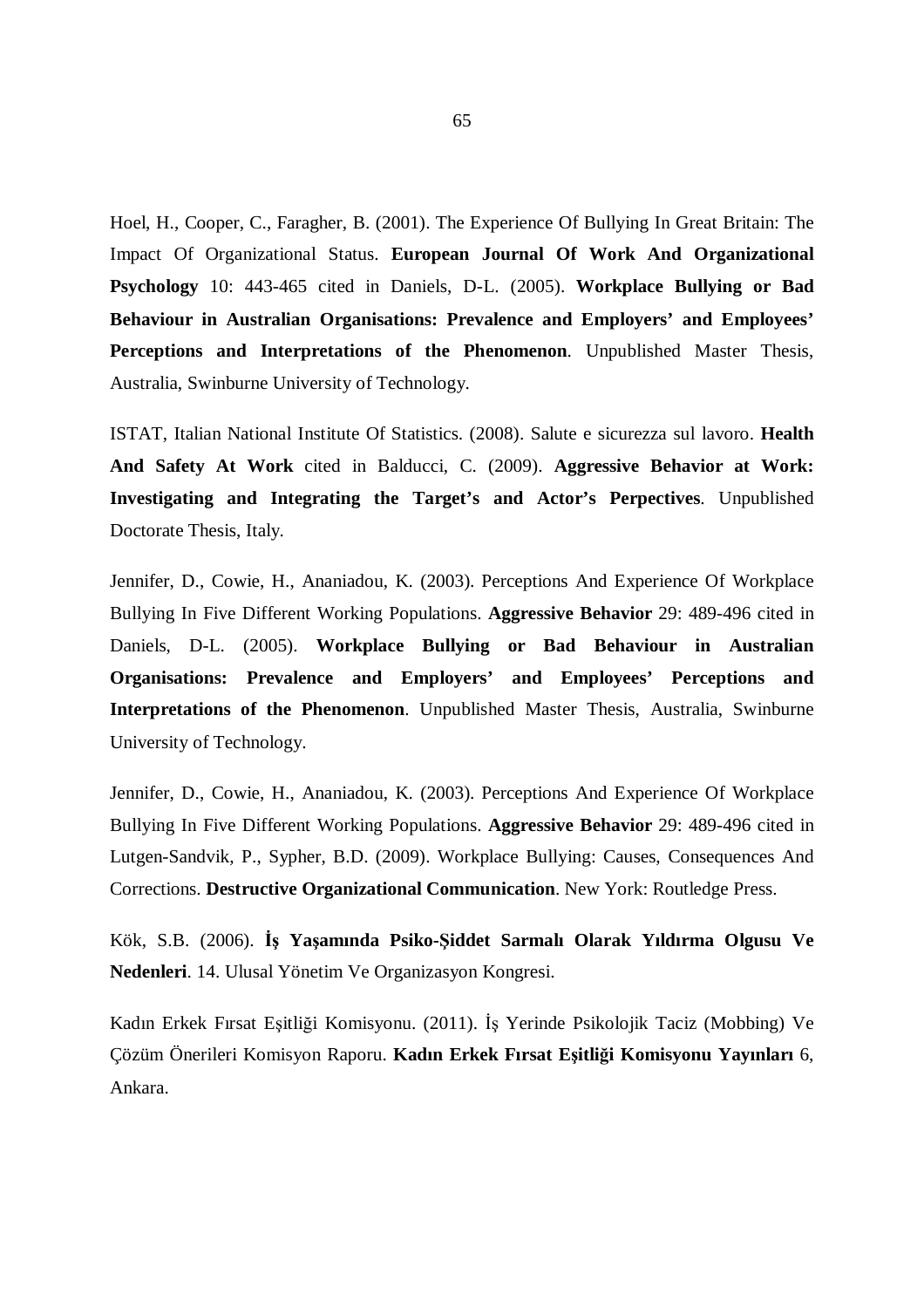Karancı, A.N., Dirik, G., Yorulmaz, O. (2007). Eysenck Kişilik Anketi-Gözden Geçirilmiş Kısaltılmış Formu'nun (EKA-GGK) Türkiye'de Geçerlik Ve Güvenilirlik Çalışması. **Türk Psikiyatri Dergisi** 18(3): 254-261.

Kılıç, M. (1991). Belirti Tarama Listesi (SCL-90-R)'nin Geçerlilik ve Güvenirliği. **Psikolojik Danışma Ve Rehberlik Dergisi** 1(2): 45-52.

Karcıoğlu, F., Çelik, Ü.H. (2012). Mobbing (Yıldırma) Ve Örgütsel Bağlılığa Etkisi. **Atatürk Üniversitesi İktisadi Ve İdari Bilimler Dergisi** 26(1): 59-75.

Koç, M., Bulut, H.U. (2009). Mobbing In The Secondary EducationTeachers: Investigation From The Gender, Age And High School. **International Online Journal Of Educational Sciences** 1(1): 64-80.

Leymann, H. (1990). Mobbing and Psychological Terror at Workplaces. **Violence and Victims** 5(2):119-126.

Leymann, H. (1996). The Content And Development Of Mobbing at Work. **European Journal Of Work And Organizational Psychology** 5(2): 165-184.

Lucas, S. **Workplace Bullying**. INF 387C- Managing Information Service Organizations.

Lutgen-Sandvik, P., Sypher, B.D. (2009). Workplace Bullying: Causes, Consequences And Corrections. **Destructive Organizational Communication**. New York: Routledge Press.

Matthiesen, S.B., Einarsen, S. (2004). Psychiatric Distress and Symptoms of PTSD Among Victims of Bullying at Work. **British Journal Of Guidance and Counseling** 32(3): 335-356.

Matthiesen, S.B. (2006). **Bullying At Work: Antecedent And Outcomes**. Doctorate Thesis, Norway, University of Bergen.

Matthiesen, S.B., Einarsen, S. (2007). Perpetrators And Targets Of Bullying At Work: Role Stress And Individual Differencies. **Violence And Victims** 22(6): 735-753.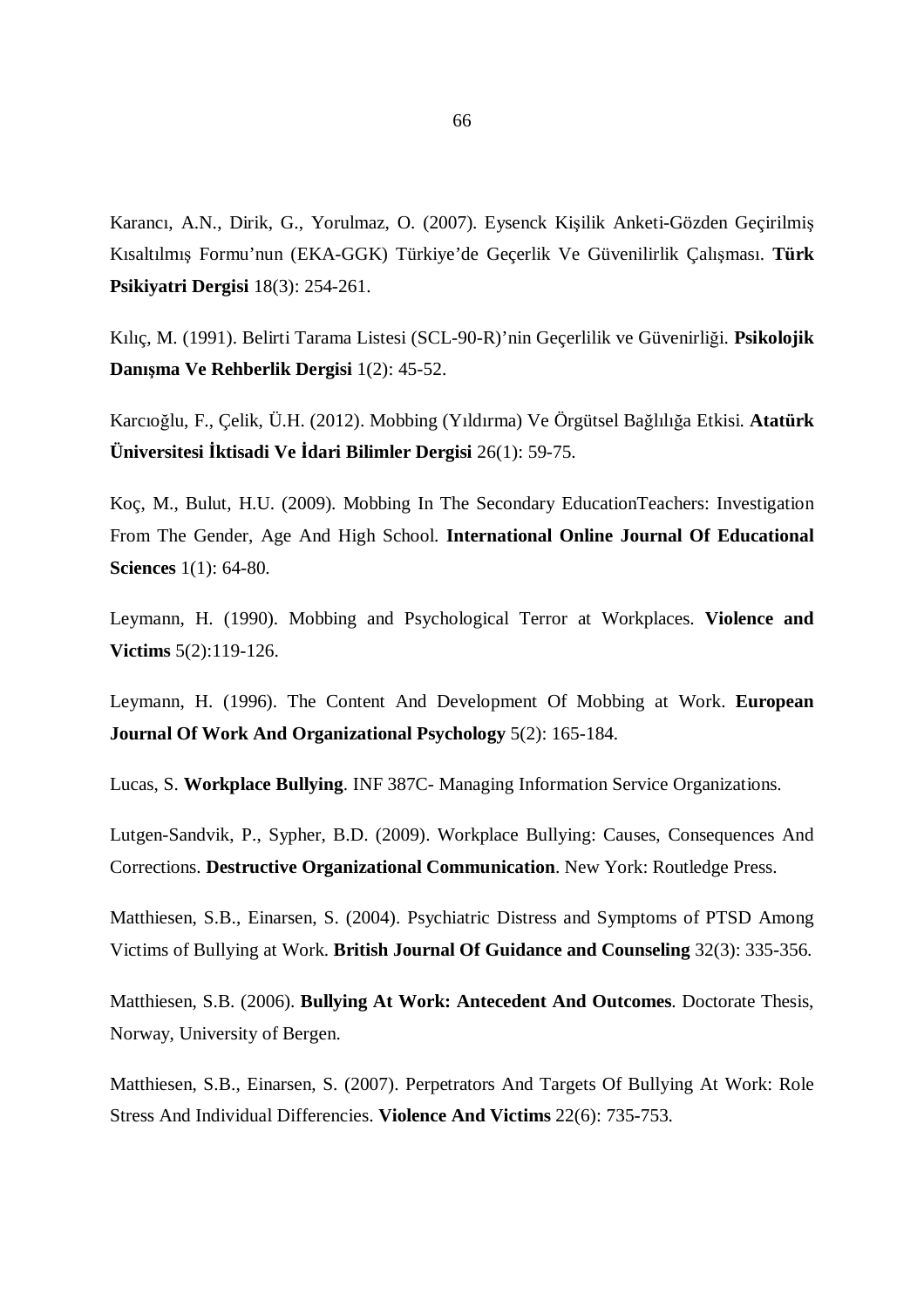**Meaning Of The Term Mob**. Retrieved from the World Wide Web: http://www.mobbingportal.com/glossaryofterms.html.

**Negative Acts Questionnaire**.Bergen Bullying Research Group. Retrieved April 2012 from the World Wide Web: http://www.uib.no/rg/bbrg/projects/naq.

Niedl, K. (1996). Mobbing And Well-Being: Economic And Personnel Development Implications. **European Journal Of Work AndOrganizational Psychology** 5(2): 239-249.

Önertoy, O.C. (2003). **Mobbing: İşyerinde Duygusal Taciz**, Sistem Yayıncılık.

Özkul, B., Çarıkçı, İ.H. (2010). Mobbing Ve Türk Hukuku Açısından Değerlendirilmesi. **Süleyman Demirel Üniversitesi İktisadi Ve İdari Bilimler Fakültesi Dergisi** 15(1): 481- 499.

Pedro, M-M., et al. (2008). Workplace Mobbing And Effect On Worker's Health. **The Spanish Journal Of Psychology** 11(1): 219-227.

**Psychological Disorders**. Retrieved from the World Wide Web: http://en.wikipedia.org/wiki/Psychological\_disorders.

**PTSD**. Retrieved from the World Wide Web: http://www.mobbingportal.com/glossaryofterms.html.

Rayner, C. (1997). The Incidence Of Workplace Bullying. **Journal Of Community And Applied Social Psychology** 7(3): 199-208.

Rayner, C., Hoel, H., Cooper, C.L. (2002). **Workplace Bullying : What We Know, Who Is To Blame, And What Can We Do?**. London: Taylor And Francis cited in Lutgen-Sandvik, P., Sypher, B.D. (2009). Workplace Bullying: Causes, Consequences And Corrections. **Destructive Organizational Communication**. New York: Routledge Press.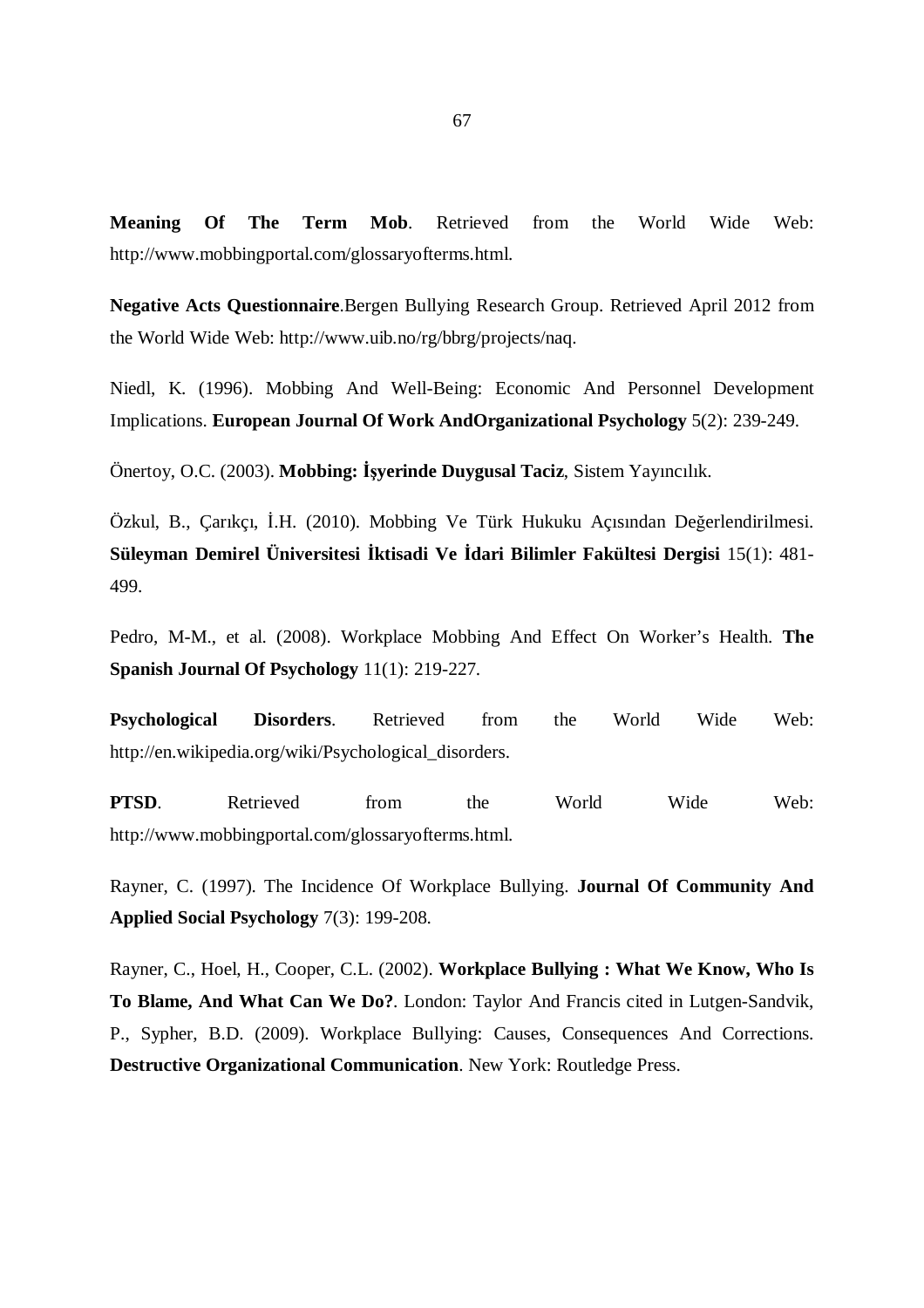Ryckman, R.M. (2000). **Theories Of Personality**. 7th Ed., USA: Wadsworth p.5 cited in Gülen, Ö. (2008). **The Relationship Between Personality and Being Exposed to Workplace Bullying or Mobbing**. Unpublished Master Thesis, İstanbul, Marmara University, Institute of Social Sciences.

Stadnyk, B.L. (2008). **Workplace Violence Isn't Always Physical: A One Year Experience Of A Group Of Registered Psychiatric Nurses**. Project Of Registered Psychiatric Nurses Association Of Saskatchewan (RPNAS).

Salin, D. (2005). Prevalence And Forms Of Bullying Among Business Professionals: A Comparison Of Two Different Strategies Of Measuring Bullying. **European Journal Of Work And Organizational Psychology** 10: 425-411 cited in Daniels, D-L. (2005). **Workplace Bullying or Bad Behaviour in Australian Organisations: Prevalence and Employers' and Employees' Perceptions and Interpretations of the Phenomenon**. Unpublished Master Thesis, Australia, Swinburne University of Technology.

Shin, H.H. (2005). **Institutional Safe Space And Shame Management In Workplace Bullying**. Unpublished Doctorate Thesis. Australia, Australian NationalUniversity.

Şahoğlu, M., Mamalı, B. (2006). **Kıbrıs Yasaları**. Derleme Cilt 1-2. Mavi Basın Yayın, 1st. Ed., Lefkoşa.

The Definition Of Mobbing At Workplaces. **The Mobbing Encylopaedia**. Retrieved from the World Wide Web: http://www.leymann.se/English/frame.html.

Tınaz, P. (2006). İşyerinde Psikolojik Taciz (Mobbing). **Çalışma Ve Toplum** 4: 13-28.

Tınaz, P. (2011). **İşyerinde Psikolojik Taciz (Mobbing)**. Beta Yayıncılık, 3rd Ed., İstanbul.

Tunçel, Ö. (2009). **Kişilik Ve Örgüt Kültürü Bağlamında Yıldırma Davranışının Örgütsel Bağlılık Üzerine Etkisi: Ampirik Bir Çalışma**. Unpublished Master Thesis. Muğla, Muğla University, Institute Of Social Sciences.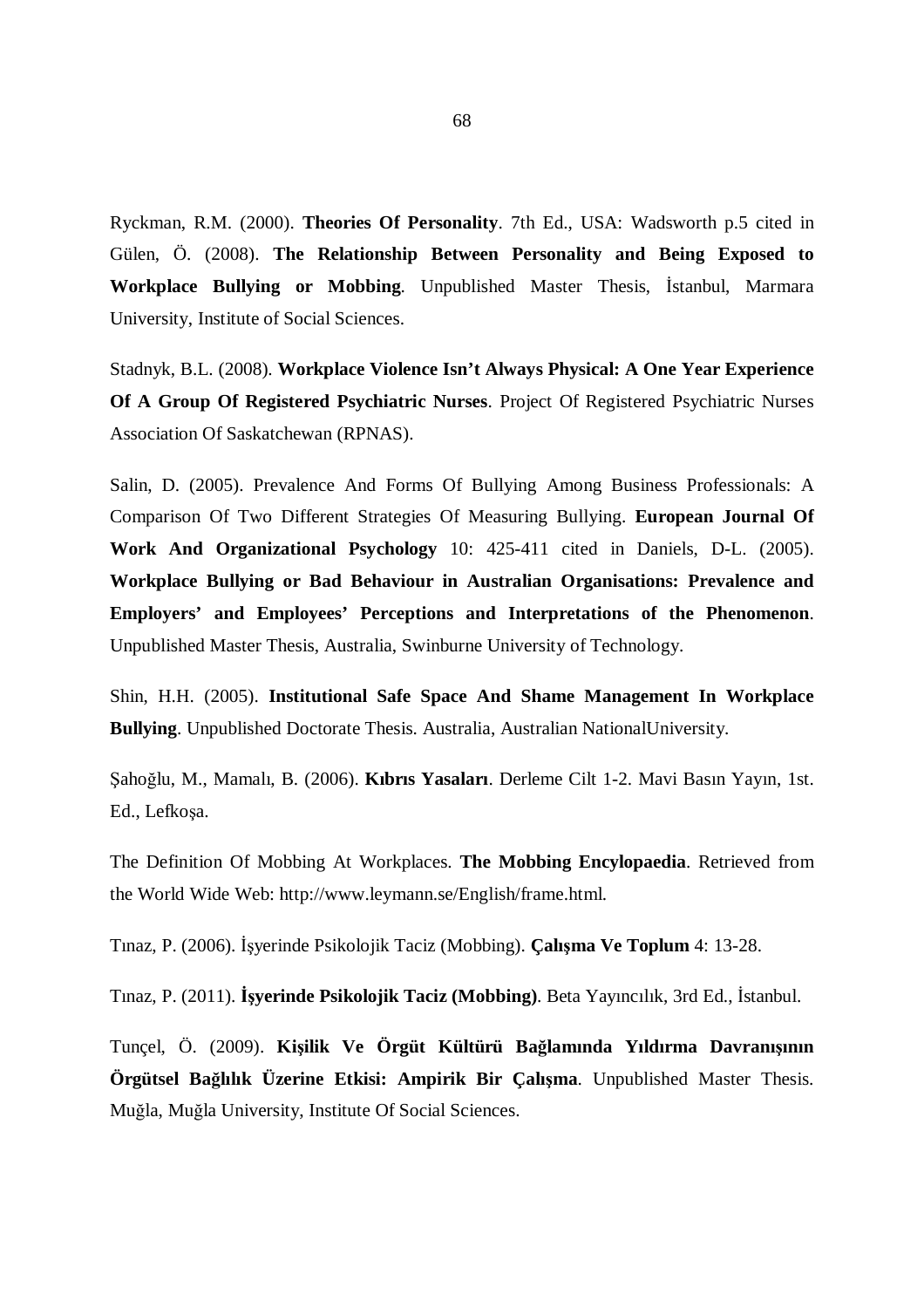Tracy, S.J., Lutgen-Sandvik, P., Alberts, J.K. (2006). Nightmares, Demons And Slaves: Exploring The Painful Methaphors Of Workplace Bullying. **Management Communication Quarterly** 20(2): 148-185 cited inLutgen-Sandvik, P., Sypher, B.D. (2009). Workplace Bullying: Causes, Consequences And Corrections. **Destructive Organizational Communication**. New York: Routledge Press.

Vartia, M. (2001). Consequences Of Workplace Bullying With Respect To The Well-Being Of Its Targets And The Observers Of Bullying. **Scandinavian Journal Of Work, Environment And Health** 27(1): 63-69.

Vartia, M. (2002). **Workplace Bullying – A Study On The Work Environment, Well-Being And Health**.Academic Dissertation, Finland.

Walter, H. (1993). **Mobbing: Kleinkrieg Am Arbeitplatz, Frankfurt And New York: Campus** cited in Tınaz, P. (2011). **İşyerinde Psikolojik Taciz (Mobbing)**. Beta Yayıncılık, 3rd Ed., İstanbul.

Yavuz, H. (2009). **Çalışanlarda Mobbing (Psikolojik Şiddet) Algısını Etkileyen Faktörler: SDÜ Tıp Fakültesi Üzerine Bir Araştırma**. Unpublished Master Thesis. Isparta, Süleyman Demirel University, Institute Of Social Sciences.

Yaman, E. (2009).**Yönetim Psikolojisi Açısından İşyerinde Psikoşiddet-Mobbing**. 1st Ed., Nobel Yayın Dağıtım.

Zapf, D. (1999). Organizational, Work Group Related And Personal Causes Of Mobbing/Bullying At Work. **International Journal Of Manpower** 20(2/2): 70-85.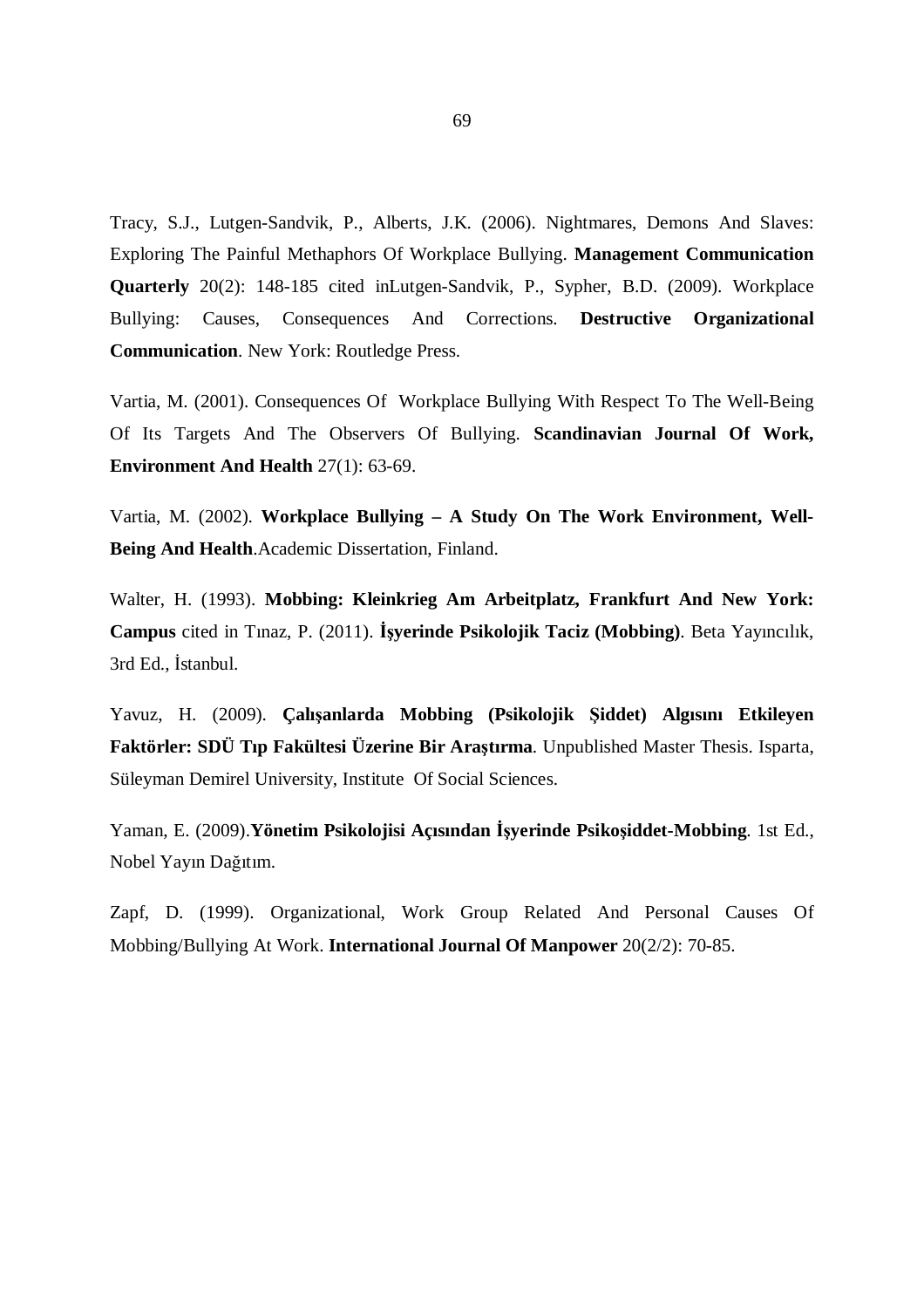#### **APPENDIX**

## **Değerli katılımcılar,**

Elinizde bulunan form KKTC genelindeki liselerde görevli kişiler arasında yapılmaktadır. Bu çalışma ile işyerinde yaşanan sorunların, yaşama etkilerinin araştırılması amaçlanmıştır. Bu form tamamen bilimsel amaçlar ile düzenlenmiştir. Çalışma katılımcıların gönüllülüğü temeline dayanmaktadır. Yanıtlarınızı içten ve doğru olarak vermeniz anket sonuçlarının toplum için yararlı bilgi olarak kullanılmasını sağlayacaktır. Size ait bilgiler kesinlikle gizli kalacaktır. Kişisel bilgileriniz okul yönetimi veya bir başka mercinin eline geçmeyecektir.

Çalışmaya katıldığınız için teşekkürler.

Psikolog İPEK ÖZSOY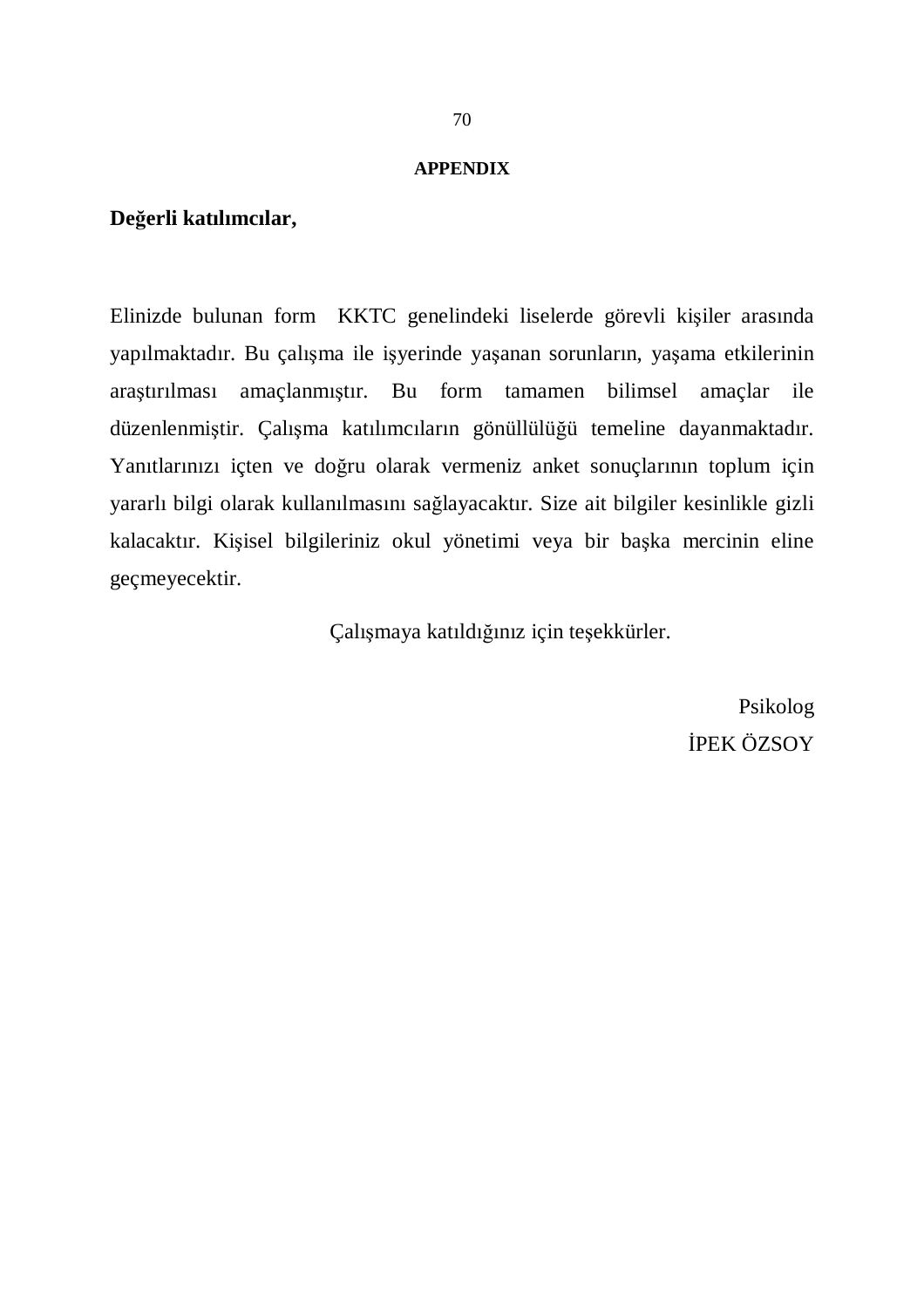1. Cinsiyetiniz: A)Kadın B)Erkek 2. Yaşınız: ………… 3. Yaşadığınız yer: ………………………….. 4. Medeni Durumunuz: A)Evli B)Bekar C)Nişanlı D)Boşanmış E)Dul 5. Çocuk sayısı: …………….. 6.Uyruğunuz: A)KKTC B)TC C)Diğer……………………(belirtiniz) 7. Anne doğum yeri: A)KKTC B)TC C)Diğer…………………… (belirtiniz) 8. Baba doğum yeri: A)KKTC B)TC C)Diğer……………………( belirtiniz) 9.Eğitim Durumunuz: A)Okuma-yazma bilmiyor B)Okur-yazar C)İlkokul D)Ortaokul E)Lise F)Üniversite ve üzeri 10.Çalıştığınız Kurumun Niteliği: A)Özel B)Devlet 11.Evinize giren aylık Geliriniz: A)1300TL'den az B)1300TL-2500TL C) 2500TL-5000TL D)5000TL'den fazla 12.Çalıştığınız Kurumdaki Göreviniz/Pozisyonunuz: A) Yönetici B) Öğretmen C) Sekreter/Memur D) Temizlik Görevlisi E) Diğer............... 13.Çalışma Durumunuz: A)Kadrolu B)Sözleşmeli/Geçici 14.Şu An Çalıştığınız Kurumdaki Çalışma Süreniz:………………………… 15.Toplam Çalışma Süreniz:…………………………………………………

Sosyo-Demografik Form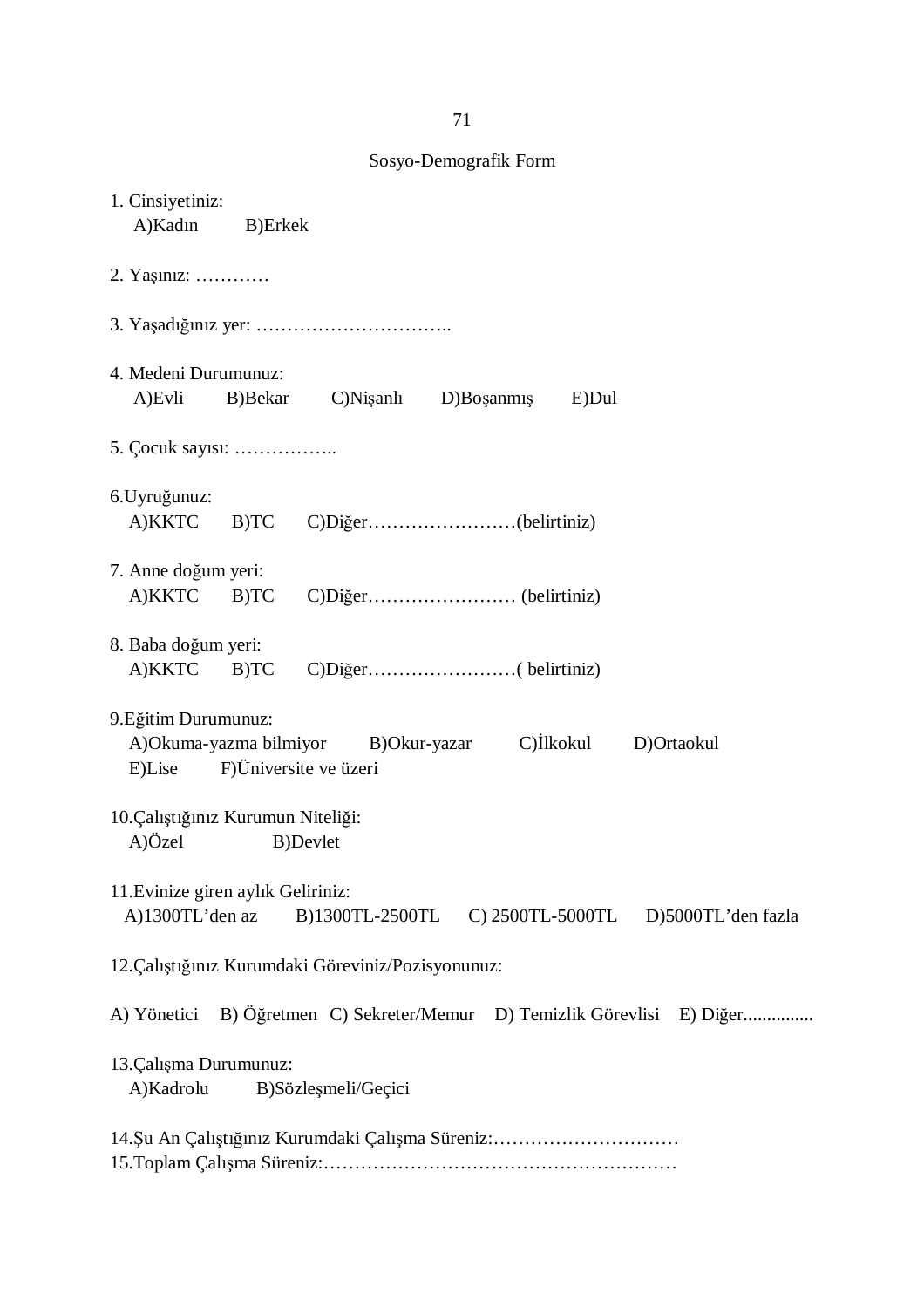# **ANKET I**

Bu bölümde yıldırma ile ilgili ifadeler yer almaktadır. Aşağıda verilen durumları yaşama sıklıklarınızı belirtiniz.

|                | Yıldırma ile İlgili İfadele                                                                                                     | Hiç | SIT2<br>Ara | Ayda bir | Haftada bir | Hergün |
|----------------|---------------------------------------------------------------------------------------------------------------------------------|-----|-------------|----------|-------------|--------|
| $\mathbf{1}$   | Birinin başarınızı etkileyecek bilgiyi saklaması                                                                                | (1) | (2)         | (3)      | (4)         | (5)    |
| $\overline{2}$ | Yeterlilik düzeyinizin altındaki işlerde çalışarak küçük<br>düşürülmek                                                          | (1) | (2)         | (3)      | (4)         | (5)    |
| 3              | Ustalık/Yeterlilik seviyenizin altındaki işleri yapmanızın<br>istenmesi                                                         | (1) | (2)         | (3)      | (4)         | (5)    |
| $\overline{4}$ | Önemli alanlardaki sorumluluklarınızın kaldırılması veya daha<br>önemsiz ve istenmeyen görevlerle değiştirilmesi                | (1) | (2)         | (3)      | (4)         | (5)    |
| 5              | Hakkınızda dedikodu ve söylentilerin yayılması                                                                                  | (1) | (2)         | (3)      | (4)         | (5)    |
| 6              | Görmezden gelinme, dışlanma, önemsenmeme                                                                                        | (1) | (2)         | (3)      | (4)         | (5)    |
| $\tau$         | Kişiliğiniz (ör; alışkanlıklar ve görgü), tutumlarınız veya özel<br>hayatınız hakkında hakaret ve aşağılayıcı sözler söylenmesi | (1) | (2)         | (3)      | (4)         | (5)    |
| 8              | Bağırılmak veya anlık öfkenin (veya hırsın) hedefi olmak                                                                        | (1) | (2)         | (3)      | (4)         | (5)    |
| 9              | Parmakla gösterme, kişisel alana saldırı, itme, yolunu kesme<br>gibi gözdağı veren davranışlar                                  |     | (2)         | (3)      | (4)         | (5)    |
| 10             | Diğerlerinin işi bırakmanız konusunda imalı davranışları                                                                        |     | (2)         | (3)      | (4)         | (5)    |
| 11             | Yanlış ve hatalarınızın sürekli hatırlatılması/söylenmesi                                                                       |     | (2)         | (3)      | (4)         | (5)    |
| 12             | Yaklaşımlarınızın dikkate alınmaması/yok sayılması veya<br>düşmanca tepkilerle karşılaşma                                       |     | (2)         | (3)      | (4)         | (5)    |
| 13             | İşinizle çabalamanızla ilgili bitmek bilmeyen eleştiriler                                                                       | (1) | (2)         | (3)      | (4)         | (5)    |
| 14             | Fikir ve görüşlerinizin dikkate alınmaması                                                                                      |     | (2)         | (3)      | (4)         | (5)    |
| 15             | İyi geçinmediğiniz kişiler tarafından hoşlanmadığınız şakalar<br>(eşek şakası) yapılması                                        |     | (2)         | (3)      | (4)         | (5)    |
| 16             | Mantıksız yada yetiştirilmesi mümkün olmayan işler verilmesi                                                                    |     | (2)         | (3)      | (4)         | (5)    |
| 17             | Size karşı suçlama ve ithamlarda bulunulması                                                                                    |     | (2)         | (3)      | (4)         | (5)    |
| 18             | İşinizin aşırı denetlenmesi                                                                                                     |     | (2)         | (3)      | (4)         | (5)    |
| 19             | Hakkınız olan bazı şeyleri (örneğin; hastalık izni, tatil hakkı,<br>yol harcırahı) talep etmemeniz için baskı yapılması         | (1) | (2)         | (3)      | (4)         | (5)    |
| 20             | Aşırı alay ve sataşmalara konu olmak.                                                                                           |     | (2)         | (3)      | (4)         | (5)    |
| 21             | Üstesinden gelinemeyecek kadar iş yüküne maruz bırakılmak                                                                       | (1) | (2)         | (3)      | (4)         | (5)    |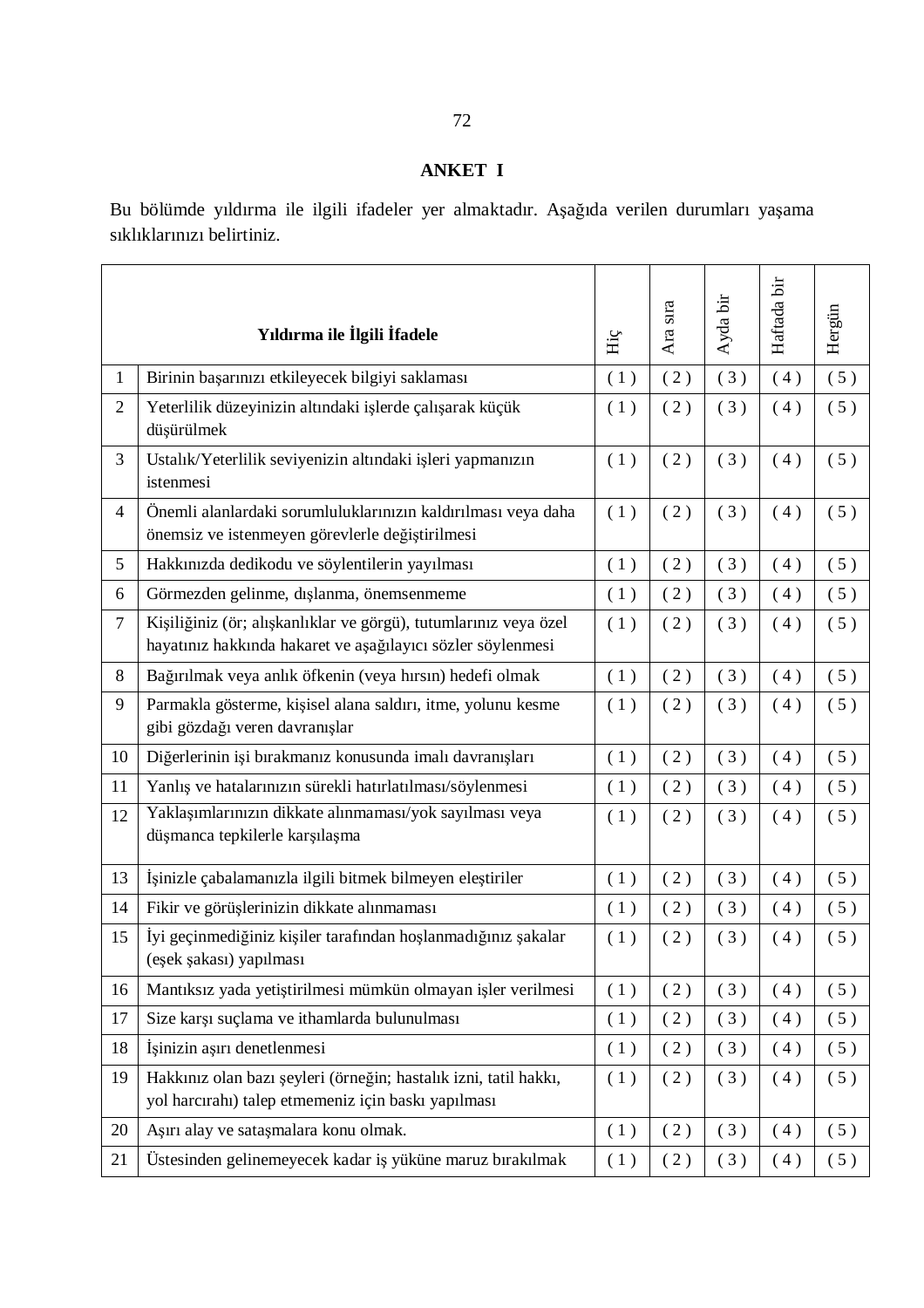22. İşyerinde zorbalığa maruz kaldınız mı? (Tanıma göre değerlendirin: Zorbalık; bir ya da birden çok kişinin belli bir süreden beri devamlı olarak yaptığı ve kişinin kendini olumsuz davranışa maruz kalmış olarak algıladığı, ve kendini bu eylemlere karşı korumada zorlandığı bir durumdur. Sadece bir defa olan ve tekrarlanmayan durumlar zorbalık değildir:

1. ( ) Evet 2. ( ) Hayır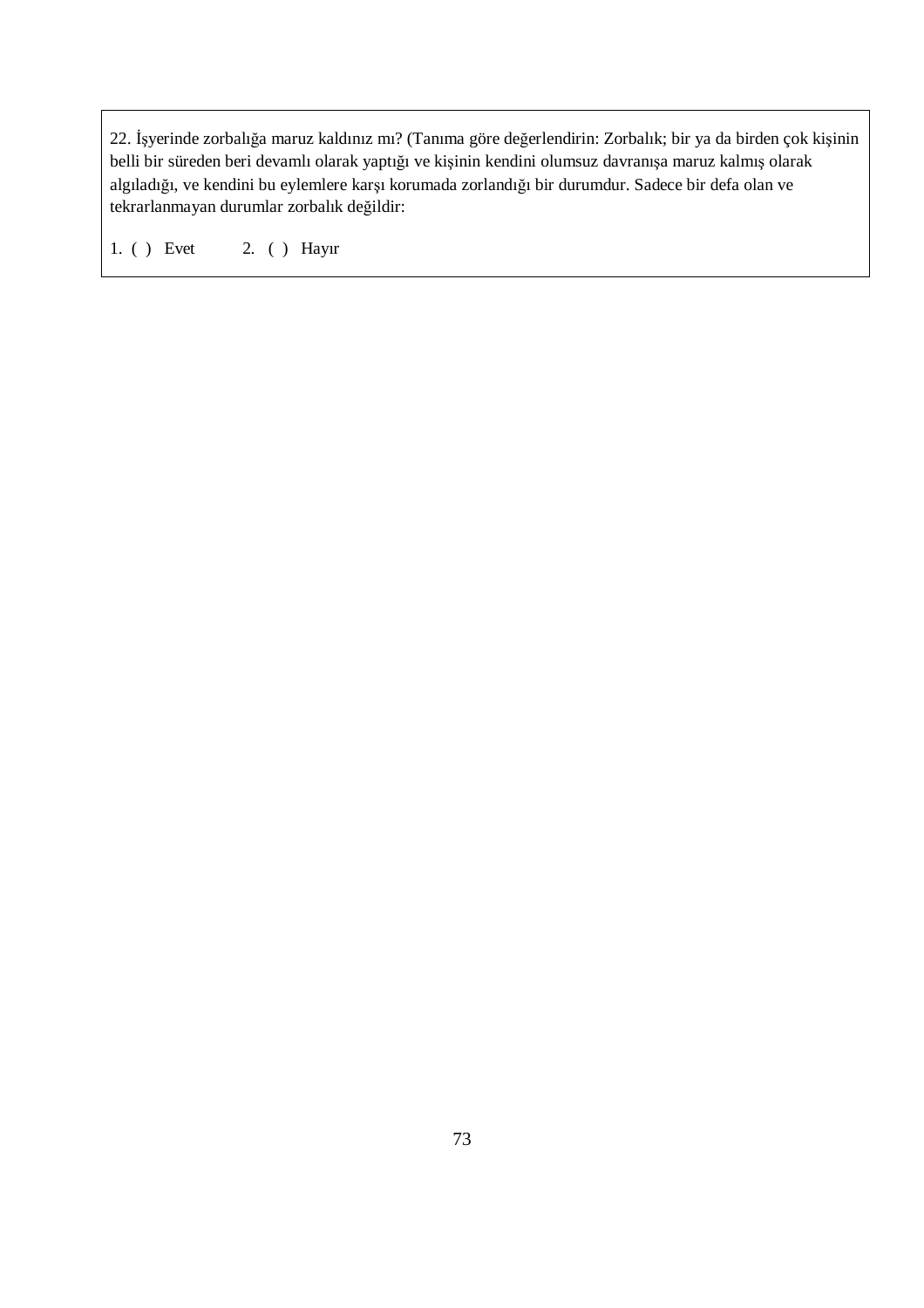## **ANKET II**

Lütfen aşağıdaki herbir soruyu, 'Evet' ya da 'Hayır'ı yuvarlak içine alarak cevaplayınız. Doğru veya yanlış cevap ve çeldirici soru yoktur. Hızlı cevaplayınız ve soruların tam anlamları ile ilgili çok uzun düşünmeyiniz.

| 1. Duygu durumunuz sıklıkla mutlulukla mutsuzluk arasında değişir mi?     | <b>EVET</b> | <b>HAYIR</b> |
|---------------------------------------------------------------------------|-------------|--------------|
| 2. Konuşkan bir kişi misiniz?                                             | <b>EVET</b> | <b>HAYIR</b> |
| 3. Borçlu olmak sizi endişelendirir mi?                                   | <b>EVET</b> | <b>HAYIR</b> |
| 4. Oldukça canlı bir kişi misiniz?                                        | <b>EVET</b> | <b>HAYIR</b> |
| 5. Hiç sizin payınıza düşenden fazlasını alarak açgözlülük yaptığınız     | <b>EVET</b> | <b>HAYIR</b> |
| oldu mu?                                                                  |             |              |
| 6. Garip ya da tehlikeli etkileri olabilecek ilaçları kullanır mısınız?   | <b>EVET</b> | <b>HAYIR</b> |
| 7. Aslında kendi hatanız olduğunu bildiğiniz bir şeyi yapmakla hiç başka  | <b>EVET</b> | <b>HAYIR</b> |
| birini suçlanınız mı?                                                     |             |              |
| 8. Kurallara uymak yerine kendi bildiğiniz yolda gitmeyi mi tercih        | <b>EVET</b> | <b>HAYIR</b> |
| edersiniz?                                                                |             |              |
| 9. Sıklıkla kendinizi her şeyden bıkmış hisseder misiniz?                 | <b>EVET</b> | <b>HAYIR</b> |
| 10. Hiç başkasına ait olan bir şeyi (toplu iğne veya düğme bile olsa)     | <b>EVET</b> | <b>HAYIR</b> |
| aldınız mı?                                                               |             |              |
| 11. Kendinizi sinirli bir kişi olarak tanımlar mısınız?                   | <b>EVET</b> | <b>HAYIR</b> |
| 12. Evliliğin modası geçmiş ve kaldırılması gereken bir şey olduğunu      | <b>EVET</b> | <b>HAYIR</b> |
| düşünüyor musunuz?                                                        |             |              |
| 13. Oldukça sıkıcı bir partiye kolaylıkla canlılık getirebilir misiniz?   | <b>EVET</b> | <b>HAYIR</b> |
| 14. Kaygılı bir kişi misiniz?                                             | <b>EVET</b> | <b>HAYIR</b> |
| 15. Sosyal ortamlarda geri planda kalma eğiliminiz var mıdır?             | <b>EVET</b> | <b>HAYIR</b> |
| 16. Yaptığınız bir işte hatalar olduğunu bilmeniz sizi endişelendirir mi? | <b>EVET</b> | <b>HAYIR</b> |
| 17. Herhangi bir oyunda hiç hile yaptınız mı?                             | <b>EVET</b> | <b>HAYIR</b> |
| 18. Sinirlerinizden şikayetçi misiniz?                                    | <b>EVET</b> | <b>HAYIR</b> |
| 19. Hiç başka birini kendi yararınıza kullandınız mı?                     | <b>EVET</b> | <b>HAYIR</b> |
| 20. Başkalarıyla birlikte iken çoğunlukla sessiz misiniz?                 | <b>EVET</b> | <b>HAYIR</b> |
| 21. Sık sık kendinizi yalnız hisseder misiniz?                            | <b>EVET</b> | <b>HAYIR</b> |
| 22. Toplum kurallarına uymak, kendi bildiğinizi yapmaktan daha mı         | <b>EVET</b> | <b>HAYIR</b> |
| iyidir?                                                                   |             |              |
| 23. Diğer insanlar sizi çok canlı biri olarak düşünürler mi?              | <b>EVET</b> | <b>HAYIR</b> |
| 24. Başkasına önerdiğiniz şeyleri kendiniz her zaman uygular mısınız?     | <b>EVET</b> | <b>HAYIR</b> |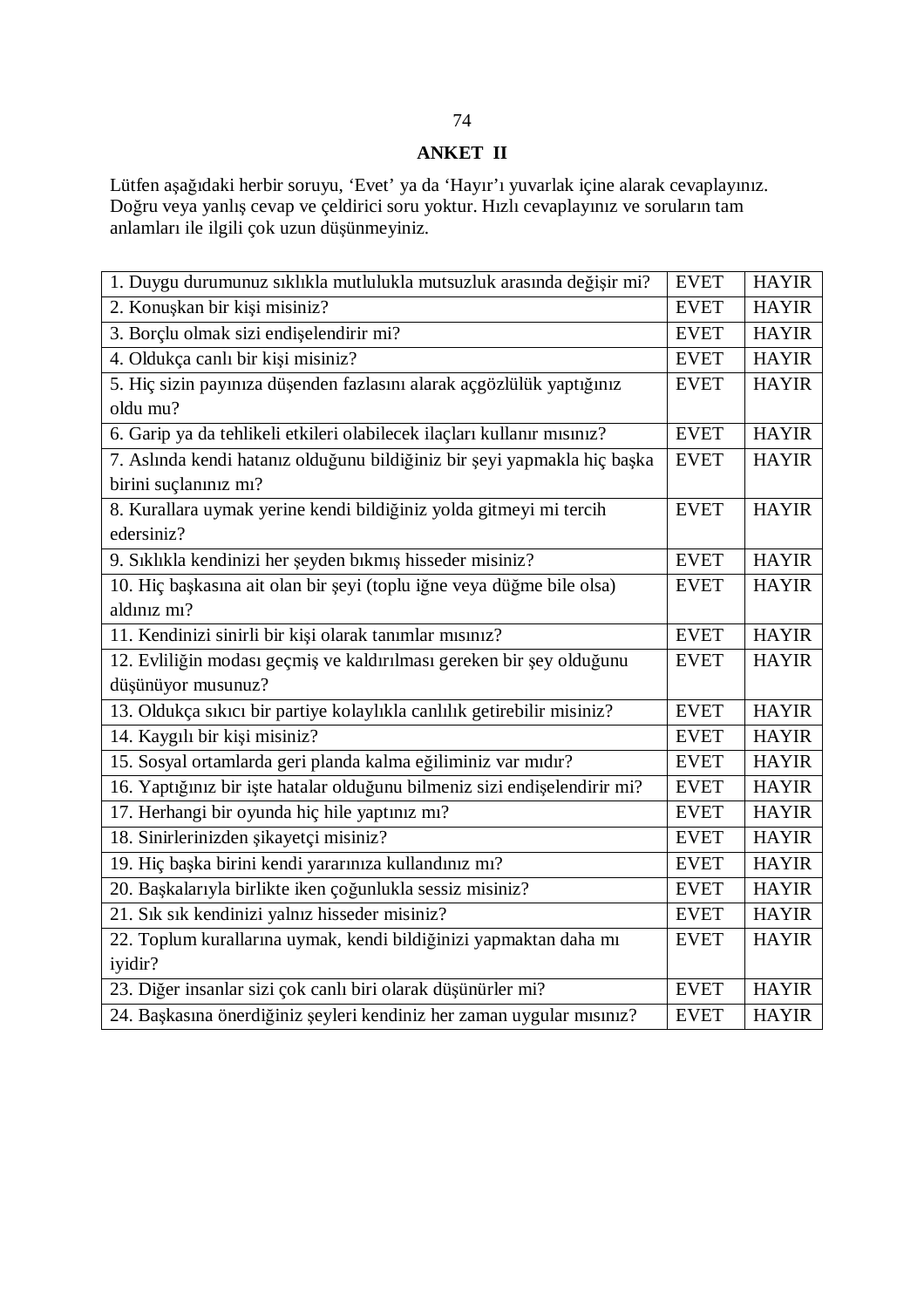#### **ANKET III**

Aşağıda zaman zaman herkeste olabilecek yakınma ve sorunların bir listesi vardır. Lütfen her birini dikkatlice okuyunuz. Sonra her bir durumun**,** bugün de dahilolmak üzere son on beş gün içinde sizi ne ölçüde huzursuz ve tedirgin ettiğini göz önünde alarak, cevap kağıdında belirtilen tanımlamalardan (Hiç / Çok az / Orta derecede / Oldukça fazla / İleri derecede)uygun olanın (yalnızca bir seçeneğin) altındaki parantez arasına bir **(X)** işareti koyunuz. Düşüncelerinizi değiştirirseniz ilk yaptığınız işaretlemeyi silmeyi unutmayınız. Lütfen anlamadığınız bir cümle ile karşılaştığınızda uygulamacıya danışınız.

|                                                                               | Hiç            |  |                | Çok<br>Az |          |  |          | Orta<br>Derece | Oldukça<br>Fazla          |  | <i>i</i> leri<br>Derece |
|-------------------------------------------------------------------------------|----------------|--|----------------|-----------|----------|--|----------|----------------|---------------------------|--|-------------------------|
| 1. Baş ağrısı                                                                 |                |  |                |           |          |  |          |                |                           |  |                         |
| Sinirlilik ya da içinin titremesi<br>2.                                       |                |  |                |           |          |  |          |                |                           |  |                         |
| Zihinden atamadığınız, yineleyici, hoşa gitmeyen düşünceler<br>3.             |                |  |                |           |          |  |          |                |                           |  |                         |
| 4. Baygınlık veya baş dönmesi                                                 | (              |  | (              |           |          |  |          |                |                           |  |                         |
| 5. Cinsel arzu veya ilginin kaybı                                             |                |  | $\overline{(}$ |           |          |  |          |                |                           |  |                         |
| 6. Başkaları tarafından eleştirilme duygusu                                   |                |  | (              |           |          |  |          |                |                           |  |                         |
| 7. Herhangi bir kimsenin düşüncelerimizi kontrol edebileceği fikri            |                |  |                |           |          |  |          |                |                           |  |                         |
| Sorunlarımızdan pek çoğu için başkalarının suçlanması gerektiği duygusu<br>8. | $\overline{(}$ |  |                |           |          |  |          |                |                           |  |                         |
| 9. Olayları anımsamada güçlük                                                 | $\left($       |  | $\left($       |           |          |  |          |                |                           |  |                         |
| 10. Dikkatsizlik ve sakarlıkla ilgili endişeler                               |                |  |                |           |          |  |          |                |                           |  |                         |
| 11. Kolayca gücenme, rahatsız olma hissi                                      |                |  |                |           |          |  |          |                |                           |  |                         |
| 12. Göğüs veya kalp bölgesinde ağrılar                                        | (              |  |                |           |          |  |          |                |                           |  |                         |
| 13. Caddelerde veya açık alanlarda korku hissi                                |                |  | (              |           |          |  |          |                |                           |  |                         |
| 14. Enerjinizde azalma veya yavaşlama hali                                    |                |  |                |           |          |  |          |                |                           |  |                         |
| 15. Yaşamınızın sonlanması düşünceleri                                        |                |  |                |           |          |  |          |                |                           |  |                         |
| 16. Başka kişilerin duymadıkları sesleri duyma                                |                |  |                |           |          |  |          |                |                           |  |                         |
| 17. Titreme                                                                   |                |  | €              |           |          |  |          |                |                           |  |                         |
| 18. Çoğu kişiye güvenilmemesi gerektiği hissi                                 |                |  |                |           |          |  |          |                |                           |  |                         |
| 19. İştah azalması                                                            |                |  |                |           |          |  |          |                |                           |  |                         |
| 20. Kolayca ağlama                                                            |                |  |                |           |          |  |          |                |                           |  |                         |
| 21. Karşı cinsten kişilerle utangaçlık ve rahatsızlık hissi                   |                |  |                |           |          |  |          |                |                           |  |                         |
| 22. Tuzağa düşürülmüş veya yakalanmış olma hissi                              |                |  |                |           |          |  |          |                |                           |  |                         |
| 23. Bir neden olmaksızın aniden korkuya kapılma                               | €              |  | €              |           |          |  |          |                | €<br>$\mathcal{Y}$        |  |                         |
| 24. Kontrol edilemeyen öfke patlamaları                                       | (              |  |                |           |          |  |          |                | $\mathcal{Y}$             |  |                         |
| 25. Evden dışarı yalnız çıkma korkusu                                         | (              |  | €              |           | (        |  | $\left($ |                | $\left($<br>$\lambda$     |  |                         |
| 26. Olanlar için kendini suçlama                                              | $\left($       |  | $\left($       |           | $\left($ |  | €        |                | $\left($<br>$\mathcal{Y}$ |  |                         |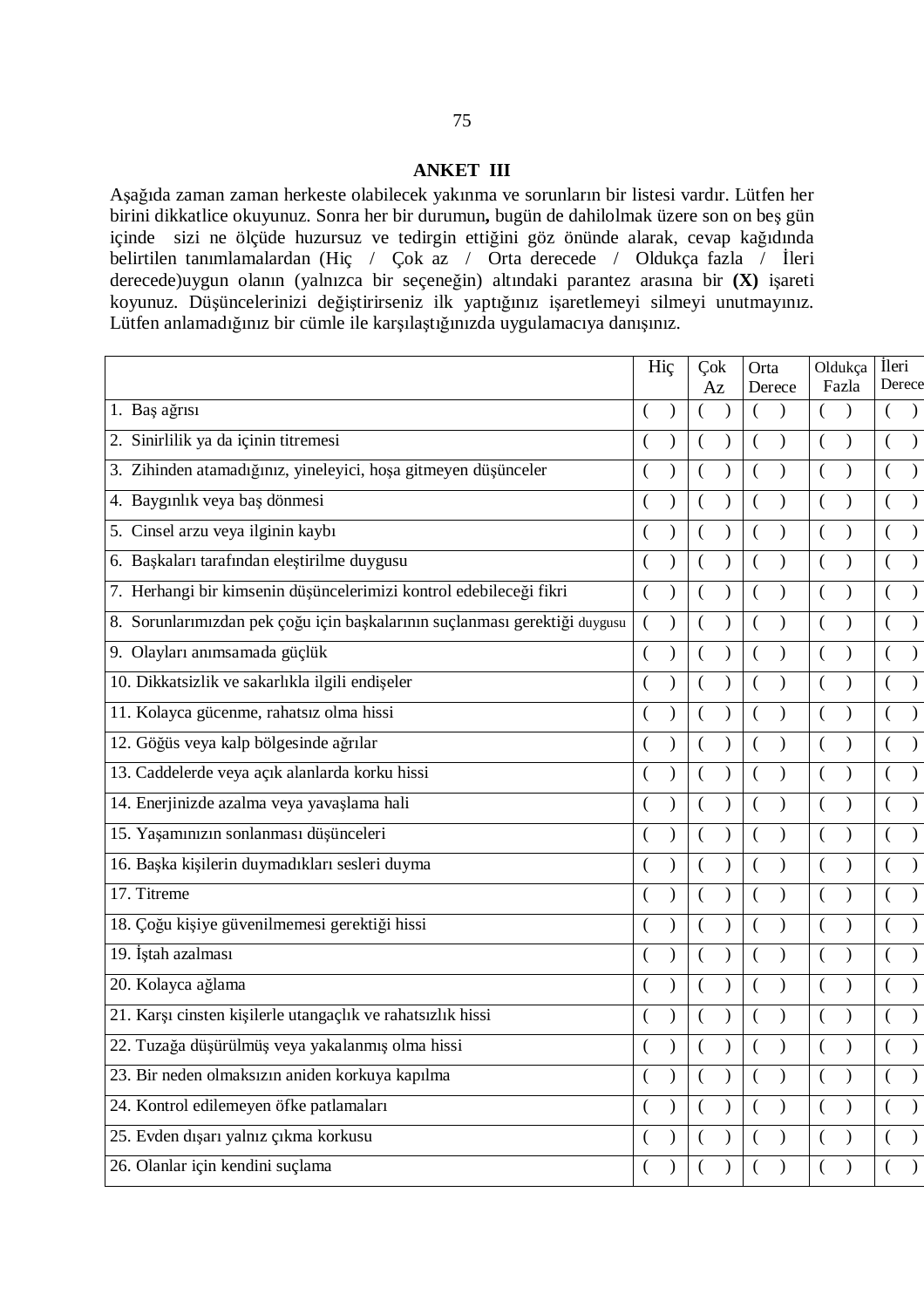| 27. Belin alt kısmında ağrılar                                                   |          |  |  |  |               |           |
|----------------------------------------------------------------------------------|----------|--|--|--|---------------|-----------|
| 28. İşlerin yapılmasında erteleme duygusu                                        |          |  |  |  |               |           |
| 29. Yalnızlık hissi                                                              |          |  |  |  |               |           |
| 30. Karamsarlık hissi                                                            |          |  |  |  |               |           |
| 31. Her şey için çok fazla endişe duyma                                          |          |  |  |  |               |           |
| 32. Her şeye karşı ilgisizlik hali                                               |          |  |  |  |               |           |
| 33. Korku hissi                                                                  |          |  |  |  |               |           |
| 34. Duygularınızın kolayca incitilebilmesi hali                                  |          |  |  |  |               |           |
| 35. Diğer insanların sizin özel düşüncelerinizi bilmesi                          |          |  |  |  |               |           |
| 36. Başkalarının sizi anlamadığı veya hissedemeyeceği duygusu                    |          |  |  |  |               |           |
| 37. Başkalarının sizi sevmediği yada dostça olmayan davranışlar gösterdiği hissi |          |  |  |  |               |           |
| 38. İşlerin doğru yapıldığından emin olabilmek için çok yavaş yapma              |          |  |  |  |               |           |
| 39. Kabin çok hızlı çarpması                                                     |          |  |  |  |               |           |
| 40. Bulantı veya midede rahatsızlık hissi                                        |          |  |  |  |               |           |
| 41. Kendini başkalarından aşağı görme                                            |          |  |  |  |               |           |
| 42. Adale (kas) ağrıları                                                         |          |  |  |  |               |           |
| 43. Başkalarının sizi gözlediği veya hakkınızda konuştuğu hissi                  |          |  |  |  |               |           |
| 44. Uykuya dalmada güçlük                                                        |          |  |  |  |               |           |
| 45. Yaptığınız işleri bir ya da birkaç kez kontrol etme                          |          |  |  |  |               |           |
| 46. Karar vermede güçlük                                                         |          |  |  |  |               |           |
| 47. Otobüs, tren, metro gibi araçlarla yolculuk etme korkusu                     |          |  |  |  |               |           |
| 48. Nefes almada güçlük                                                          |          |  |  |  |               |           |
| 49. Soğuk veya sıcak basması                                                     |          |  |  |  |               |           |
| 50. Sizi korkutan belirli uğraş, yer ve nesnelerden kaçınma durumu               |          |  |  |  |               | $\lambda$ |
| 51. Hiçbir şey düşünememe hali                                                   |          |  |  |  |               | $\lambda$ |
| 52. Bedeninizin bazı kısımlarında uyuşma, karıncalanma olması                    |          |  |  |  |               |           |
| 53. Boğazınıza bir yumru tıkanmış olma hissi                                     |          |  |  |  |               |           |
| 54. Gelecek konusunda ümitsizlik                                                 |          |  |  |  | $\lambda$     |           |
| 55. Düşüncelerinizi bir konuya yoğunlaştırmada güçlük                            |          |  |  |  |               |           |
| 56. Bedeninizin çeşitli kısımlarında zayıflık hissi                              |          |  |  |  |               |           |
| 57. Gerginlik veya coşku hissi                                                   |          |  |  |  | $\lambda$     |           |
| 58. Kol veya bacaklarda ağırlık hissi                                            |          |  |  |  | $\mathcal{E}$ |           |
| 59. Ölüm ya da ölme düşünceleri                                                  |          |  |  |  |               |           |
| 60. Aşırı yemek yeme                                                             |          |  |  |  |               |           |
| 61. İnsanların size baktığı veya hakkınızda konuştuğu zaman rahatsızlık duyma    | $\left($ |  |  |  |               |           |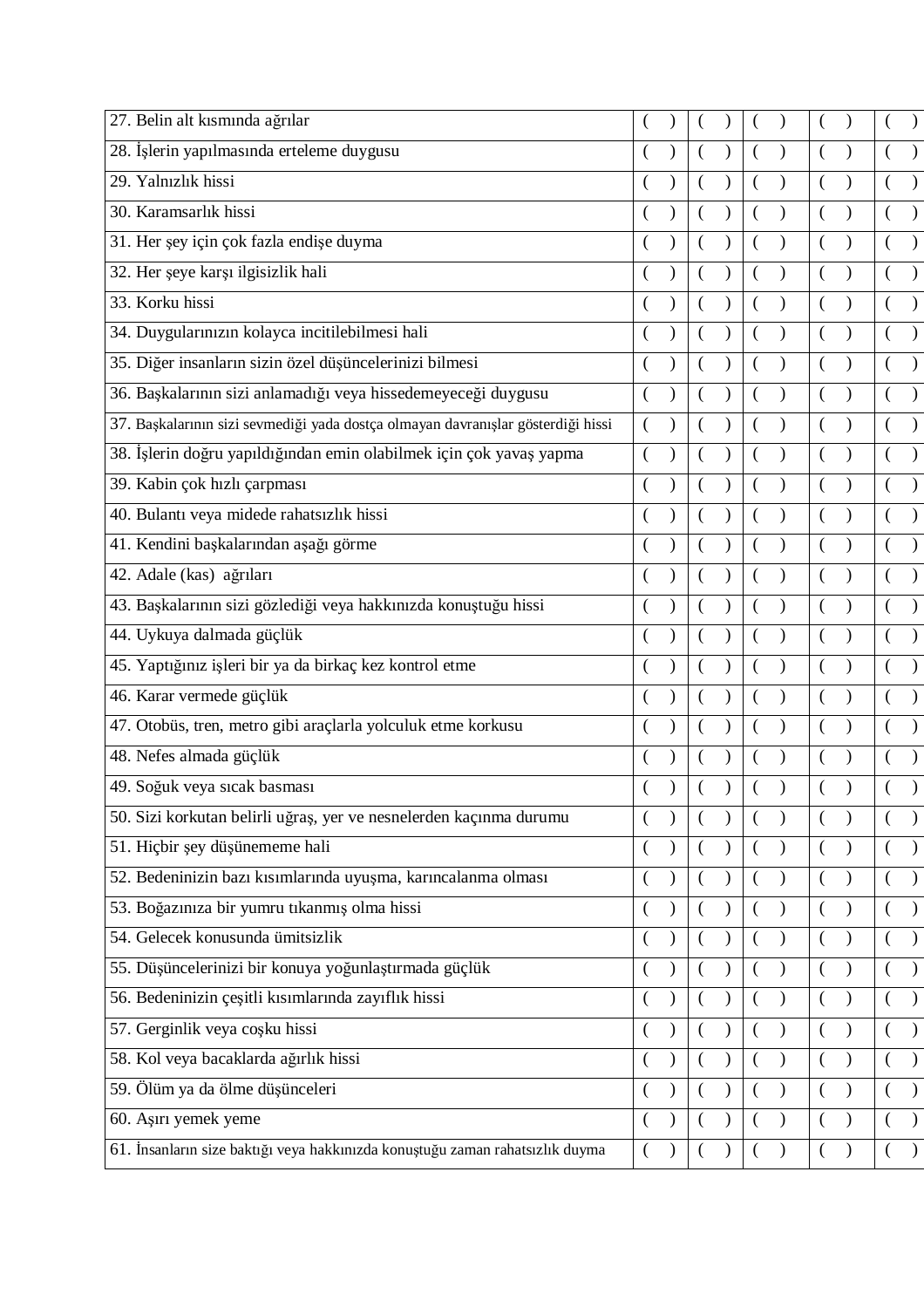| (                        |  |  |               |          |               |          |                  |
|--------------------------|--|--|---------------|----------|---------------|----------|------------------|
|                          |  |  |               |          |               |          |                  |
|                          |  |  |               |          |               |          |                  |
|                          |  |  |               |          |               |          |                  |
|                          |  |  |               |          |               |          |                  |
|                          |  |  |               |          |               |          |                  |
|                          |  |  |               |          |               |          |                  |
|                          |  |  |               |          |               |          |                  |
|                          |  |  |               |          |               |          |                  |
|                          |  |  |               |          |               |          |                  |
|                          |  |  |               |          |               |          |                  |
|                          |  |  |               |          |               |          |                  |
| (                        |  |  |               |          |               |          |                  |
|                          |  |  |               |          |               |          |                  |
|                          |  |  |               |          |               |          |                  |
|                          |  |  |               |          |               |          |                  |
| (                        |  |  |               |          |               |          |                  |
|                          |  |  |               |          |               |          |                  |
|                          |  |  |               |          |               |          |                  |
|                          |  |  |               |          |               |          |                  |
|                          |  |  |               |          |               |          |                  |
| $\overline{\mathcal{L}}$ |  |  |               |          |               |          | $\lambda$        |
| $\left($                 |  |  |               |          | $\lambda$     |          | $\lambda$        |
| $\overline{(}$           |  |  | $\mathcal{E}$ |          | $\mathcal{E}$ |          | $\mathcal{E}$    |
| $\overline{(}$           |  |  |               |          | $\mathcal{E}$ |          | $\lambda$        |
|                          |  |  |               |          | $\lambda$     |          |                  |
| $\left($                 |  |  |               | $\left($ | $\mathcal{E}$ | $\left($ | $\left( \right)$ |
|                          |  |  |               |          |               |          |                  |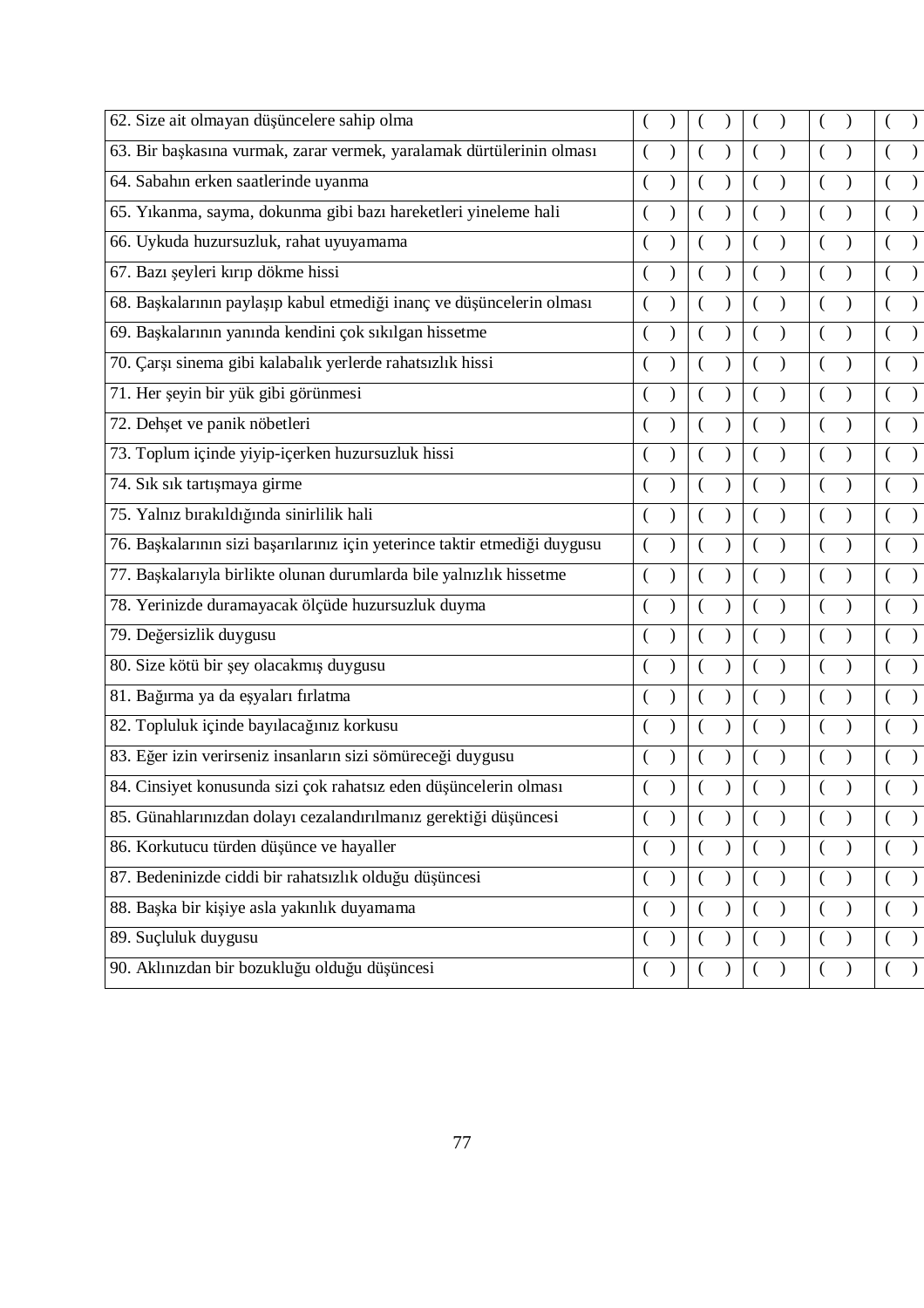## **ÖZGEÇMİŞ**

## **KİŞİSEL BİLGİLER:**

Adı- Soyadı: İPEK ÖZSOY Doğum Tarihi:11/06/1985 Doğum Yeri: Güzelyurt Uyruğu: KKTC Medeni Durum: Evli Meslek: Klinik Psikolog Adres: Yasemin Sokak No:26, Küçük Kaymaklı, Lefkoşa Telefon No: Cep: 0533 862 58 22 Ev:(0392) 227 70 27 e-mail: ipekozsoy@hotmail.com

## **EĞİTİM DURUMU:**

- 2010-2012: Yakın Doğu Üniversitesi, Sosyal Bilimler Enstitüsü, Klinik Psikoloji Ana Bilim Dalı (Yüksek Lisans)
- 2006-2010: Yakın Doğu Üniversitesi, Fen-Edebiyat Fakültesi, Psikoloji Bölümü
- 1996-2002: Güzelyurt Türk Maarif Koleji

## **MESLEKİ DENEYİMLER:**

| Eylül $2012$ – Halen<br>$\bullet$         | : Özel Klinik (Klinik Psikolog)                |
|-------------------------------------------|------------------------------------------------|
| Eylül 2010 – Mayıs 2012<br>$\bullet$      | : Özel Başkent Hastanesi (Psikolog)            |
| Temmuz $2011 -$ Subat $2012$<br>$\bullet$ | : Barış Ruh ve Sinir Hastalıkları Hastanesi    |
|                                           | Klinik Psikoloji Staji                         |
| $01/07/2009 - 30/07/2009$<br>$\bullet$    | : Bakırköy Ruh ve Sinir Hastalıkları Hastanesi |
|                                           | Klinik Psikoloji Staji                         |
| $02/02/2009 - 27/02/2009$<br>$\bullet$    | : Artı Eğitim Merkezi                          |
|                                           | Gelişim Psikolojisi Stajı                      |
|                                           |                                                |

#### 78